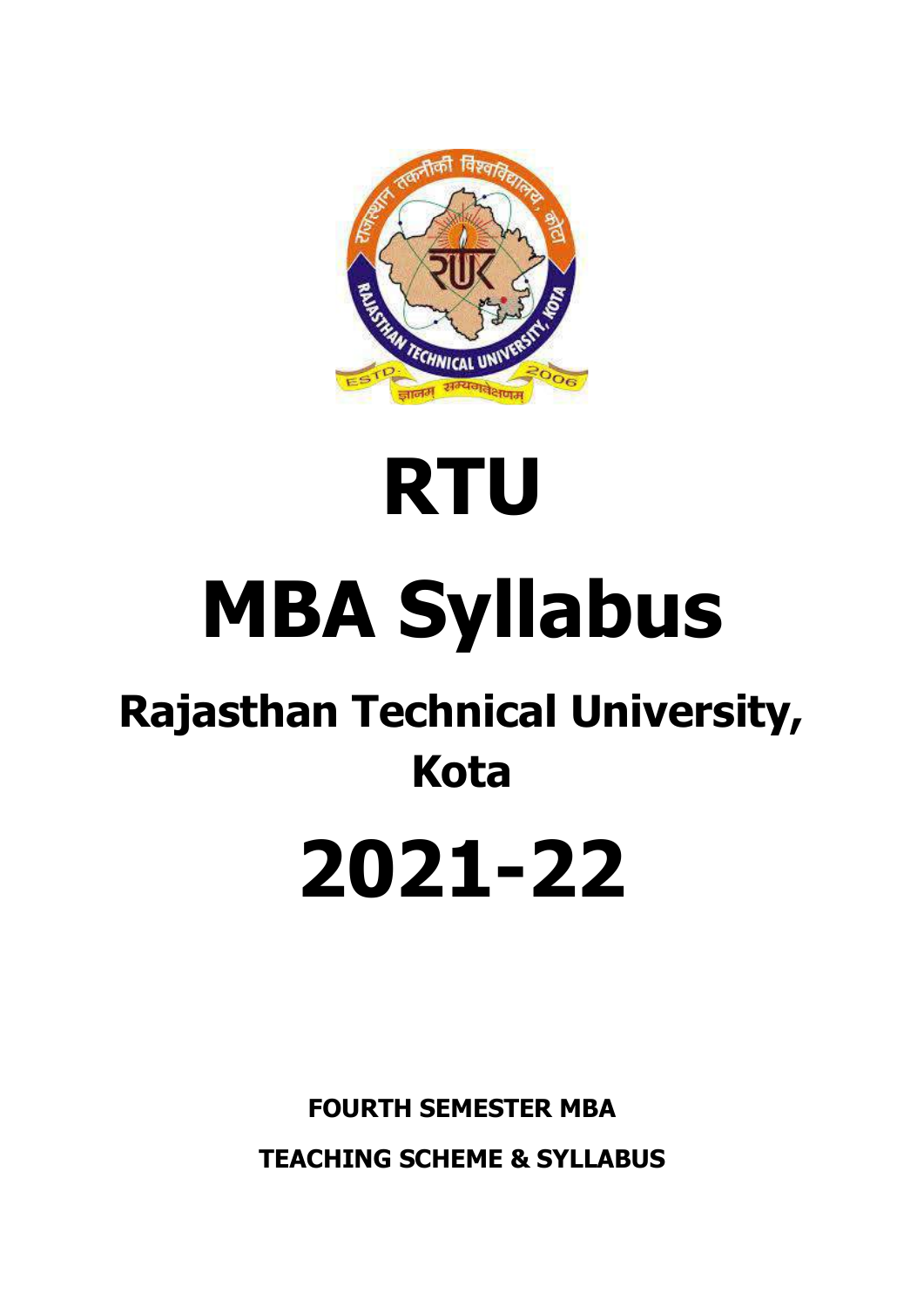|        | <b>FOURTH SEMESTER MBA TEACHING SCHEME</b> |       |                                                                                           |                       |                |                |                 |                         |        |
|--------|--------------------------------------------|-------|-------------------------------------------------------------------------------------------|-----------------------|----------------|----------------|-----------------|-------------------------|--------|
| S. No. | <b>Course</b>                              | Paper | <b>Paper Title</b>                                                                        | <b>No of Sessions</b> |                | <b>Credits</b> | <b>Internal</b> | External/               | Total  |
|        | <b>Type</b>                                | Code  |                                                                                           | Per                   | Per<br>Week    |                | Minimu<br>m     | <b>Minimum</b><br>Marks |        |
|        |                                            |       |                                                                                           | Semester              |                |                | Marks           |                         |        |
|        |                                            |       | Theory Courses: Dual Specialization is proposed: Six Subjects (Three from each group) The |                       |                |                |                 |                         |        |
|        |                                            |       | student will get specialized in two Majors.                                               |                       |                |                |                 |                         |        |
|        | PEC1                                       |       |                                                                                           | 24                    | $\mathcal{P}$  | 3              | 30/12           | 70/28                   | 100    |
| 2      | PEC <sub>2</sub>                           |       |                                                                                           | 24                    | $\overline{2}$ | 3              | 30/12           | 70/28                   | 100    |
| 3      | PEC <sub>3</sub>                           |       |                                                                                           | 24                    | 2              | 3              | 30/12           | 70/28                   | 100    |
| 4      | PEC <sub>4</sub>                           |       |                                                                                           | 24                    | $\overline{2}$ | 3              | 30/12           | 70/28                   | 100    |
| 5      | PEC5                                       |       |                                                                                           | 24                    | 2              | 3              | 30/12           | 70/28                   | 100    |
| 6      | PEC <sub>6</sub>                           |       |                                                                                           | 24                    | $\overline{2}$ | 3              | 30/12           | 70/28                   | 100    |
| 7      | <b>MCC</b>                                 |       | <b>Audit Course</b>                                                                       | 12                    |                | 0              | 30              | 70                      | $100*$ |
| 8      | PEC.                                       | M-417 | Major Lab (Functional Area I)                                                             | 24                    | 2              |                | 60/30           | 40/20                   | 100    |
| 9      | <b>PEC</b>                                 | M-418 | Major Lab (Functional Area II)                                                            | 24                    | 2              |                | 60/30           | 40/20                   | 100    |
| 10     | <b>REW</b>                                 | M-419 | Project Work                                                                              | 48                    | 4              | 3              |                 |                         | 100    |
| 11     | <b>SODECA</b>                              |       | Social Outreach, Discipline & Extra                                                       |                       |                |                |                 | 100/40                  | 100    |
|        |                                            |       | <b>Curriculum Activities</b>                                                              |                       |                |                |                 |                         |        |
|        |                                            |       | Total for IV Semester                                                                     | 252                   | 21             | 23             | 330             | 670                     | 1000   |

**FOURTH SEMESTER MBA TEACHING SCHEME**

**\*Note:** Marks of audit course will not be considered for credit purpose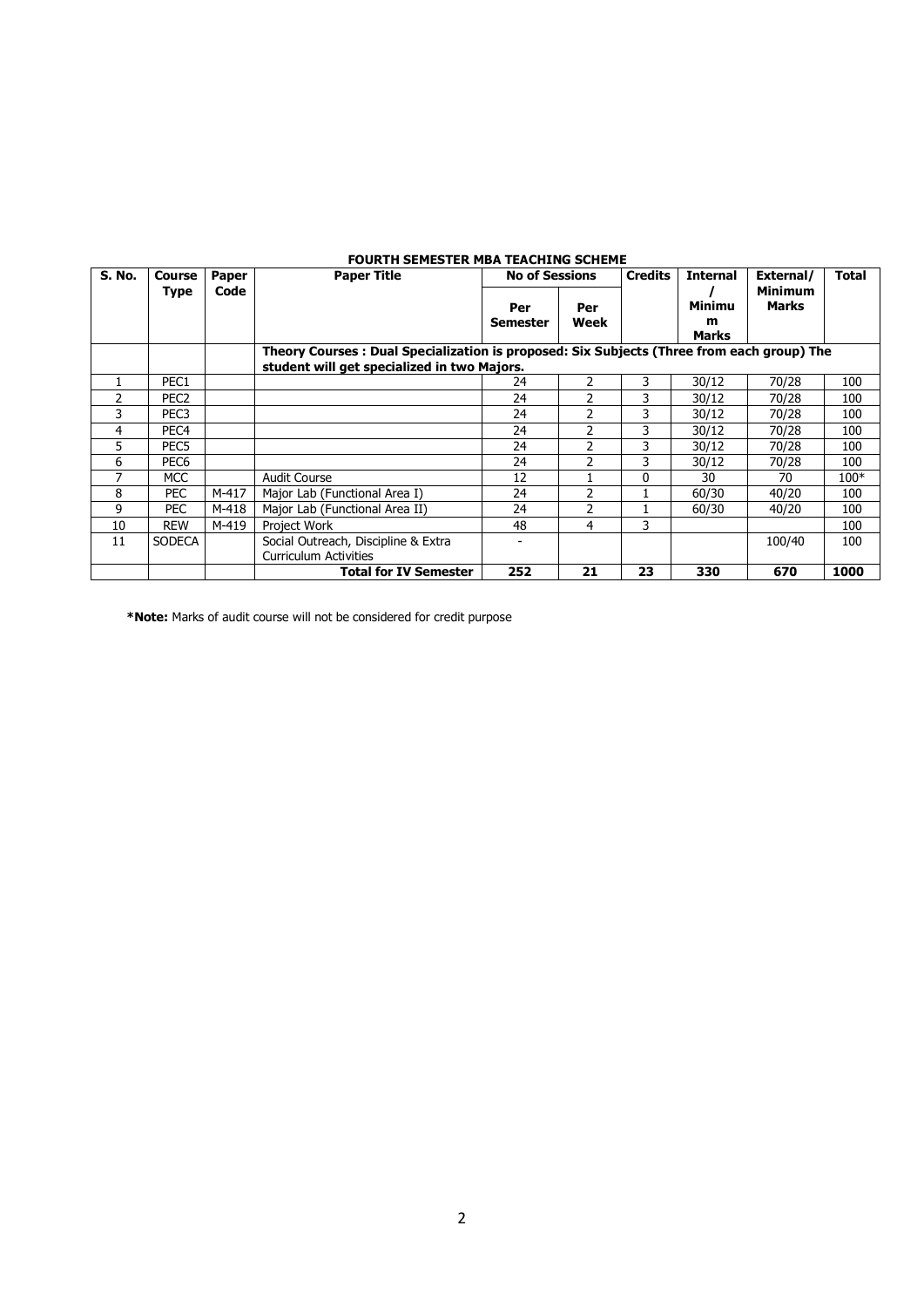| <b>Group A [FINANCE]</b>                                  |                                            |                                                   |  |  |
|-----------------------------------------------------------|--------------------------------------------|---------------------------------------------------|--|--|
| S. No.                                                    | <b>Subject Code</b>                        | <b>Subject Title</b>                              |  |  |
| <b>Semester IV</b>                                        |                                            |                                                   |  |  |
| 1                                                         | $M-410$                                    | <b>Financial Derivatives</b>                      |  |  |
| 2                                                         | $M-411$                                    | Financial System, Institutions and Instruments    |  |  |
| 3                                                         | $M-412$                                    | Mergers, Acquisitions and Corporate Restructuring |  |  |
| 4                                                         | $M-413$                                    | <b>Behavioural Finance</b>                        |  |  |
|                                                           |                                            |                                                   |  |  |
|                                                           | <b>Group B [MARKETING]</b>                 |                                                   |  |  |
| S. No.                                                    | <b>Subject Code</b>                        | <b>Subject Title</b>                              |  |  |
| <b>Semester IV</b>                                        |                                            |                                                   |  |  |
| 1                                                         | M-420                                      | <b>Consumer Behavior</b>                          |  |  |
| $\overline{2}$                                            | $M-421$                                    | <b>Services Marketing</b>                         |  |  |
| 3                                                         | M-422                                      | <b>International Marketing Management</b>         |  |  |
| 4                                                         | M-423                                      | <b>Rural Marketing</b>                            |  |  |
| 5                                                         | M-424                                      | Digital and Social Media Marketing                |  |  |
| 6                                                         | $M-425$                                    | <b>Customer Relationship Management</b>           |  |  |
|                                                           |                                            |                                                   |  |  |
|                                                           | <b>Group C [HUMAN RESOURCE MANAGEMENT]</b> |                                                   |  |  |
| S. No.                                                    | <b>Subject Code</b>                        | <b>Subject Title</b>                              |  |  |
|                                                           | <b>Semester IV - Electives</b>             |                                                   |  |  |
| 1                                                         | M-430                                      | Employee Relations & Labour Laws                  |  |  |
| 2                                                         | M-431                                      | Performance Management System                     |  |  |
| 3                                                         | M-432                                      | Cross Cultural Human Resource Management          |  |  |
| $\overline{4}$                                            | M-433                                      | Human Resource Analytics                          |  |  |
|                                                           |                                            |                                                   |  |  |
| <b>Group D [OPERATIONS &amp; SUPPLY CHAIN MANAGEMENT]</b> |                                            |                                                   |  |  |
| <b>IV Semester</b>                                        |                                            |                                                   |  |  |
| 1                                                         | M-440                                      | Supply Chain and Logistics Management             |  |  |
| 2                                                         | M-441                                      | Project Management                                |  |  |
| 3                                                         | M-442                                      | <b>Service Operations Management</b>              |  |  |
| 5                                                         | M-443                                      | <b>Technology Management</b>                      |  |  |
|                                                           |                                            |                                                   |  |  |
| <b>Group E [INFORMATION TECHNOLOGY MANAGEMENT]</b>        |                                            |                                                   |  |  |
| S. No.                                                    | <b>Subject Code</b>                        | <b>Subject Title</b>                              |  |  |
| <b>IV Semester</b>                                        |                                            |                                                   |  |  |
| 1                                                         | M-450                                      | Software Project Management                       |  |  |
| 2                                                         | M-451                                      | Managing Digital Innovation and Transformation    |  |  |
| 3                                                         | M-452                                      | Artificial Intelligence for Managers              |  |  |
| 4                                                         | M-453                                      | Emerging Technologies in Data Base Management     |  |  |
|                                                           |                                            |                                                   |  |  |

### **List of Functional Areas for MBA (Fourth Semester)**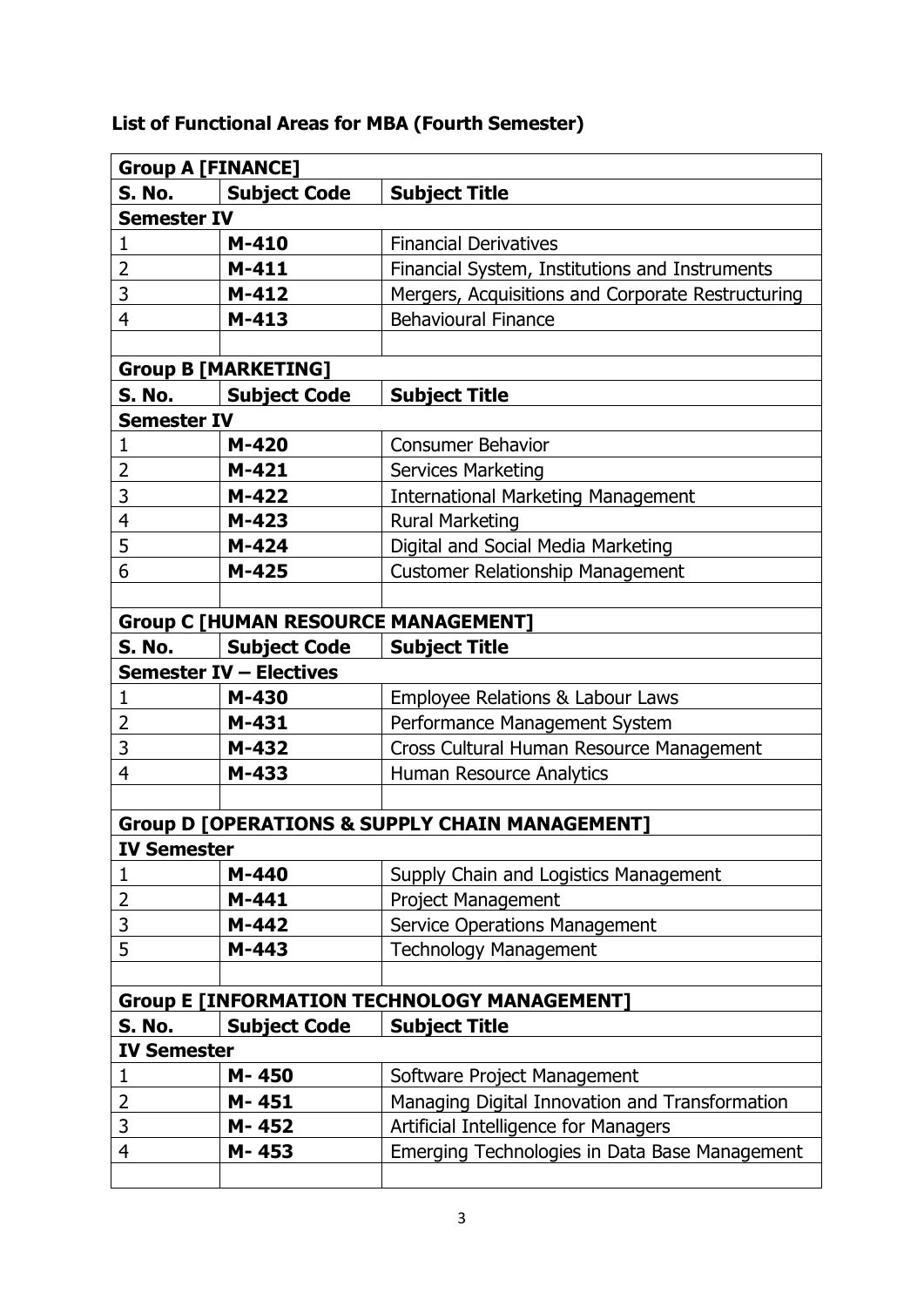| <b>Group F [BUSINESS ANALYTICS]</b> |                     |                                    |  |  |
|-------------------------------------|---------------------|------------------------------------|--|--|
| <b>S. No.</b>                       | <b>Subject Code</b> | <b>Subject Title</b>               |  |  |
| <b>IV Semester</b>                  |                     |                                    |  |  |
|                                     | M-460               | Data Mining for Business Decisions |  |  |
|                                     | M-461               | Data Visualization for Managers    |  |  |
| 3                                   | M-462               | <b>Business Forecasting</b>        |  |  |
| $\overline{4}$                      | M-463               | <b>Functional Analytics</b>        |  |  |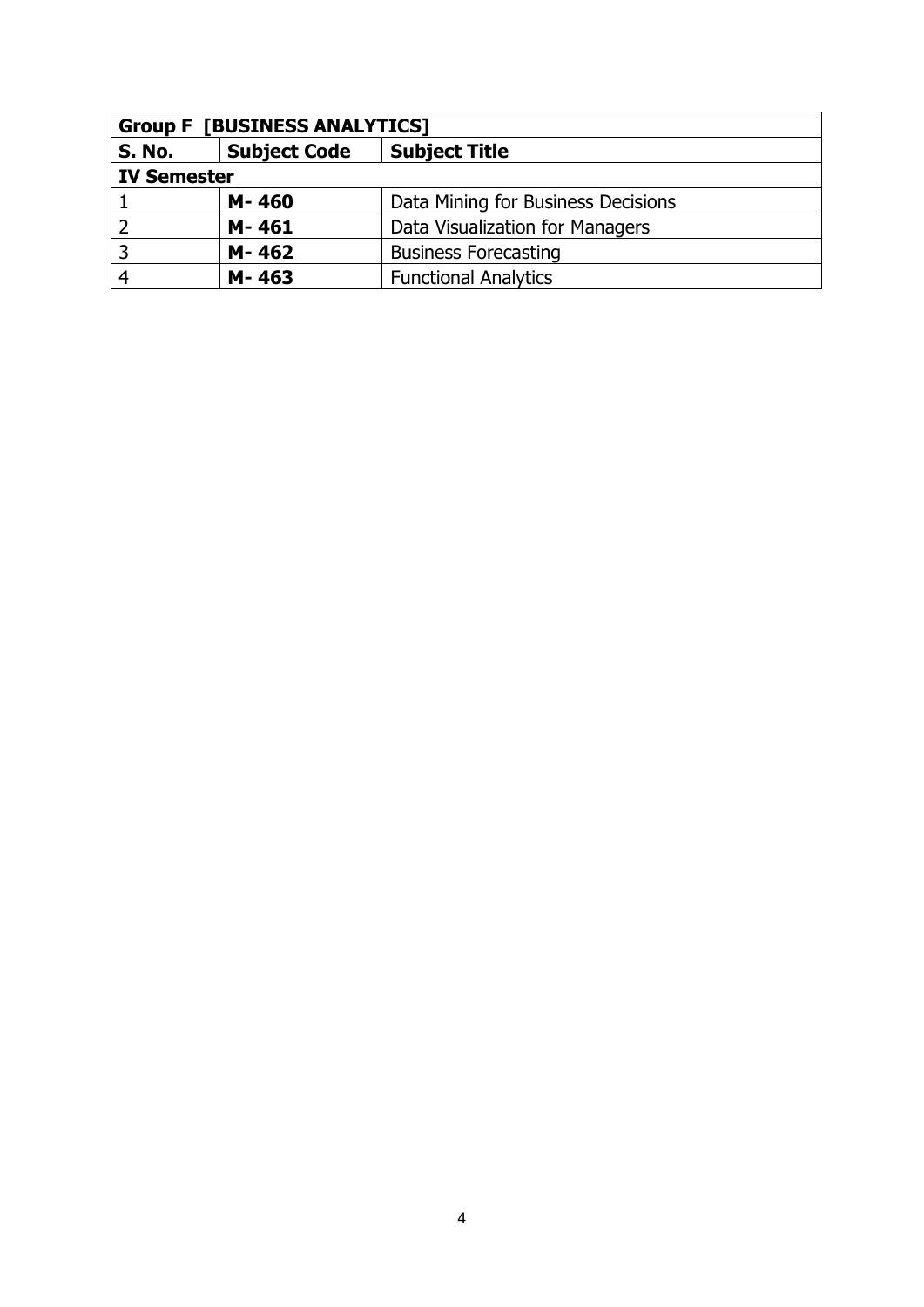#### **M-417 Major Lab (Functional Area I)**

#### **M-418 Major Lab (Functional Area II)**

(The guidelines for the Major Lab Functional Area I & Functional Area II are common for III & IV Semester)

#### **Finance (Group A)**

| <b>Course Objectives:</b> | 1. To understand the financial industry milieu.      |  |  |
|---------------------------|------------------------------------------------------|--|--|
|                           | 2. To gain practical exposure to understand          |  |  |
|                           | intricacies of the financial sector.                 |  |  |
| <b>Learning Outcomes:</b> | 1. Students will be able to use finance software for |  |  |
|                           | day to day trading and other financial applications. |  |  |
|                           | 2. Students will be able to comprehend and provide   |  |  |
|                           | solution to the financial aspects of a company.      |  |  |
|                           | 3. Students will have knowledge about fund raising   |  |  |
|                           | from different sources and they will be able to      |  |  |
|                           | analyze whether M&A for a company will be useful.    |  |  |

| S.No. |                                                     | <b>Assessment</b><br><b>Criteria</b>                                                                                                                                                                                                                                                                 |                                                                                                                                                                                                  |                     |
|-------|-----------------------------------------------------|------------------------------------------------------------------------------------------------------------------------------------------------------------------------------------------------------------------------------------------------------------------------------------------------------|--------------------------------------------------------------------------------------------------------------------------------------------------------------------------------------------------|---------------------|
| 1.    | <b>Practical Component/ Field Based Assignments</b> |                                                                                                                                                                                                                                                                                                      |                                                                                                                                                                                                  |                     |
|       |                                                     | <b>M-410 FINANCIAL DERIVATIVES</b>                                                                                                                                                                                                                                                                   |                                                                                                                                                                                                  |                     |
|       | <b>Title/Activity</b>                               | 1. Conduct a study on Algorithmic<br>Trading (AT) by gathering data from<br>individuals/ trading firms using it.<br>Prepare a feasibility report as to what<br>extent the AT is useful in earning<br>profits. Study and document different<br>software available on AT and AT<br>trading strategies. | <b>Manual and</b>                                                                                                                                                                                |                     |
|       |                                                     | firms.                                                                                                                                                                                                                                                                                               | 2. Conduct a study of a broking firm<br>engaged in derivatives<br>trading.<br>Analyse the trading of derivative<br>instruments in these firms. Also study<br>trading strategies adopted by these | <b>Presentation</b> |
|       |                                                     | M-411 FINANCIAL SYSTEM, INSTITUTIONS AND<br><b>INSTRUMENTS</b>                                                                                                                                                                                                                                       |                                                                                                                                                                                                  |                     |
|       | <b>Title/Activity</b>                               | 1. Analyse and prepare a report<br>the<br>monetary<br>policy<br>on<br>measures adopted by the RBI<br>keeping in view liquidity<br>position of the money market<br>for past two years.<br>Prepare a<br>2.<br>report on the<br>financial instruments used by                                           |                                                                                                                                                                                                  |                     |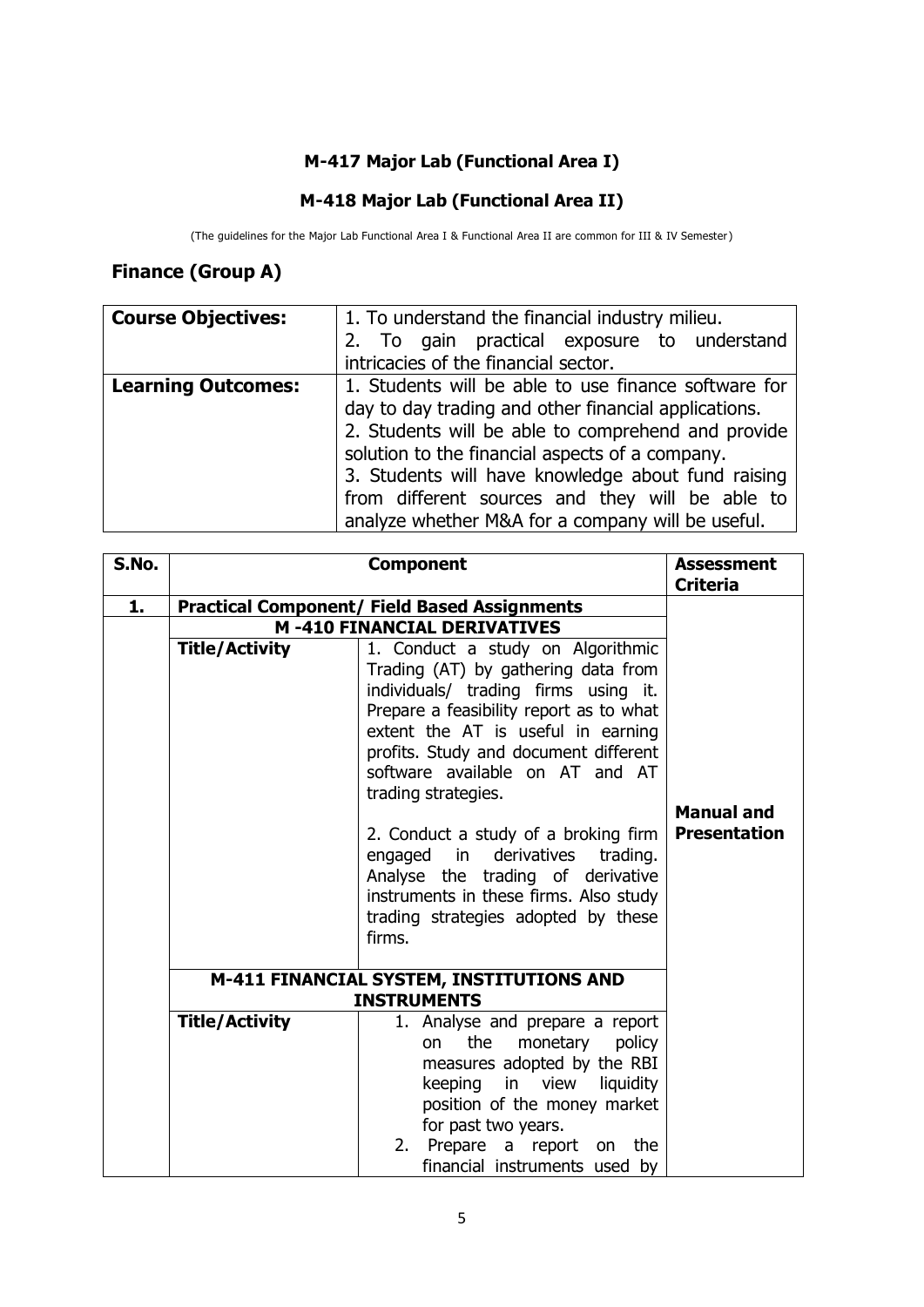|                       | the Indian Corporate sector for                                   |  |  |
|-----------------------|-------------------------------------------------------------------|--|--|
|                       | both short term and long-term                                     |  |  |
|                       | fund raising. Highlight the                                       |  |  |
|                       | popular<br>financial<br>most                                      |  |  |
|                       | instruments used by the Indian                                    |  |  |
|                       | companies.                                                        |  |  |
|                       |                                                                   |  |  |
|                       | M-412 MERGERS, ACQUISITIONS AND CORPORATE<br><b>RESTRUCTURING</b> |  |  |
|                       |                                                                   |  |  |
| <b>Title/Activity</b> | 1. Identify and analyze a case of                                 |  |  |
|                       | Merger/Substantial<br>Acquisition                                 |  |  |
|                       | involving<br>Indian<br>at least<br>one                            |  |  |
|                       | company. Evaluate pre-merger and                                  |  |  |
|                       | post-merger on below mentioned                                    |  |  |
|                       | criteria:                                                         |  |  |
|                       | a) Share Market price momentum                                    |  |  |
|                       | and reactions                                                     |  |  |
|                       | b) Position<br><sub>of</sub><br>Financial                         |  |  |
|                       | statements in terms of the                                        |  |  |
|                       | consolidated values of<br>the                                     |  |  |
|                       | companies                                                         |  |  |
|                       | c) Impact on EPS of<br>the                                        |  |  |
|                       | companies                                                         |  |  |
|                       | d) Employee Base and Senior                                       |  |  |
|                       | <b>Management Restructuring</b>                                   |  |  |
|                       | e) Product<br>Portfolio/Service                                   |  |  |
|                       | Portfolio offered                                                 |  |  |
|                       | f)                                                                |  |  |
|                       | Competitive Landscape for the                                     |  |  |
|                       | companies Involved                                                |  |  |
|                       | g) Extent of Market/ Geographical                                 |  |  |
|                       | Presence                                                          |  |  |
|                       | 2. Analyse the facts of any one recent                            |  |  |
|                       | case in which a company has acquired                              |  |  |
|                       | a competitive start up. Analysis has to                           |  |  |
|                       | be done in terms of, objectives,                                  |  |  |
|                       | mechanism,<br>valuation<br>financing                              |  |  |
|                       | method used, capital restructuring,                               |  |  |
|                       | expected outcome and actual post-                                 |  |  |
|                       | merger outcome.                                                   |  |  |
|                       |                                                                   |  |  |
|                       | M-413 BEHAVIOURAL FINANCE                                         |  |  |
| <b>Title/Activity</b> | Conduct<br>οf<br>$1_{-}$<br>a<br>survey<br>50                     |  |  |
|                       | respondents dealing in equity trading                             |  |  |
|                       | to study biasness in buying and selling                           |  |  |
|                       | decisions of shares.                                              |  |  |
|                       | 2. Study and document a report on                                 |  |  |
|                       | market bubble events and the pre and                              |  |  |
|                       | post market bubble reaction<br>Ωf                                 |  |  |
|                       |                                                                   |  |  |
|                       | investors dealing in equity.                                      |  |  |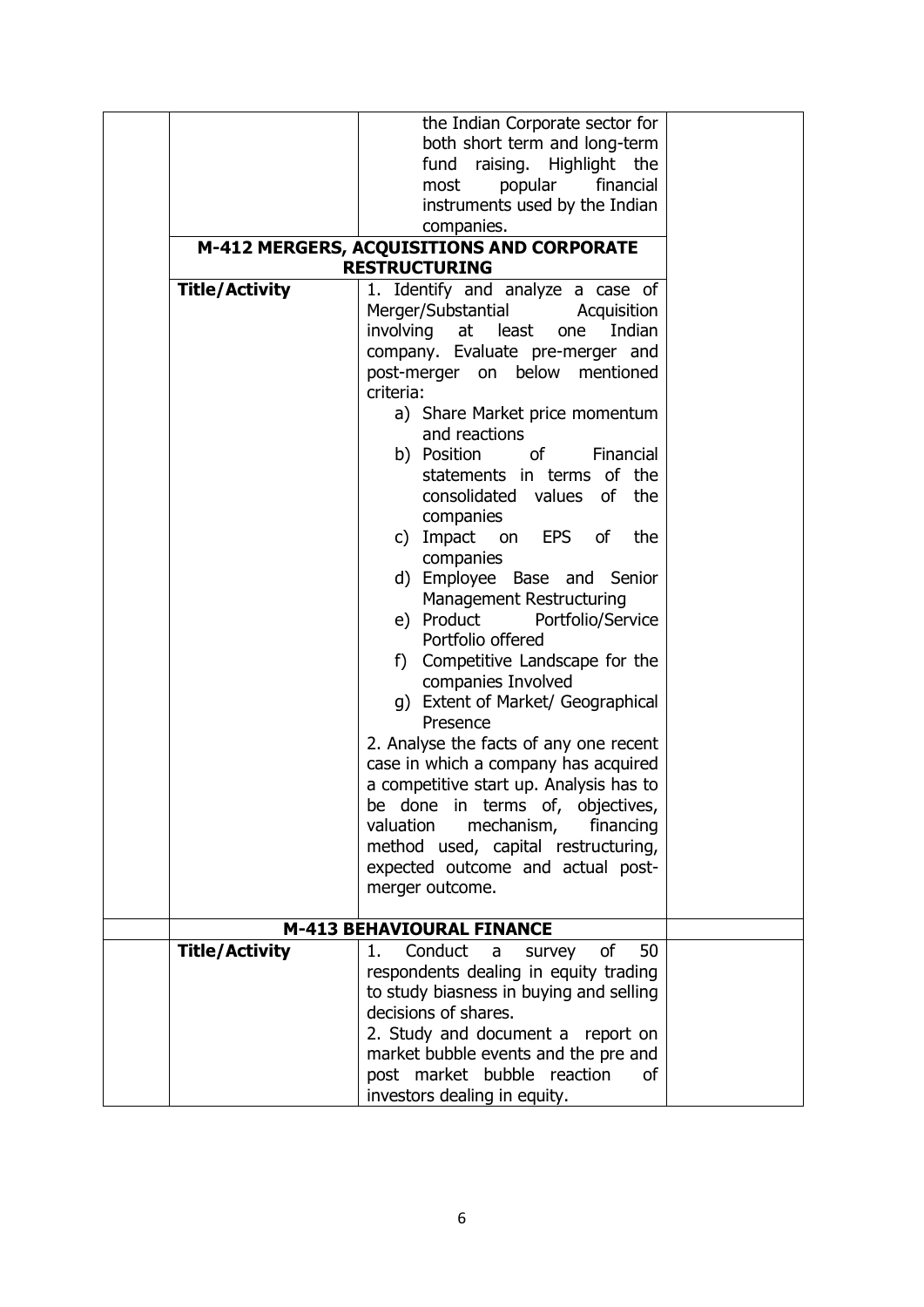| 2. | <b>Hands on Practice</b>  | 1. Eka's derivative trading    | <b>Manual</b>       |
|----|---------------------------|--------------------------------|---------------------|
|    | on any one                | software.                      | (IT Based)          |
|    | <b>Marketing Software</b> | 2.Derivagem.                   |                     |
|    |                           | 3.Mint.                        |                     |
|    |                           | 4. DealRoom.                   |                     |
|    |                           | 5. Resolution Software for     |                     |
|    |                           | Derivatives.                   |                     |
| 3. | <b>Book Reviews</b>       | 1. Palak Shah(2020)The         | <b>Presentation</b> |
|    |                           | Market Mafia: Chronicle of     |                     |
|    |                           | India's High-Tech Stock        |                     |
|    |                           | Market Scandal & The Cabal     |                     |
|    |                           | That Went Scot-Free, Notion    |                     |
|    |                           | Press                          |                     |
|    |                           | 2. Alice Schroeder (2009), The |                     |
|    |                           | Snowball: Warren Buffett       |                     |
|    |                           |                                |                     |
|    |                           | and the Business of Life,      |                     |
|    |                           | <b>Bantam</b>                  |                     |
|    |                           | 3. Don Tapscott, (2018),       |                     |
|    |                           | Blockchain Revolution: How     |                     |
|    |                           | the Technology Behind          |                     |
|    |                           | <b>Bitcoin and Other</b>       |                     |
|    |                           | Cryptocurrencies is            |                     |
|    |                           | Changing the World,            |                     |
|    |                           | Penguin                        |                     |

#### **Books Recommended**

- 1. Donald De Pamphilis, Merger Acquisitions and Other Restructuring Activities, Elsevier India , 9th
- 2. M.Y. Khan, Indian Financial System, Tata McGraw Hill Education, 9th Edition, 2015.
- 3. Rajiv Srivastava Derivatives & Risk Management, Oxford University Press, second edition, 2014.
- 4. Edwin Burton and Sunit Shah, Behavioral Finance: Understanding the Social, Cognitive, and Economic Debates, Wiley Finance, 2013.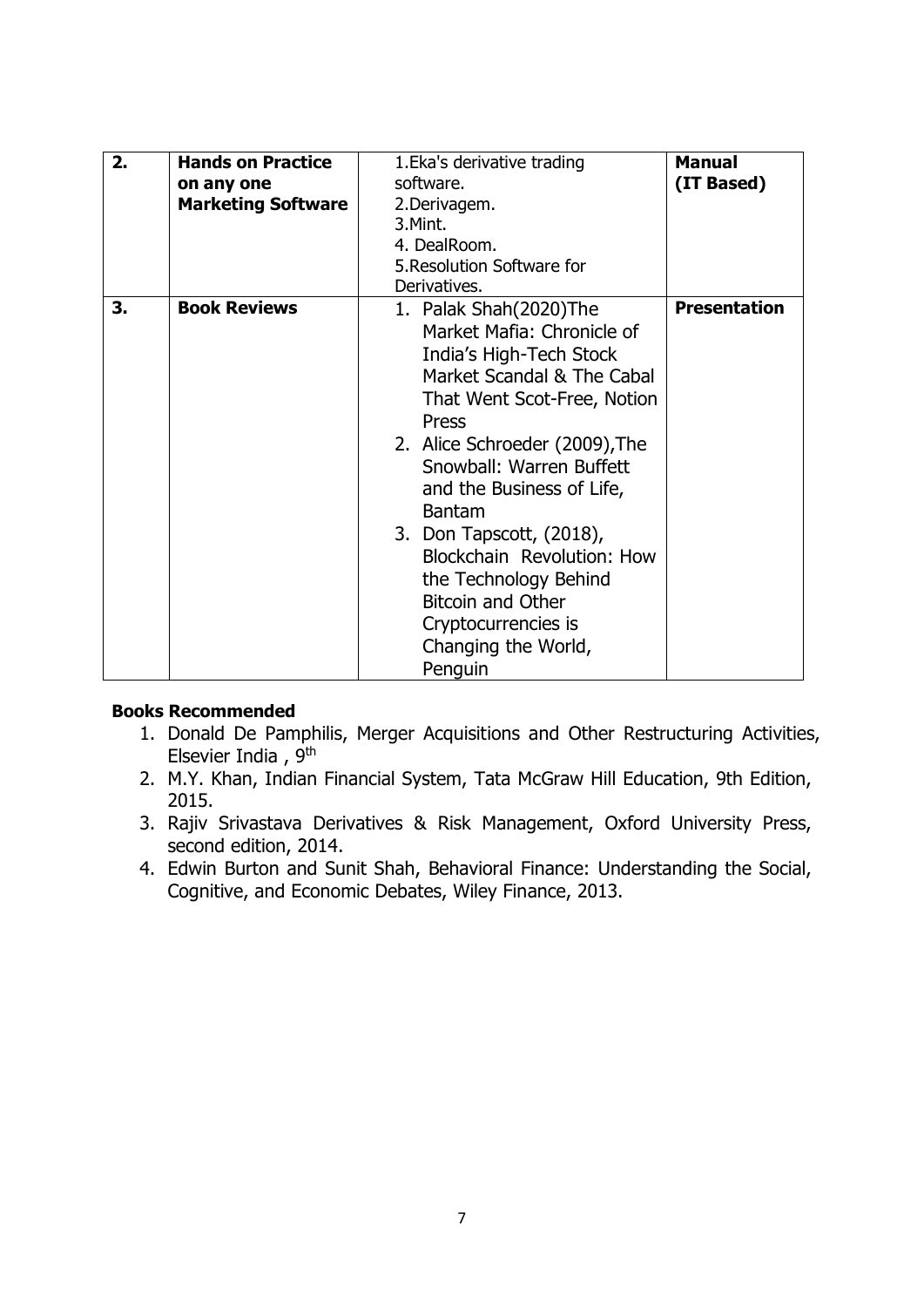#### **Marketing (Group B)**

| <b>Course Objectives:</b> | 1. To develop an appreciation and understanding<br>of the unique challenges inherent in managing<br>marketing efforts students will have hands on<br>experience on tools and strategies that address<br>these challenges.<br>2. To integrate the various psychological, social<br>and cultural concepts and build a useful<br>conceptual framework that would equip the<br>students for practical application of strategic<br>marketing decisions. |
|---------------------------|----------------------------------------------------------------------------------------------------------------------------------------------------------------------------------------------------------------------------------------------------------------------------------------------------------------------------------------------------------------------------------------------------------------------------------------------------|
| <b>Learning Outcomes:</b> | 1. Gain knowledge, skills and competencies to<br>design marketing strategies in order to<br>manage a marketing programme efficiently.<br>strong foundation of<br>2. Develop<br>applied<br>knowledge, concepts and analytical skills for<br>effective marketing of products and services.<br>3. Foster critical thinking, analytical and problem-<br>solving skills in customer acquisition and<br>retention.                                       |

| S.No. |                                                     | <b>Component</b>                               |  |  |
|-------|-----------------------------------------------------|------------------------------------------------|--|--|
|       | <b>Practical Component/ Field Based Assignments</b> |                                                |  |  |
|       |                                                     | <b>M-420-CONSUMER BEHAVIOUR</b>                |  |  |
|       | <b>Title/Activity</b>                               | 1. Conduct interview of<br>50<br>around        |  |  |
|       |                                                     | respondents on their last three restaurant     |  |  |
|       |                                                     | visits and the situation in which they visited |  |  |
|       |                                                     | the restaurant. What can you conclude          |  |  |
|       |                                                     | about the impact of the situation on their     |  |  |
|       |                                                     | consumption behaviour? Can you draw an         |  |  |
|       |                                                     | impact of the individual on consumer           |  |  |
|       |                                                     | behaviour?                                     |  |  |
|       |                                                     | 2. Conduct Focus Group interview with your     |  |  |
|       |                                                     | batchmates on the issue of suggesting          |  |  |
|       |                                                     | improvements in any newly launched             |  |  |
|       |                                                     | product or service. As a researcher how        |  |  |
|       |                                                     | can you use the collected information          |  |  |
|       |                                                     | through this process and write a report on     |  |  |
|       |                                                     | same.                                          |  |  |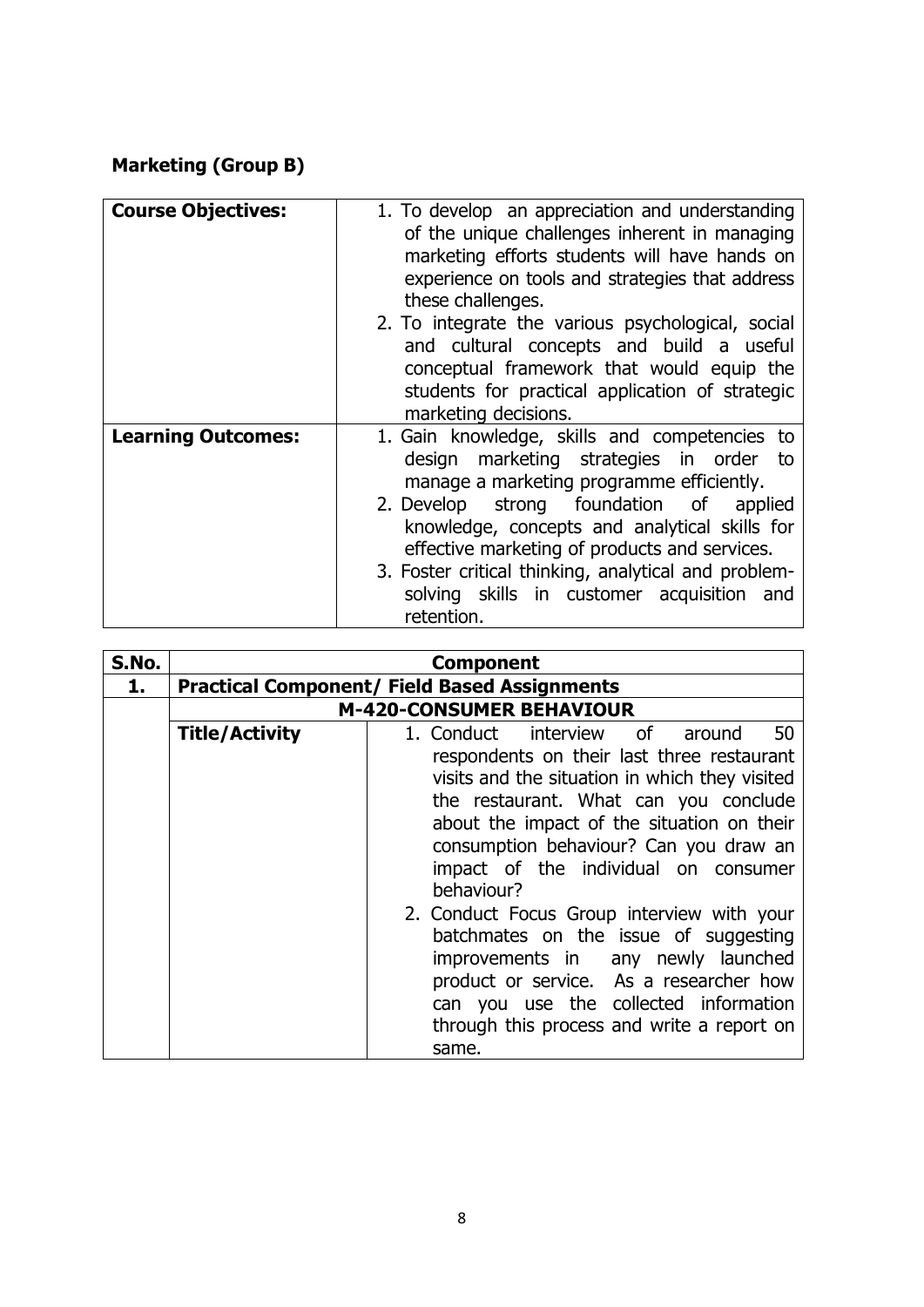|                       | <b>M-421-SERVICES MARKETING</b>                                                                                                                                                                                                                                                                                                                                                                                                                                                                                                                                                                                                                                                          |
|-----------------------|------------------------------------------------------------------------------------------------------------------------------------------------------------------------------------------------------------------------------------------------------------------------------------------------------------------------------------------------------------------------------------------------------------------------------------------------------------------------------------------------------------------------------------------------------------------------------------------------------------------------------------------------------------------------------------------|
| <b>Title/Activity</b> | 1. Develop a simple questionnaire designed to<br>measure the key components of customer<br>expectations(i.e., desired, adequate and<br>predicted service, the zone of tolerance,<br>etc). Conduct 10 interviews with key target<br>customers of a service of your choice to<br>understand<br>the<br>structure<br><b>of</b><br>their<br>expectations. Based on your findings,<br>develop recommendations for firms offering<br>this service.<br>2. Identify firms from three different service<br>sectors where the service environment is a                                                                                                                                              |
|                       | crucial part of the overall value proposition.<br>Analyse and explain in detail the value that<br>by the<br>being delivered<br>is<br>service<br>environment in each of the three firms.                                                                                                                                                                                                                                                                                                                                                                                                                                                                                                  |
|                       | M-422-INTERNATIONAL MARKETING MANAGEMENT                                                                                                                                                                                                                                                                                                                                                                                                                                                                                                                                                                                                                                                 |
| <b>Title/Activity</b> | 1. Conduct a trade analysis for India and<br>identify country's major trading partners.<br>Find out the impact of economic integration<br>on trade patterns and relate it with the<br>concept of scanning<br>the international<br>economic environment.<br>2. Contact an office of a multinational firm in<br>your town and discuss with the company's<br>marketing<br>manager about the different<br>research<br>techniques<br>and<br>marketing<br>strategies adopted by them in different<br>Identify the<br>countries.<br>difference<br>in<br>techniques<br>and<br>marketing<br>research<br>strategies adopted in India vis a vis other<br>countries.<br><b>M-423-RURAL MARKETING</b> |
|                       |                                                                                                                                                                                                                                                                                                                                                                                                                                                                                                                                                                                                                                                                                          |
| <b>Title/Activity</b> | 1. Visit minimum of five retail stores in nearby<br>understand the<br>and<br>product<br>villages<br>strategy, pricing strategy and distribution<br>strategy being adopted by FMCG marketers<br>for selling products like, soaps, shampoos,<br>tea, etc.                                                                                                                                                                                                                                                                                                                                                                                                                                  |
|                       | 2. Choose one brand popular in Rural India and<br>Prepare a questionnaire covering 4A's related<br>to the chosen brand and interview minimum 10<br>rural consumers and present your findings.                                                                                                                                                                                                                                                                                                                                                                                                                                                                                            |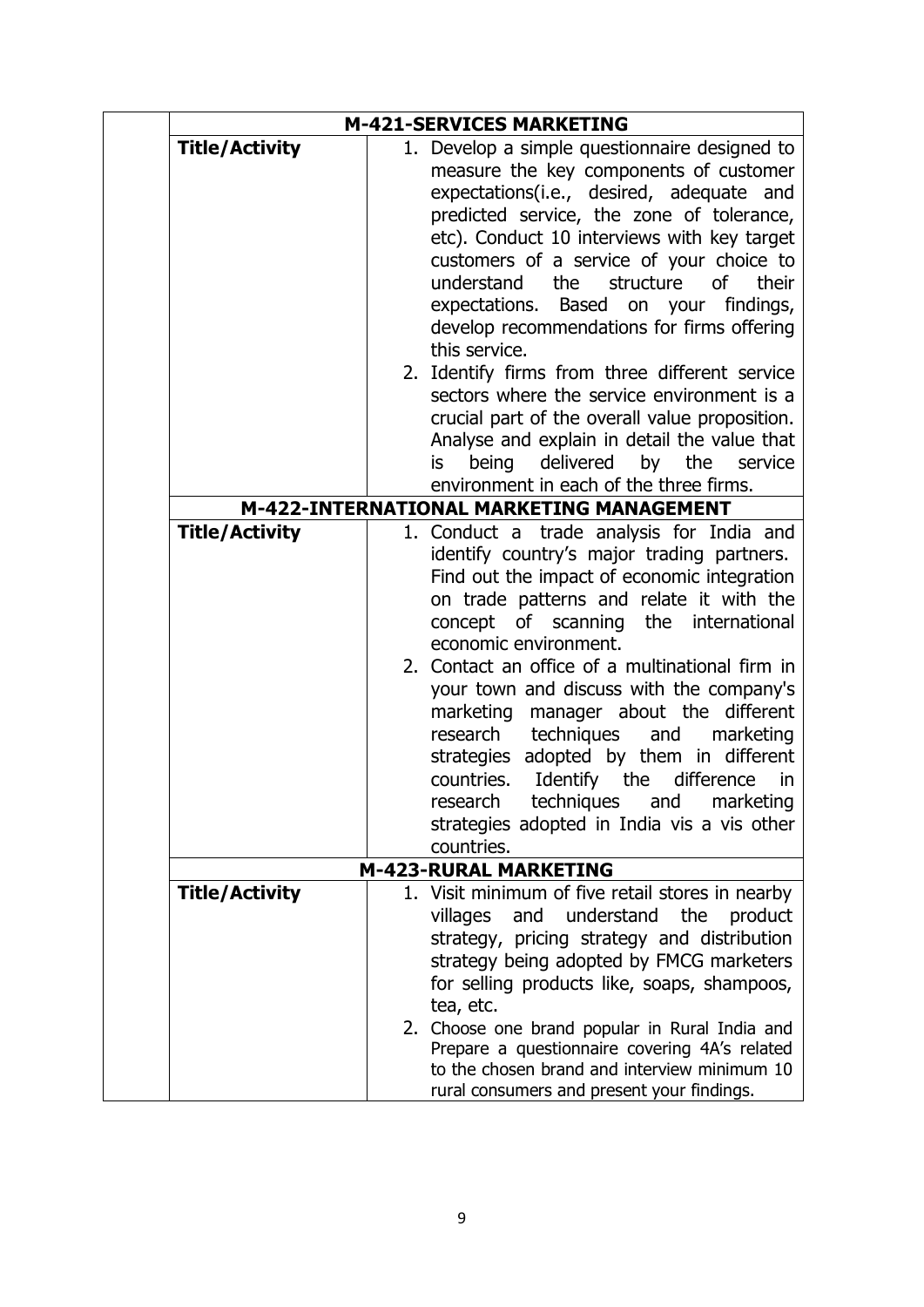|                |                          | M-424-DIGITAL AND SOCIAL MEDIA MARKETING                                        |  |  |
|----------------|--------------------------|---------------------------------------------------------------------------------|--|--|
|                | <b>Title/Activity</b>    | 1. Make a list of 20 Indian companies which                                     |  |  |
|                |                          | are using Internet extensively for marketing                                    |  |  |
|                |                          | consumer engagement. List the<br>and                                            |  |  |
|                |                          | different Internet tools they use. Make a                                       |  |  |
|                |                          | note on how the companies benefitted from                                       |  |  |
|                |                          | the usage with reference to CRM, online                                         |  |  |
|                |                          | advertising, IMC, consumer segmentation,                                        |  |  |
|                |                          | sales and trade promotion.                                                      |  |  |
|                |                          | 2. Track the online presence of five product                                    |  |  |
|                |                          | brands. Trace how each brand has used the                                       |  |  |
|                |                          | online world to do the following:<br>a. Create a brand identity in the online   |  |  |
|                |                          | sphere                                                                          |  |  |
|                |                          | b. Generate brand salience and resonance                                        |  |  |
|                |                          | c. Develop brand personality                                                    |  |  |
|                |                          | d. Develop consumer-brand relationship.                                         |  |  |
|                |                          | M-425-CUSTOMER RELATIONSHIP MANAGEMENT                                          |  |  |
|                | <b>Title/Activity</b>    | 1. As manager of a Media company engaged                                        |  |  |
|                |                          | in news broadcast, you are supposed to                                          |  |  |
|                |                          | conduct a study for designing a set of                                          |  |  |
|                |                          | programs and address related issues that                                        |  |  |
|                |                          | may build customer loyalty among your                                           |  |  |
|                |                          | viewers. What course of action would you                                        |  |  |
|                |                          | adopt and how would you carry out the                                           |  |  |
|                |                          | study?                                                                          |  |  |
|                |                          | 2. Conduct a study on Private Banks and make                                    |  |  |
|                |                          | a comparative study of the top three<br>players about their customer Retentions |  |  |
|                |                          | Strategies.                                                                     |  |  |
| 2 <sub>1</sub> | <b>Hands on Practice</b> | Marketo Lead Management.                                                        |  |  |
|                | on any one               | 2. Five9 Virtual Call Centre.                                                   |  |  |
|                | software                 | 3. Plan Plus Online.                                                            |  |  |
|                |                          | 4. Racker RMS CRM.                                                              |  |  |
|                |                          | 5. Digital Marketing Boot Camp                                                  |  |  |
| 3.             | <b>Book Review</b>       | <b>Broke</b><br>H. (2021),<br>1. Damodaran<br>to                                |  |  |
|                | (Any one)                | Breakthrough: The Rise of India's Largest                                       |  |  |
|                |                          | Private Dairy Company, Penguin Viking.                                          |  |  |
|                |                          | (India-Hatsun Agro).                                                            |  |  |
|                |                          | 2. Sitapati S. (2019), THE CEO FACTORY:                                         |  |  |
|                |                          | Management Lessons from Hindustan                                               |  |  |
|                |                          | Unilever, Juggernaut.                                                           |  |  |
|                |                          | 3. Piyush P.(2016), Pandeymonium, Penguin                                       |  |  |
|                |                          | Random House India (Indian ads and                                              |  |  |
|                |                          | Ogilvy).                                                                        |  |  |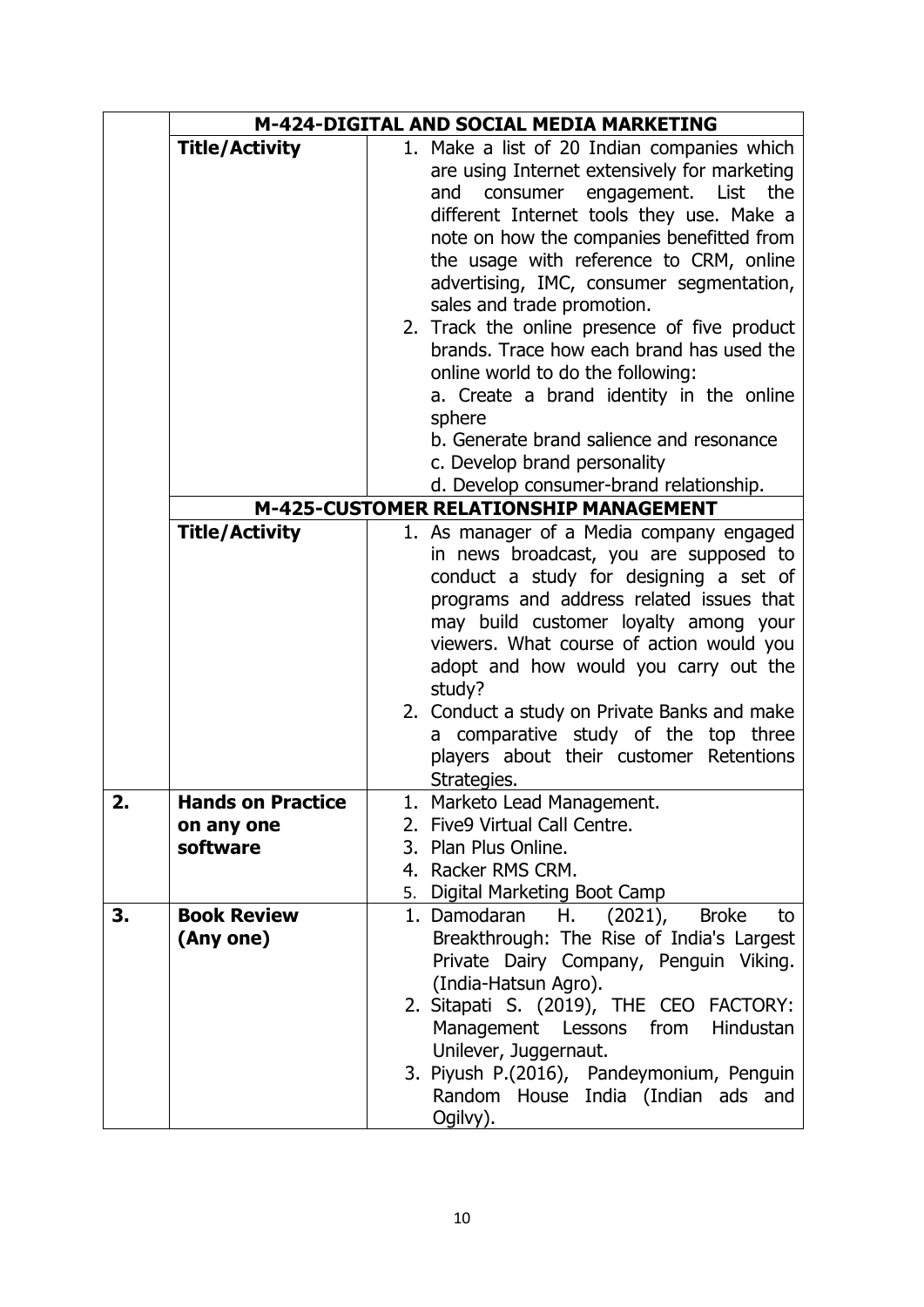#### **Books Recommended**

- 1. Michael R. Solomon, Consumer Behavior: Buying, Having, Being, Pearson Publication, (2020).
- 2. Jayanta Chatterjee Christopher Lovelock, & Jochen Wirtz, Services Marketing, 8/e Eighth Edition, Pearson Education(2020) .
- 3. Cateora R Philip & Graham L John: International Marketing, McGraw Hill; 18th edition; (2019).
- 4. Pradeep Kashyap, Rural Marketing, Third Edition, ,Pearson Education India (2016 ).
- 5. Aleksej Heinze, Gordon Fletcher, Tahir Rashid & Ana Cruz, Digital And Social Media Marketing A Results-Driven Approach, Taylor and Francis publication, (2020).
- 6. Max Fatouretchi, The Art of CRM: Proven strategies for modern customer relationship management, Packt Publishing, (2019).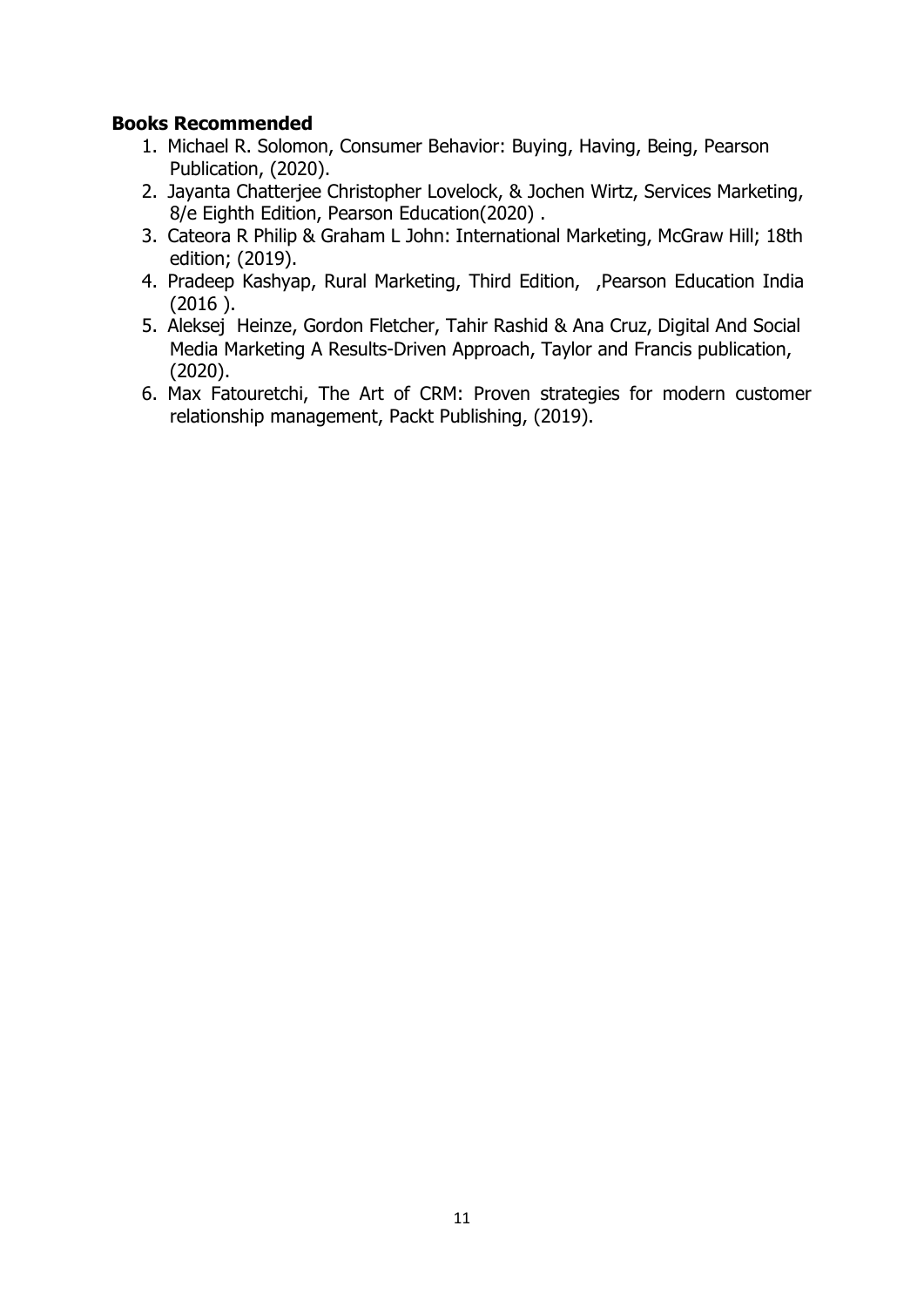#### **Human Resource Management (Group C)**

| <b>Course Objectives:</b> | 1. To provide opportunity to students to interact<br>with industry leaders & HR professionals and<br>through practical activities<br>learn<br>and<br>assignments.<br>2. To imbibe research acumen and develop inter-<br>personal, analytical and cross-cultural skills in<br>HRM. |
|---------------------------|-----------------------------------------------------------------------------------------------------------------------------------------------------------------------------------------------------------------------------------------------------------------------------------|
| <b>Learning Outcomes:</b> | 1. Stimulate thinking on rationale behind the                                                                                                                                                                                                                                     |
|                           | laws and their enforcement problems.                                                                                                                                                                                                                                              |
|                           | 2. Ability to understand and develop various                                                                                                                                                                                                                                      |
|                           | training and non training solutions to improve                                                                                                                                                                                                                                    |
|                           | employee performance.                                                                                                                                                                                                                                                             |
|                           | 3. Develop skills for effective diversity                                                                                                                                                                                                                                         |
|                           | management and ability to understand the                                                                                                                                                                                                                                          |
|                           | issues and challenges involved in managing a                                                                                                                                                                                                                                      |
|                           | diverse workforce                                                                                                                                                                                                                                                                 |

| S.No. |                       | <b>Component</b>                                         |
|-------|-----------------------|----------------------------------------------------------|
| 1.    |                       | <b>Practical Component/ Field Based Assignments</b>      |
|       |                       | M-430-EMPLOYEE RELATIONS AND LABOUR LAWS                 |
|       | <b>Title/Activity</b> | local<br>unionized organization.<br>1. Locate a          |
|       |                       | Interview<br>both a<br>manager and<br>union<br>a a       |
|       |                       | employee to determine the level of satisfaction          |
|       |                       | each has with the employment relationship.               |
|       |                       | union<br>activity/inactivity<br>What<br>of<br>type       |
|       |                       | contributes to the position?                             |
|       |                       | 2. Investigate in depth any union<br>in.<br>an           |
|       |                       | organization and examine its member base and             |
|       |                       | a recent activity. Does it appear that union has         |
|       |                       | become more or less effective in any way?                |
|       |                       | M-431-PERFORMANCE MANAGEMENT SYSTEM                      |
|       | <b>Title/Activity</b> | methods<br>monitor<br>Examine<br>the<br>used<br>1.<br>to |
|       |                       | performance<br>five<br>employee<br>in<br>any             |
|       |                       | organizations of your choice from at least two           |
|       |                       | different sectors.                                       |
|       |                       | Visit any organization of your choice to:<br>2.          |
|       |                       | Analyze the various performance criteria                 |
|       |                       | (standards) established in the organization.             |
|       |                       | Investigate the problems associated with                 |
|       |                       | Performance Appraisal in the organization.               |
|       |                       | Identify the characteristics<br>0f                       |
|       |                       | Performance Management System of<br>the                  |
|       |                       | organization.                                            |
|       |                       | Examine how appraisal interviews are                     |
|       |                       | conducted in the organization.                           |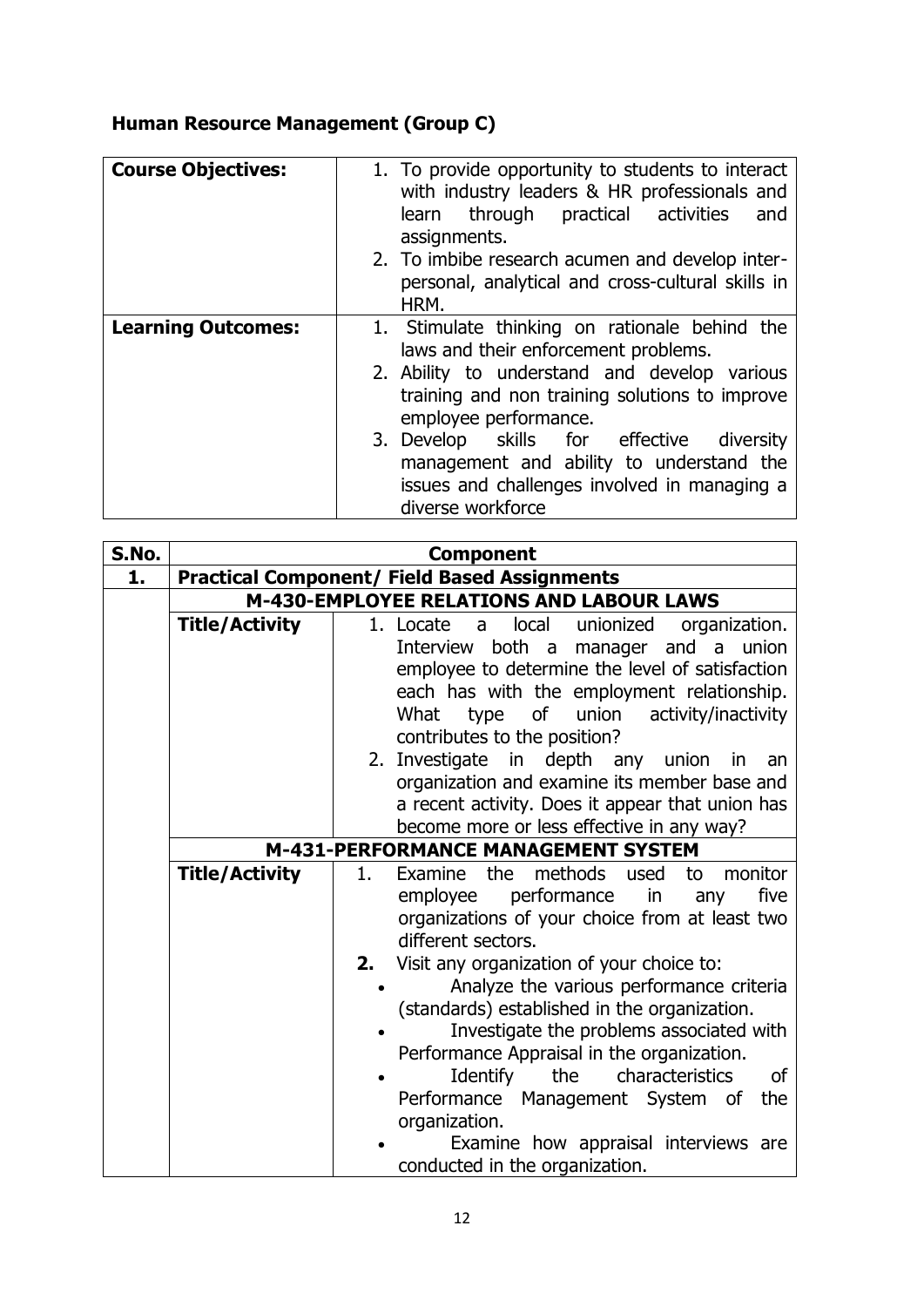| M-432-CROSS CULTURAL HUMAN RESOURCE MANAGEMENT |                                                           |                                                                                                                                                                                                                                                                                                                                                                                    |
|------------------------------------------------|-----------------------------------------------------------|------------------------------------------------------------------------------------------------------------------------------------------------------------------------------------------------------------------------------------------------------------------------------------------------------------------------------------------------------------------------------------|
|                                                | <b>Title/Activity</b>                                     | Identify a firm preferably an MNC and highlight<br>1.<br>the strengths and weaknesses of workforce<br>diversity over there? Also discuss the firm's<br>strategies to manage workforce diversity.<br>2. Also discuss the challenges faced by that MNC in<br>deploying employees from one country to another<br>and what strategies do they adopt in overcoming<br>those challenges. |
|                                                |                                                           |                                                                                                                                                                                                                                                                                                                                                                                    |
|                                                |                                                           | <b>M-433-HUMAN RESOURCE ANALYTICS</b>                                                                                                                                                                                                                                                                                                                                              |
|                                                | <b>Title/Activity</b>                                     | 1. Identify the important HR metrics used in any<br>company of your choice.<br>2. Ask students to collect manpower data of your<br>institute and prepare HR Dashboards.                                                                                                                                                                                                            |
|                                                |                                                           |                                                                                                                                                                                                                                                                                                                                                                                    |
| 2.                                             | <b>Hands on</b><br><b>Practice on any</b><br>one software | 1. Sentrifugo<br>2. WaypointHR<br>3. Staff Squared<br>4. Teamdeck<br>5. Bitrix24                                                                                                                                                                                                                                                                                                   |
| 3.                                             | <b>Book Review</b><br>(Any one)                           | 1. HR Rising!!: From Ownership to Leadership<br><b>Steve Browne</b><br>2. The HR Scorecard Brian Becker, Mark Huselid,<br>Dave Ulrich<br>3. Predictive HR Analytics: Mastering the HR Metric<br>Kirsten & Martin Edwards                                                                                                                                                           |

#### **Books Recommended:**

- 1. Sinha, P. R. N., Sinha, I. B., & Shekhar, S. P. (2017). Industrial Relations, Trade Unions and Labour Legislation. Pearson Education India.
- 2. Armstrong, M. (2020). Performance management: Key strategies and practical guidelines.
- 3. Aswathappa, K., & Dash, S. (2020). International Human Resource Management|. McGraw-Hill Education.
- 4. Bhattacharyya, D. K. (2017). HR Analytics: Understanding Theories and Applications. SAGE Publications India Pvt Limited.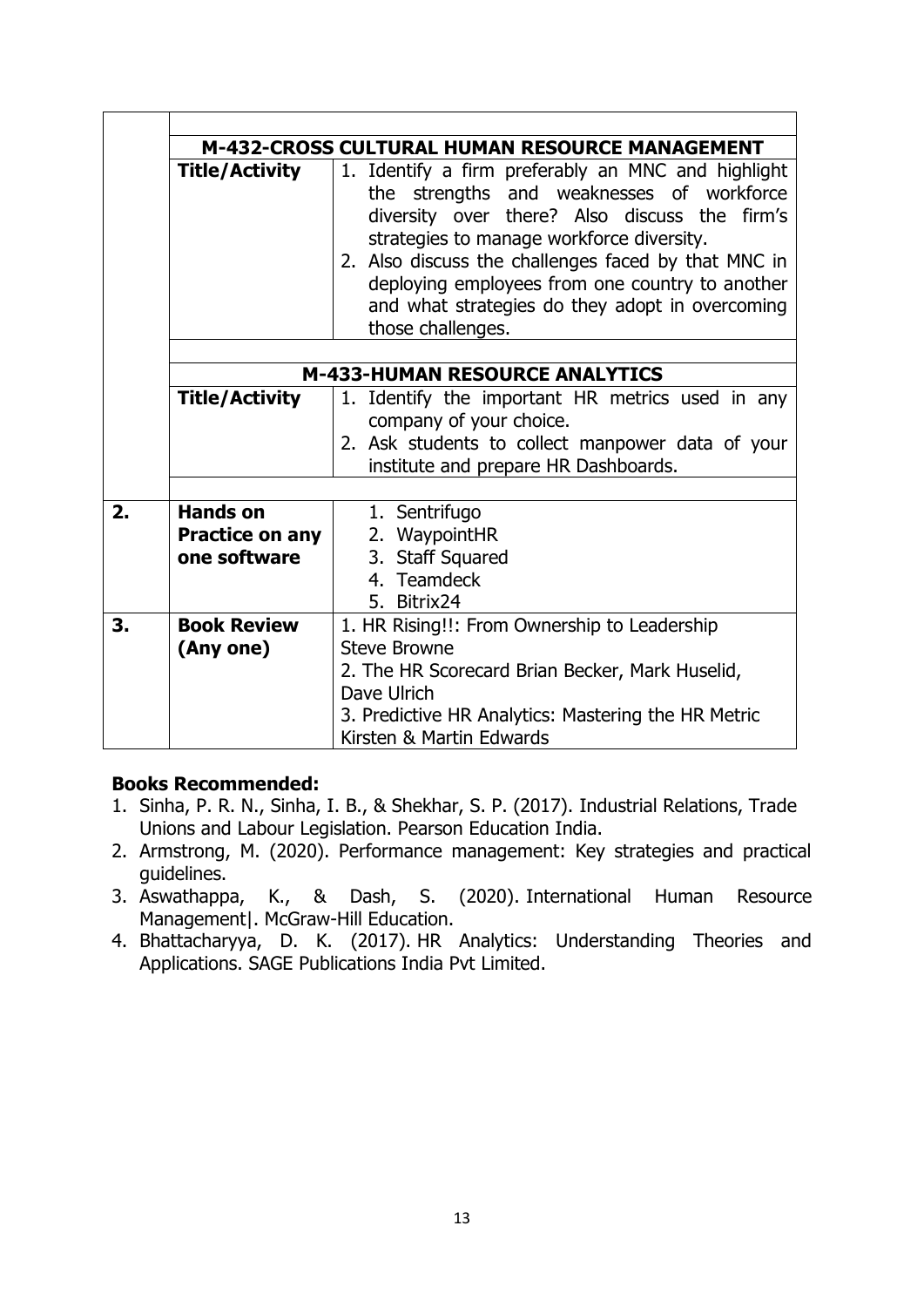#### **Operations & Supply Chain Management (Group D)**

| <b>Course Objectives:</b> | 1. To develop analytical approach among students<br>regarding manufacturing related concepts and<br>tools.                                                                                                                                                     |
|---------------------------|----------------------------------------------------------------------------------------------------------------------------------------------------------------------------------------------------------------------------------------------------------------|
|                           | 2. To understand how Managers, take decisions $-$<br>strategic, tactical and operations - and how they<br>are taken in different areas of Operations &<br>Supply Chain Management.                                                                             |
| <b>Learning Outcomes:</b> | 1. Students will be able to Identify and Analyze<br>Business Models, Business Strategies<br>and,<br>corresponding Competitive Advantage.<br>2. Students will be able to Formulate<br>and<br>implement Warehouse Best<br><b>Practices</b><br>and<br>Strategies. |
|                           | 3. Students will be able to plan, Warehouse and<br>Logistics operations for optimum utilization of<br>resources.                                                                                                                                               |

| <b>Practical Component/ Field Based Assignments</b><br>1.<br>M-440- SUPPLY CHAIN & LOGISTICS MANAGEMENT<br><b>Title/Activity</b><br>petroleum, milk products, etc<br>retail warehouse/ retail mall.<br>M-441- PROJECT MANAGEMENT<br><b>Title/Activity</b><br>Project.<br>for a Construction Project<br><b>M-442- SERVICE OPERATIONS MANAGEMENT</b><br><b>Title/Activity</b><br>expiration does not exists.<br>2. Being a Head of Marketing for a new fertilizer | S.No. |  | <b>Component</b>                                                                                                                                                                  |
|-----------------------------------------------------------------------------------------------------------------------------------------------------------------------------------------------------------------------------------------------------------------------------------------------------------------------------------------------------------------------------------------------------------------------------------------------------------------|-------|--|-----------------------------------------------------------------------------------------------------------------------------------------------------------------------------------|
|                                                                                                                                                                                                                                                                                                                                                                                                                                                                 |       |  |                                                                                                                                                                                   |
|                                                                                                                                                                                                                                                                                                                                                                                                                                                                 |       |  |                                                                                                                                                                                   |
|                                                                                                                                                                                                                                                                                                                                                                                                                                                                 |       |  | 1. Prepare a chart for Supply chain network of                                                                                                                                    |
|                                                                                                                                                                                                                                                                                                                                                                                                                                                                 |       |  |                                                                                                                                                                                   |
|                                                                                                                                                                                                                                                                                                                                                                                                                                                                 |       |  | 2. Study of FMCG inventory management at any                                                                                                                                      |
|                                                                                                                                                                                                                                                                                                                                                                                                                                                                 |       |  |                                                                                                                                                                                   |
|                                                                                                                                                                                                                                                                                                                                                                                                                                                                 |       |  |                                                                                                                                                                                   |
|                                                                                                                                                                                                                                                                                                                                                                                                                                                                 |       |  |                                                                                                                                                                                   |
|                                                                                                                                                                                                                                                                                                                                                                                                                                                                 |       |  | 1. Study and prepare a report on Project Cost                                                                                                                                     |
|                                                                                                                                                                                                                                                                                                                                                                                                                                                                 |       |  | Estimation Techniques for a manufacturing                                                                                                                                         |
|                                                                                                                                                                                                                                                                                                                                                                                                                                                                 |       |  |                                                                                                                                                                                   |
|                                                                                                                                                                                                                                                                                                                                                                                                                                                                 |       |  | 2. Study and prepare a report for Project                                                                                                                                         |
|                                                                                                                                                                                                                                                                                                                                                                                                                                                                 |       |  | Scheduling & Tracking Tools - An Overview                                                                                                                                         |
|                                                                                                                                                                                                                                                                                                                                                                                                                                                                 |       |  |                                                                                                                                                                                   |
|                                                                                                                                                                                                                                                                                                                                                                                                                                                                 |       |  |                                                                                                                                                                                   |
|                                                                                                                                                                                                                                                                                                                                                                                                                                                                 |       |  |                                                                                                                                                                                   |
|                                                                                                                                                                                                                                                                                                                                                                                                                                                                 |       |  | 1. Being a manager inventory in a retail sector<br>mall, analyse the FMCG items stocking<br>philosophy so that stock out condition and                                            |
|                                                                                                                                                                                                                                                                                                                                                                                                                                                                 |       |  | plant, establish the SCM up to retailers,<br>keeping in mind that entire daily production is<br>distributed to retailers and also sold to the<br>customers on one day lead basis. |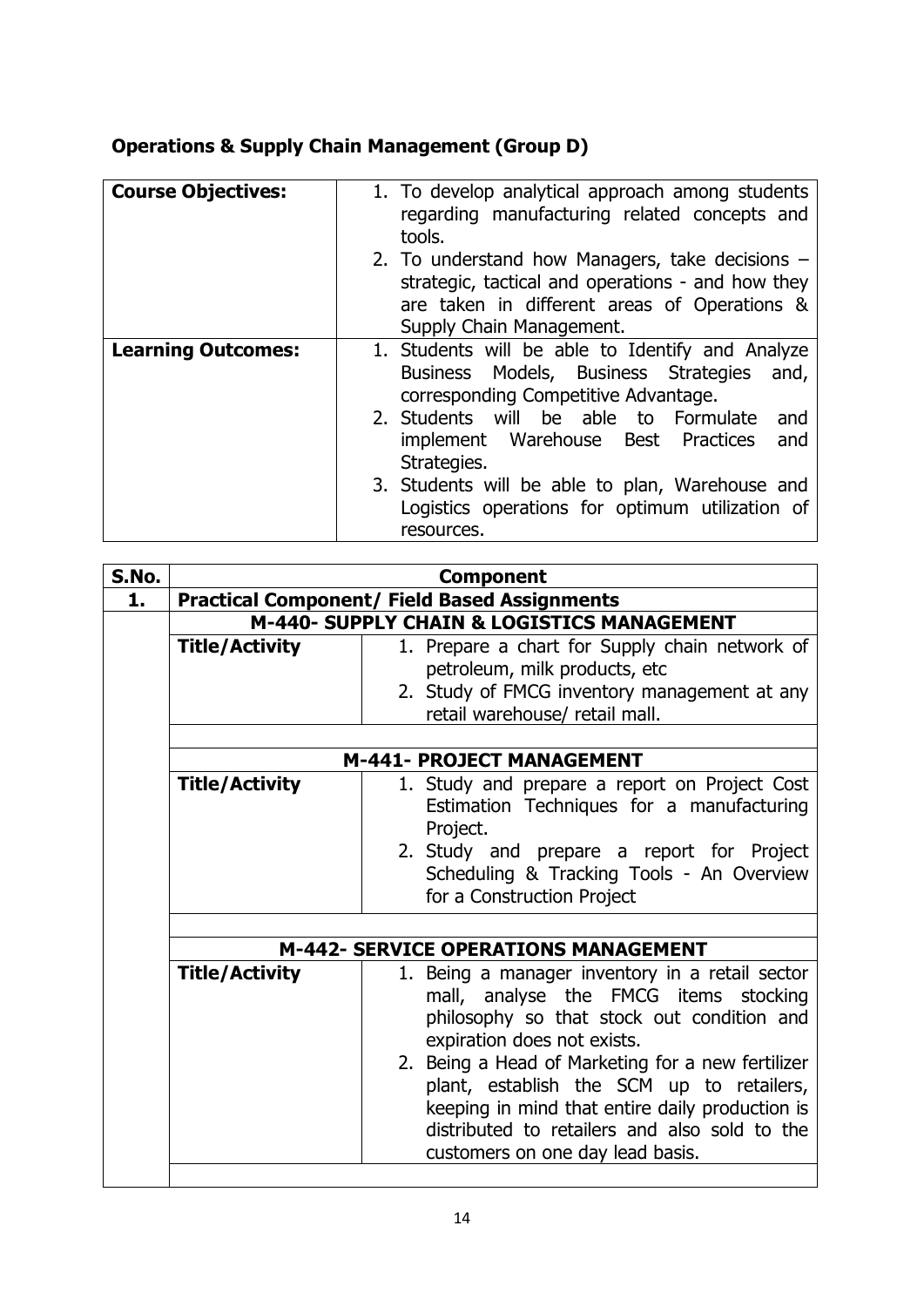|    |                                                    | M-443- TECHNOLOGY MANAGEMENT                                                                                                                                                                                                                                                 |
|----|----------------------------------------------------|------------------------------------------------------------------------------------------------------------------------------------------------------------------------------------------------------------------------------------------------------------------------------|
|    | <b>Title/Activity</b>                              | 1. Study and prepare a report for BPR for Motor<br>cycle vehicles for fuel efficiency design and<br>parameters.<br>2. Study and analyse any two products of ITC or<br>HUL for its recognition as world class leaders<br>for lean manufacturer & 5S practice.                 |
|    |                                                    |                                                                                                                                                                                                                                                                              |
| 2. | <b>Hands on Practice</b><br>on any one<br>software | Students must be given exposure to some of the<br>following Softwares:<br>1. Forecasting software,<br>2. PLM,<br>3. Prima Vera,<br>4. REPLICON,<br>5. Mavenlink                                                                                                              |
| 3. | <b>Book Review</b><br>(Any one)                    | 1. Christopher, M. (2016). Logistics & supply<br>chain management. Pearson Uk.<br>2. Slack, N., Chambers, S., & Johnston, R.<br>(2010). Operations management. Pearson<br>education.<br>3. Gaither Norman., Frazier Greg (2015),<br>Operations Management, Cengage Learning. |

#### **Books Recommended:**

- 1. Russell, R. S., & Taylor-Iii, B. W. (2008). Operations management along the supply chain. John Wiley & Sons.
- 2. Harrison, F., & Lock, D. (2017). Advanced project management: a structured approach. Routledge.
- 3. Parker, D. (2012). Service operations management: the total experience. Edward Elgar Publishing.
- 4. Narayanan, V. K. (2001). Managing technology and innovation for competitive advantage. Pearson Education India.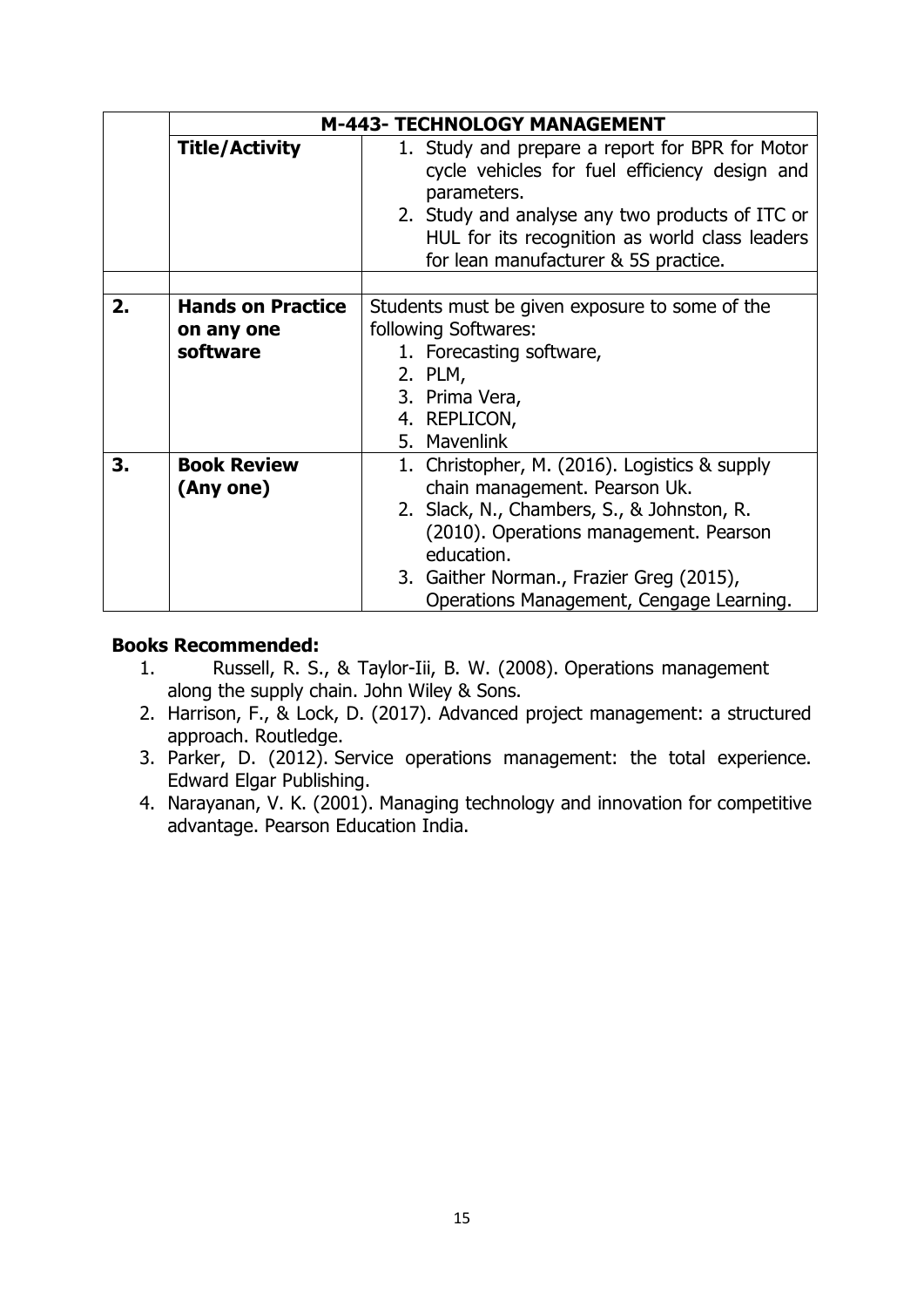### **Information Technology Management (Group E)**

| <b>Course Objectives:</b> | 1. Prepare students to meet their needs within an<br>organizational and societal context through selection,<br>creation, application, integration and administration of<br>computing technologies.<br>2. Prepare students to become skilled in Artificial<br>Intelligence, Internet and Web technologies, and<br>project management, and have a strong grasp of<br>business concepts and technical communications.                                                                                                                                              |
|---------------------------|-----------------------------------------------------------------------------------------------------------------------------------------------------------------------------------------------------------------------------------------------------------------------------------------------------------------------------------------------------------------------------------------------------------------------------------------------------------------------------------------------------------------------------------------------------------------|
| <b>Learning Outcomes:</b> | 1. Develop skills for observing, analyzing<br>and<br>understanding how the role of digital technology is<br>rapidly shifting, from being a driver of marginal<br>efficiency to being an enabler of innovation.<br>2. Utilize interpersonal skills to negotiate<br>and<br>communicate effectively with both technical and non-<br>technical stakeholders verbally and in writing.<br>3. Comprehend how technological transformation has<br>enabled business to remodel their own resources, their<br>relationship with consumers and the services they<br>offer. |

| S.No. |                                                     | <b>Component</b>                                                                                                                                                                                                                                                                                                                                                                                                                                                |
|-------|-----------------------------------------------------|-----------------------------------------------------------------------------------------------------------------------------------------------------------------------------------------------------------------------------------------------------------------------------------------------------------------------------------------------------------------------------------------------------------------------------------------------------------------|
| 1.    | <b>Practical Component/ Field Based Assignments</b> |                                                                                                                                                                                                                                                                                                                                                                                                                                                                 |
|       | <b>M-450 SOFTWARE PROJECT MANAGEMENT</b>            |                                                                                                                                                                                                                                                                                                                                                                                                                                                                 |
|       | <b>Title/Activity</b>                               | 1. Develop a project for a company which explains<br>the risks for their on going projects on and also<br>develop a risk mitigation strategy and activities for<br>the risks mentioned for the project.<br>2. Visit any manufacturing company to develop a task<br>network for the upcoming or currently ongoing<br>projects. Establish milestones for the project.<br>Define the critical path for the network using<br>project management tools.              |
|       |                                                     | <b>M-451 MANAGING DIGITAL INNOVATION AND TRANSFORMATION</b>                                                                                                                                                                                                                                                                                                                                                                                                     |
|       | <b>Title/Activity</b>                               | 1. The students have to pick one company/industry<br>that deploys any of the technology enablers such<br>Intelligence (AI)/Machine<br>Artificial<br>as<br>Learning/IoT/Block Chain Technology or any other<br>related aspect(s). For example Amazon uses AI to<br>anticipate when an ad has value; Google uses<br>language processing to automate<br>natural<br>translation. For this assignment, choose<br>a a<br>company that uses any of the above mentioned |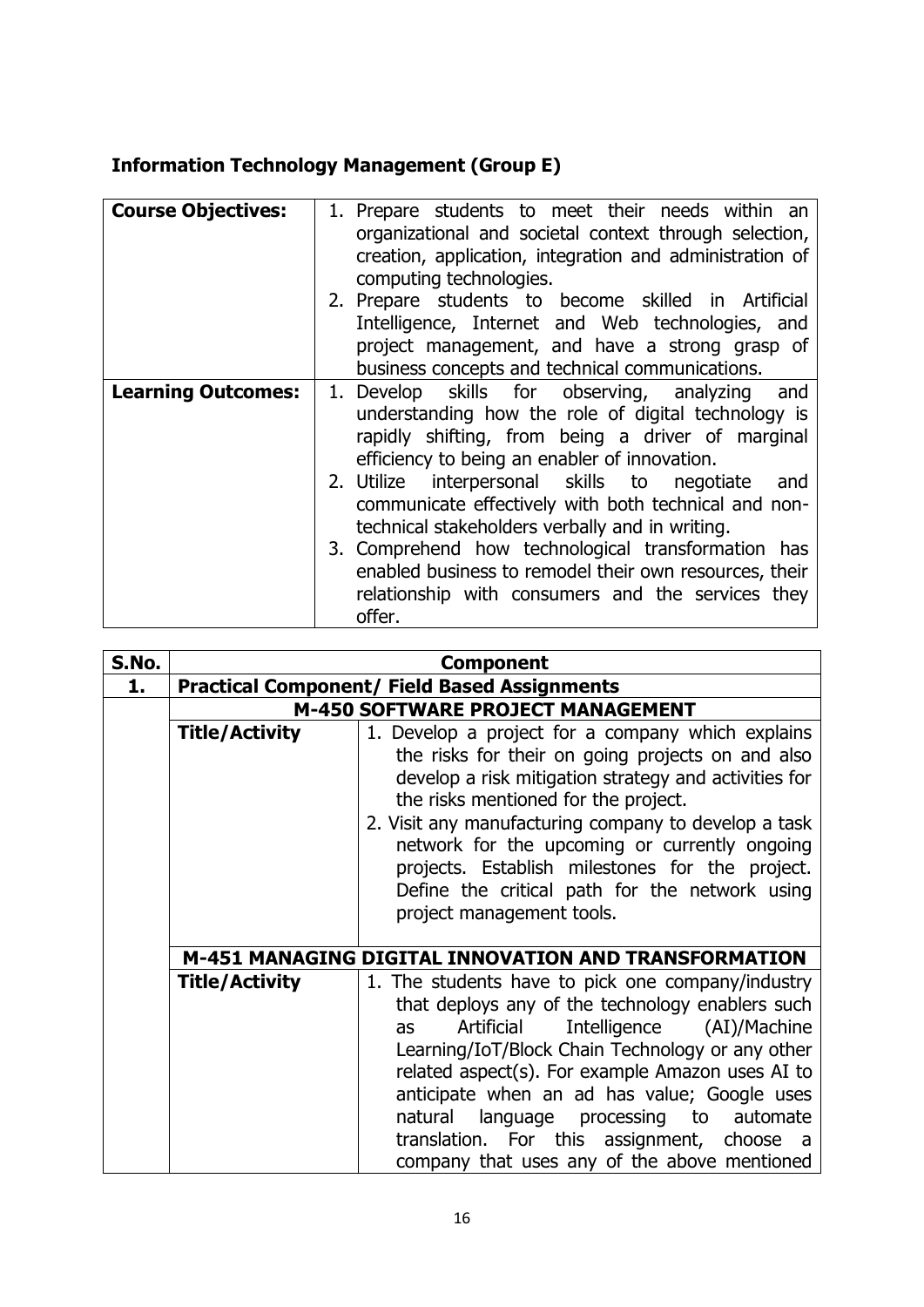| technology enablers in a creative way to derive<br>value creation, value capture, or its operating<br>model. You may focus on the use of technology<br>enabler(s) as a service, or as an enhancement of<br>a process for some part of its business.<br>2. Students should use customer-level data of actual<br>customer purchases offline and online to track<br>changes in consumer behaviour over time due to<br>digital or technological transformation.<br>The<br>students have to make use of two industries of<br>different domains like pharmacy and grocery or<br>clothing<br>etc.<br><b>This</b><br>cosmetics<br>and<br>project<br>contributes to Omni channel retailing by offering a<br>understand<br>changes in<br>customer<br>way to<br>behaviours over time<br>M-452 ARTIFICIAL INTELLIGENCE FOR MANAGERS<br><b>Title/Activity</b><br>1. Students should visit companies which deal in real<br>estate and see their datasets. The dataset for this<br>project might contain the prices of houses in<br>different areas of the city, construction cost,<br>prices of flats etc. Similar datasets may be studied<br>sites like the UCI Machine Learning<br>from<br>Repository. On the basis of the data obtained<br>predict the selling price of a new home in a<br>particular city.<br>2. Students who are planning to work in the finance<br>sector, this project can help them get a great<br>insight into different sections of the sector. They<br>need to visit corporates dealing with share market<br>and see its working and collect data. They can get<br>different kinds of data sets. The feedback cycles<br>of the stock market are short, so it helps in<br>validating predictions. You can try to predict 6-<br>month price movements of a stock by using the<br>data you get from the organization's provided<br>reports in this AI project.<br>M-453 EMERGING TECHNOLOGIES IN DATA BASE MANAGEMENT<br><b>Title/Activity</b><br>database requirements<br>Analyze<br>for<br>1.<br>a -<br>departmental store. Visit different departments<br>such<br>as grocery, confectionery, cosmetics,<br>clothing, bakery, crockery etc. to gather<br>requirements. Record the business requirements<br>and document them. On the basis of the<br>requirements gathered, draw entity relationship<br>diagram(s) and design a normalized database for<br>the software for automation of the inventory and |  |                               |
|-------------------------------------------------------------------------------------------------------------------------------------------------------------------------------------------------------------------------------------------------------------------------------------------------------------------------------------------------------------------------------------------------------------------------------------------------------------------------------------------------------------------------------------------------------------------------------------------------------------------------------------------------------------------------------------------------------------------------------------------------------------------------------------------------------------------------------------------------------------------------------------------------------------------------------------------------------------------------------------------------------------------------------------------------------------------------------------------------------------------------------------------------------------------------------------------------------------------------------------------------------------------------------------------------------------------------------------------------------------------------------------------------------------------------------------------------------------------------------------------------------------------------------------------------------------------------------------------------------------------------------------------------------------------------------------------------------------------------------------------------------------------------------------------------------------------------------------------------------------------------------------------------------------------------------------------------------------------------------------------------------------------------------------------------------------------------------------------------------------------------------------------------------------------------------------------------------------------------------------------------------------------------------------------------------------------------------------------------------------------------------------------------------------------------|--|-------------------------------|
|                                                                                                                                                                                                                                                                                                                                                                                                                                                                                                                                                                                                                                                                                                                                                                                                                                                                                                                                                                                                                                                                                                                                                                                                                                                                                                                                                                                                                                                                                                                                                                                                                                                                                                                                                                                                                                                                                                                                                                                                                                                                                                                                                                                                                                                                                                                                                                                                                         |  |                               |
|                                                                                                                                                                                                                                                                                                                                                                                                                                                                                                                                                                                                                                                                                                                                                                                                                                                                                                                                                                                                                                                                                                                                                                                                                                                                                                                                                                                                                                                                                                                                                                                                                                                                                                                                                                                                                                                                                                                                                                                                                                                                                                                                                                                                                                                                                                                                                                                                                         |  |                               |
|                                                                                                                                                                                                                                                                                                                                                                                                                                                                                                                                                                                                                                                                                                                                                                                                                                                                                                                                                                                                                                                                                                                                                                                                                                                                                                                                                                                                                                                                                                                                                                                                                                                                                                                                                                                                                                                                                                                                                                                                                                                                                                                                                                                                                                                                                                                                                                                                                         |  |                               |
|                                                                                                                                                                                                                                                                                                                                                                                                                                                                                                                                                                                                                                                                                                                                                                                                                                                                                                                                                                                                                                                                                                                                                                                                                                                                                                                                                                                                                                                                                                                                                                                                                                                                                                                                                                                                                                                                                                                                                                                                                                                                                                                                                                                                                                                                                                                                                                                                                         |  |                               |
|                                                                                                                                                                                                                                                                                                                                                                                                                                                                                                                                                                                                                                                                                                                                                                                                                                                                                                                                                                                                                                                                                                                                                                                                                                                                                                                                                                                                                                                                                                                                                                                                                                                                                                                                                                                                                                                                                                                                                                                                                                                                                                                                                                                                                                                                                                                                                                                                                         |  |                               |
|                                                                                                                                                                                                                                                                                                                                                                                                                                                                                                                                                                                                                                                                                                                                                                                                                                                                                                                                                                                                                                                                                                                                                                                                                                                                                                                                                                                                                                                                                                                                                                                                                                                                                                                                                                                                                                                                                                                                                                                                                                                                                                                                                                                                                                                                                                                                                                                                                         |  |                               |
|                                                                                                                                                                                                                                                                                                                                                                                                                                                                                                                                                                                                                                                                                                                                                                                                                                                                                                                                                                                                                                                                                                                                                                                                                                                                                                                                                                                                                                                                                                                                                                                                                                                                                                                                                                                                                                                                                                                                                                                                                                                                                                                                                                                                                                                                                                                                                                                                                         |  |                               |
|                                                                                                                                                                                                                                                                                                                                                                                                                                                                                                                                                                                                                                                                                                                                                                                                                                                                                                                                                                                                                                                                                                                                                                                                                                                                                                                                                                                                                                                                                                                                                                                                                                                                                                                                                                                                                                                                                                                                                                                                                                                                                                                                                                                                                                                                                                                                                                                                                         |  |                               |
|                                                                                                                                                                                                                                                                                                                                                                                                                                                                                                                                                                                                                                                                                                                                                                                                                                                                                                                                                                                                                                                                                                                                                                                                                                                                                                                                                                                                                                                                                                                                                                                                                                                                                                                                                                                                                                                                                                                                                                                                                                                                                                                                                                                                                                                                                                                                                                                                                         |  |                               |
|                                                                                                                                                                                                                                                                                                                                                                                                                                                                                                                                                                                                                                                                                                                                                                                                                                                                                                                                                                                                                                                                                                                                                                                                                                                                                                                                                                                                                                                                                                                                                                                                                                                                                                                                                                                                                                                                                                                                                                                                                                                                                                                                                                                                                                                                                                                                                                                                                         |  |                               |
|                                                                                                                                                                                                                                                                                                                                                                                                                                                                                                                                                                                                                                                                                                                                                                                                                                                                                                                                                                                                                                                                                                                                                                                                                                                                                                                                                                                                                                                                                                                                                                                                                                                                                                                                                                                                                                                                                                                                                                                                                                                                                                                                                                                                                                                                                                                                                                                                                         |  |                               |
|                                                                                                                                                                                                                                                                                                                                                                                                                                                                                                                                                                                                                                                                                                                                                                                                                                                                                                                                                                                                                                                                                                                                                                                                                                                                                                                                                                                                                                                                                                                                                                                                                                                                                                                                                                                                                                                                                                                                                                                                                                                                                                                                                                                                                                                                                                                                                                                                                         |  |                               |
|                                                                                                                                                                                                                                                                                                                                                                                                                                                                                                                                                                                                                                                                                                                                                                                                                                                                                                                                                                                                                                                                                                                                                                                                                                                                                                                                                                                                                                                                                                                                                                                                                                                                                                                                                                                                                                                                                                                                                                                                                                                                                                                                                                                                                                                                                                                                                                                                                         |  |                               |
|                                                                                                                                                                                                                                                                                                                                                                                                                                                                                                                                                                                                                                                                                                                                                                                                                                                                                                                                                                                                                                                                                                                                                                                                                                                                                                                                                                                                                                                                                                                                                                                                                                                                                                                                                                                                                                                                                                                                                                                                                                                                                                                                                                                                                                                                                                                                                                                                                         |  |                               |
|                                                                                                                                                                                                                                                                                                                                                                                                                                                                                                                                                                                                                                                                                                                                                                                                                                                                                                                                                                                                                                                                                                                                                                                                                                                                                                                                                                                                                                                                                                                                                                                                                                                                                                                                                                                                                                                                                                                                                                                                                                                                                                                                                                                                                                                                                                                                                                                                                         |  |                               |
|                                                                                                                                                                                                                                                                                                                                                                                                                                                                                                                                                                                                                                                                                                                                                                                                                                                                                                                                                                                                                                                                                                                                                                                                                                                                                                                                                                                                                                                                                                                                                                                                                                                                                                                                                                                                                                                                                                                                                                                                                                                                                                                                                                                                                                                                                                                                                                                                                         |  |                               |
|                                                                                                                                                                                                                                                                                                                                                                                                                                                                                                                                                                                                                                                                                                                                                                                                                                                                                                                                                                                                                                                                                                                                                                                                                                                                                                                                                                                                                                                                                                                                                                                                                                                                                                                                                                                                                                                                                                                                                                                                                                                                                                                                                                                                                                                                                                                                                                                                                         |  |                               |
|                                                                                                                                                                                                                                                                                                                                                                                                                                                                                                                                                                                                                                                                                                                                                                                                                                                                                                                                                                                                                                                                                                                                                                                                                                                                                                                                                                                                                                                                                                                                                                                                                                                                                                                                                                                                                                                                                                                                                                                                                                                                                                                                                                                                                                                                                                                                                                                                                         |  |                               |
|                                                                                                                                                                                                                                                                                                                                                                                                                                                                                                                                                                                                                                                                                                                                                                                                                                                                                                                                                                                                                                                                                                                                                                                                                                                                                                                                                                                                                                                                                                                                                                                                                                                                                                                                                                                                                                                                                                                                                                                                                                                                                                                                                                                                                                                                                                                                                                                                                         |  |                               |
|                                                                                                                                                                                                                                                                                                                                                                                                                                                                                                                                                                                                                                                                                                                                                                                                                                                                                                                                                                                                                                                                                                                                                                                                                                                                                                                                                                                                                                                                                                                                                                                                                                                                                                                                                                                                                                                                                                                                                                                                                                                                                                                                                                                                                                                                                                                                                                                                                         |  |                               |
|                                                                                                                                                                                                                                                                                                                                                                                                                                                                                                                                                                                                                                                                                                                                                                                                                                                                                                                                                                                                                                                                                                                                                                                                                                                                                                                                                                                                                                                                                                                                                                                                                                                                                                                                                                                                                                                                                                                                                                                                                                                                                                                                                                                                                                                                                                                                                                                                                         |  |                               |
|                                                                                                                                                                                                                                                                                                                                                                                                                                                                                                                                                                                                                                                                                                                                                                                                                                                                                                                                                                                                                                                                                                                                                                                                                                                                                                                                                                                                                                                                                                                                                                                                                                                                                                                                                                                                                                                                                                                                                                                                                                                                                                                                                                                                                                                                                                                                                                                                                         |  |                               |
|                                                                                                                                                                                                                                                                                                                                                                                                                                                                                                                                                                                                                                                                                                                                                                                                                                                                                                                                                                                                                                                                                                                                                                                                                                                                                                                                                                                                                                                                                                                                                                                                                                                                                                                                                                                                                                                                                                                                                                                                                                                                                                                                                                                                                                                                                                                                                                                                                         |  |                               |
|                                                                                                                                                                                                                                                                                                                                                                                                                                                                                                                                                                                                                                                                                                                                                                                                                                                                                                                                                                                                                                                                                                                                                                                                                                                                                                                                                                                                                                                                                                                                                                                                                                                                                                                                                                                                                                                                                                                                                                                                                                                                                                                                                                                                                                                                                                                                                                                                                         |  |                               |
|                                                                                                                                                                                                                                                                                                                                                                                                                                                                                                                                                                                                                                                                                                                                                                                                                                                                                                                                                                                                                                                                                                                                                                                                                                                                                                                                                                                                                                                                                                                                                                                                                                                                                                                                                                                                                                                                                                                                                                                                                                                                                                                                                                                                                                                                                                                                                                                                                         |  |                               |
|                                                                                                                                                                                                                                                                                                                                                                                                                                                                                                                                                                                                                                                                                                                                                                                                                                                                                                                                                                                                                                                                                                                                                                                                                                                                                                                                                                                                                                                                                                                                                                                                                                                                                                                                                                                                                                                                                                                                                                                                                                                                                                                                                                                                                                                                                                                                                                                                                         |  |                               |
|                                                                                                                                                                                                                                                                                                                                                                                                                                                                                                                                                                                                                                                                                                                                                                                                                                                                                                                                                                                                                                                                                                                                                                                                                                                                                                                                                                                                                                                                                                                                                                                                                                                                                                                                                                                                                                                                                                                                                                                                                                                                                                                                                                                                                                                                                                                                                                                                                         |  |                               |
|                                                                                                                                                                                                                                                                                                                                                                                                                                                                                                                                                                                                                                                                                                                                                                                                                                                                                                                                                                                                                                                                                                                                                                                                                                                                                                                                                                                                                                                                                                                                                                                                                                                                                                                                                                                                                                                                                                                                                                                                                                                                                                                                                                                                                                                                                                                                                                                                                         |  |                               |
|                                                                                                                                                                                                                                                                                                                                                                                                                                                                                                                                                                                                                                                                                                                                                                                                                                                                                                                                                                                                                                                                                                                                                                                                                                                                                                                                                                                                                                                                                                                                                                                                                                                                                                                                                                                                                                                                                                                                                                                                                                                                                                                                                                                                                                                                                                                                                                                                                         |  |                               |
|                                                                                                                                                                                                                                                                                                                                                                                                                                                                                                                                                                                                                                                                                                                                                                                                                                                                                                                                                                                                                                                                                                                                                                                                                                                                                                                                                                                                                                                                                                                                                                                                                                                                                                                                                                                                                                                                                                                                                                                                                                                                                                                                                                                                                                                                                                                                                                                                                         |  |                               |
|                                                                                                                                                                                                                                                                                                                                                                                                                                                                                                                                                                                                                                                                                                                                                                                                                                                                                                                                                                                                                                                                                                                                                                                                                                                                                                                                                                                                                                                                                                                                                                                                                                                                                                                                                                                                                                                                                                                                                                                                                                                                                                                                                                                                                                                                                                                                                                                                                         |  |                               |
|                                                                                                                                                                                                                                                                                                                                                                                                                                                                                                                                                                                                                                                                                                                                                                                                                                                                                                                                                                                                                                                                                                                                                                                                                                                                                                                                                                                                                                                                                                                                                                                                                                                                                                                                                                                                                                                                                                                                                                                                                                                                                                                                                                                                                                                                                                                                                                                                                         |  |                               |
|                                                                                                                                                                                                                                                                                                                                                                                                                                                                                                                                                                                                                                                                                                                                                                                                                                                                                                                                                                                                                                                                                                                                                                                                                                                                                                                                                                                                                                                                                                                                                                                                                                                                                                                                                                                                                                                                                                                                                                                                                                                                                                                                                                                                                                                                                                                                                                                                                         |  |                               |
|                                                                                                                                                                                                                                                                                                                                                                                                                                                                                                                                                                                                                                                                                                                                                                                                                                                                                                                                                                                                                                                                                                                                                                                                                                                                                                                                                                                                                                                                                                                                                                                                                                                                                                                                                                                                                                                                                                                                                                                                                                                                                                                                                                                                                                                                                                                                                                                                                         |  |                               |
|                                                                                                                                                                                                                                                                                                                                                                                                                                                                                                                                                                                                                                                                                                                                                                                                                                                                                                                                                                                                                                                                                                                                                                                                                                                                                                                                                                                                                                                                                                                                                                                                                                                                                                                                                                                                                                                                                                                                                                                                                                                                                                                                                                                                                                                                                                                                                                                                                         |  |                               |
|                                                                                                                                                                                                                                                                                                                                                                                                                                                                                                                                                                                                                                                                                                                                                                                                                                                                                                                                                                                                                                                                                                                                                                                                                                                                                                                                                                                                                                                                                                                                                                                                                                                                                                                                                                                                                                                                                                                                                                                                                                                                                                                                                                                                                                                                                                                                                                                                                         |  |                               |
|                                                                                                                                                                                                                                                                                                                                                                                                                                                                                                                                                                                                                                                                                                                                                                                                                                                                                                                                                                                                                                                                                                                                                                                                                                                                                                                                                                                                                                                                                                                                                                                                                                                                                                                                                                                                                                                                                                                                                                                                                                                                                                                                                                                                                                                                                                                                                                                                                         |  |                               |
|                                                                                                                                                                                                                                                                                                                                                                                                                                                                                                                                                                                                                                                                                                                                                                                                                                                                                                                                                                                                                                                                                                                                                                                                                                                                                                                                                                                                                                                                                                                                                                                                                                                                                                                                                                                                                                                                                                                                                                                                                                                                                                                                                                                                                                                                                                                                                                                                                         |  |                               |
|                                                                                                                                                                                                                                                                                                                                                                                                                                                                                                                                                                                                                                                                                                                                                                                                                                                                                                                                                                                                                                                                                                                                                                                                                                                                                                                                                                                                                                                                                                                                                                                                                                                                                                                                                                                                                                                                                                                                                                                                                                                                                                                                                                                                                                                                                                                                                                                                                         |  |                               |
|                                                                                                                                                                                                                                                                                                                                                                                                                                                                                                                                                                                                                                                                                                                                                                                                                                                                                                                                                                                                                                                                                                                                                                                                                                                                                                                                                                                                                                                                                                                                                                                                                                                                                                                                                                                                                                                                                                                                                                                                                                                                                                                                                                                                                                                                                                                                                                                                                         |  |                               |
|                                                                                                                                                                                                                                                                                                                                                                                                                                                                                                                                                                                                                                                                                                                                                                                                                                                                                                                                                                                                                                                                                                                                                                                                                                                                                                                                                                                                                                                                                                                                                                                                                                                                                                                                                                                                                                                                                                                                                                                                                                                                                                                                                                                                                                                                                                                                                                                                                         |  |                               |
|                                                                                                                                                                                                                                                                                                                                                                                                                                                                                                                                                                                                                                                                                                                                                                                                                                                                                                                                                                                                                                                                                                                                                                                                                                                                                                                                                                                                                                                                                                                                                                                                                                                                                                                                                                                                                                                                                                                                                                                                                                                                                                                                                                                                                                                                                                                                                                                                                         |  |                               |
|                                                                                                                                                                                                                                                                                                                                                                                                                                                                                                                                                                                                                                                                                                                                                                                                                                                                                                                                                                                                                                                                                                                                                                                                                                                                                                                                                                                                                                                                                                                                                                                                                                                                                                                                                                                                                                                                                                                                                                                                                                                                                                                                                                                                                                                                                                                                                                                                                         |  |                               |
|                                                                                                                                                                                                                                                                                                                                                                                                                                                                                                                                                                                                                                                                                                                                                                                                                                                                                                                                                                                                                                                                                                                                                                                                                                                                                                                                                                                                                                                                                                                                                                                                                                                                                                                                                                                                                                                                                                                                                                                                                                                                                                                                                                                                                                                                                                                                                                                                                         |  |                               |
|                                                                                                                                                                                                                                                                                                                                                                                                                                                                                                                                                                                                                                                                                                                                                                                                                                                                                                                                                                                                                                                                                                                                                                                                                                                                                                                                                                                                                                                                                                                                                                                                                                                                                                                                                                                                                                                                                                                                                                                                                                                                                                                                                                                                                                                                                                                                                                                                                         |  |                               |
|                                                                                                                                                                                                                                                                                                                                                                                                                                                                                                                                                                                                                                                                                                                                                                                                                                                                                                                                                                                                                                                                                                                                                                                                                                                                                                                                                                                                                                                                                                                                                                                                                                                                                                                                                                                                                                                                                                                                                                                                                                                                                                                                                                                                                                                                                                                                                                                                                         |  |                               |
|                                                                                                                                                                                                                                                                                                                                                                                                                                                                                                                                                                                                                                                                                                                                                                                                                                                                                                                                                                                                                                                                                                                                                                                                                                                                                                                                                                                                                                                                                                                                                                                                                                                                                                                                                                                                                                                                                                                                                                                                                                                                                                                                                                                                                                                                                                                                                                                                                         |  |                               |
|                                                                                                                                                                                                                                                                                                                                                                                                                                                                                                                                                                                                                                                                                                                                                                                                                                                                                                                                                                                                                                                                                                                                                                                                                                                                                                                                                                                                                                                                                                                                                                                                                                                                                                                                                                                                                                                                                                                                                                                                                                                                                                                                                                                                                                                                                                                                                                                                                         |  |                               |
|                                                                                                                                                                                                                                                                                                                                                                                                                                                                                                                                                                                                                                                                                                                                                                                                                                                                                                                                                                                                                                                                                                                                                                                                                                                                                                                                                                                                                                                                                                                                                                                                                                                                                                                                                                                                                                                                                                                                                                                                                                                                                                                                                                                                                                                                                                                                                                                                                         |  | billing process of the store. |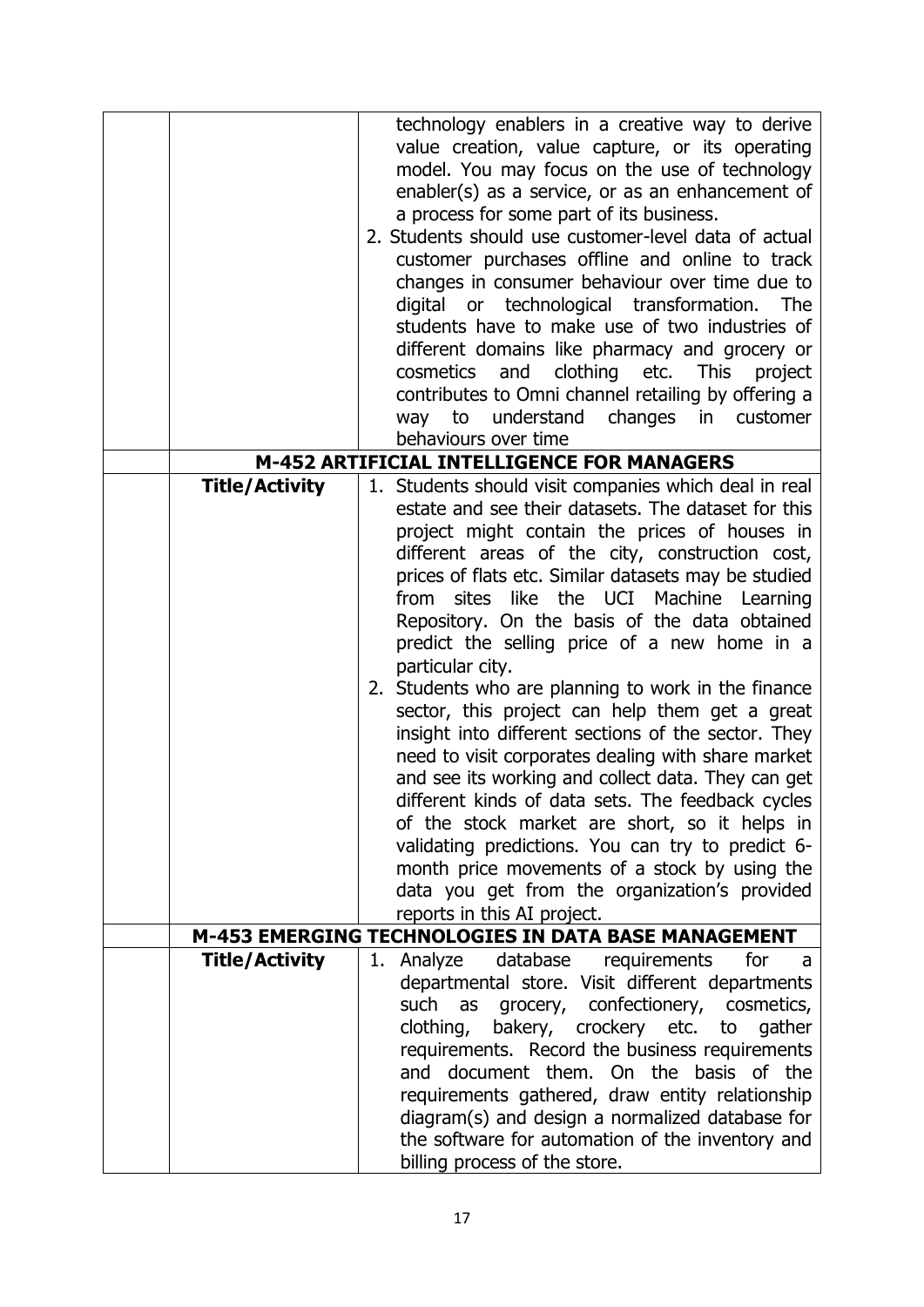|    |                          | 2. Survey the types of advanced database models<br>applied in different domains in organizations<br>working in your area of study. Generate a report<br>depicting the evolution, expanse and extent of<br>use of these databases.                                                                                                                                                                                                                                                                                                                                                                                                                                   |
|----|--------------------------|---------------------------------------------------------------------------------------------------------------------------------------------------------------------------------------------------------------------------------------------------------------------------------------------------------------------------------------------------------------------------------------------------------------------------------------------------------------------------------------------------------------------------------------------------------------------------------------------------------------------------------------------------------------------|
| 2. | <b>Hands on Practice</b> | 1. Python                                                                                                                                                                                                                                                                                                                                                                                                                                                                                                                                                                                                                                                           |
|    | on any one               | 2. Click Up                                                                                                                                                                                                                                                                                                                                                                                                                                                                                                                                                                                                                                                         |
|    | software                 | 3.420AI                                                                                                                                                                                                                                                                                                                                                                                                                                                                                                                                                                                                                                                             |
|    |                          | 4. A sana                                                                                                                                                                                                                                                                                                                                                                                                                                                                                                                                                                                                                                                           |
|    |                          | 5. Mycollab                                                                                                                                                                                                                                                                                                                                                                                                                                                                                                                                                                                                                                                         |
| 3. | <b>Book Review</b>       | 1. IT Project Management: Infamous Failures, Classic                                                                                                                                                                                                                                                                                                                                                                                                                                                                                                                                                                                                                |
|    | (Any one)                | Mistakes, And Effective Practices: Top Reasons                                                                                                                                                                                                                                                                                                                                                                                                                                                                                                                                                                                                                      |
|    |                          | Why Software Projects Fail Paperback - Import, 21<br>May 2021, by Bertram Rangel, Publisher:<br>Independently Published (21 May<br>$2021)$ ,<br>Paperback: pag 138 es<br>2. Artificial Intelligence: The Insights You Need from<br>Harvard Business Review (HBR Insights Series)<br>Paperback - Illustrated, 4 October 2019, by<br>Harvard Business Review, Thomas H. Davenport,<br>Publisher: Harvard Business Review<br>Press;<br>Illustrated edition (4 October 2019), Paperback:<br>pages 192<br>3. Neoskilling for Digital Transformation and the<br>Artificial Intelligence Revolution Paperback - 1<br>January 2018, by S. Ramachandran, Prof. L.<br>Prasad. |

#### **Books Recommended:**

- 1. Bob Hughes, Mike Cotterell and Rajib Mall "Software Project Management", 6th Edition, McGraw Hill Edition, 2017.
- 2. Michael Lewrick, Patrick Link, Lary Leifer, The Design Thinking Playbook: Mindful Digital Trasformation of Teams, Product, Services, Businesses and Ecosystems, Wiley, 2018.
- 3. Russell, S., Norvig, P. "Artificial Intelligence: A Modern Approach", Third Edition, Prentice Hall, 2010.
- 4. Thomas Connolly and Carolyn Begg, "Database Systems: A Practical Approach to Design, Implementation, and Management, Addison Wesley, 6th Edition, 2014.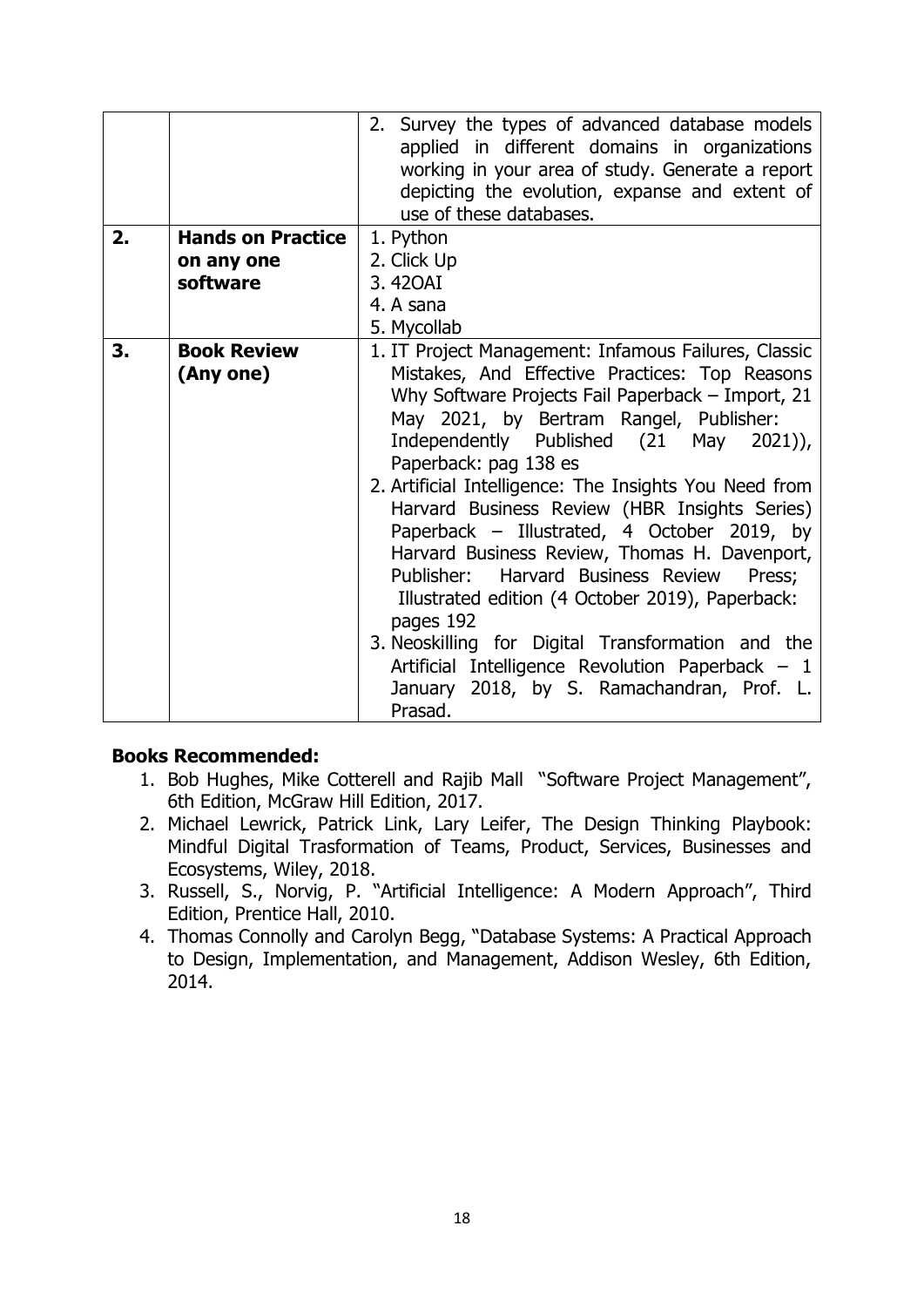#### **Business Analytics (Group F)**

| <b>Course Objectives:</b> | 1. Gain an understanding of how managers use<br>business analytics to formulate and solve<br>business problems and to support managerial<br>decision making.<br>2. Learn how to use and apply tools to solve<br>business problems.                                                                                                                                                                                                   |
|---------------------------|--------------------------------------------------------------------------------------------------------------------------------------------------------------------------------------------------------------------------------------------------------------------------------------------------------------------------------------------------------------------------------------------------------------------------------------|
| <b>Learning Outcomes:</b> | 1. Interpret results/solutions and<br>identify<br>appropriate course of action for a<br>given<br>managerial problem or opportunity.<br>2. Apply practical experience in IT<br>projects<br>developed through assessment projects for real<br>world clients focussing on technology auditing<br>and recommendations, and system development<br>3. Translate results of business analytic projects into<br>effective courses of action. |

| S.No. |                                                     | <b>Component</b>                                                                                                                                                                                                                                                                                                                                                                                                                                                                                                                                                                                                                                                                                                                                                                                                                                                                                                                                                                       |
|-------|-----------------------------------------------------|----------------------------------------------------------------------------------------------------------------------------------------------------------------------------------------------------------------------------------------------------------------------------------------------------------------------------------------------------------------------------------------------------------------------------------------------------------------------------------------------------------------------------------------------------------------------------------------------------------------------------------------------------------------------------------------------------------------------------------------------------------------------------------------------------------------------------------------------------------------------------------------------------------------------------------------------------------------------------------------|
| 1.    | <b>Practical Component/ Field Based Assignments</b> |                                                                                                                                                                                                                                                                                                                                                                                                                                                                                                                                                                                                                                                                                                                                                                                                                                                                                                                                                                                        |
|       | <b>M-460 DATA MINING FOR BUSINESS DECISIONS</b>     |                                                                                                                                                                                                                                                                                                                                                                                                                                                                                                                                                                                                                                                                                                                                                                                                                                                                                                                                                                                        |
|       | <b>Title/Activity</b>                               | 1. In this project, Students may use customer<br>level data of actual customer purchases offline<br>and online to perform association rule mining<br>on data sets. Explore various options available<br>for preprocessing data and apply different<br>discretization filters on numerical attributes on<br>association rule algorithm. Study the<br>generated rules. Derive interesting insights<br>and observe the effect of discretization in the<br>rule generation process. Students can gather<br>data from two different industries of different<br>domains.<br>2. Students will collect data from one company/<br>requirement<br>Industry; identify the<br>of<br>regression analysis on specific parameters.<br>Use Regression analysis using Excel or other<br>mining tool to derive probabilistic<br>data<br>conclusions about any event by analysis of<br>trees and<br>historical data. Data<br>linear<br>regressions are some data mining algorithms<br>which must be used. |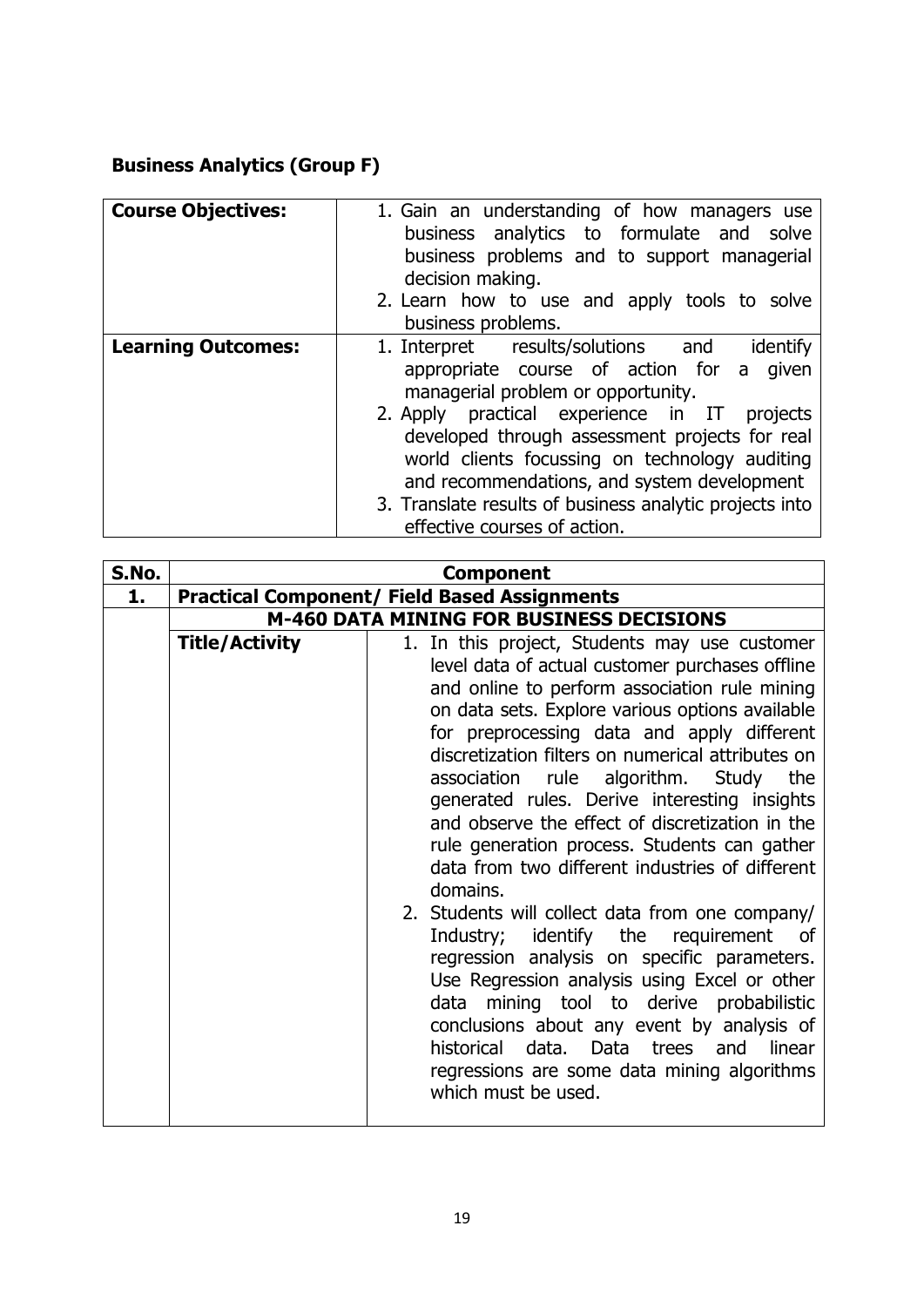|                       | <b>M-461 DATA VISUALIZATION FOR MANAGERS</b>                                                                                                                                                                                                                                                                                                                                                                                                                                                                                                                                                                                                                                                                                                                                                                                                                                                                                                                                                                                                                                                                                                                                                                                                                                                                                                                                                                                |
|-----------------------|-----------------------------------------------------------------------------------------------------------------------------------------------------------------------------------------------------------------------------------------------------------------------------------------------------------------------------------------------------------------------------------------------------------------------------------------------------------------------------------------------------------------------------------------------------------------------------------------------------------------------------------------------------------------------------------------------------------------------------------------------------------------------------------------------------------------------------------------------------------------------------------------------------------------------------------------------------------------------------------------------------------------------------------------------------------------------------------------------------------------------------------------------------------------------------------------------------------------------------------------------------------------------------------------------------------------------------------------------------------------------------------------------------------------------------|
| <b>Title/Activity</b> | 1. Collect data from a company to analyze<br>behavior.<br>Data should<br>contain<br>customer<br>browsing history and customer engagement<br>time, purchases in online stores, registering in<br>events, time to visit etc. Analyze the behavior<br>of customers using data visualization tools.<br>2. Visit the<br>industry and<br>discuss<br>with<br>maintenance team regarding 'looking<br>for<br>insights' part which are on the verge of break<br>down. Understand how maintenance team<br>helps the analytical team. Create a project<br>which describes the connections between<br>machinery failure and certain events that                                                                                                                                                                                                                                                                                                                                                                                                                                                                                                                                                                                                                                                                                                                                                                                          |
|                       | trigger them, using data visualization tools                                                                                                                                                                                                                                                                                                                                                                                                                                                                                                                                                                                                                                                                                                                                                                                                                                                                                                                                                                                                                                                                                                                                                                                                                                                                                                                                                                                |
|                       | <b>M-462 BUSINESS FORECASTING</b>                                                                                                                                                                                                                                                                                                                                                                                                                                                                                                                                                                                                                                                                                                                                                                                                                                                                                                                                                                                                                                                                                                                                                                                                                                                                                                                                                                                           |
| <b>Title/Activity</b> | 1. The Students can pick one or more companies<br>working on marketing and promotion of<br>disposable tableware/ sanitizer / plastic<br>packaging<br>the<br>material<br>to<br>forecast<br>requirements and suggest changes in products<br>manufacturing companies. For<br>this<br>for<br>assignment,<br>choose<br>good<br>marketing<br>companies, conduct surveys to collect data for<br>changes in existing one and new products.<br>Apply analysis tools and techniques for<br>prediction. IT tools may also be used for data<br>collection.<br>2. This project focuses on the use of smart<br>products and solar panels for rural/urban<br>India, the students should collect data for the<br>needs of smart mobile phones/ smart<br>televisions / solar panels / smart devices in<br>rural India. Students can use different<br>platforms for data collection like forms,<br>electronic shop sales data<br>situated<br>in<br>rural/urban areas, and some marketing<br>campaigns, etc. The customer-level data of<br>actual customers interested in smart devices<br>and the solar panel should be gathered.<br>Purchases both offline and online should be<br>included to track changes in customer<br>behavior over time due to digital<br>or<br>technological transformations. The students<br>may make use of forecasting models and<br>apply various techniques learned in the course<br>for regression and errors. |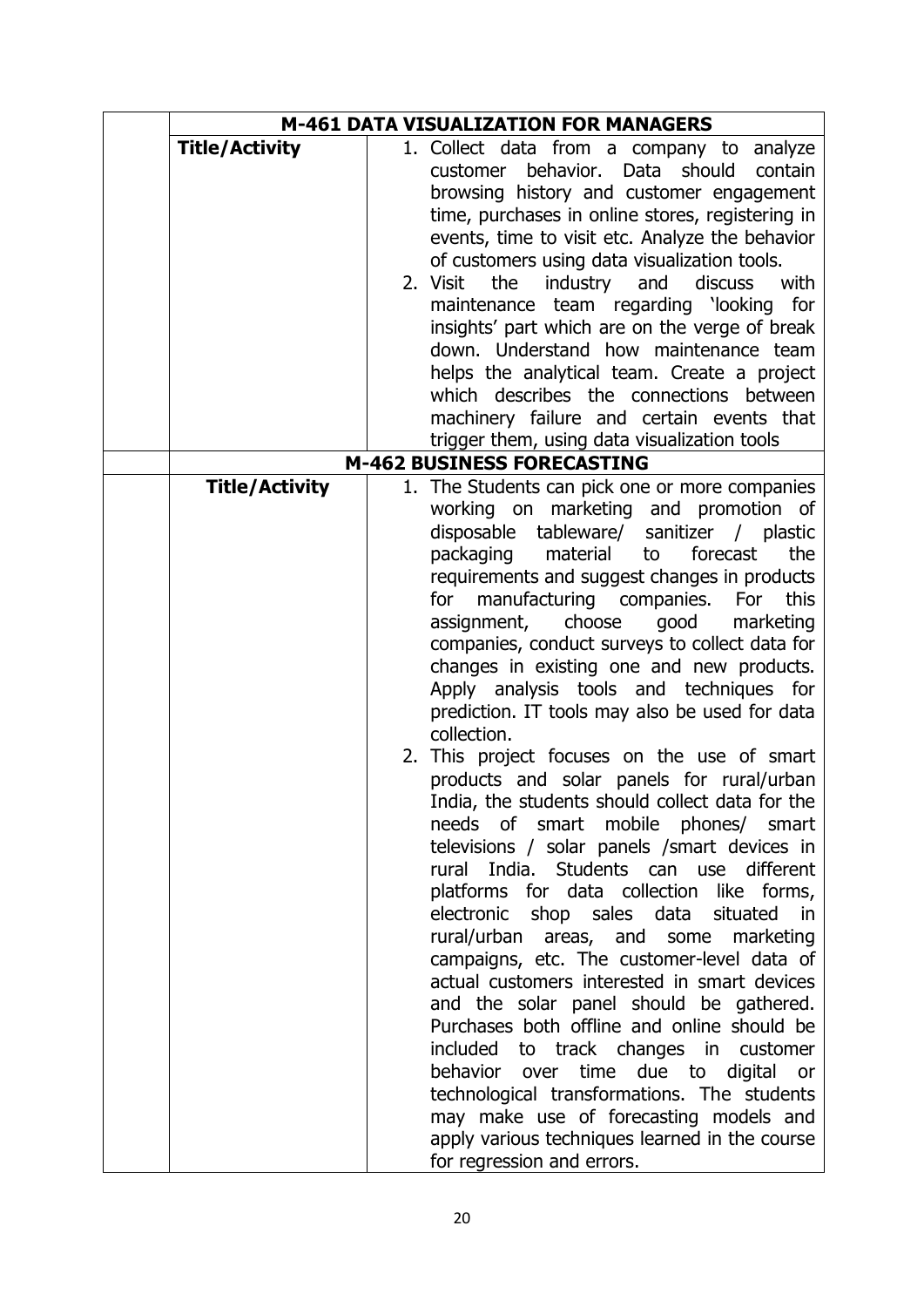|    |                                                    | <b>M-463 FUNCTIONAL ANALYTICS</b>                                                                                                                                                                                                                                                                                                                                                                                                                                                                                                                                                                                                                                                                                                                                                                                                                                                                                                                   |
|----|----------------------------------------------------|-----------------------------------------------------------------------------------------------------------------------------------------------------------------------------------------------------------------------------------------------------------------------------------------------------------------------------------------------------------------------------------------------------------------------------------------------------------------------------------------------------------------------------------------------------------------------------------------------------------------------------------------------------------------------------------------------------------------------------------------------------------------------------------------------------------------------------------------------------------------------------------------------------------------------------------------------------|
|    |                                                    | 1. Collect data from Financial Asset Management<br>Companies which have a portfolio management<br>system using which an investor can calculate the<br>Net Asset Value (NAV) of their investments in the<br>stock market. Identify types of assets, stocks and<br>mutual funds. Stock has a name, price and<br>quantity. Mutual funds have a name and a list of<br>stocks. Each investor of the firm has a named<br>portfolio. The investor can ask the portfolio<br>management system to get the NAV by invoking<br>the operation on portfolios to calculate the NAV<br>for his/her total investments that he/she made in<br>several stocks and mutual funds. Analyze the<br>portfolios using financial analytics tools.<br>2. Create HR Metrics dashboard for a company by<br>collecting data regarding monitoring<br>human<br>capital, significant changes or development<br>within<br>the teams, employee turnover<br>and<br>employee retention. |
| 2. | <b>Hands on Practice</b><br>on any one<br>software | 1. Weka<br>Orange<br>2.<br>3. Rapid Miner<br>4. Python<br>5. GapMinder                                                                                                                                                                                                                                                                                                                                                                                                                                                                                                                                                                                                                                                                                                                                                                                                                                                                              |
| 3. | <b>Book Review</b><br>(Any one)                    | 1. Fundamentals of Data Visualization: A Primer on<br>Making<br>Informative<br>Compelling<br>and<br>Figures Paperback $-31$ March 2019, by Claus O.<br>Wilke (Author), Publisher: Shroff/O'Reilly; First<br>edition, 31 March 2019, Paperback: 392 pages<br>2. Winning in the Digital Age: Seven Building Blocks<br>of a Successful Digital Transformation Hardcover<br>- 24 February 2021, by Nitin Seth, Publisher:<br>Penguin Enterprise, 24 February 2021, Penguin<br>Random House India, Hardcover: 544 pages<br>3. Bridgital Nation: Solving Technology's People<br>Problem Hardcover - 12 October 2019 by $N$ .<br>Chandra sekaran, Roopa Purushothaman,<br>Publisher: Penguin Allen Lane, 12 October 2019,<br>Hardcover: 344 pages                                                                                                                                                                                                          |

#### **Books Recommended:**

- 1. Jiawei Han & Micheline Kamber, "Data Mining: Concepts & Techniques", Morgan Kaufmann Publishers, 3rd edition, 2002
- 2. Claus O. Wilke , "Fundamentals of Data Visualization: A Primer on Making Informative and Compelling Figures", 1st Edition, O Reilly Media, Inc., 2019
- 3. Michael Gilliland, Len Tashman, Udo Sglavo ,"Business Forecasting: Practical Problems and Solutions", Wiley, 2010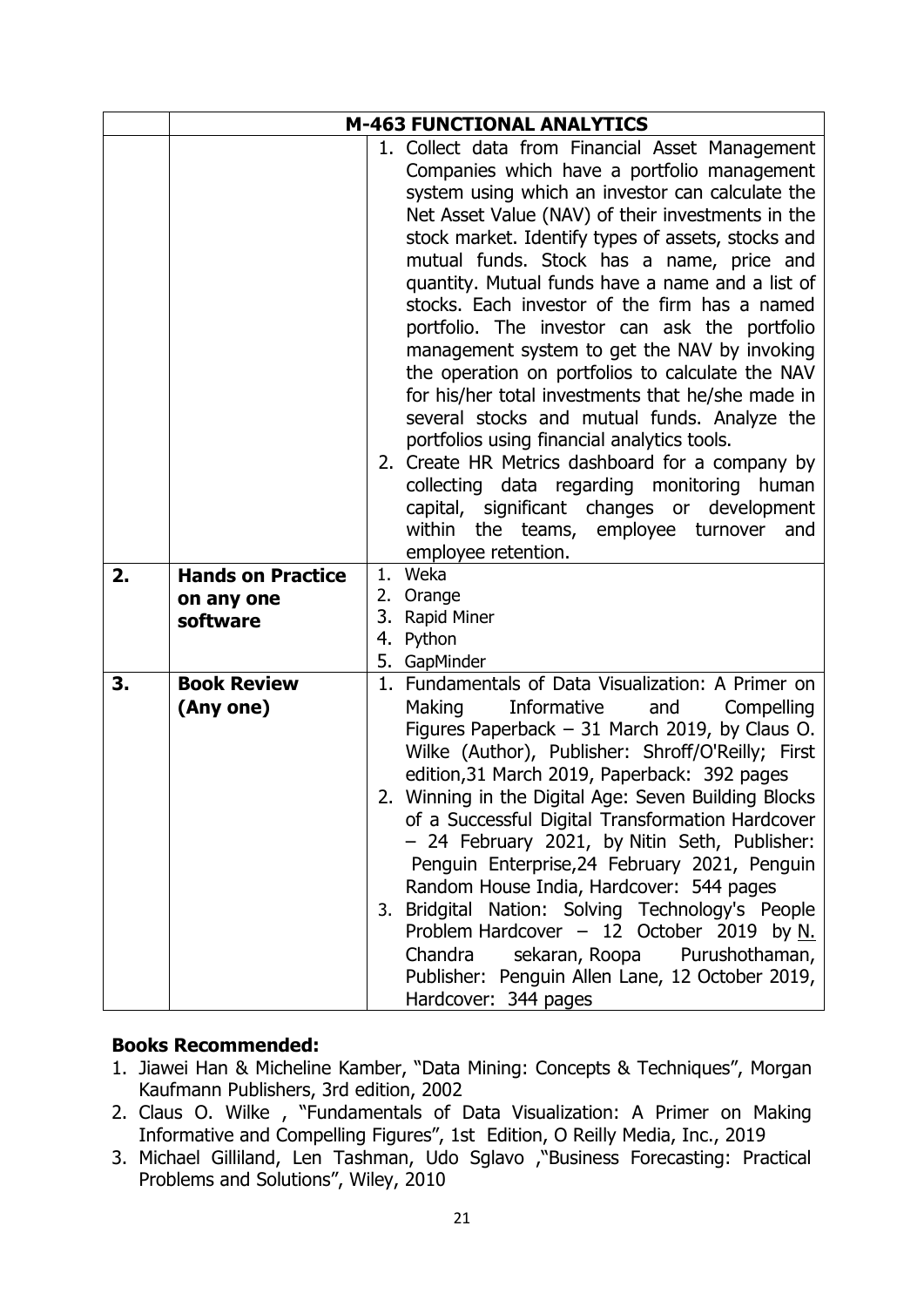4. Shonna D. Waters, Valerie Streets, Lindsay McFarlane, Rachael Johnson-Murray, "The Practical Guide to HR Analytics: Using Data to Inform, Transform, and Empower HR Decisions", 2018, Society For Human Resource Management.

#### **M-419 PROJECT WORK**

| <b>Course</b><br>objectives: | 1. To increase proficiency in specific business disciplines; such<br>as human resource management, operations management,<br>marketing, accounting, analytics, economics, finance, and IT. |
|------------------------------|--------------------------------------------------------------------------------------------------------------------------------------------------------------------------------------------|
|                              | 2. To develop and improve business skills in communication,                                                                                                                                |
|                              | technology, quantitative reasoning, and teamwork.                                                                                                                                          |
| Learning                     | 1. Develop work habits communication, interpersonal & other                                                                                                                                |
| <b>Outcomes:</b>             | critical skills and attitudes necessary for job success.                                                                                                                                   |
|                              | 2. Acquire employment contacts leading directly to a full-time job                                                                                                                         |
|                              | following program completion from college.                                                                                                                                                 |
|                              | 3. Demonstrate the ability to harness resources by analysing                                                                                                                               |

The project work is real life short term corporate study. The candidate will be allotted the project by the faculty of the institute in consultation with the director/principal of the institute.

challenges and considering opportunities.

The problem identified during Projects study should pertain to student's area of specialization. It can be from any one area of specialization. The report will contain the objectives and scope of the study. Research methodology, use, importance of the study, analysis of data collected, conclusions and recommendations. It will contain relevant charts, diagrams and bibliography.

A certificate by the Supervisor of the project certifying the authenticity of the report shall be attached therewith. The student will submit two hard copies of the report to the Head of the MBA program. An external examiner will be selected by the Director/Principal of the institute from the panel of examiners, proposed by BOS and approved by Dean, Faculty of Management Studies (FOMS). The concerned institute will bear the traveling, remuneration, DA and other incidental expenditure of external examiner with recourse to RTU.

There shall be regular internal assessment and a time line to be followed according to the guidelines for project work. The guidelines for project work will be issued separately.

#### **Extra 10 days for Project work will be given to the students after their last working day.**

**The guidelines for Project Work (M-419) during Fourth Semester MBA**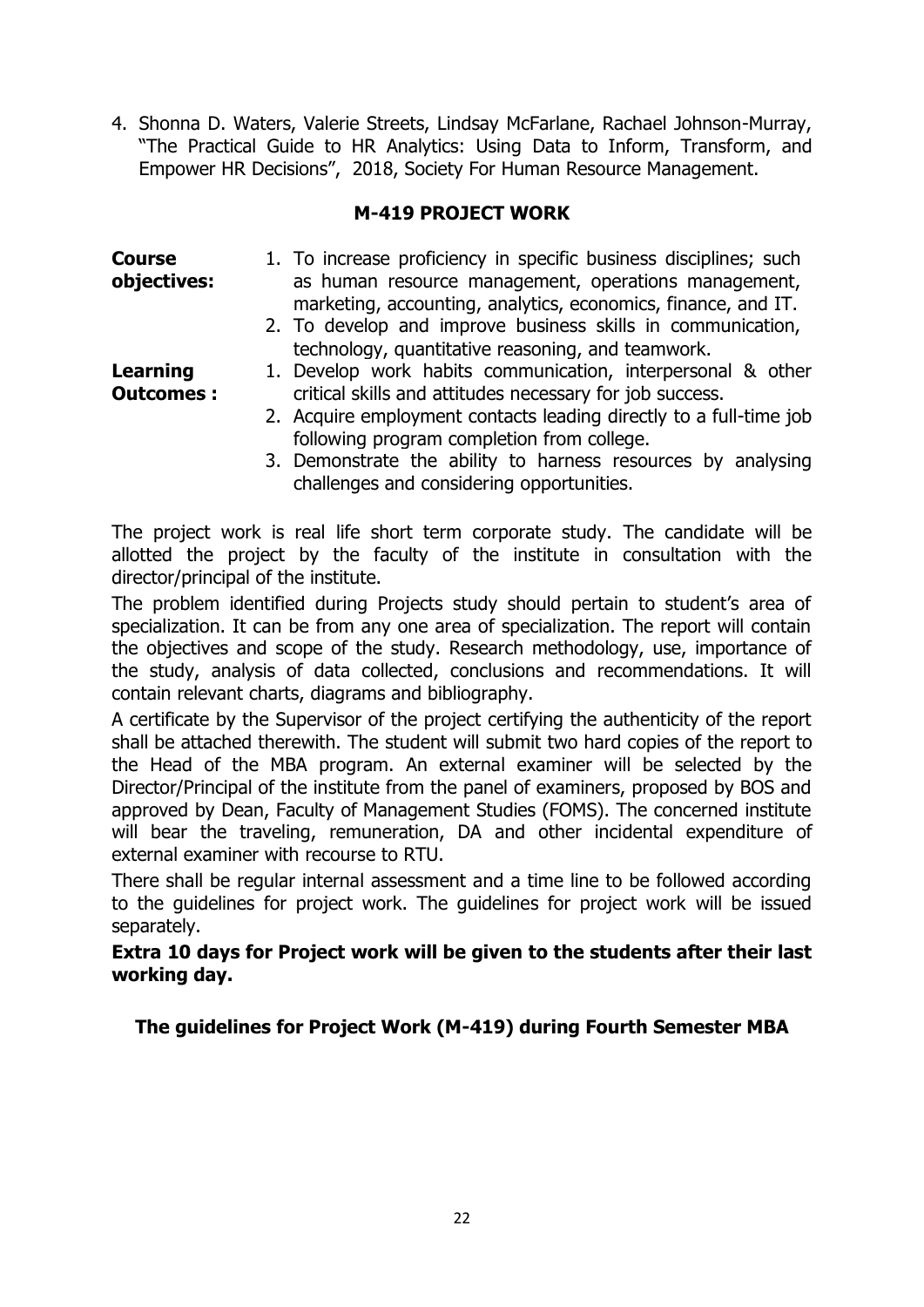#### **INTRODUCTION:**

Project work is an integral part of the academic curriculum of RTU MBA. It is an initiative to bridge the gap between knowledge and its application through a series of interventions that will enable students of RTU MBA program to gain insights and exposure to the industry.

The Project Work has been positioned during fourth semester of the MBA program as it serves the twin purpose of providing critical business insights to students as well providing industry with graduates of a high caliber who are ready to get ahead in the world from day one.

#### **General Guidelines:**

**A. Nature of Project Work:** The student will have to identify a Project Work in a business enterprise that matches the student's area of specialization. Project Work is a combination of In-plant study and a research project. Students are expected to study the functioning of an organization, identify a problem area and provide suggestions to overcome the problems.

**B. Duration of Project Work**: The Project Work shall be done in fourth semester. Students are expected to take up work such as identifying the organization, finalization of topic and review of literature during the fourth semester and start the Project Work immediately after this.

**C. Guide:** Internal guide of the Project Work is a full time faculty member working in management department of respective institution with minimum of three years of experience. External guide is from the business organization where the student is carrying out his/her Project Work. Maximum of ten students can work under an internal guide. Internal guide is expected to be in continuous interaction with external guide during the course of the Project.

**D.** No two students of an institute shall work on the same problem in the same organization.

| <b>Activity</b>                                                  | <b>Time-line</b>             | <b>Remarks</b>                                                                                                                          |  |
|------------------------------------------------------------------|------------------------------|-----------------------------------------------------------------------------------------------------------------------------------------|--|
| Identifying the<br>Organization and<br>Problem<br>Identification | 1st week of 4th<br>semester. | Student individually identifies<br>an<br>organization and identifies problem for<br>his / her study, according to his / her<br>interest |  |
| <b>Problem Statement</b>                                         | 2nd week of 4th<br>semester. | His / her interests are discussed with<br>selected guides                                                                               |  |
| Research design                                                  | 3rd week of 4th<br>semester. | Discussion with internal guide to decide<br>on suitable design for the research                                                         |  |
| Synopsis preparation                                             | 4th week of 4th<br>semester. | Preparation of synopsis <sup>*</sup> incorporating<br>the Objectives                                                                    |  |

**E. Schedule to be followed before commencement of Project**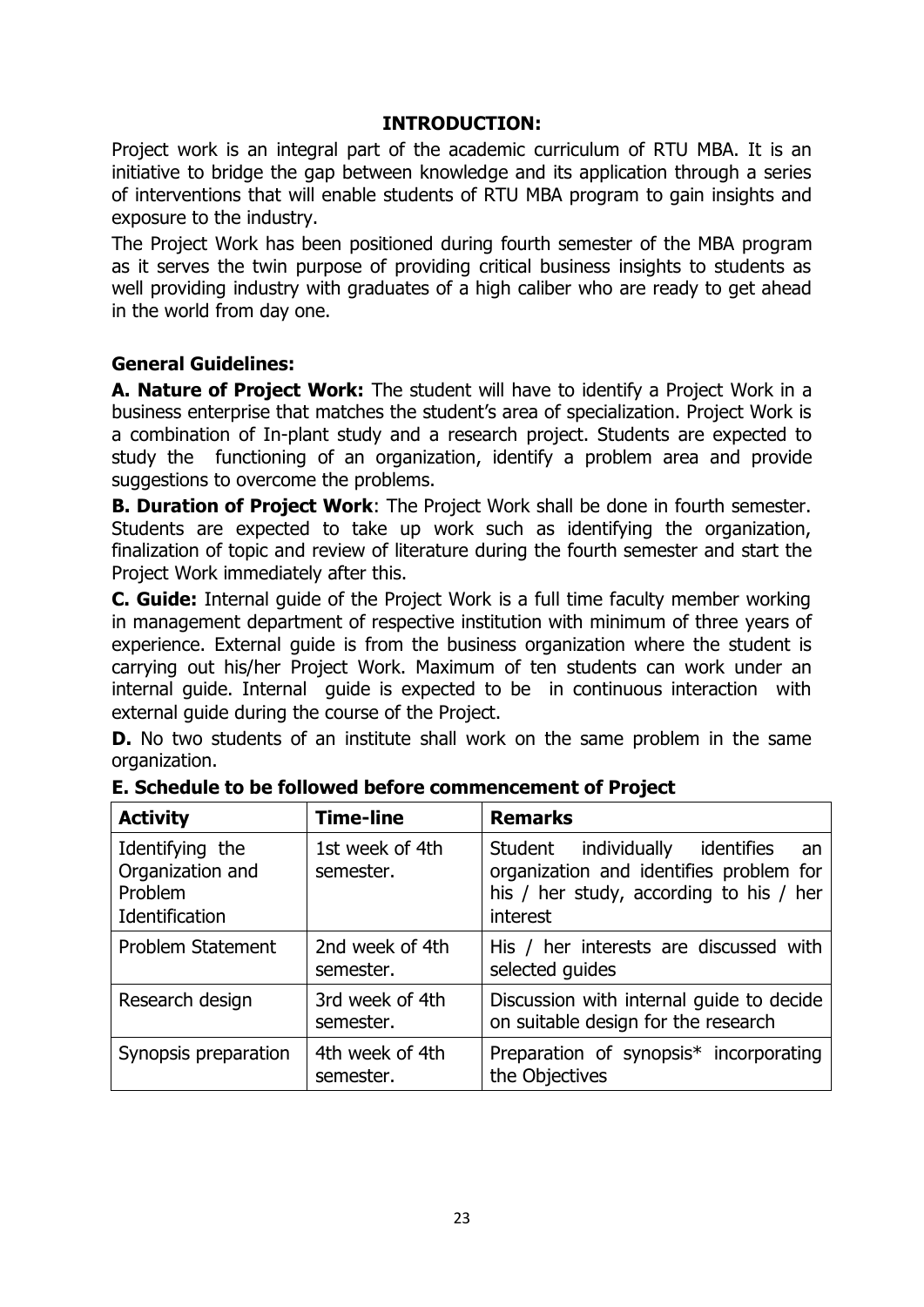| Presentation of<br>synopsis | 5th week of 4th<br>semester. | The student will present Synopsis with<br>the detailed execution plan to the<br>Project committee** who will review<br>and may (a) approve, (b) approve with<br>modification or (c) Reject for fresh<br>synopsis. |
|-----------------------------|------------------------------|-------------------------------------------------------------------------------------------------------------------------------------------------------------------------------------------------------------------|
| Approval status             | 6th week of 4th<br>semester. | The approval status is submitted to<br>HOD who will officially give concurrence<br>for execution of the Project                                                                                                   |

#### **\*Synopsis: It is a 3 page document / hard copy to be submitted to the HOD with the signatures of Guide and the Student.**

| Page 1 Title, contact addresses of student - with details of internal & External Guide                                                          |
|-------------------------------------------------------------------------------------------------------------------------------------------------|
| Page 2 Short Introduction with objectives and summary (300 words), Review of<br>articles/literature about the topic with source of information. |
| Page 3 Time-Activity Chart                                                                                                                      |

#### **\*\*Composition of the Project committee**

- 1. Director/HOD
- 2. Domain expert from the department
- 3. Internal Guide

#### **F. Schedule to be followed during Project**

| <b>Activity</b>                                                                | <b>Time-line</b>                          | <b>Remarks</b>                                                                                                                                                                                                                   |
|--------------------------------------------------------------------------------|-------------------------------------------|----------------------------------------------------------------------------------------------------------------------------------------------------------------------------------------------------------------------------------|
| Understanding<br>structure, culture and<br>functioning of the<br>organization. | 7th and 8th week<br>of 4th semester.      | Student should understand products/<br>problems<br>of the<br>services and<br>Organization.                                                                                                                                       |
| Preparation of<br>research instrument<br>for data collection                   | 9th and 10th week<br>of 4th semester.     | Discussion with the guide for finalization<br>of research instrument in<br>his/her<br>domain and present the same to the<br>guide.(First presentation)                                                                           |
| Data collection                                                                | 11th and 12th<br>week of 4th<br>semester. | Data collected to be edited, coded,<br>tabulated and presented to the guide<br>for suggestions for analysis. (Second<br>presentation)                                                                                            |
| Analysis and<br>finalization of report                                         | 13th and 14th<br>week of 4th<br>semester. | Students must use appropriate and<br>latest statistical tools and techniques for<br>analyzing the data (It is must to use<br>latest statistical packages whose results<br>should be shown in the report) (Third<br>presentation) |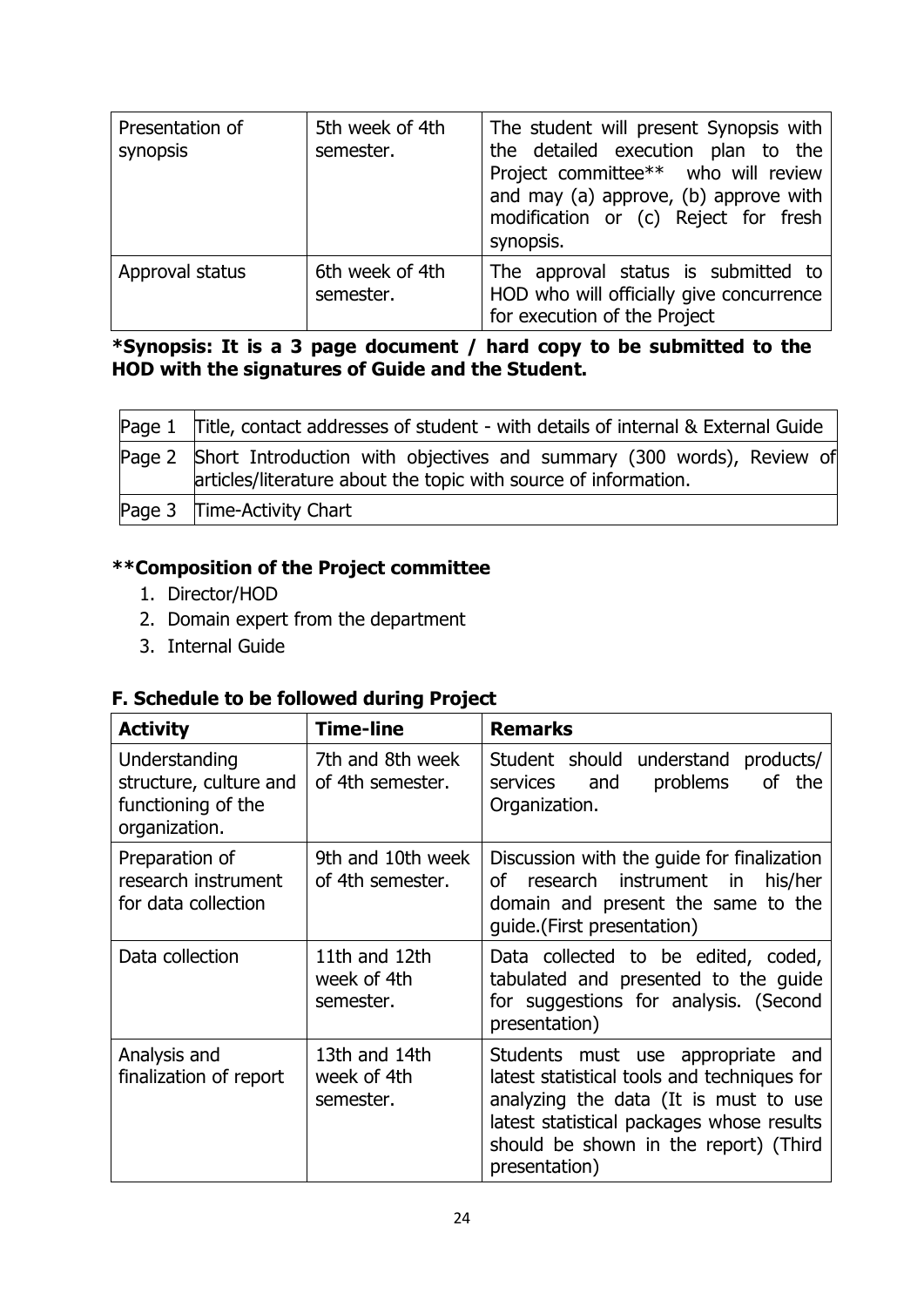| Submission of report | Final report should be submitted to the |  |  |  |
|----------------------|-----------------------------------------|--|--|--|
|                      | university before one week of the       |  |  |  |
|                      | commencement of theory examination.     |  |  |  |

#### **G. Evaluation:**

**Project work carries 100 marks consisting of 60 marks for internal evaluation by the internal examiner, 40 marks for external evaluation by external examiner through viva-voce examination.**

The Project work Report comprises of 100 marks and will be evaluated by two examiners (external and internal). The evaluation will consist of (1) Project Report evaluation (2) Project Presentation and Viva Voce. The Project Report evaluation will comprise of 60 marks and would be evaluated by internal project guide. The Presentation and Viva Voce would comprise of 40 marks and would be evaluated by two examiners (1 external and 1 internal).

|                                     |                                                         | <b>Components</b>                            |                                                         |                     |      |                  |              | <b>Mark</b><br>s | Total<br>Mark<br>s |
|-------------------------------------|---------------------------------------------------------|----------------------------------------------|---------------------------------------------------------|---------------------|------|------------------|--------------|------------------|--------------------|
|                                     | Interaction with Mentor/ faculty supervisor             |                                              |                                                         |                     |      |                  |              | 10               |                    |
|                                     | Project daily-activity record                           |                                              |                                                         |                     |      |                  |              |                  |                    |
|                                     |                                                         |                                              | Project Report Internal Evaluation: Evaluation Criteria |                     |      |                  |              |                  |                    |
|                                     | <b>SN</b>                                               |                                              | <b>Unsatisfactory</b>                                   | <b>Satisfactory</b> | Good | <b>Excellent</b> | <b>Score</b> |                  |                    |
| Internal                            |                                                         |                                              | $\overline{2}$                                          | 4                   | 6    | 8                |              |                  |                    |
| Evaluatio<br>n Criteria             | 1                                                       | Understanding of<br>Objectives with<br>topic |                                                         |                     |      |                  |              | 40               | 60                 |
|                                     | 2                                                       | Understanding of<br>Reliance of topic        |                                                         |                     |      |                  |              |                  |                    |
|                                     | 3                                                       | Interpretation &<br>Analysis                 |                                                         |                     |      |                  |              |                  |                    |
|                                     | 4                                                       | Presentation                                 |                                                         |                     |      |                  |              |                  |                    |
|                                     | 5                                                       | Query handling                               |                                                         |                     |      |                  |              |                  |                    |
|                                     | Project Report External Evaluation: Evaluation Criteria |                                              |                                                         |                     |      |                  |              |                  |                    |
|                                     | <b>SN</b>                                               |                                              | <b>Unsatisfactory</b>                                   | <b>Satisfactory</b> | Good | <b>Excellent</b> | <b>Score</b> |                  |                    |
|                                     |                                                         |                                              | $\mathbf{2}$                                            | 4                   | 6    | 8                |              |                  |                    |
| External<br>Evaluatio<br>n Criteria | $\mathbf{1}$                                            | Understanding of<br>Objectives with<br>topic |                                                         |                     |      |                  |              |                  | 40                 |
|                                     | $\overline{2}$                                          | Understanding of<br>Reliance of topic        |                                                         |                     |      |                  |              |                  |                    |
|                                     | 3                                                       | Interpretation &<br>Analysis                 |                                                         |                     |      |                  |              |                  |                    |
|                                     | 4                                                       | Presentation                                 |                                                         |                     |      |                  |              |                  |                    |
|                                     | 5                                                       | Query handling                               |                                                         |                     |      |                  |              |                  |                    |

#### **Break-up of components for evaluation of Project Study Report**

#### **H. FORMAT OF REPORT**:

The Project Work report shall be prepared using word processor Viz., MS word, using Times New Roman font sized 12, on a page layout of A4 size with 1" margin on all sides and 1.5 line spacing. The Project Work report shall not exceed 60-70 pages.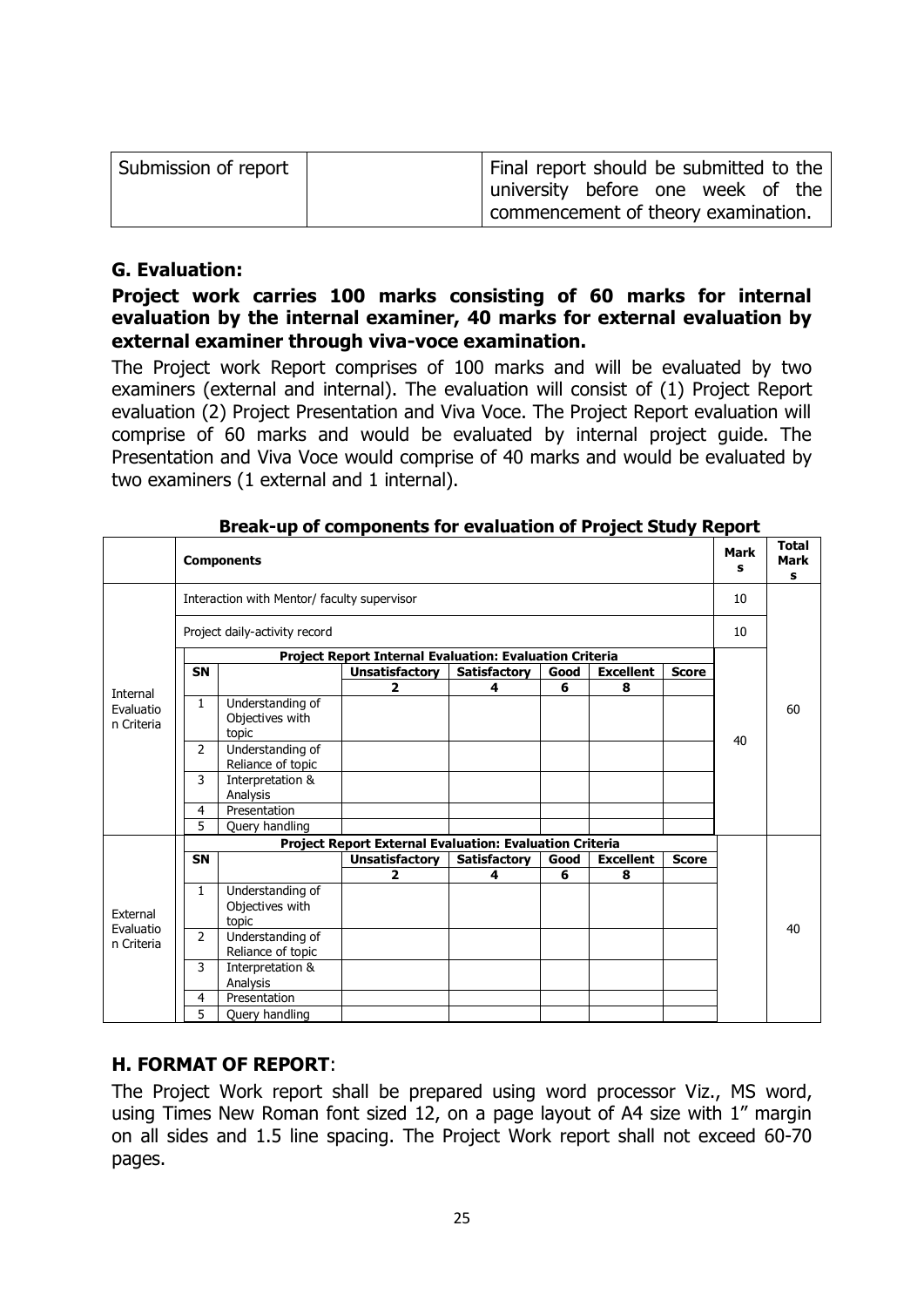#### **Formats for Project Report**

- Format of Cover Page
- Format of certificate by College/Institution
- Format of Declaration Page
- Format of Contents
- Format of List of Tables and Charts
- Format of Bibliography

#### **I. Submission of report:**

Students should submit the Project Work report in Hard copy (hard bound) and electronic data form also in PDF file (Un-editable format) to the Institute one week before the commencement of the examination.

#### **J. Publication of research findings:**

Students are expected to present their research findings in seminars / conferences / technical fests or publish their research work in journals in association with their internal examiner. Appropriate weightage should be given to this in the internal evaluation of the project report.

#### **Contents of the Project Report**

#### **Cover page**

A certificate from the Organization (Scanned copy of the certificate)

A certificate from the guide, HOD and Head of the Institution (Scanned copy of the certificate) indicating the bonafide performance of Project by the student. Declaration (Scanned copy of the declaration) – An undertaking by the student to the effect that the work is independently carried out by him/her.

#### **Acknowledgement Table of contents**

List of Tables and Graphs Executive summary

**Chapter 1** Introduction: Introduction about the Project, Topic chosen for study, Need for the study, Objectives of the study, Scope of the study, Methodology

adopted, Literature review and Limitations of the study

**Chapter 2:** Industry profile and company profile: (Promoters, Vision, Mission & Quality Policy, Products / Services profile, Areas of Operation, Infrastructure facilities, Competitors' information, SWOT analysis, Future growth and prospects and Financial Statement

**Chapter 3:** Theoretical background of the study – elaborative information on the subject chosen for better understanding and usage in the analysis.

**Chapter 4:** Analysis and interpretation of the data Collected with relevant tables and graphs. Results obtained by using statistical tools must be included.

**Chapter 5:** Summary of Findings, Conclusion and Suggestions / recommendations. **Bibliography** 

Annexure relevant to the project such as figures, graphs, photographs etc.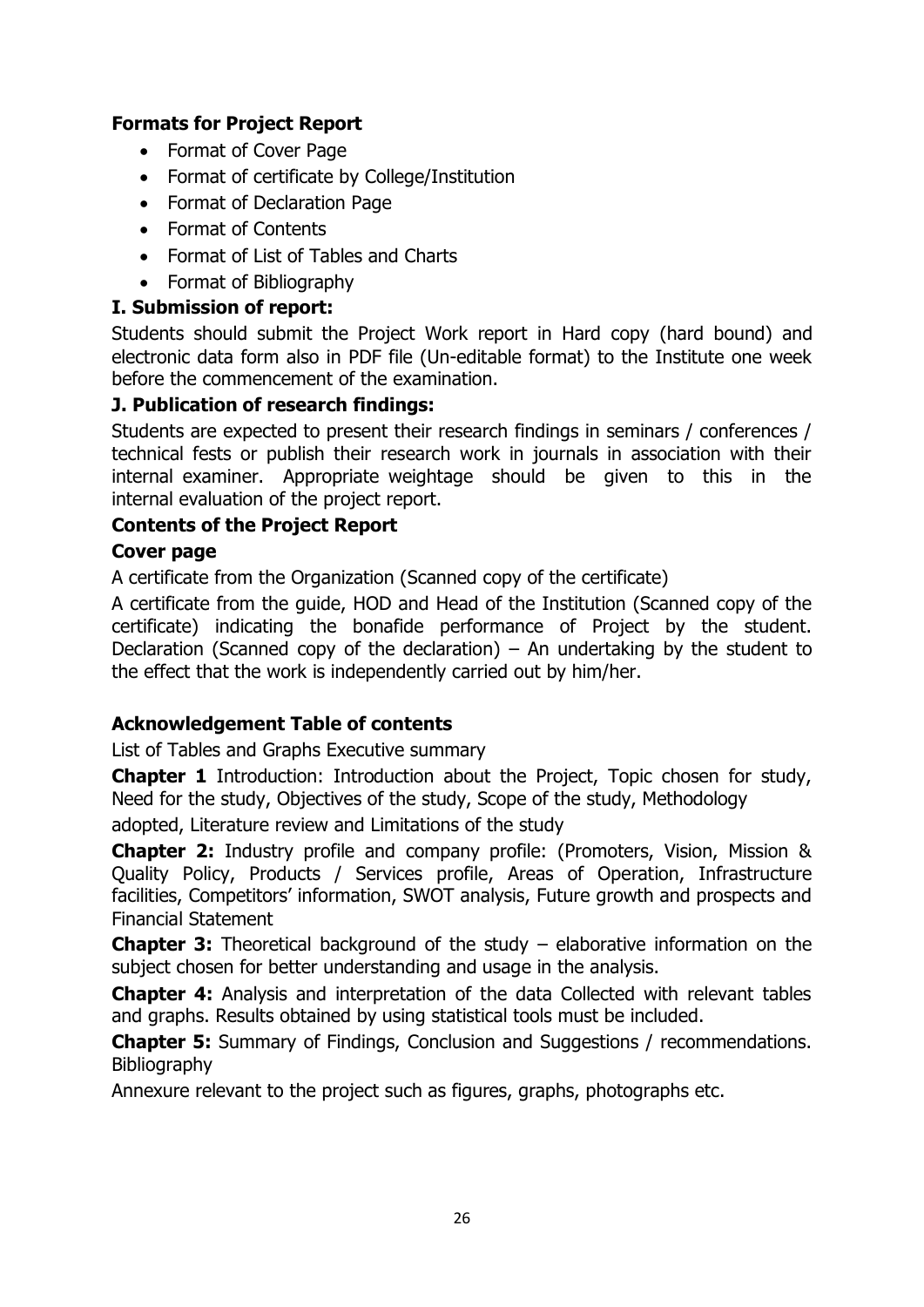#### **Project Work report on (Title of the Report)**

BY

#### **(Student Name) (Roll No)**

Submitted to

#### **RAJASTHAN TECHNICAL UNIVERSITY**

In partial fulfilment of the requirements for the award of the degree of

#### **MASTER OF BUSINESS ADMINISTRATION**

#### **Under the guidance of**

(Designation) (Designation)

INTERNAL GUIDE EXTERNAL GUIDE (Name) (Name)

(Institute Logo)

**Department of MBA** 

**(Institute name with Address)**

**(Batch)**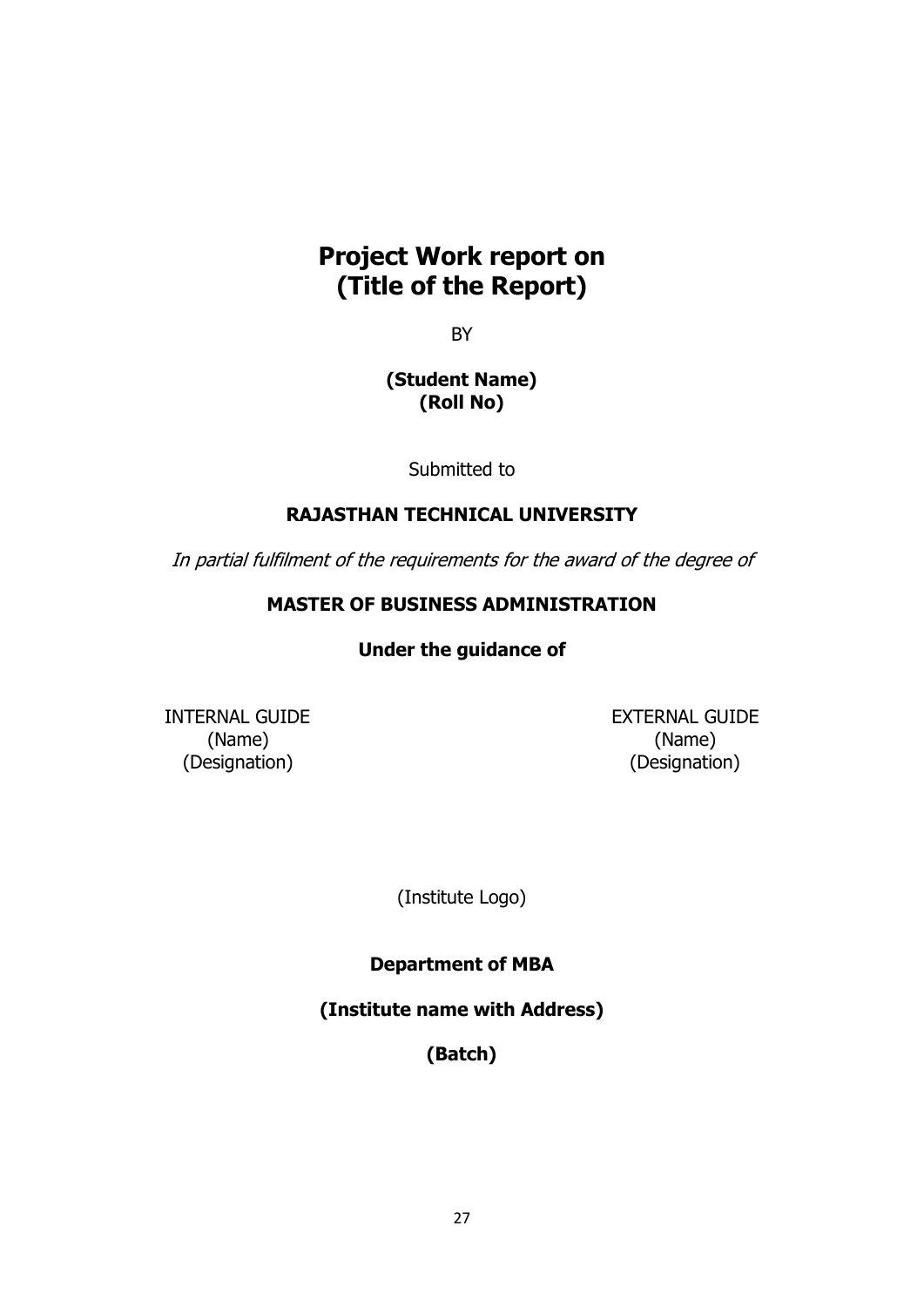### **CERTIFICATE**

This is to certify that **(Name of the Student)** bearing Roll No (xxxx), is a bonafide student of Master of Business Administration course of the Institute (Batch), affiliated to Rajasthan Technical University, Kota.

Project Work report on "**(Title of Report)**" is prepared by him/her under the guidance of **(Name of the Guide)**, in partial fulfillment of the requirements for the award of the degree of Master of Business Administration of Rajasthan Technical University, Kota, Rajasthan.

Signature of Internal Guide Signature of HOD

Signature of Principal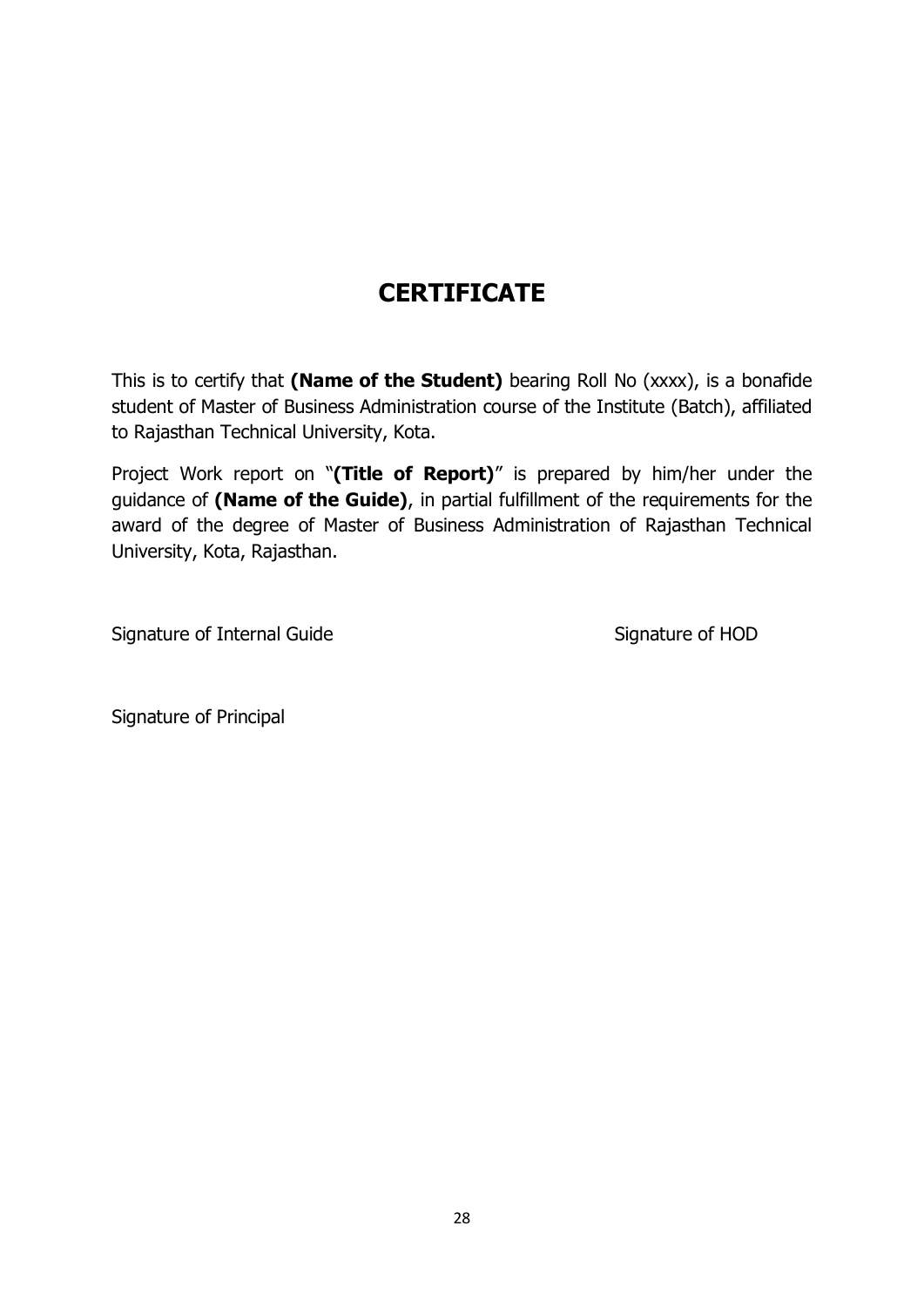#### **DECLARATION**

I, **(Student Name)** , hereby declare that the Project Work report entitled "(Title) "with reference to "(Organization with place)" prepared by me under the guidance of (Guide Name), faculty of M.B.A Department, (Institute name) and external assistance by **(External Guide Name, Designation and Organization).**

I also declare that this Project work is towards the partial fulfillment of the university regulations for the award of degree of Master of Business Administration by Rajasthan Technical University, Kota.

I further declare that this project is based on the original study undertaken by me and has not been submitted for the award of any degree/diploma from any other University/Institution.

Place: **Signature of the student**

Date: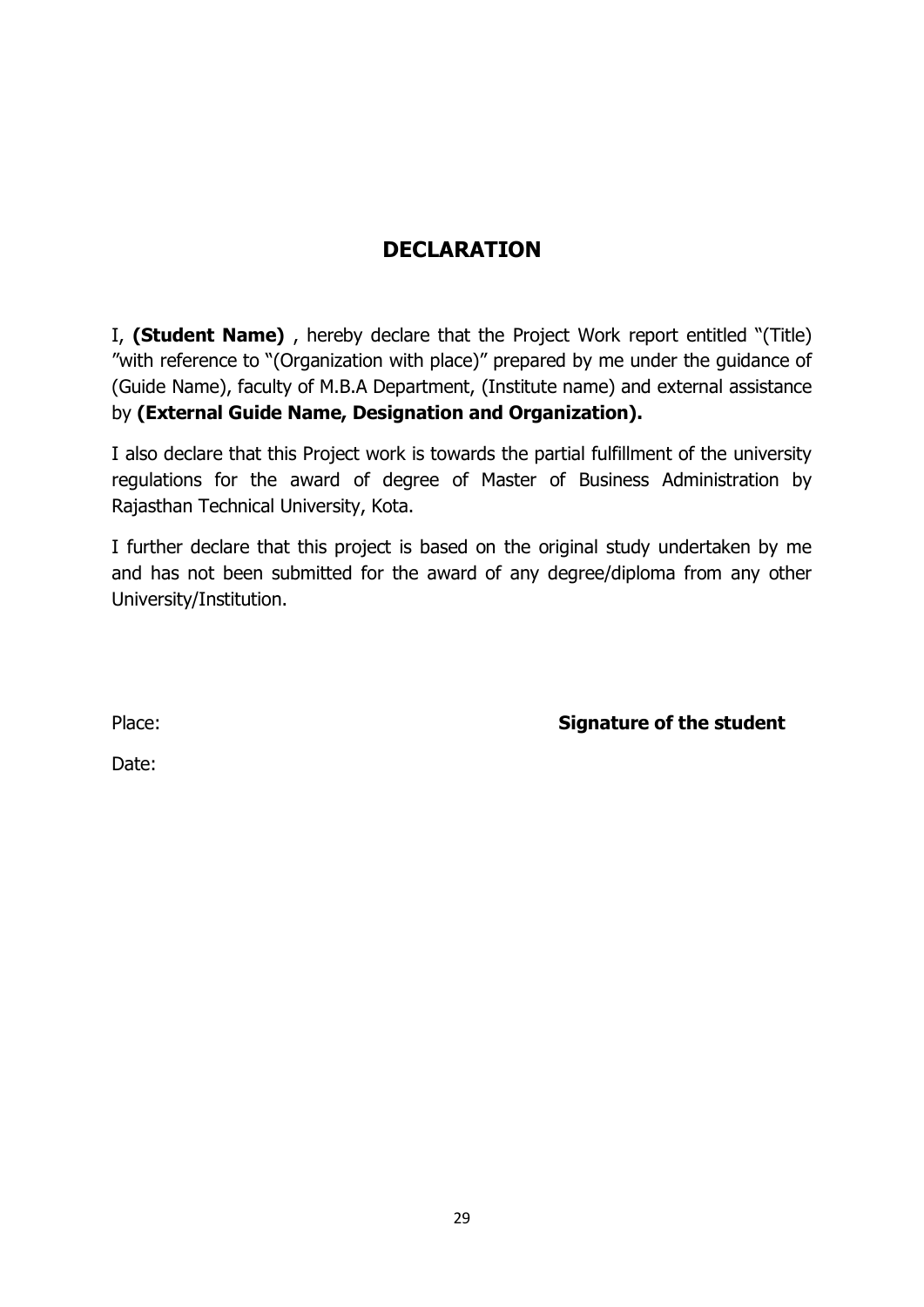#### **This shall be the sequence of various pages in the report**

- Title
- Certificate
- Abstract
- Acknowledgements
- Table of Contents
	- Executive Summary Definitions and Notations List of Tables List of Figures and Charts Chapter 1 **Introduction** Chapter 2 Chapter 7 Conclusions and Directions for further work Bibliography Annexure

#### **TABLE OF CONTENTS**

Executive Summary Definitions and Notations List of Tables List of Figures and Charts

|                                                        | (Page Number) |
|--------------------------------------------------------|---------------|
|                                                        | (Page Number) |
| Chapter 3. Theoretical Background of the Study         | (Page Number) |
|                                                        | (Page Number) |
| Chapter 5. Summary of Results and Findings             | (Page Number) |
|                                                        | (Page Number) |
| Chapter 7. Conclusions and Directions for further work | (Page Number) |
| Bibliography                                           |               |

Annexure

#### **LIST OF TABLES**

| <b>Table No</b> | <b>Particulars</b>                   | <b>Page Numbers</b> |
|-----------------|--------------------------------------|---------------------|
| Table 4.1       | Table showing ABC Analysis           |                     |
| Table 4.2       | <b>Table showing FSN Analysis</b>    |                     |
| Table 4.3       | Table showing EOQ                    |                     |
| Table 4.4       | Table showing Stock of Raw Materials |                     |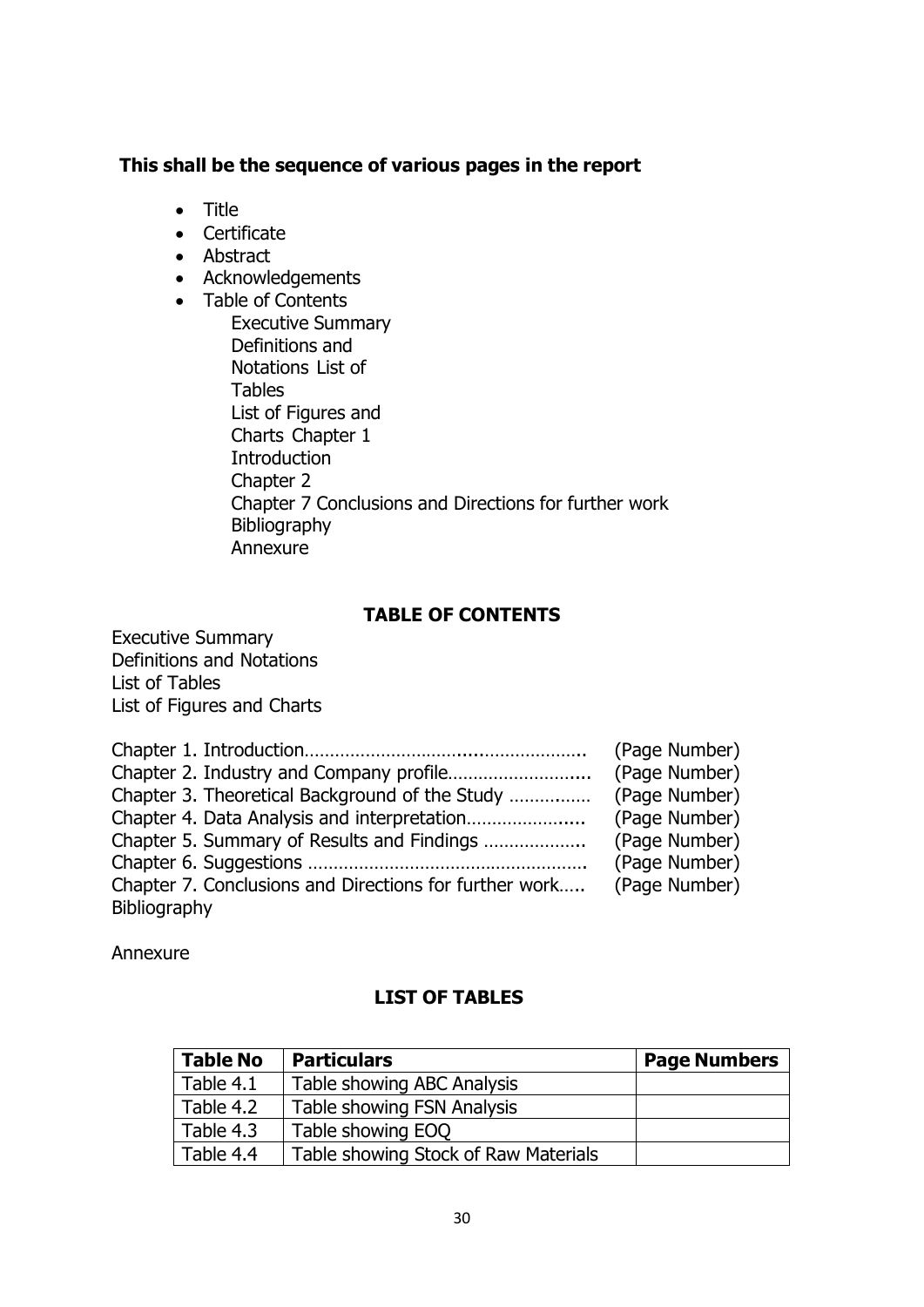#### **LIST OF FIGURES AND CHARTS**

| <b>Chart No</b> | <b>Particulars</b>                    | Page<br><b>Numbers</b> |
|-----------------|---------------------------------------|------------------------|
| Chart 4.1       | Graph showing ABC Analysis            |                        |
| Or Figure $4.1$ |                                       |                        |
| Chart 4.2       | <b>Graph showing FSN Analysis</b>     |                        |
| Chart 4.3       | Graph showing EOQ                     |                        |
| Chart 4.4       | Graph showing Stock of Raw Materials  |                        |
| Chart 4.5       | Graph showing Raw Materials Turn Over |                        |
|                 | Ratio                                 |                        |

#### **BIBLIOGRAPHY**

#### **BOOKS:**

Name of the Author, Title of the Book, Name of the Publisher, Edition, year of Publication.

#### **ARTICLES:**

Name of the Author, Title of the article, Name of the Journal, Volume Number, Issue Number, Year, Page Number (pp)

#### **WEBLIOGRAPY**

Name of the Author, Title of the article, retrieved on mm/dd/yy, from URL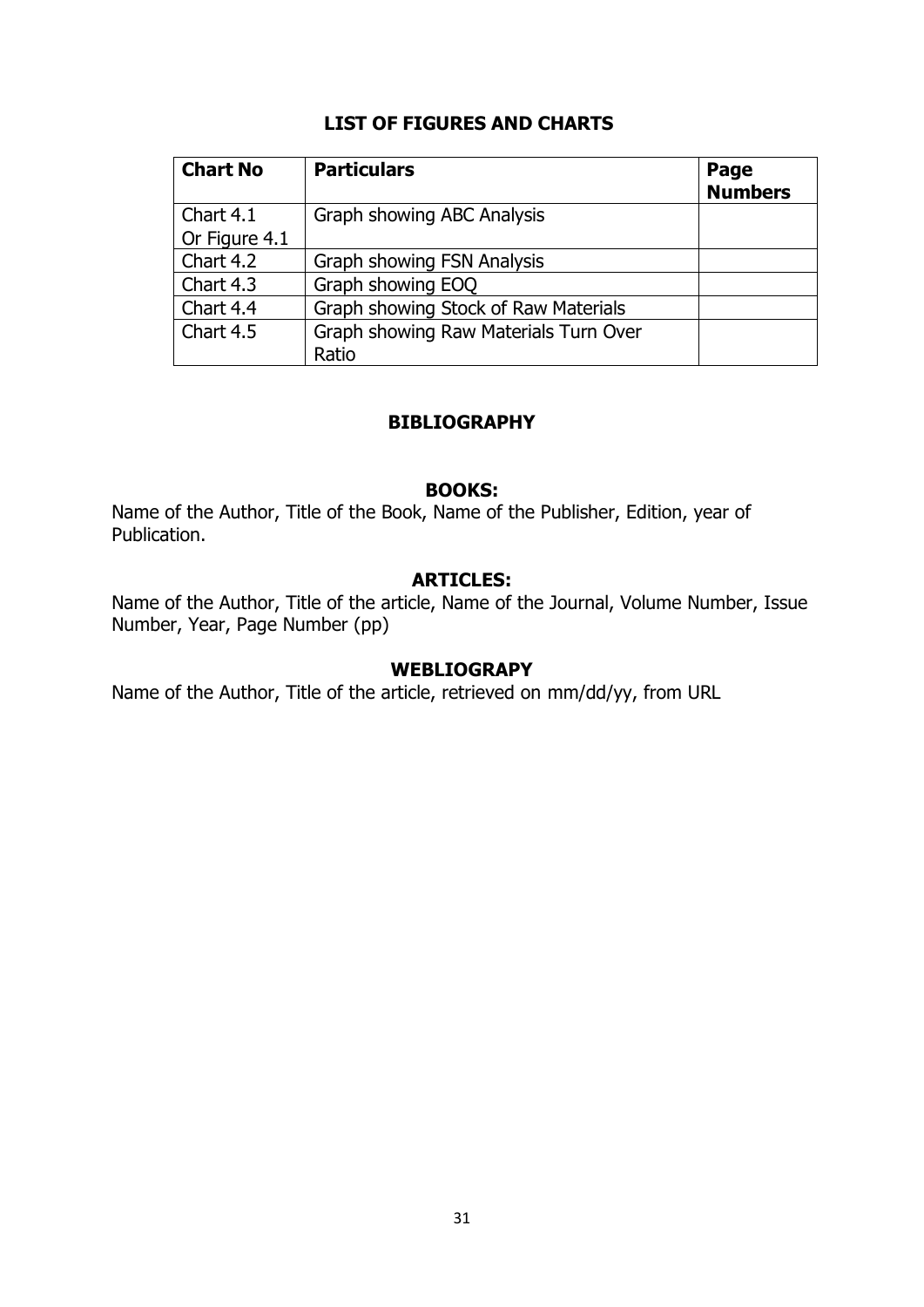## **Finance (Group A)**

| <b>S. No.</b>      | <b>Subject Code</b> | <b>Subject Title</b>                              |
|--------------------|---------------------|---------------------------------------------------|
| <b>Semester IV</b> |                     |                                                   |
|                    | $M-410$             | <b>Financial Derivatives</b>                      |
|                    | $M-411$             | Financial System, Institutions and Instruments    |
| $\mathbf{3}$       | $M-412$             | Mergers, Acquisitions and Corporate Restructuring |
|                    | $M-413$             | <b>Behavioural Finance</b>                        |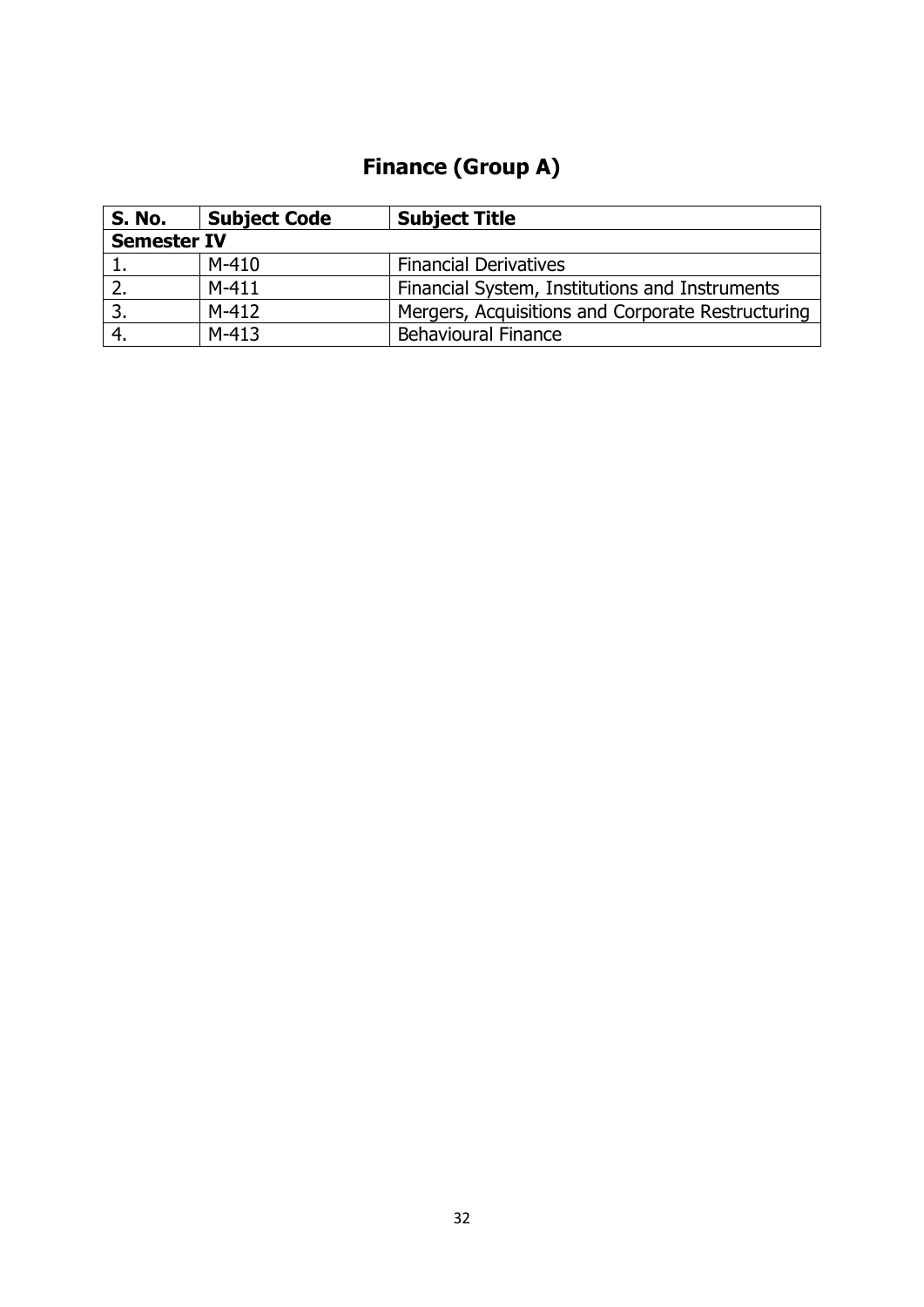#### **M-410-FINANCIAL DERIVATIVES**

#### **OBJECTIVES** 1. To know about various aspects and mechanism of derivatives.

- 2. To understand the structure of Indian derivatives market.
- 3. To understand derivatives markets and trading mechanism in forward, futures, options and swaps contracts.

#### **LEARNING OUTCOMES** 1. Determining the pricing of forwards and futures using cost of carry model.

- 2. Determining the pricing of options using one step binomial option pricing model and the B-S model.
- 3. Designing and illustrating a swap arrangement.
- 4. Making informed decision while using derivatives to mitigate risk.

#### **Section A UNIT COURSE DESCRIPTION SESSIONS**

**3**

**4**

- **UNIT I Financial Derivatives**: Definition, types and classification of financial derivatives, Difference between Forwards and Futures and Futures and Options, Participants in the Derivative Markets.
- **UNIT II Forward Market**: Forward Contracts, Concept and Features, Classification of Forward Contracts, Forward Trading Mechanism. **2**
- **UNIT III Futures Markets**: Futures Market Trading Mechanism Specifications of a Futures Contract, The Operation of Margins, Clearing House, Lot Size, Tick Size, Open Interest, Closing out a futures position. **3**
- **UNIT IV Pricing of Derivatives:** Pricing of Forwards/Futures, Index Futures, Currency Futures, Commodity Futures using Cost of Carry Model, Relationship between Spot Price and Futures Price, Contango and Normal Backwardation Market. **2**
- **UNIT V The Indian Scenario of Derivatives Markets:** Introduction, Evolution of Derivatives in India. Regulation: Structure of the Derivatives Market, Derivatives Regulation in Indian Stock Market, L.C Gupta committee recommendations. **3**
- **UNIT VI Interest Rate Futures**: Introduction, Short Term Interest Rate Futures, Pricing A T-Bill future. Long Term Futures Contracts: Application of Interest Rate Futures, Long Hedge, Short Hedge. **4**
- **UNIT VII Swaps**: Introduction, Features and mechanics of Swaps, Major types of Financial Swaps, Valuation of Interest Rate Swaps and Currency Swaps. **3**
- **UNIT VIII Options**: Introduction, Options terminology, Types of options, payoffs from options positions, Option valuation: Intrinsic and time value of an option. Pricing of options: Determinants of Option Prices, The Black-Scholes Option Pricing Model, One Step Binomial Option Pricing Model.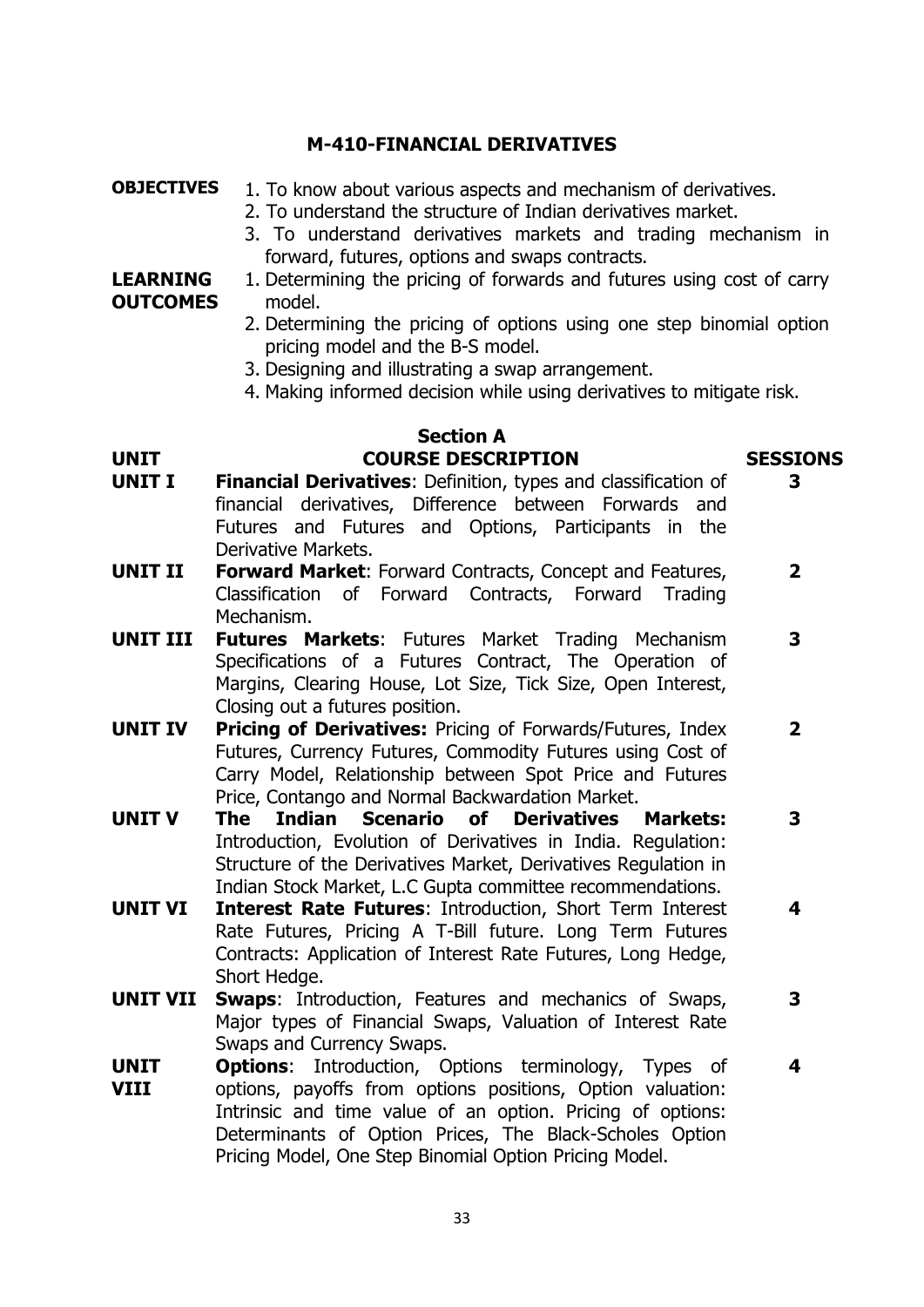#### **Section B**

#### **At least one case study/problem from each unit. Questions will be case/inferences/application based**

#### **PRACTICAL COMPONENT**

- Study the participation of a hedger, a speculator and an arbitrageur and analyze their strategies in the derivatives market.
- Calculate gain/loss from a marked to market derivative trading account.
- Forecast price of forward/ futures contract using cost of carry model.
- Calculate option pricing of any five NSE listed companies using B-S model for next three months.
- Study and illustrate a swap arrangement.

#### **BOOKS RECOMMENDED**

- 1. John C. Hull and Sankarshan Basu, Options, Future & Other Derivatives, Pearson, 10<sup>th</sup> edition, 2018.
- 2. S. Kevin, Commodity and Financial Derivatives, 2<sup>nd</sup> edition, PHI, EEE, 2014.
- 3. S.L Gupta, Financial Derivatives: Theory, Concepts and Problems, second edition, PHI, EEE,2017.
- 4. Sundaram Janakiramanan, Derivatives and Risk Management, Pearson, first edition, 2011.
- 5. Rajiv Srivastava Derivatives & Risk Management, Oxford University Press, second edition, 2014.
- 6. S S S Kumar, Financial Derivatives, PHI, EEE.

#### **LIST OF JOURNALS/PERIODICALS/MAGAZINES/NEWSPAPERS**

- 1. Journal of Derivatives and Quantitative Studies, Emerald.
- 2. Review of Derivatives Research, Springer.
- 3. The Journal of Derivatives, Portfolio Management Research.
- 4. International Journal of Financial Markets and Derivatives, Inderscience Publishers.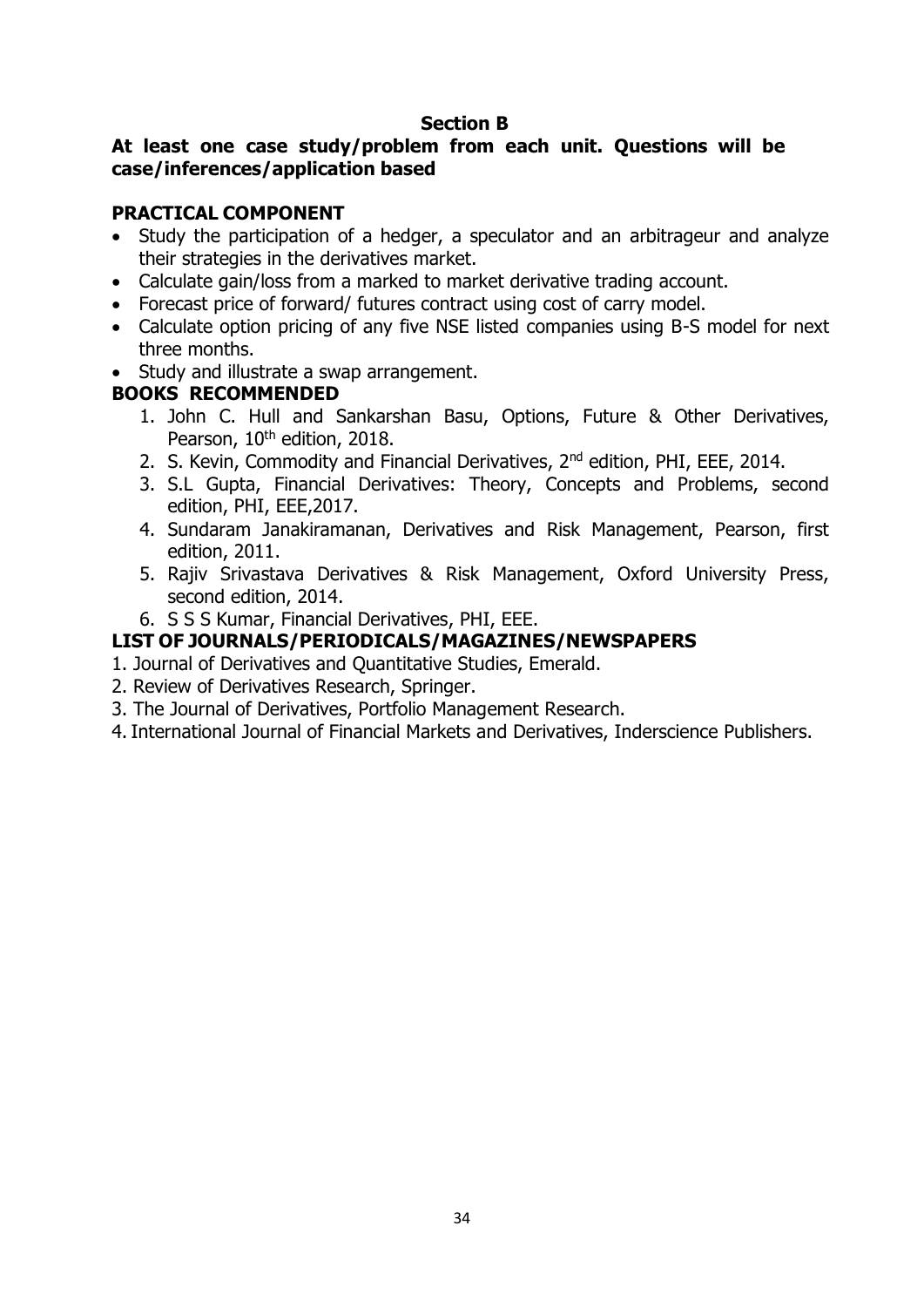#### **M-411-FINANCIAL SYSTEM, INSTITUTIONS AND INSTRUMENTS**

**OBJECTIVES** 1. To acquaint students with the financial system.

- 2. To introduce students with different financial institutions and markets.
- 3. To impart knowledge of different financial instruments to students.

#### **LEARNING OUTCOMES** 1. Taking informed financial decisions while raising funds from financial markets.

- 2. Acquaintance with the mechanism of money market.
- 3. Understanding of functioning of merchant bankers.
- 4. Fair and in depth understanding of capital and money market instruments.

#### **Section- A UNIT COURSE DESCRIPTION SESSIONS UNIT I Introduction to Indian Financial System:**  Introduction, Components of the Formal Financial System, functions of a financial system, key elements of a well-functioning financial system. **2 UNIT II Financial institutions:** Definition of financial institutions, Types of financial institutions – Banking, NBFCs, Development financial institutions, Mutual funds, pension funds Insurance and Housing finance companies. **3 UNIT III Money Market**: Introduction and meaning, Call/Notice money market, Money market intermediaries, tools for managing liquidity in the money market, money market derivatives. **3 UNIT IV Money market instruments:** Call/Notice money, T bills, Commercial bills, Commercial papers, Certificate of deposits. **3 UNIT V Capital Market:** Primary Market - Methods of raising funds from capital market- Public issue**,** Rights issue, Private Placement**,** Preferential Issue. **Secondary market** – NSE and BSE, Secondary market - Role of stock exchanges in India, Depositories and custodians, depository participant. **6 UNIT VI Capital market instruments:** Meaning, primary and secondary securities, Equity shares, Debentures, preference shares, Derivatives, GDR's, ADR's, IDR's Other quasi equity instruments – Subordinated loans, Convertible bonds, senior debt, Mezzanine financing. **3 UNIT VII Debt Market**: Introduction, private corporate debt market, PSU Bonds market Government securities **2**

market.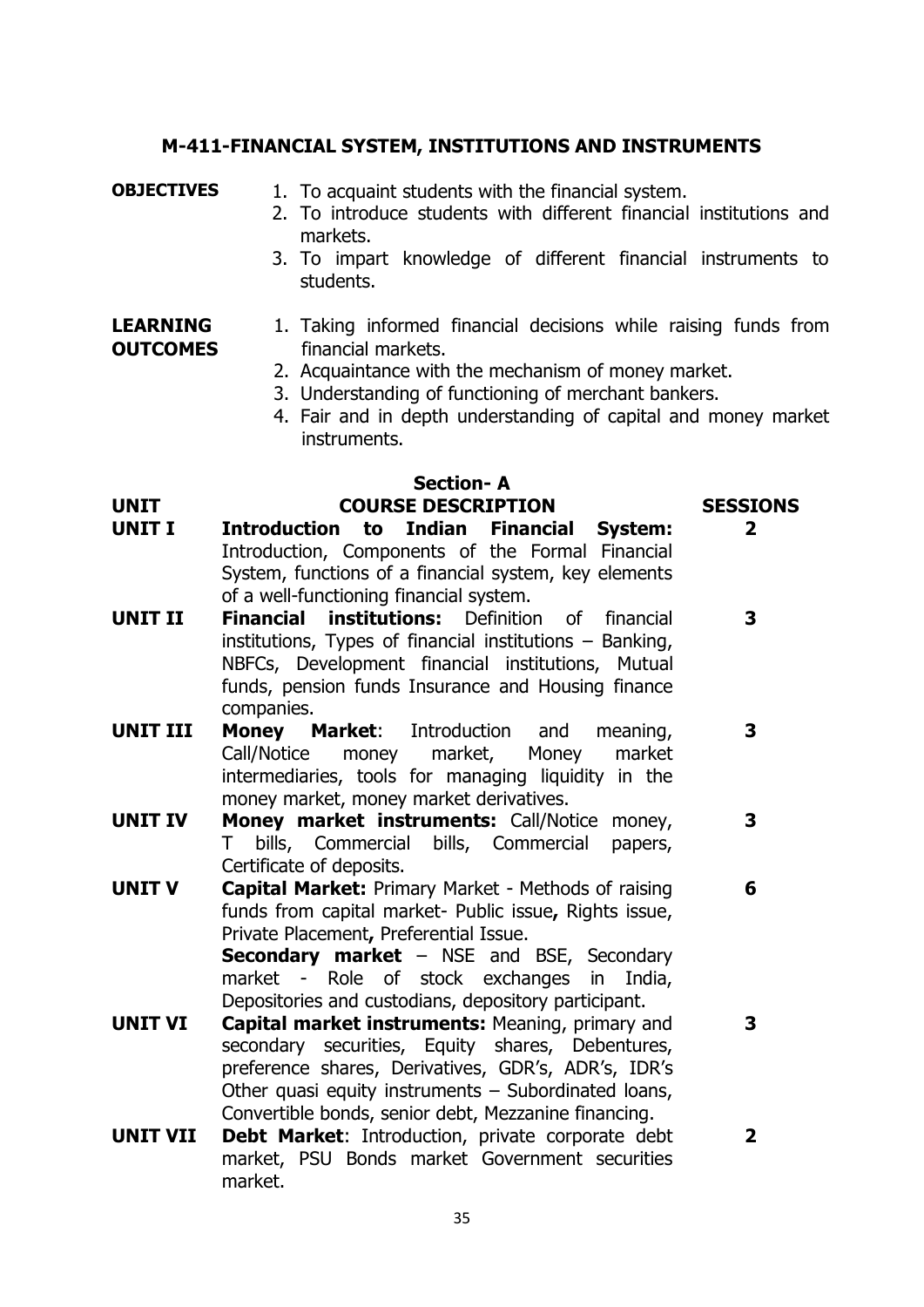**UNIT VIII Emerging Issues and Challenges**: Low liquidity and shallowness in financial markets, Ethical issues in Merchant Banking, Effectiveness of regulators like RBI and SEBI in controlling Money market and Capital market.

#### **Section B**

**2**

#### **At least one case study/problem from each unit. Questions will be case/inferences/application based**

#### **PRACTICAL COMPONENT**

- Study any four financial institutions and their role in financial intermediation.
- Study any four latest IPOs and document their listing price along with merchant banker, registrar, bankers to the issue.
- Study any four merchant bankers in India and their role in the public issue.
- Study the process of fund raising in the debt market and its mechanism.
- Conduct a critical analysis of the role of RBI and SEBI in controlling financial markets.

#### **BOOKS RECOMMENDED**

- 1. Bharti V. Pathak, The Indian Financial System, 5th Edition, Pearson, 2018.
- 2. Frederic S. Mishkin, Stanley G. Eakins, Financial Markets and Institutions, 9<sup>th</sup> Edition, Pearson, 2018.
- 3. M.Y. Khan, Indian Financial System, Tata McGraw Hill Education, 9th Edition, 2015.
- 4. Sarkhel & Salim, Indian Financial Sytem & Financial Market Operations, McGraw Higher Education, 2017.
- 5. L.M. Bhole, Indian Financial Systems and Markets, Tata McGraw Hill, 2012.
- 6. Kohn Meir, Financial Institutions and Markets, Oxford University Press, 2013.
- 7. Rajesh Chakrabarti ,Sankar De ,Capital Markets in India, Sage Publications, First Edition

#### **LIST OF JOURNALS/PERIODICALS/MAGAZINES/NEWSPAPERS**

- 1. Journal of Money, Credit and Banking, Wiley Online Library
- 2. Journal of Finance, Wiley Online Library
- 3. International Review of Financial Analysis, ScienceDirect.
- 4. Journal of Financial Economics, Elsevier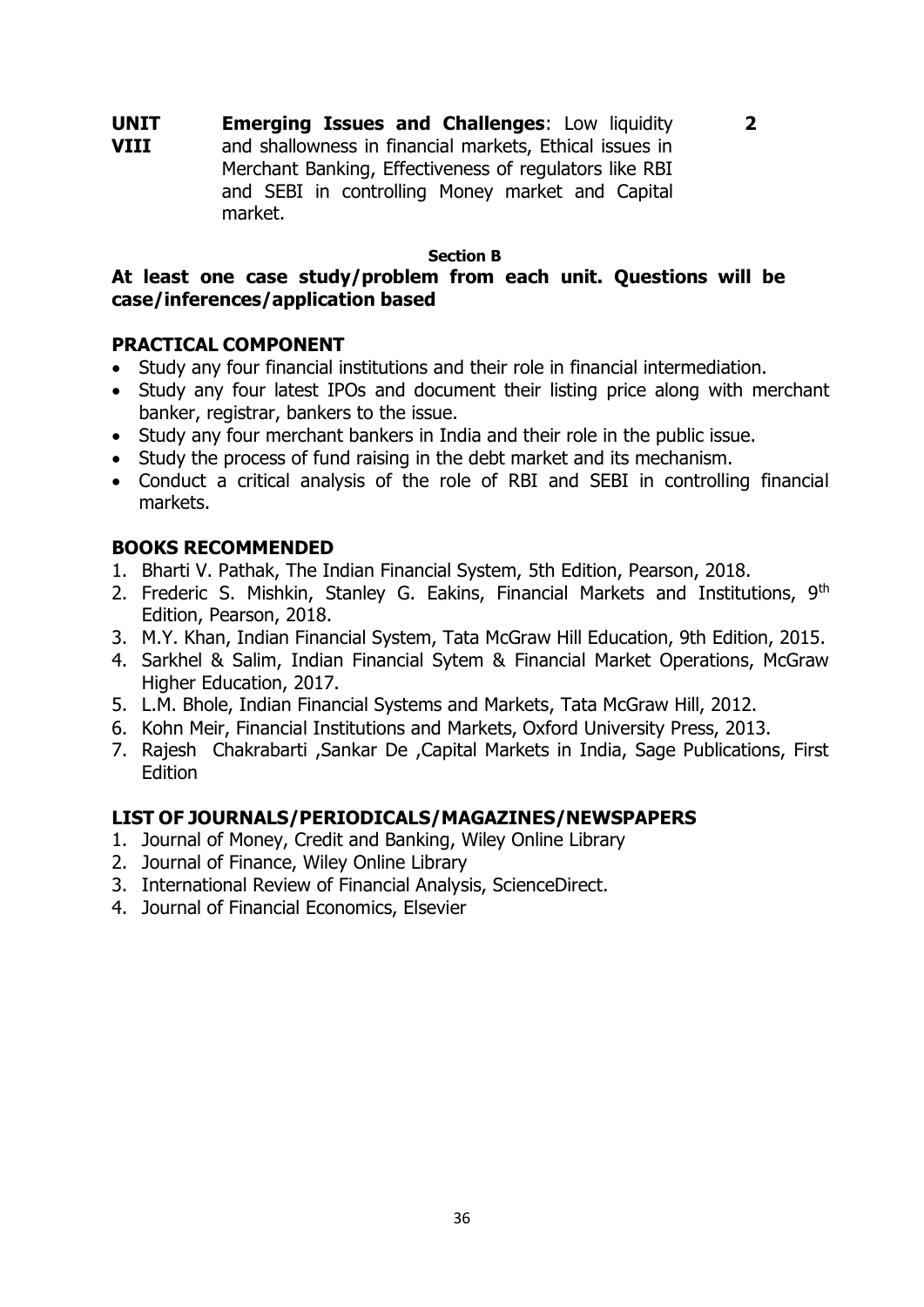### **M-412 - MERGERS, ACQUISITIONS AND CORPORATE RESTRUCTURING**

#### **OBJECTIVES** 1. To explain the concept and significance of using different types of corporate restructuring strategies for achieving business objectives.

- 2. To explain the principles and practices of Mergers & Acquisitions and their contribution in achieving various corporate objectives.
- 3. To explain the framework of business valuation and price determination under Purchase and sale contract of Businesses.

#### 1. Understanding of different types of mergers and acquisitions and the process involved in executing their deals.

- 2. Develop an ability to understand factors influencing the valuation of a business and different methods used in Business Valuation.
- 3. Familiarity towards different techniques of corporate restructuring.
- 4. Basic understanding about regulatory environment of mergers and acquisitions in India.

**LEARNING OUTCOMES**

#### **Section A UNIT COURSE DESCRIPTION SESSIONS**

- **UNIT I Corporate Restructuring:** Meaning of corporate restructuring, significance of corporate restructuring, Classification of corporate restructuring. Corporate Restructuring practices adopted in India, Role of SEBI, RBI and Competition Commission of India **2**
- **UNIT II Introduction to Mergers and Acquisition:** Meaning and definition of Merger and Acquisition, Motives of Merger and Acquisitions, Expectations of different stakeholders from Merger and Acquisition deals, Reasons for buying a Business, Reasons for selling a Business, Types of Mergers and Acquisitions, Difference between Merger and Acquisitions, Factors contributing to success and failure of Merger & Acquisition Deal. **3**
- **UNIT III Execution Process of Merger &Acquisition Deals :** Process of Mergers & Acquisitions Due diligence – Concept and significance of Due Diligence in Merger and Acquisition Deal. Process of Due Diligence- Steps in Due Diligence- Planning Phase, Data Collection Phase, Data Analysis Phase, Data Reporting& Discussion Phase Deal Negotiation – Factors discussed before and after finalizing the deal, Causes of Dispute at time of negotiation and execution of terms of deal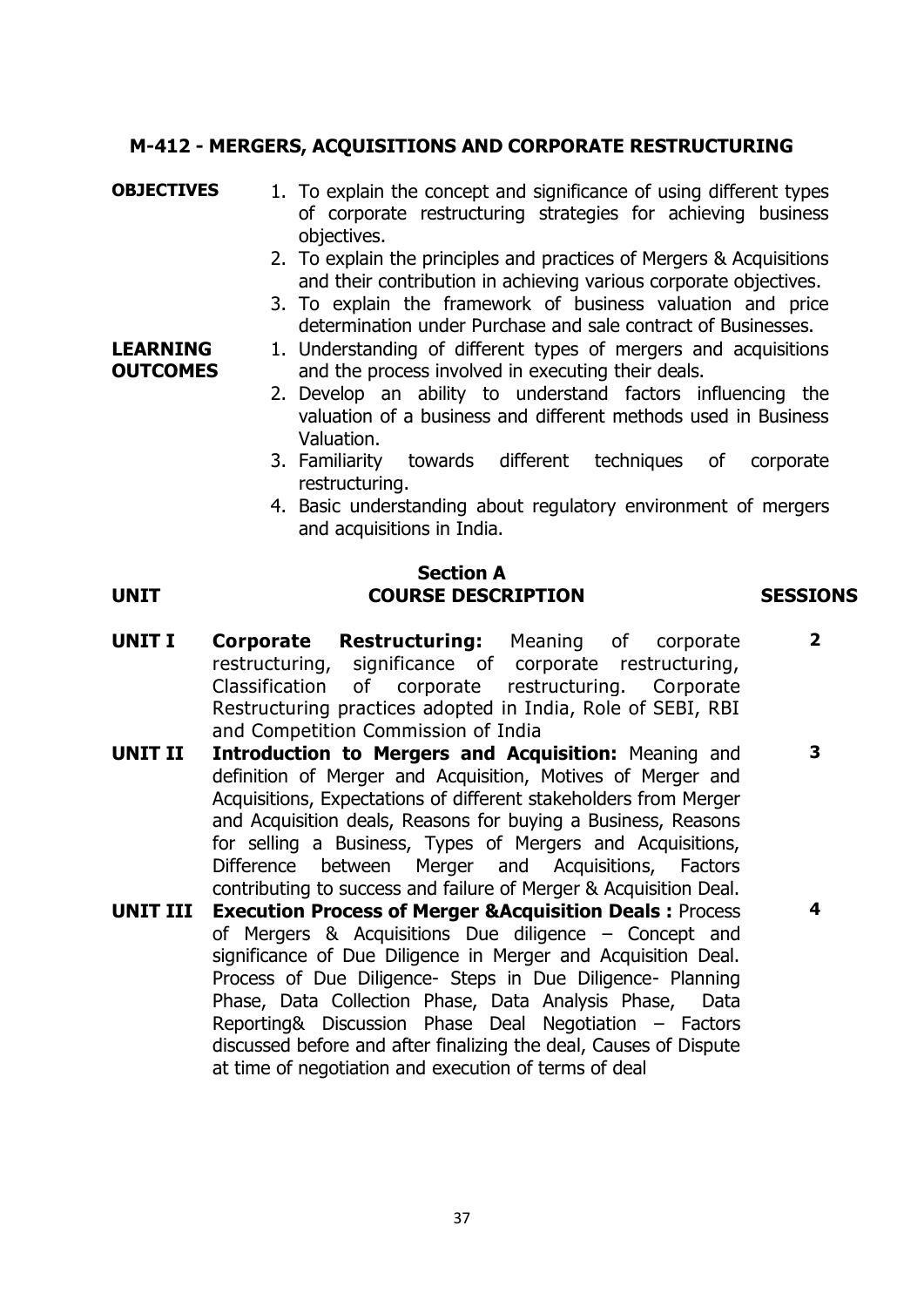**UNIT IV Corporate Valuation-An Introduction**: Concept of Valuation, Objectives of Corporate Valuation, Corporate V/s Equity Valuation, Factors influencing value of a business, Principles of Business Valuation, Over Valuation and Under Valuation, Different types of values - Fair Market Value, Fair Value, Book Value, Intrinsic Value, Replacement Value, Liquidation Value, Going Concern Value, Equity Interest Value, Insurable Value.

**3**

**4**

**2**

- **UNIT V Corporate Valuation (Practical Perspective)**: Approaches of Business Valuation- Asset-based approaches, Earning value approaches, Market value approaches Exchange Ratio-Concept & Significance of Swap Ratio, Determinants of Swap Ratio, Methods of Calculation of Swap Ratio.
- **UNIT VI Post-Merger Integration Planning and & Legal Considerations:** Factors considered in Post-merger Integration Planning – HRM issues, Political and cultural compatibility, management interdependencies and autonomy, Problems faced in integration, rules for effective integration post-merger Basic understanding Regulatory Framework for Merger and Acquisitions in India (only introductory overview). **3 3**
- **UNIT VII Takeovers**: Concept, Classification of Takeover, Benefits and Limitations of takeover, Friendly v/s Hostile Takeover, Defensive strategies for hostile takeover, regulatory framework of Substantial Acquisition of Shares and Takeover in India (case study based).
- **UNIT VIII International Merger & Acquisition:** Overview of International M&A activity, Opportunities and threats involved in International M&A, Contribution of International M&A in growth and expansion of businesses, Impact of various macro factors on International M&A Deals. Benefits and Limitations of International M&A deals, recommendation for effective cross-border M&A.

#### **Section B**

#### **At least one case study/problem from each unit. Questions will be case/ inferences/ application based PRACTICAL COMPONENT**

- Study of any two cases each of successful and failed merger deals and prepare a brief report on factors contributing the success & failure of such deals.
- Prepare a list of items to be negotiated in a merger deal and discuss under a mock negotiation round as sellers and buyers in the class
- Read and analyse the contents of any one sample Merger & Acquisition Deal.
- Compute the value of business any one Indian listed company using suitable method of business valuation.
- Compare and analyse the features of a Domestic and Cross Border Mergers & Acquisition using one real case of each involving an Indian company.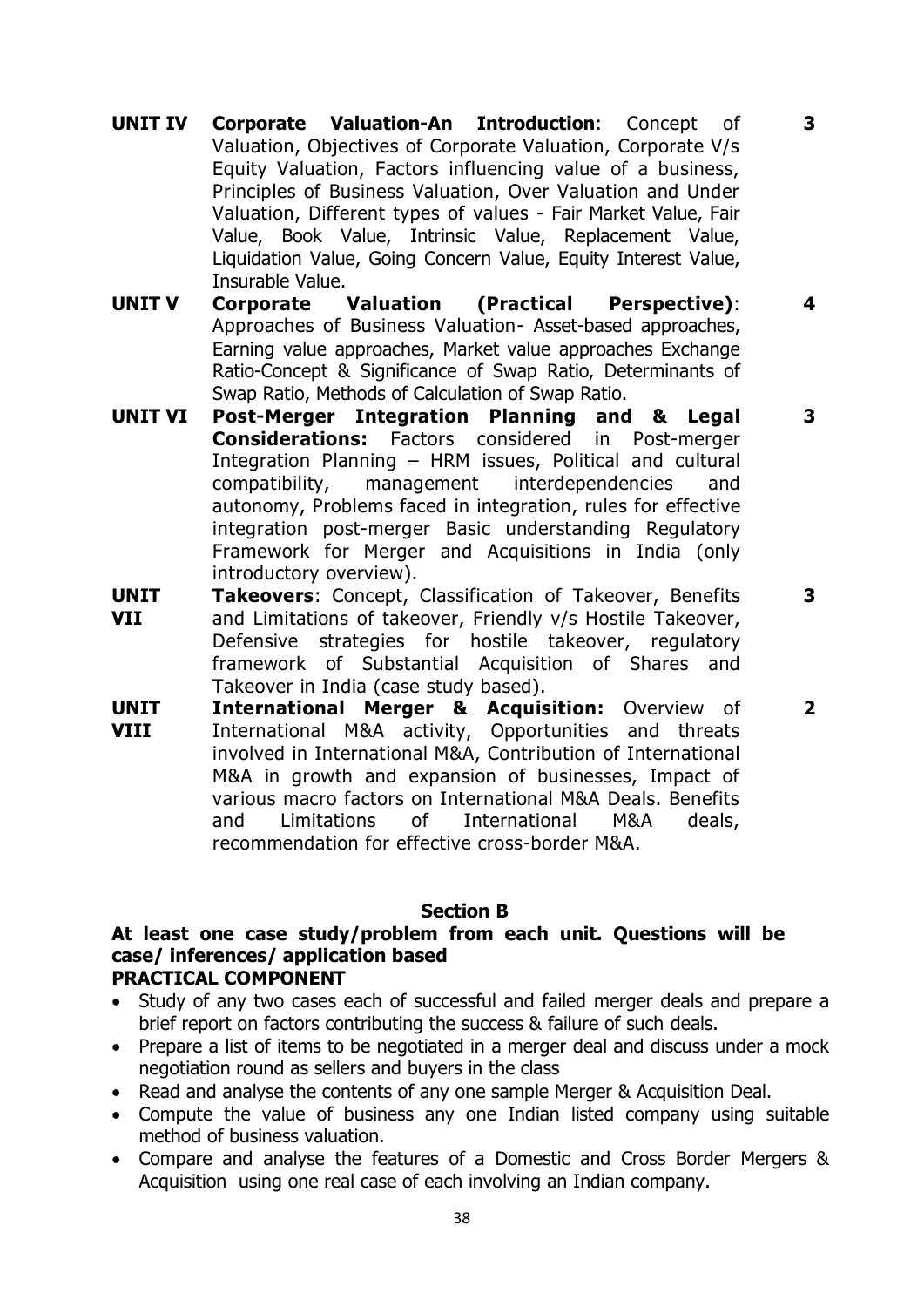#### **BOOKS RECOMMENDED**

- 1. Kavita Shetty, Sharad R. Kale and Rajinder S. Aurora, Mergers and Acquisitions, Oxford University Press, 2014.
- 2. Donald De Pamphilis, Merger Acquisitions and Other Restructuring Activities, Elsevier India , 9th
- 3. Enrique R. Arzac, Valuation for Mergers, Buyouts & Restructuring, Wiley India (P) Ltd., Second Edition
- 4. Prasant Godbole , Mergers, Acquisitions and Corporate Restructuring , Vikas Publication , Latest Edition
- 5. Rabi Narayan Kaur and Minakshi, Mergers Acquisitions & Corporate Restructuring Strategies & Practices, Taxmann Publications , 2017
- 6. J. Fred Weston, Mark L. Mitchell, J. Harold Mulherin, Takeovers, Restructuring and Corporate Governance, Pearson Education, 2014
- 7. Kamal Ghosh Ray, Mergers and Acquisitions: Strategy, Valuation and Integration, PHI Learning Private Limited , Latest Edition
- 8. Vishwanath S. R. & Chandrashekar Krishnamurti, Mergers, Acquisitions and Corporate Restructuring, Sage Publications, 2008

- 1. Journal of Finance, Wiley Online Library
- 2. The Review of Financial Studies, Oxford Academic
- 3. Journal of Banking & Finance, Elsevier
- 4. Research Reports on corporate restructuring published by PWC and Deloitte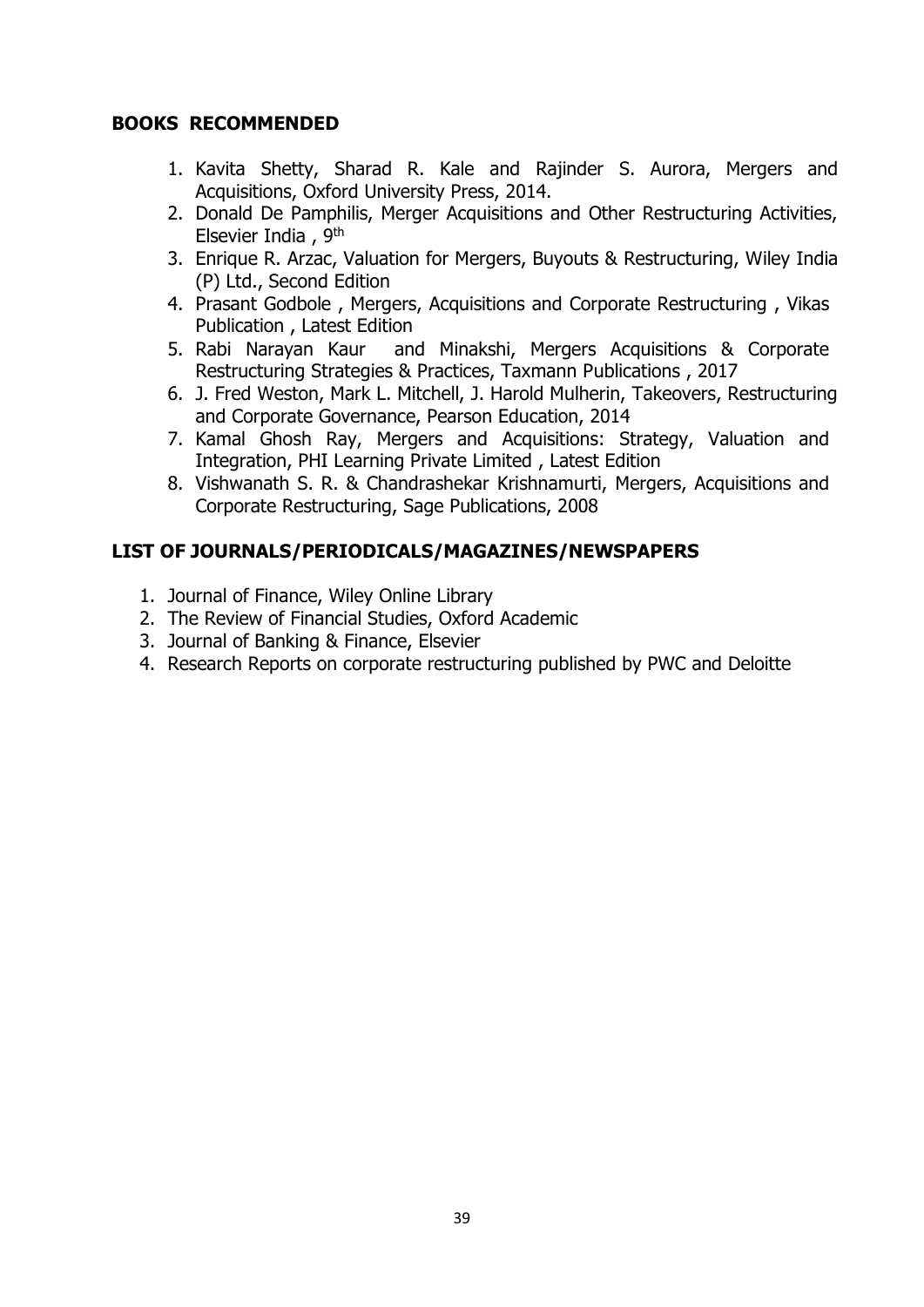#### **M-413 BEHAVIOURAL FINANCE**

**LEARNING OUTCOMES**

**OBJECTIVES** 1. To acquaint students with aspects of Behavioural finance.

- 2. To familiarize with the tools of Behavioural finance in financial decision making.
- 3. To understand how investors perceive market for investments.
- 1. The students should be able to apply logic and reasoning in making investment decisions.
	- 2. Apply traits of Behavioural finance so that investors can take more prudent financial decisions.
	- 3. Use knowledge about anomalies and biases in designing investment strategies.
	- 4. Identifying market bubble scenario and its implications in investment decisions.

#### **Section- A UNIT COURSE DESCRIPTION SESSIONS**

- **UNIT I Introduction:** Meaning, nature, scope and history of Behavioural Finance; Comparison between Behavioural Finance and Standard Finance; Are financial markets efficient? Limits to arbitrage-Fundamental Risk, Noise Trader Risk, Behavioural Finance scenario in India.
- **UNIT II Behaviour and Decision Making:** Cognitive Bias, Emotional Bias, Concept of bounded rationality. beliefs and heuristics-Preferences: Prospect Theory, Ambiguity aversion, Loss aversion, Framing, Nonconsequentialism: Disjunction Effect.
- **UNIT III** Theories of Behavioural Finance: Asymmetric information, Ego centricity, Human Behavioral Theories. **Heuristics:** Familiarity, Ambiguity Aversion Diversification, Functional Fixation Status Quo, Endowment Effect

**Representativeness:** Innumeracy, Probability matching and conjunction fallacy, Base Rate Neglect, Availability and Salience, Anchoring.

**UNIT IV Bias:** Interaction amongst biases Outcomes of biases Dealing with biases Overcoming the biases and debiasing **Cognitive Biases**: Self-Deception, Framing, Overconfidence, Miscalibration, better than average effect, overoptimism Causes: illusion of knowledge, control, understanding, skill, Selfattribution, Confirmation, Representativeness, Recency.

> **Emotional Biases:** Regret, Hindsight, Denial, Loss aversion, Affinity, Self-control.

**3**

**3**

**4**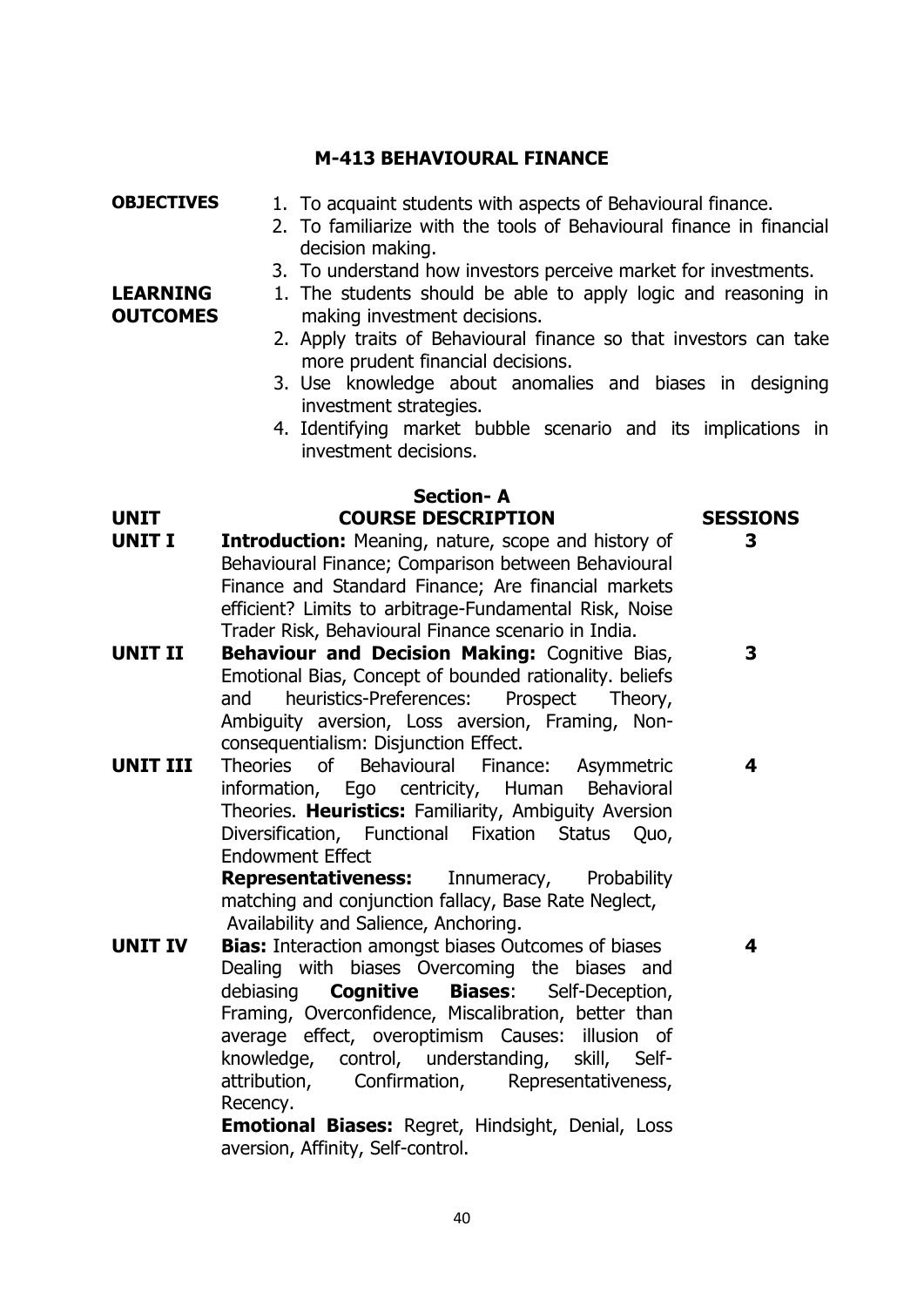**UNIT V Behavioural aspects of Investing:** Behavioural Portfolio theory, Psychographic models, Sound Investment Philosophy.

**2**

- **UNIT VI Value Investing**: Central tenets of value investing Evidence and prospects of value investing. **Neuro finance**: Neural processes during financial decision-making Future of Neuro finance Adaptive Market Hypothesis. **3**
- **UNIT VII Anomalies:** Fundamental anomalies, Accounting Based Anomalies, Calendar Anomalies, Technical anomalies: Value v/s Growth, size, equity premium myopia. **2**
- **UNIT VIII Market Bubbles**: Identification and causes, investor behaviour during bubbles, case study of prominent market bubbles/scams. **3**

#### **Section B**

#### **At least one case study/problem from each unit. Questions will be case/inferences/application based**

#### **PRACTICAL COMPONENT**

- Analyse a case study on market bubble and its implications on the market.
- Prepare a questionnaire-based survey comprising 50 respondents to understand their perception towards investments.
- Prepare a report on anomalies taking a time period of two years.
- Prepare a decision-making process of value investing and document it.
- Conduct a survey of 50 respondents to judge the level of biasness towards investment.

#### **BOOKS RECOMMENDED**

- 1. Prasanna Chandra, Behavioural Finance, McGraw Hill, 2020, 2nd edition.
- 2. Sujata Kapoor, Jaya Mamta Prasad, Sage, 2019. 5<sup>th</sup> edition.
- 3. M. M. Sulphey, Behavioural Finance, PHI, 2014, 1st edition.
- 4. Parag Parikh, Value Investing and Behavioural Finance, McGraw Hill, 2009. 2<sup>nd</sup> edition.
- 5. James Montier, Behavioural Finance: Insights into Irrational Minds and Markets, Wiley Finance,2008.
- 6. Lucy Ackert and Richard Deaves, Understanding Behavioral Finance, Cengage Learning, India Edition2012.
- 7. Sujata Kapoor, Jaya Mamta Prosad, Behavioural Finance, Sage Publications, 2019

- 1. Journal of Behavioral Finance, Taylor & Francis.
- 2. Journal of Behavioral and Experimental Finance, Elsevier.
- 3. Review of Behavioral Finance, Emerald Publishing.
- 4. Review of Behavioral Finance, Wiley Online Library.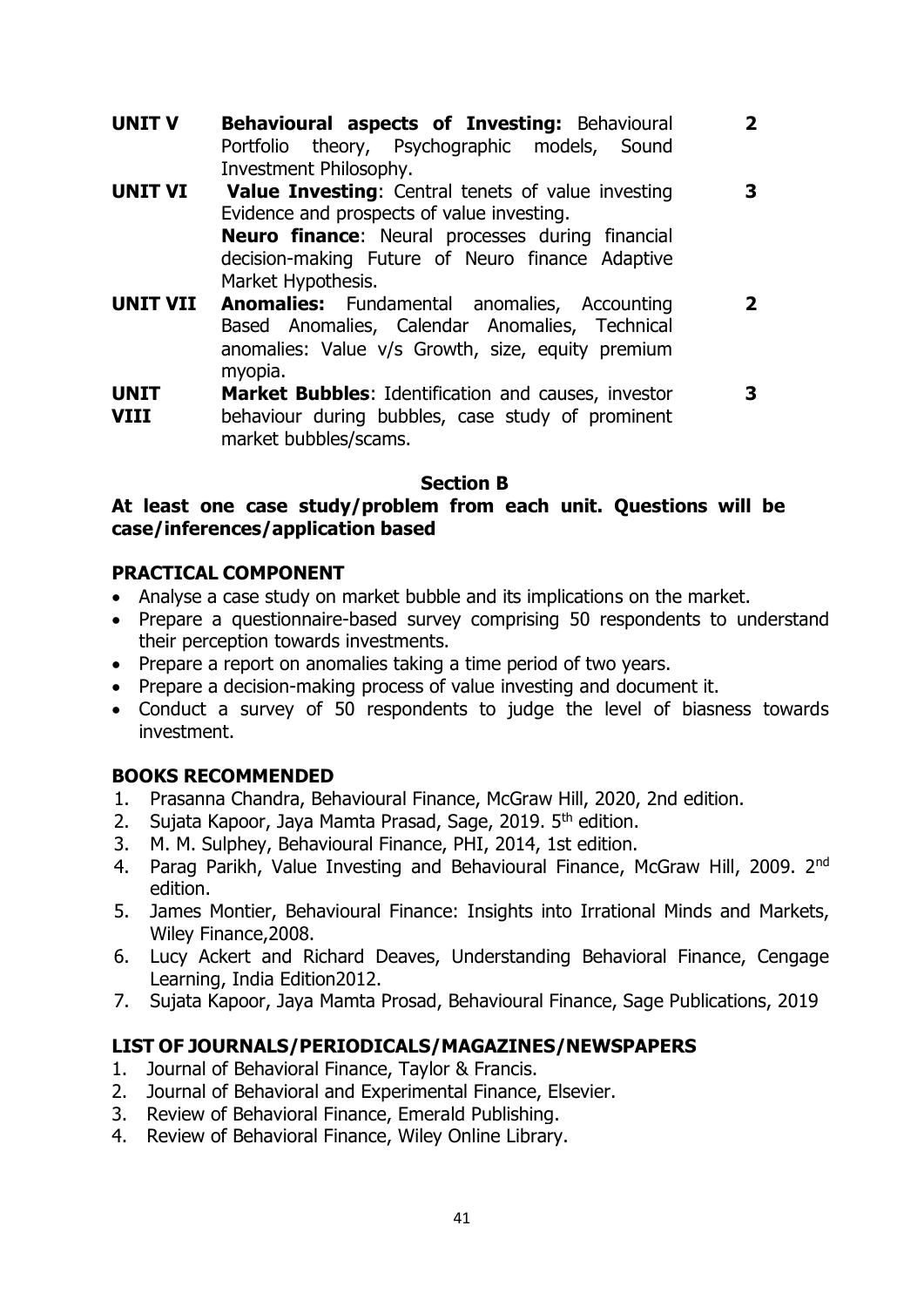# **Marketing (Group B)**

| S.No.              | <b>Subject Code</b> | <b>Subject Title</b>                      |  |  |
|--------------------|---------------------|-------------------------------------------|--|--|
| <b>Semester IV</b> |                     |                                           |  |  |
| 1.                 | $M-420$             | <b>Consumer Behavior</b>                  |  |  |
| 2.                 | $M-421$             | <b>Services Marketing</b>                 |  |  |
| 3.                 | M-422               | <b>International Marketing Management</b> |  |  |
| 4.                 | $M-423$             | <b>Rural Marketing</b>                    |  |  |
| 5.                 | M-424               | Digital and Social Media Marketing        |  |  |
| 6.                 | M-425               | <b>Customer Relationship Management</b>   |  |  |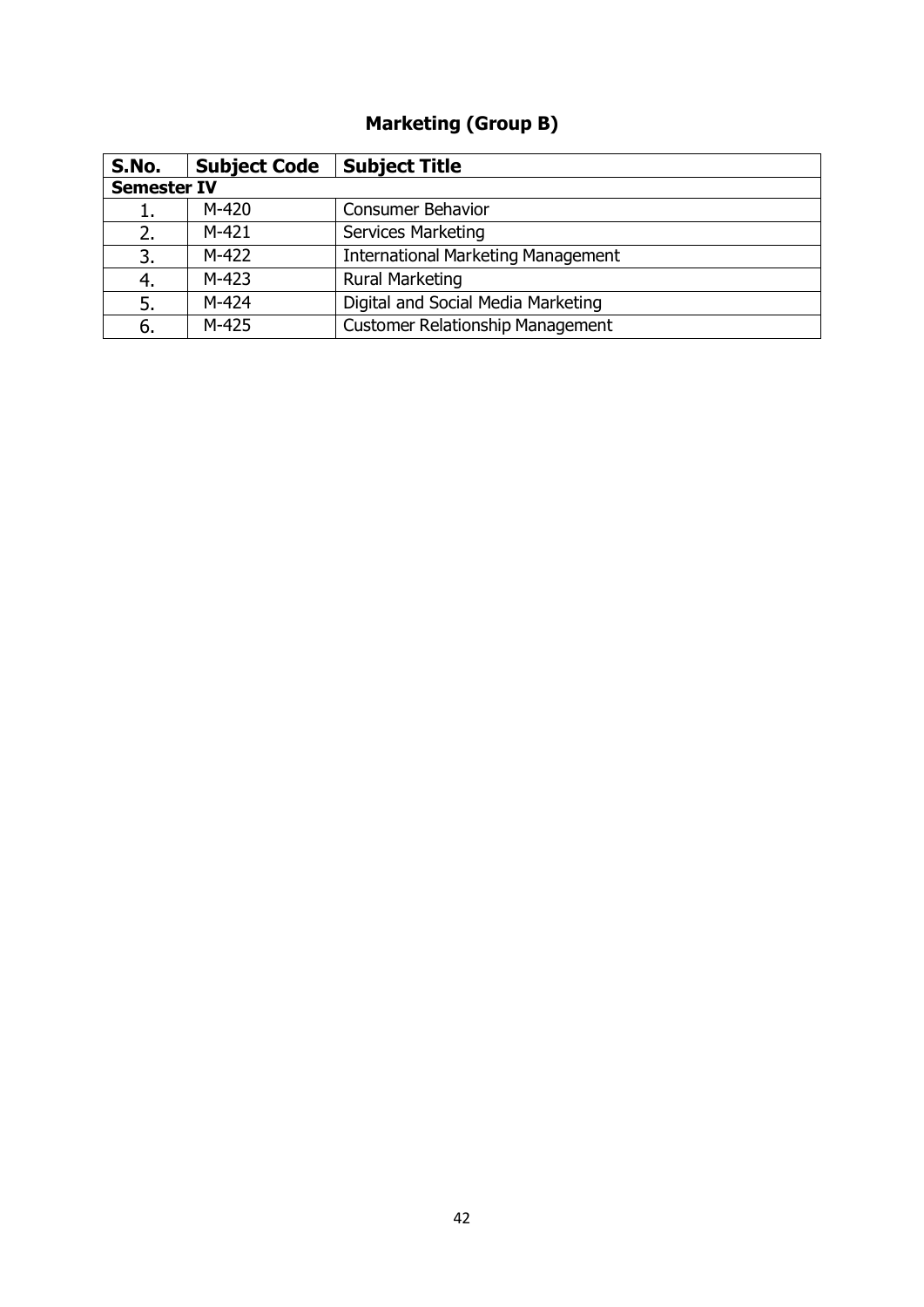#### **M-420-CONSUMER BEHAVIOUR**

#### **OBJECTIVES** 1. To develop a comprehensive picture of the consumer psychology in order to explain consumer motivation, learning, personality, perception, and attitude formation.

- 2. To develop an understanding of consumers' social and cultural settings to examine how group involvement and membership influence one's actions as a consumer.
- 3. To integrate the various psychological, social and cultural concepts and build a useful conceptual framework that would equip the students for practical application of consumer behaviour principles on strategic marketing decisions.

1. To identify the dynamics of human behaviour and the basic factors that influence the consumers' decision process.

- 2. To demonstrate how concepts may be applied to marketing strategy.
- 3. To explore and compare the core theories of consumer behaviour in both consumer and organisational markets.
- 4. To appraise models of Consumer Behaviour and determine their relevance to particular marketing situations.

#### **Section-A**

| <b>UNIT</b>    | <b>COURSE DESCRIPTION</b>                                       | <b>SESSIONS</b> |  |  |  |  |
|----------------|-----------------------------------------------------------------|-----------------|--|--|--|--|
| <b>UNIT I</b>  | <b>Consumer Behavior:</b> Introduction to Consumer              | 3               |  |  |  |  |
|                | Behavior, Nature & Psycho-Demographics of Indian                |                 |  |  |  |  |
|                | Consumers, Consumer Movement in India, Rights &                 |                 |  |  |  |  |
|                | Responsibilities of consumers and<br><b>Benefits</b><br>of      |                 |  |  |  |  |
|                | consumerism.                                                    |                 |  |  |  |  |
| <b>UNIT II</b> | <b>Individual Determinants of Consumer Behavior I:</b>          | 5               |  |  |  |  |
|                | Motivation, Personality, Consumer Perception.                   |                 |  |  |  |  |
|                | <b>Individual Determinants on Consumer Behaviour</b>            |                 |  |  |  |  |
|                | II: Learning theories and their applications, Brand             |                 |  |  |  |  |
|                | loyalty, Brand extensions. Consumer behaviour and               |                 |  |  |  |  |
|                | society.                                                        |                 |  |  |  |  |
| <b>UNIT IV</b> | <b>Social</b><br><b>Cultural Determinants:</b><br>Indian<br>and | 3               |  |  |  |  |
|                | Perspective on Culture Factors affecting culture, Role of       |                 |  |  |  |  |
|                | customs, values and beliefs on Consumer Behaviour.              |                 |  |  |  |  |
|                | Subculture:<br>Cross-cultural<br>consumer<br>analysis:          |                 |  |  |  |  |
|                | Problems and Strategies in India.                               |                 |  |  |  |  |
| <b>UNIT V</b>  | <b>Group Influences:</b> Family buying decision & marketing     | 5               |  |  |  |  |
|                | implications.                                                   |                 |  |  |  |  |
|                | <b>Groups:</b> Understanding the power &<br><b>Reference</b>    |                 |  |  |  |  |
|                | benefits of reference groups, Factors that affect               |                 |  |  |  |  |
|                | reference group influence, Types of reference groups,           |                 |  |  |  |  |
|                | Celebrities, Endorsements and Marketing Implications.           |                 |  |  |  |  |

**LEARNING OUTCOMES**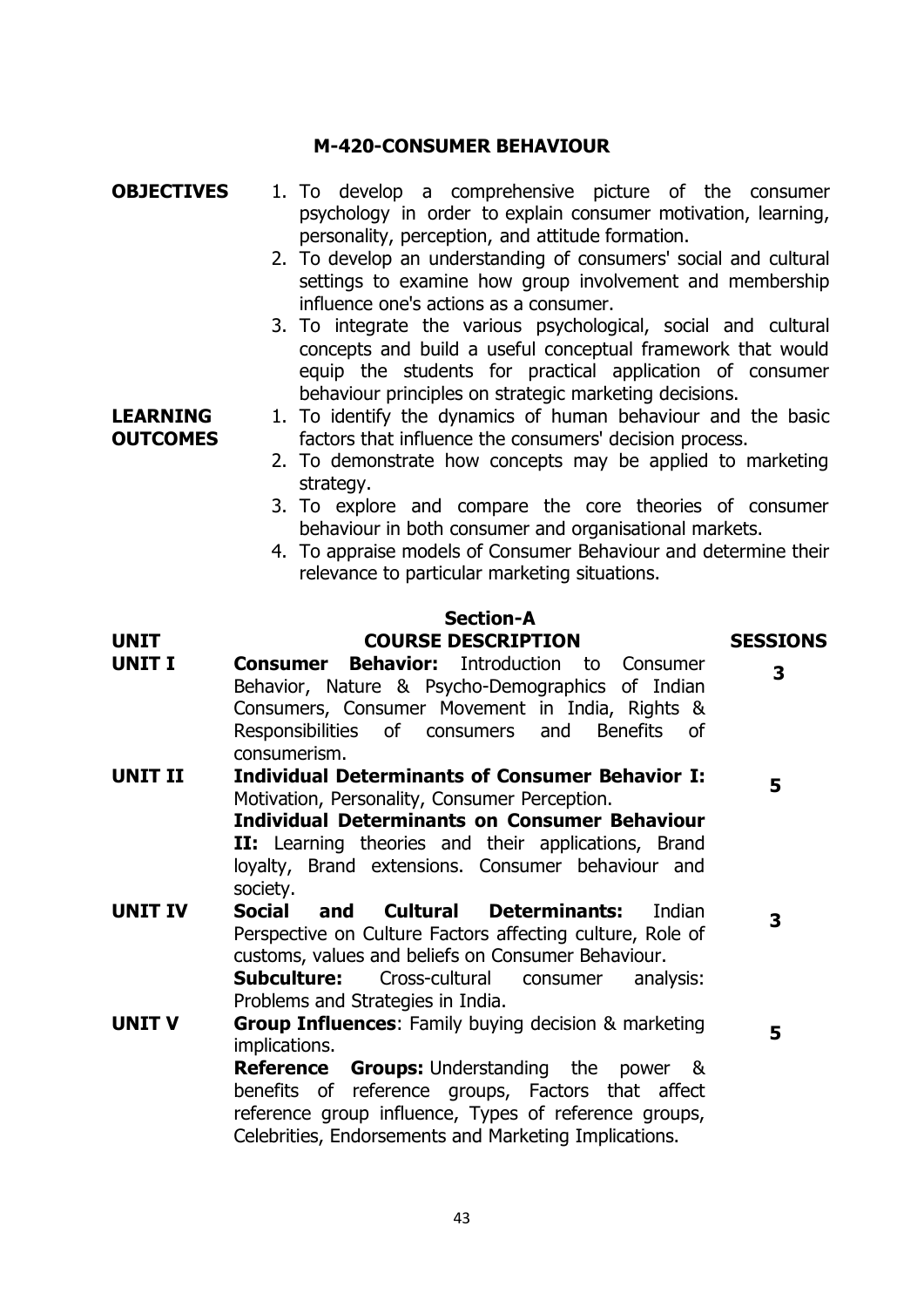**UNIT VI Consumer Decision Making Models:** Models of decision making, Diffusion of innovations: Diffusion Process, Adoption Process.

**1**

**5**

- **UNIT VII Organisational Buying:** Differences between Industrial Markets and Consumer Market, Differences between Organizational and Consumer Buying, Buying Decisions in Organizational Buying Process; Types of Decision Making, Organization Buyer's Decision-Making Process.
- **UNIT VIII Consumer Behavior Analysis and Marketing Strategy:** Consumer Behavior and Product Strategy, Pricing Strategy, Distribution Channel Strategy, Promotion Strategy. **2**

#### **Section B**

**At Least one Case Study from each Unit. Questions will be case/inferences/application based.**

#### **PRACTICAL COMPONENT**

- Find three advertisements that appeal to the need for power, affiliation and achievement and discuss their effectiveness. Rewrite these for persons in different levels of Maslow's Hierarchy?
- Students can visit a mall and unorganised retail outlets and observe the behaviour of consumers of different demographic segments while buying different categories of goods. Come back to class and present the findings/observations, followed with a group discussion.
- Choose five recent successful FMCG Advertisement campaigns and identify their insights through consumer interviews. Then, present your findings to the class.
- Conduct a survey on youth to find the influencing factors in their purchase of mobiles, shoes, bags etc. There are now plenty of advertisements regarding most products – how do they deal with this information overload?
- Students can carry out a primary, qualitative/quantitative research on any dimension related to consumer behaviour.
- Students can identify how marketers are addressing the various components and stages of the decision-making process.

#### **BOOKS RECOMMENDED**

- 1. Solomon, M.R. (2020). Consumer Behavior: Buying, Having, Being, Pearson Publication.
- 2. Sethna, Z. & Blythe, J. (2020). CONSUMER BEHAVIOUR, Sage Publications Pvt. Ltd.
- 3. Sethna, Z. & Blythe, J. (2019). Consumer Behaviour, Sage publication.
- 4. Mothersbaugh,D.L., Hawkins, D.I. & Mookerjee, A.(2019). Consumer Behavior: Building Marketing Strategies, Mc Graw Hill publication.
- 5. Kapoor, Nnamdi, R.O., Madichie (2017), Consumer Behaviour, Mc Graw Hill publication.
- 6. Solomon, (2015). Consumer Behaviour, Pearson India.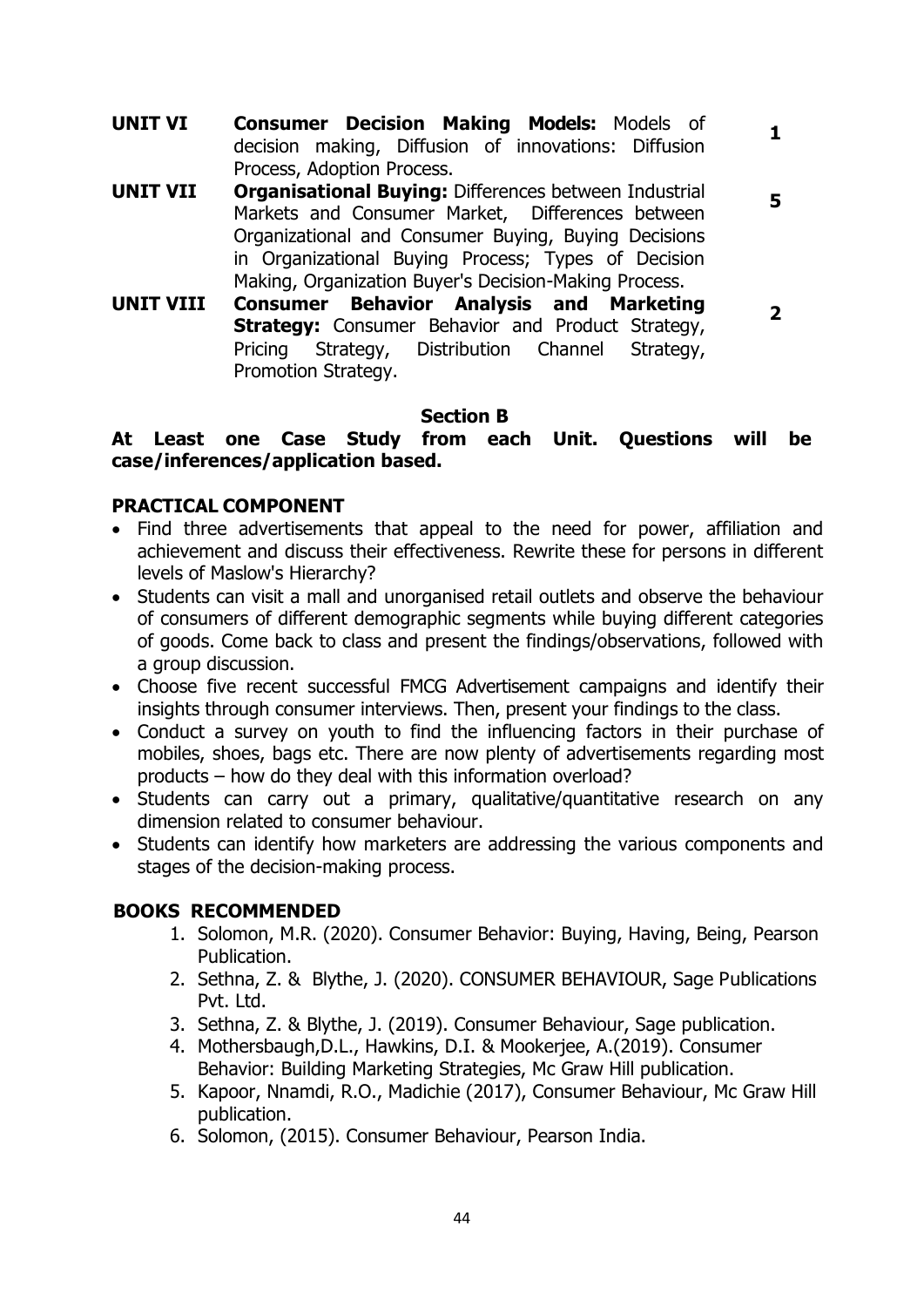#### **LIST OF JOURNALS/PERIODICALS/MAGAZINES/NEWSPAPERS**

- 1. Journal of Consumer Behaviour, Wiley Online Library.
- 2. Journal of Business Research, Elsevier.
- 3. Journal of Consumer Research, Oxford Academic.
- 4. Journal of Consumer Psychology, ScienceDirect.com.

#### **M-421-SERVICES MARKETING**

- **OBJECTIVES** 1. To provide an in-depth appreciation and understanding of the unique challenges inherent in managing and delivering quality services.
	- 2. To understand how the interface between customers and the service is managed, identify and close the gaps for improving the services.
	- 3. To acquaint the students with elements of services marketing mix, ways to manage the service delivery process and strategies to effectively implement Services marketing.

#### **LEARNING OUTCOMES** 1. Understand the key concepts and principles of services marketing, unique characteristics of service products, impact on design and execution of marketing strategies for services.

- 2. Foster critical thinking and problem-solving skills in services management.
- 3. Design service quality measurements to build customer loyalty and evaluate the effectiveness and efficiency of customer service offerings.
- 4. Manage service blueprinting, integrate new technologies, and address other key issues facing today's customer service providers and service managers.

#### **Section –A**

#### **UNIT COURSE DESCRIPTION SESSIONS**

- **UNIT I Introduction to Services Marketing:** Understanding Services, Differences in Goods versus Services, Emerging Service Environment, Classification of Services, Service Encounters. **2**
- **UNIT II Service Market Segmentation, Targeting & Positioning**: Process of market segmentation, Targeting and Positioning, service value addition to the service product, planning and branding service products, new service development, concept of flower of Service. **3**
- **UNIT III Pricing Strategies for Services**: Service pricing, revenue Management, pricing objectives, Challenges in Pricing. **4**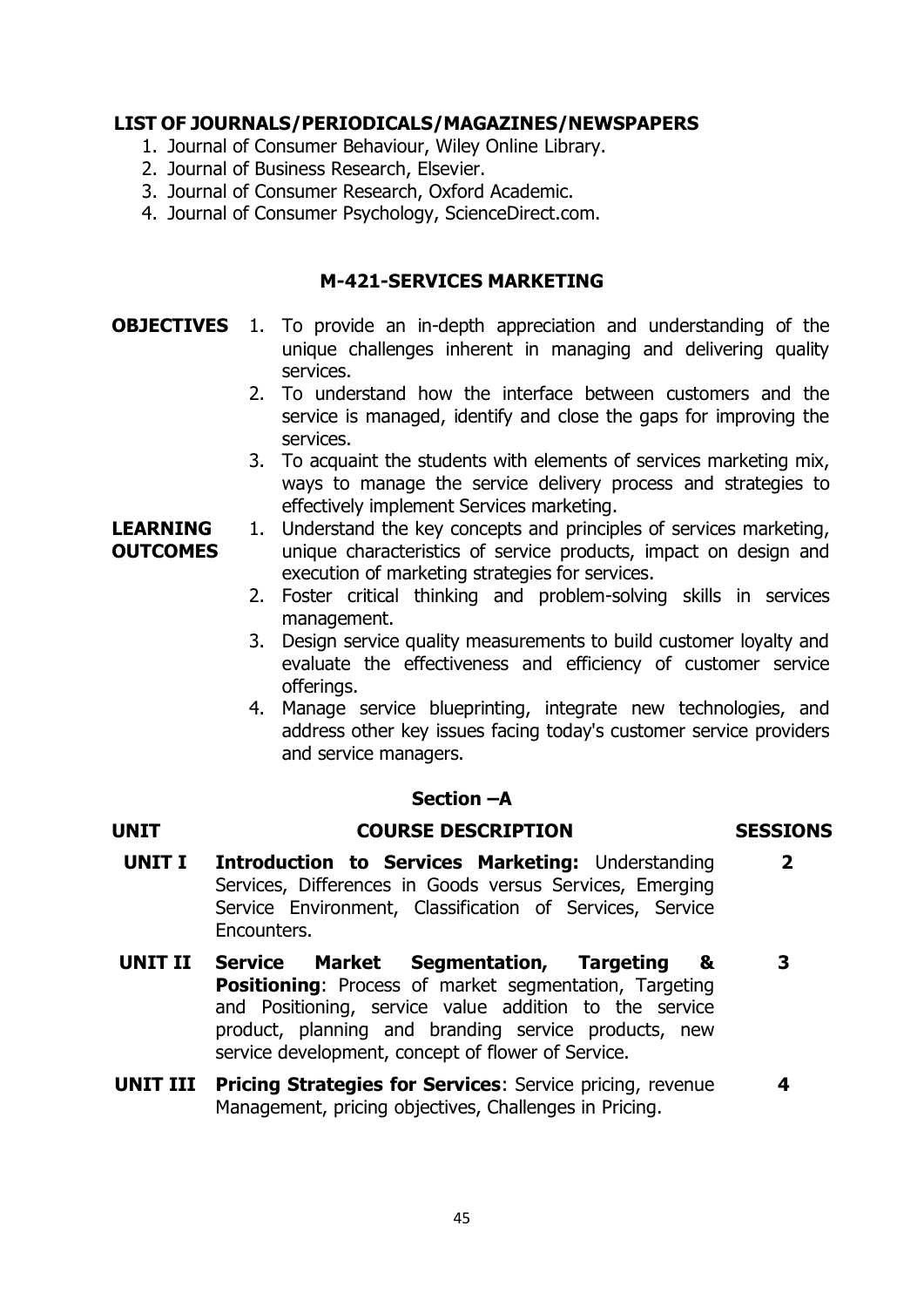**UNIT IV Service Promotion:** The role of marketing communication, Implication for communication strategies, setting communication objectives, marketing communication mix, role of Digital Marketing and social media marketing.

**3**

**3**

- **UNIT V Place & Process Decisions:** Methods of Service Delivery, Role of Intermediaries, Franchising, Service Process, Developing a Service Blueprint, Application of Service Blueprint.
- **UNIT VI People & Physical Evidence:** Frontline Service Employees, People Management Strategies, Service Leadership & Service Climate, Service Environment, Servicescape Model, Designing Servicescapes. **3**
- **UNIT VII Service Excellence**: Enabling Service Excellence, Delivering Value, Service Failure & Recovery, Service Quality, SERVQUAL Model, Customer Loyalty. **4**
	- **UNIT VIII Customer Relationship Marketing:** Relationship Marketing, the nature of service consumption, understanding customer needs and expectations, Strategic responses to the intangibility of service performances. **2**

#### **Section B**

#### **At Least one Case Study from each Unit. Questions will be case/inferences/application based.**

#### **PRACTICAL COMPONENT**

- Students are required to select one high-contact and one low-contact service. Using the Flower of Service framework, define the core product and then identify and categorise all the supplementary elements for each of the two services. Describe the results of your analysis. Finally, explain how the petals can be used for service differentiation and competitive advantage.
- Students shall devise a service script for a high-contact service. Possibilities include visiting a lawyer, getting a car repaired, eating a restaurant meal, renting a car, getting a haircut, visiting a fitness center or health club, attending a theatre performance etc. Students may need to take notes during their visit so that they can remember the process accurately. After you visit the service firm in a team, have to create a blueprint with maximum details.
- Suppose you are the marketing manager of a social club in Jaipur. What factors will you keep in mind to meet customer expectations? (Use SERVQUAL method)
- Students have to identify 2-4 points in the service, where the quality of the service needs to be improved or where problems in service quality are likely to occur. Then, using the Gaps-model as guide, try to find root causes for these shortcomings and identify the relevant.
- Select a service that you have to consume or experience (hairdresser, drinking coffee in a café, having a meal in a restaurant, etc.). Before consumption/experience, you need to discuss and prepare a brief paragraph about the type and level of service you expect to receive. You have to act as mystery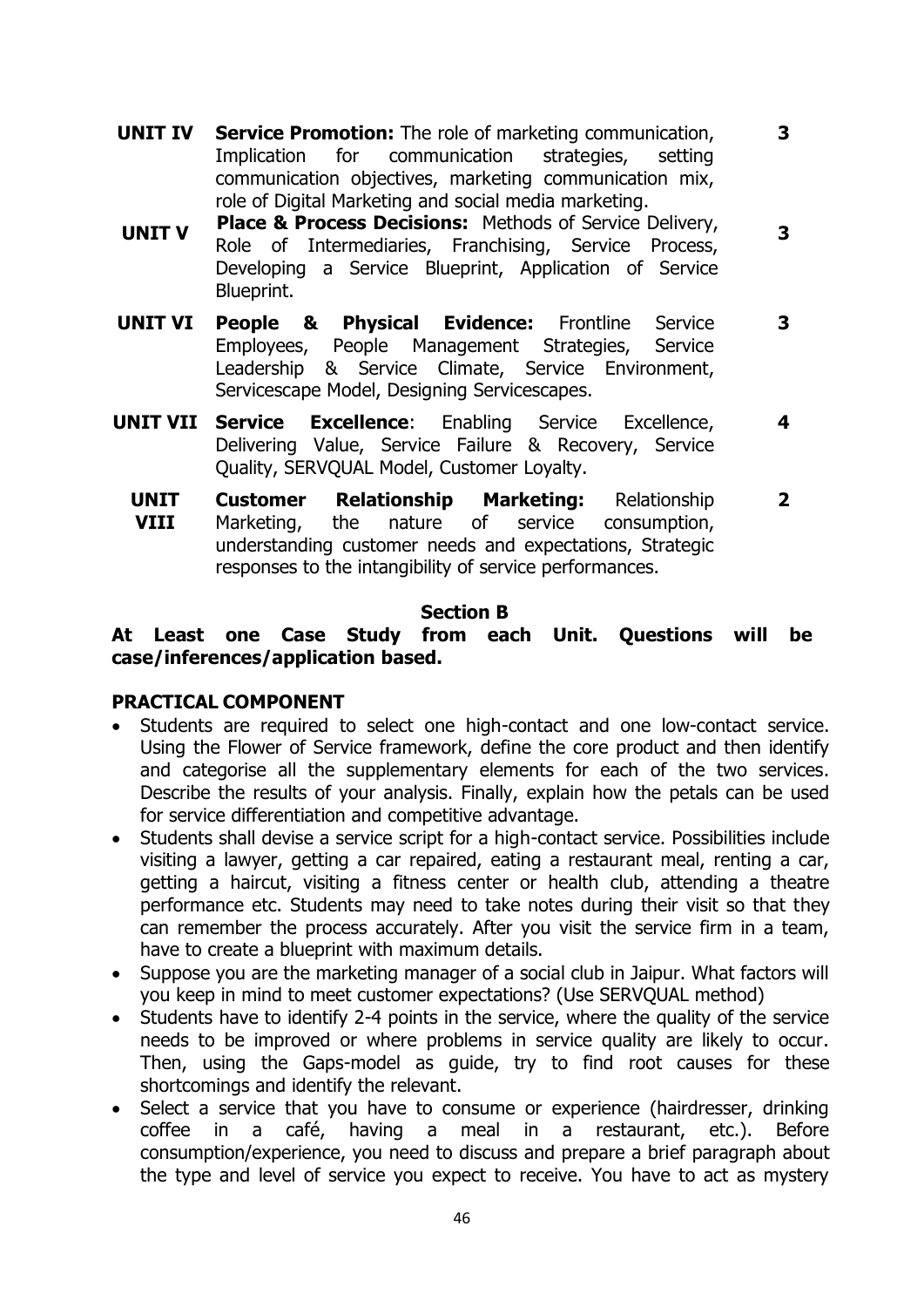shopper and experience the service as if you were a real consumer. In some instances, the cost might be involved here, so choose the service you are evaluating wisely. You have to assess the service across the following criteria:

- o Reliability
- o Responsiveness
- o Assurance
- o Empathy
- o Tangibles
- o Overall service quality impression

Prepare a short presentation of the assessment with recommendation on how the service can be improved.

### **BOOKS RECOMMENDED**

- 1. Chatterjee, J. Lovelock, C. & Jochen Wirtz, J. (2020). Services Marketing, 8/e Eighth Edition, Pearson Education.
- 2. Zeithaml, Bitner, M.J., Gremler, D.D., (2018). Services Marketing: Integrating Customer Focus Across the Firm, Seventh Edition, New York, NY: McGraw-Hill Companies.
- 3. Dutta, K. & Vinnie Jauhari, V. (2017). Services Marketing: Text and Cases Oxford University Press; Second edition.
- 4. Hoffman, K.D and Bateson, J.E.G. (2017). Services Marketing: Concepts, Strategies and Cases, Cengage India Private Limited; Fifth edition.
- 5. Verma, H. (2017). Service-Marketing: Text and Cases, 2/Ed, Pearson Education India; 2nd edition.
- 6. Chowdhary, N. & Chowdhary, M. (2005). Textbook of Marketing of Services: The Indian Experience, Macmillan India Ltd.

- 1. Journal of Service Marketing, SCI.
- 2. Service Business: An international Journal, Springer.
- 3. Journal of Service Marketing, Emerald Insight.
- 4. Service Marketing Quarterly, Taylor & Francis.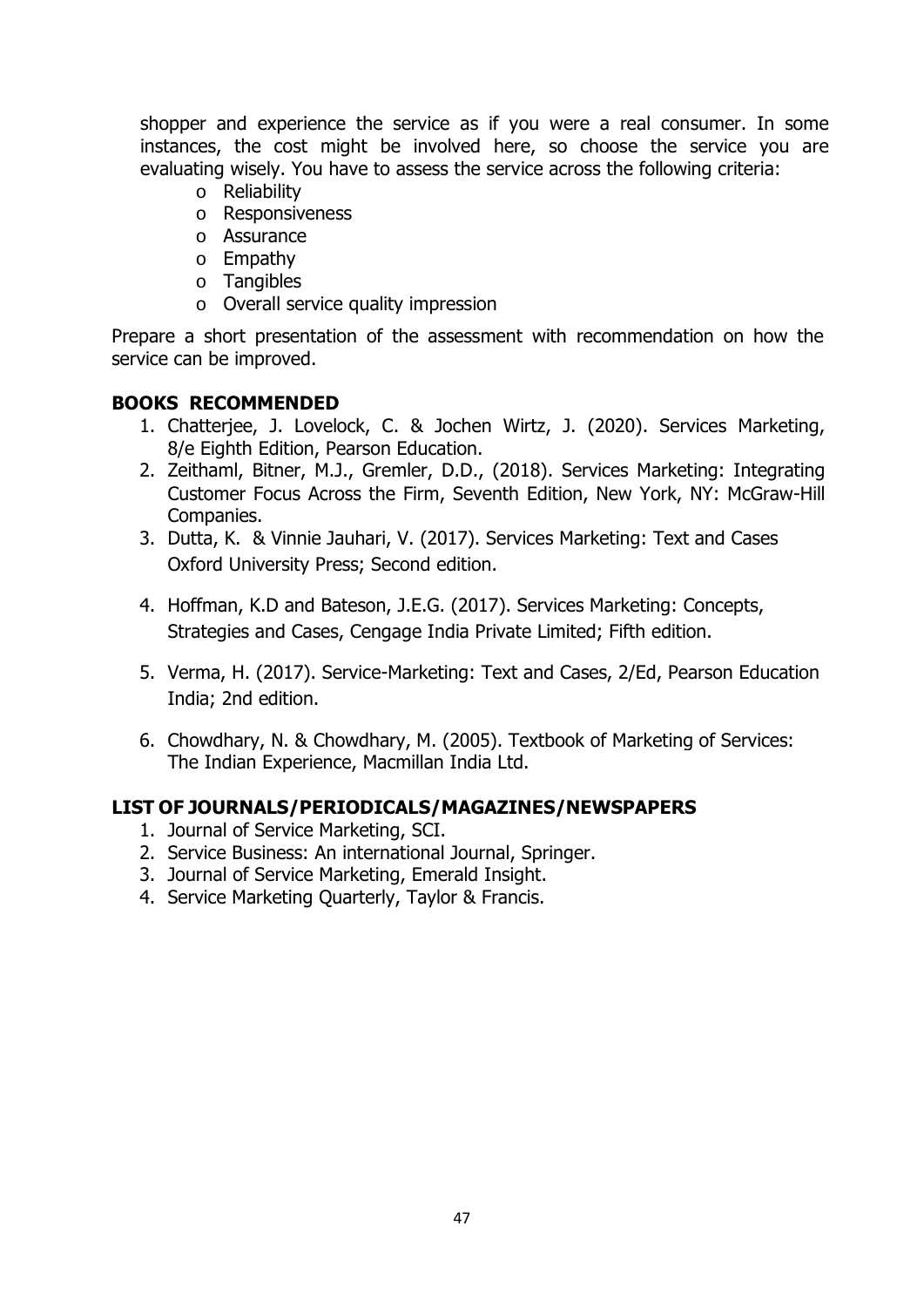#### **M-422-INTERNATIONAL MARKETING MANAGEMENT**

- **OBJECTIVES** 1. To acquire the basic knowledge, concepts, tools, and international terminology necessary to understand global problems and issues.
	- 2. To understand how companies adjust their international strategies based on the global environmental changes.
	- 3. To build skills and understanding of nations' cultures by critically analysing the social, political, legal, and economic forces that affect the business performance in international marketing.
	- 1. To analyse the environmental variables that influence international marketing.
	- 2. To devise strategies and tactics that can lead to successful international marketing strategies given environmental constraints.
	- 3. To analyse the issues and challenges related to market entry and expansion strategies into foreign markets.
	- 4. To understand how managers perform the functional tasks that constitute international marketing such as marketing intelligence and "mix" adaptations.

#### **Section-A UNIT COURSE DESCRIPTION SESSIONS**

# **3**

**2**

**UNIT I International Marketing:** Concept, Domestic Vs. International Marketing, E.P.R.G. Framework, International Trade Environment, Political Environment, legal and Regulatory Environment, Socio-cultural Environment, Economic Environment, Technological Environment.

**LEARNING OUTCOMES**

- **UNIT II International Market Environment:** Identifying and analysing opportunities in the international trading environment, understanding the changes in the world trading environment-IMF, W.T.O., impact on international marketing. **3**
- **UNIT III International Marketing Research:** Concept of Marketing Research, International Marketing Research Process, market surveys, marketing information system, International Product Life Cycle, Selecting Market Entry Modes. **4**
- **UNIT IV International Product Policy and Planning:**  International new Product Development, International Product Planning, Product Adoption and Standardisation, International Market Segmentation, Influences on Marketing Plan and Budget, International Product Marketing.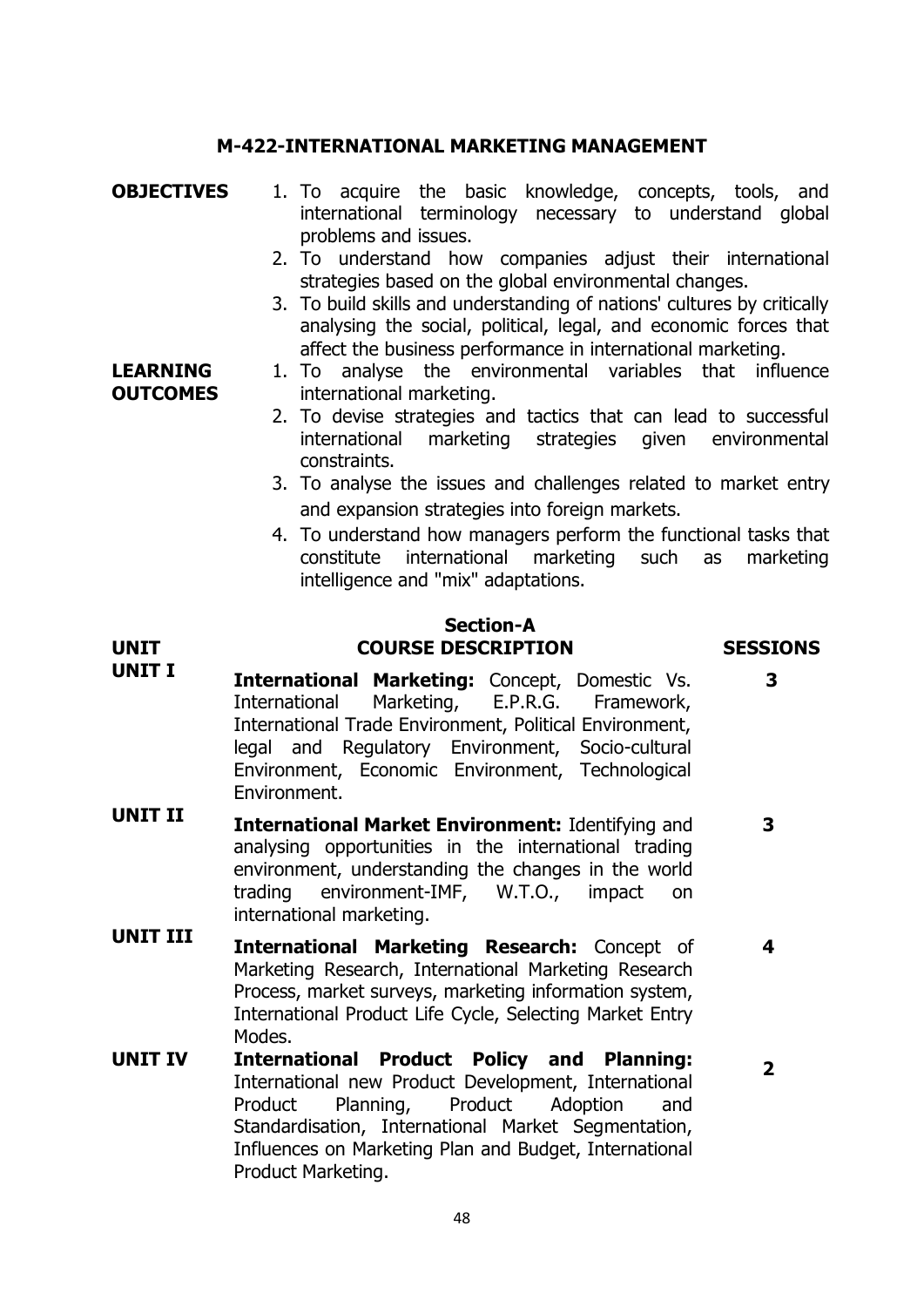- **UNIT V Managing International Pricing:** Environmental influences on Pricing Decisions - Grey Market goods, Transfer pricing, Pricing Strategies. **4**
- **UNIT VI International Promotional Strategies:**  Introduction, Communications Process, communication principles, Promotion Appeals, Media Selection, Personal Selling, Public Relations and Publicity, Sales Promotion, advertising, e-marketing. **3**
- **UNIT VII International Distribution and Logistics:** International Logistics Planning, Distribution – Definition and Importance, Direct and Indirect Channels, factors Involved in Distribution Systems, Modes of Transportation, International Packaging. **3**
- **UNIT VIII Evaluating and Controlling:** Evaluating and controlling international marketing strategy, Legal and Ethical Issues in International Marketing, ethical Consideration in International Marketing. **2**

#### **Section B**

### **At Least one Case Study from each Unit. Questions will be case/inferences/application based.**

#### **PRACTICAL COMPONENT**

- An India-based firm is engaged in importing rough stones from Africa and polishing and selling precious stones in the international market. The firm has recently started polishing Tanzanite-stones imported from Tanzania. As recently appointed head of the firm's International Market development Division, prepare a research plan detailing out the requirement for secondary information and possible sources of collecting information.
- Surf the internet and list various resources from where you could get information that can be used for conducting international market research. Critically comment on the limitations of each of the information sources from the internet. Discuss your findings.
- Suppose you are the marketing manager of a modern and technically equipped international Gym chain. What measures will you take before opening a store or chain of stores in a new city?
- Write a ten page essay on 'Challenges and opportunities in International Marketing'. Also mention Favourable government policies for promoting International Trade in India.
- Watch one interview of any International Business Personality of your choice; create a PowerPoint Presentation on same personality and include the following heads:
	- Life story
	- Achievements
	- Challenges Faced
	- Marketing Campaigns of the organisation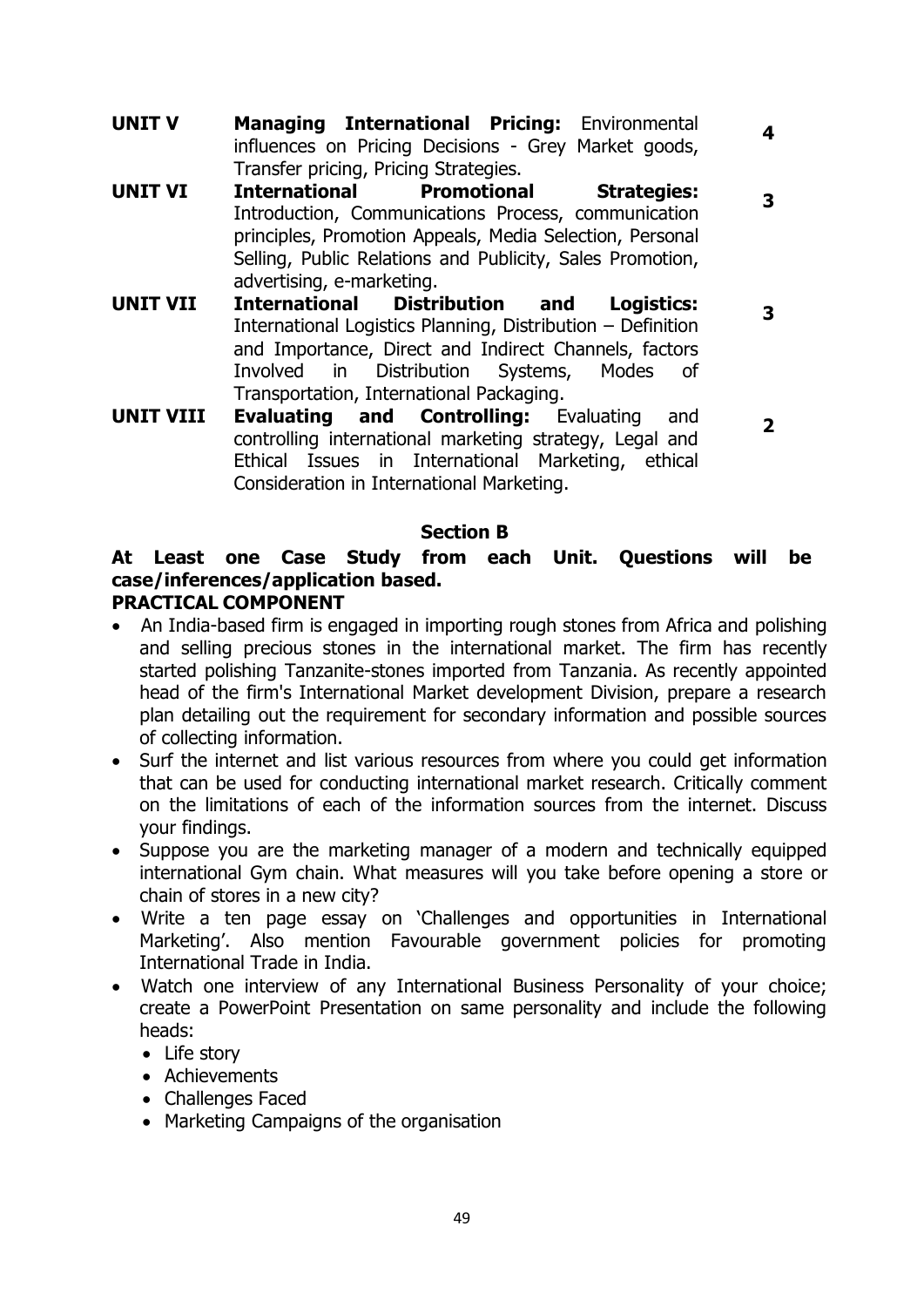#### **BOOKS RECOMMENDED**

- 1. Paul, J. and Kapoor, R. (2012). International Marketing-Text and Cases, Tata McGraw Hill.
- 2. Joshi, R.M. (2014). International Marketing, Oxford University Press.
- 3. Green, M.C. & Keegan, W.J. (2020). Global Marketing, 10th Edition, Pearson.
- 4. Jain, K.S. (2014). Export-Import Procedures and Documentation, Himalaya Publishing House.
- 5. Philip, C.R. & John, G.L. (2019). International Marketing, McGraw Hill; 18th edition.
- 6. Mathur, U.C. (2008) INTERNATIONAL MARKETING MANAGEMENT Text and Cases, Sage Publications Pvt. Ltd.

- 1. Journal of International Marketing Management, Sage Publoshng.
- 2. Journal of International Marketing Management, American Marketing Association.
- 3. Journal of International Marketing Management. JSTOR
- 4. Journal of Global Marketing, Taylor and Francis.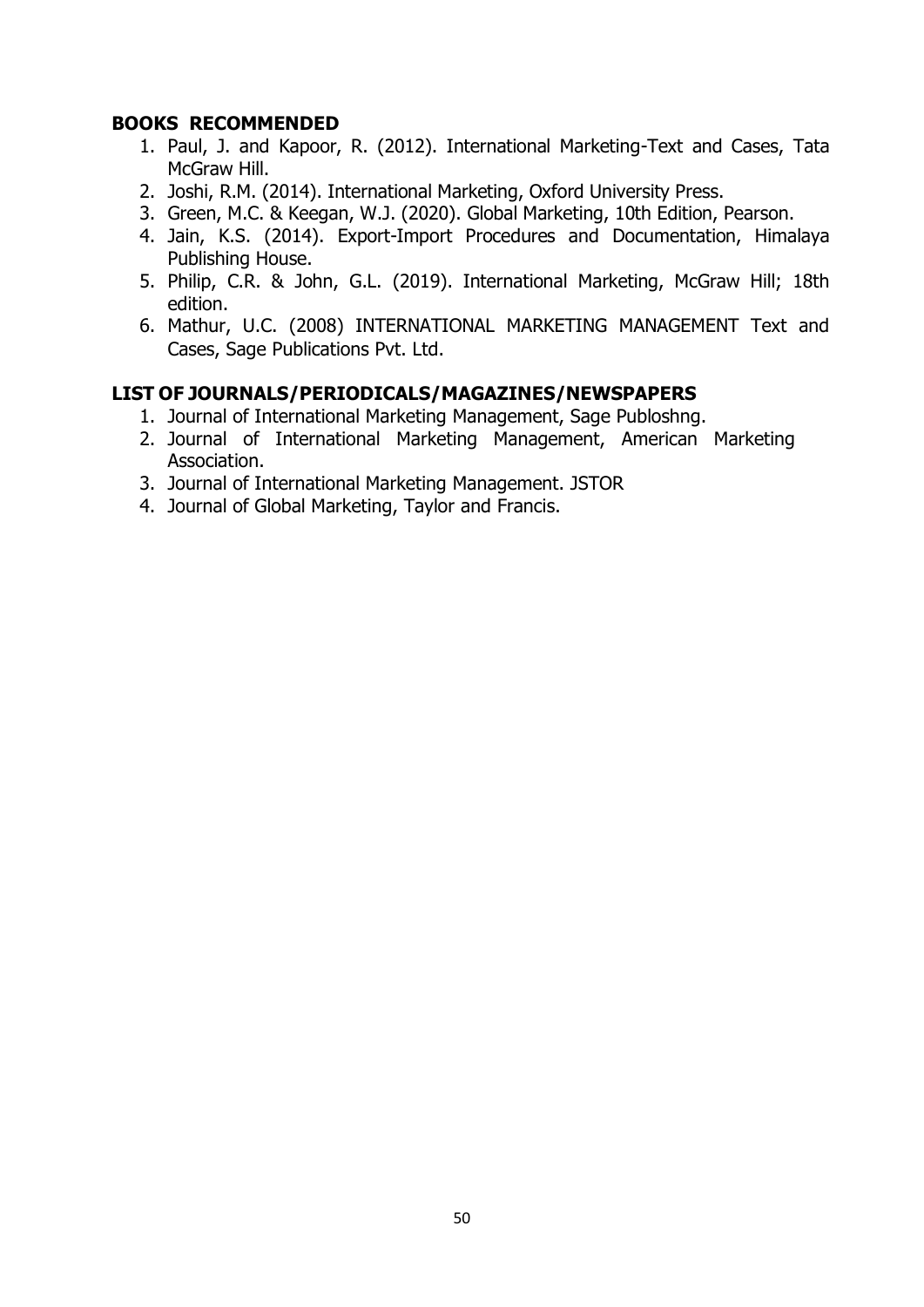#### **M-423-RURAL MARKETING**

#### **OBJECTIVES** 1. To make students understand the rural market environment and 4 A's of rural marketing.

- 2. To provide an understanding of the changing profile of the rural consumer, their consumption pattern, and buying process.
- 3. To comprehend development of product, price, distribution and communication strategies for different segments of rural markets.
- **LEARNING OUTCOMES** 1. Understand the rural marketing concepts and the contemporary issues in rural marketing.
	- 2. Analyse the rural market based on segmentation, targeting and positioning.
	- 3. Know the rural consumer behaviour and their decision-making process.
	- 4. Develop strong foundation of applied knowledge, concepts and analytical skills for effective marketing of products and services to rural consumers.

#### **Section-A UNIT COURSE DESCRIPTION SESSIONS**

- **UNIT I Introduction to Rural Marketing:** Definition, concept and scope of rural marketing, Features of rural markets, classification of rural markets, Rural Marketing Mix- 4 A's concept, Opportunities and Challenges, Difference between Urban and Rural Markets.
- **UNIT II Rural marketing environment:** Evolution of Rural Marketing, Rural Environment: Demographic environment, Social & Cultural environment, Technological environment, Physical environment, political environment, Rural economic environment and economic structure, Rural Development Programme and Schemes of Government. **3**
- **UNIT III Rural Consumer behaviour:** Factors affecting Consumer Behaviour, Cultural factors, social factors, Personal Factors, Psychological factors, Consumer Buying Decision Process, Role of Opinion Leaders. **3**
- **UNIT IV Researching, Segmenting and Targeting Rural Markets:** Rural Marketing Research Process, Tools used in Rural Marketing Research, Bases of Segmentation, Thomson Rural Market Index, Evaluation, Selection and coverage of Segments, Identifying, selecting, developing and communicating the positioning concept. **4**
- **UNIT V Rural Product and Pricing Strategies:** Rural Product classification, Product decisions and strategies, Rural product designing and new product development, Brand building in Rural India, Packaging and after-sales service for rural markets, Fake Brands, Pricing in rural India, Price setting strategies. **3**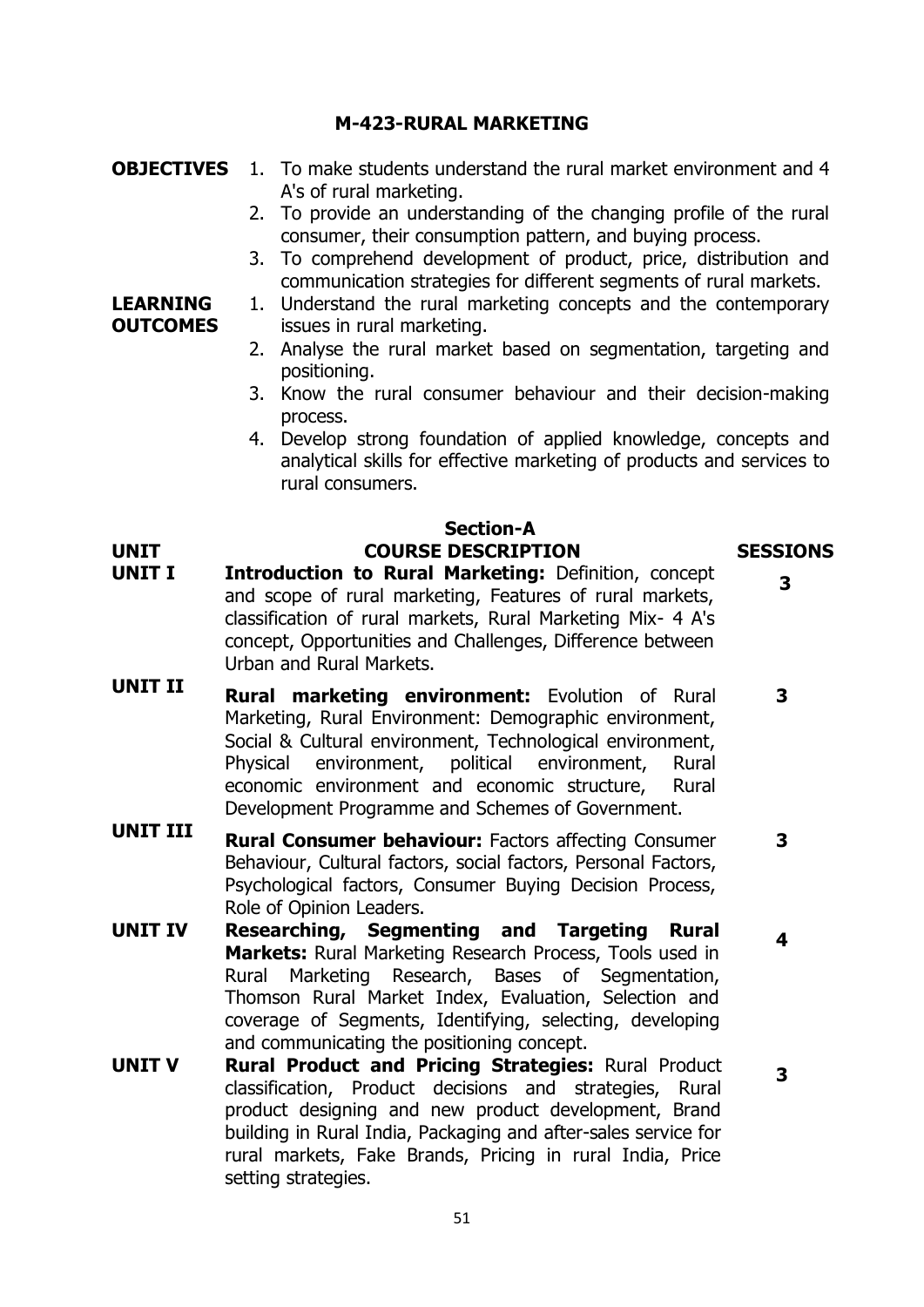**UNIT VI Rural Distribution Strategies:** Rural Channel members, Channel behaviour, Conventional Distribution Models in Rural Markets, Rural retail environment, Rural specific Distribution Models, Rural Logistics: Hub & Spoke System, Syndicated Distribution.

**3**

- **UNIT VII Communication strategies for Rural Markets:**  Challenges in Rural Communication, The Communication Process, Designing the message, Creating an advertisement for rural audiences, Rural media- Conventional and Non-Conventional Media, Role of Social Media in Rural Marketing. **3**
- **UNIT VIII Rural Services Marketing and future of Rural Marketing:** Telecommunications and I.T. in Rural India, Financial Services, Rural healthcare services, Future of Rural Marketing in India. **2**

#### **Section B**

#### **At Least one Case Study from each Unit. Questions will be case/inferences/application based.**

#### **PRACTICAL COMPONENT**

- Imagine that you are the product development manager in a fairness cream manufacturing company. How would you augment the product and create its brand identity in rural markets?
- Students should design new product launch strategies in FMCG and Consumer Durable category keeping the rural marketing mix 4 As (Awareness, Acceptability, Adaptability and Affordability) in mind.
- Undertake a rural survey on purchase patterns of automobiles, mobiles or any other consumer durable.
- Study H.U.L.'s "Project Shakti" model, Coca-Cola "Parivartan", and I.T.C.'s echoupal initiative and make a presentation on the same.
- Visit a rural village and find out about rural communication strategies, including use of unconventional media for promoting products.
- An international processed food manufacturing company has come up with its new fortified products (biscuits and snacks), which it wants to promote in iron-deficient areas of India. Devise communication and distribution plan for the company.

### **BOOKS RECOMMENDED**

- 1. Kashyap, P. (2016). Rural Marketing, Third Edition, Pearson Education India.
- 2. Puri, S.S.(2020). Rural Market Unleashed: Position Yourself in the Rural Market Effectively, First Edition, Notion Press.
- 3. Kumar, D., Gupta, P. (2019). Rural Marketing: Challenges and Opportunities, SAGE Publications.
- 4. Krishnamacharyulu. (2010). Rural Marketing: Text and Cases, Second Edition, Pearson Education India.
- 5. Kumar D. & Gupta P. (2017). Rural Marketing Challenges and Opportunities, Sage Publications Pvt. Ltd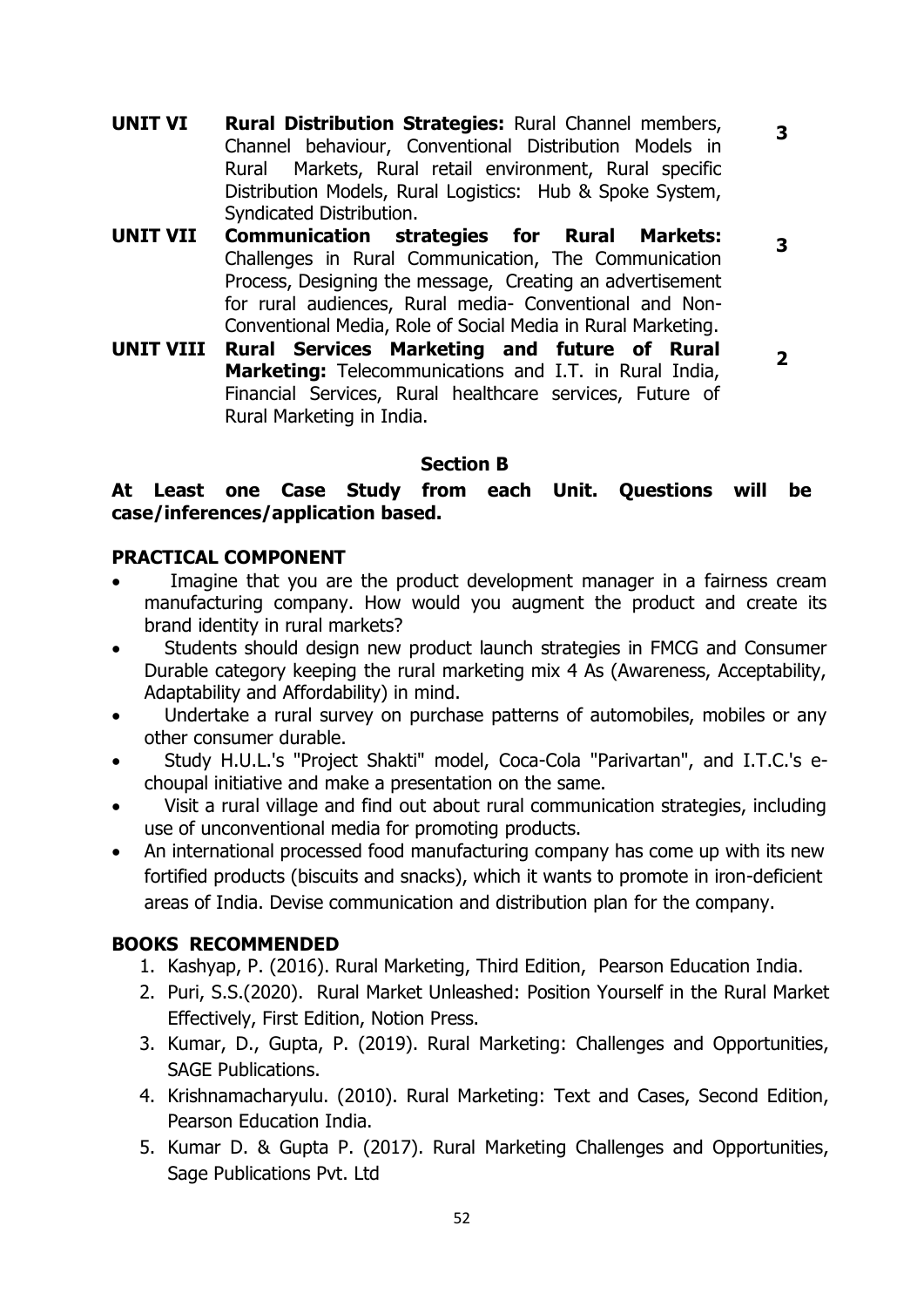6. Dogra, B., Ghuman, K.(2007) Rural Marketing: Concepts and Practices, First Edition, McGraw Hill Education .

- 1. Journal of Rural Marketing, Rural Marketing Agencies Association of India (R.M.A.A.I.).
- 2. International Journal of Rural Management, SAGE Publications.
- 3. Journal of Rural Studies, Elsevier.
- 4. International Journal of Rural Management (I.J.R.M.), Institute of Rural Management Anand (I.R.M.A.).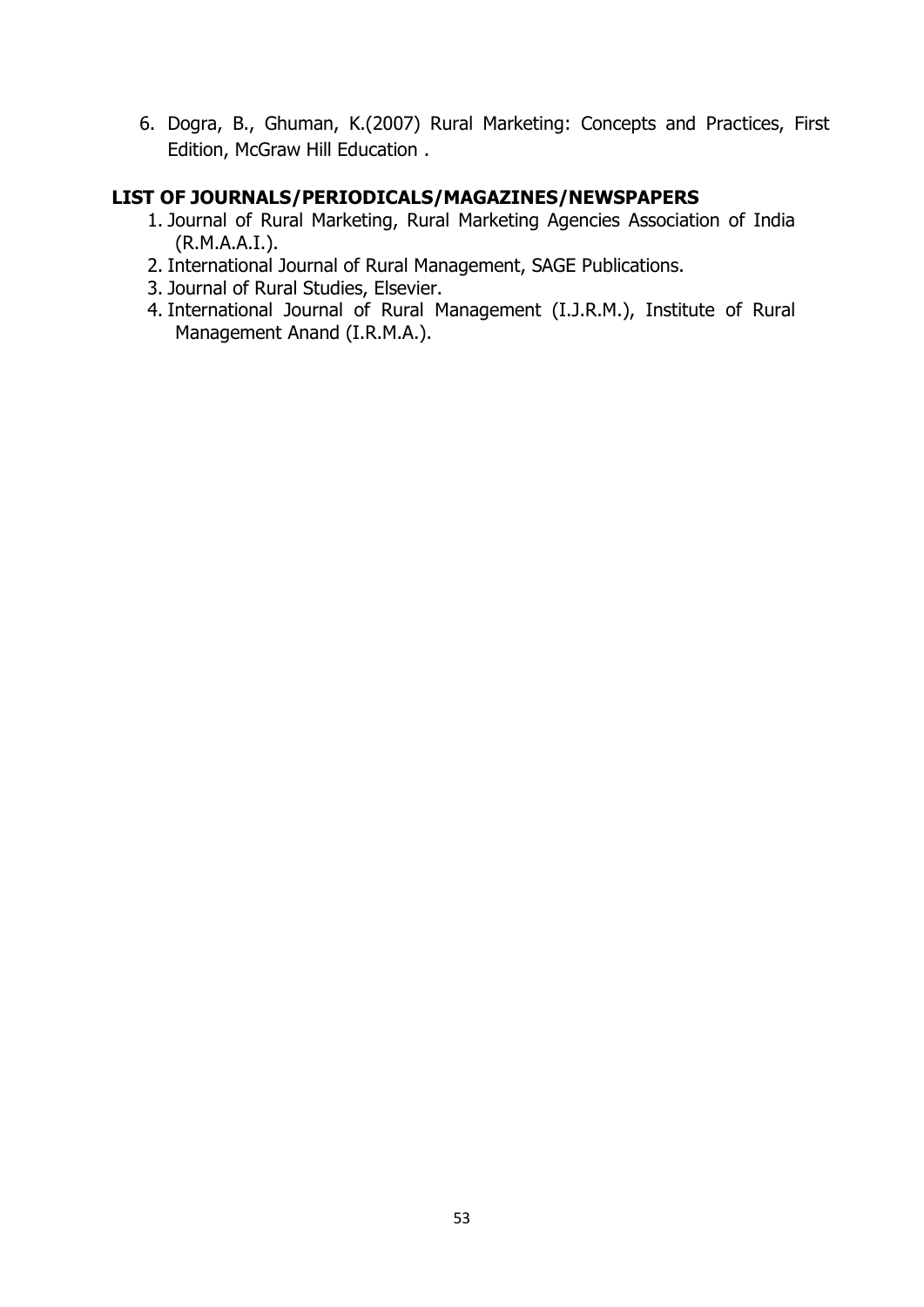#### **M- 424-DIGITAL AND SOCIAL MEDIA MARKETING**

#### **OBJECTIVES** 1. To develop a framework for understanding the forces driving the digital revolution in marketing and business.

- 2. To understand a digital marketing mix
- 3. To integrate different digital media and create effective marketing content.
- 1. Able to identify the role of digital and social media marketing for success.
- 2. Manage customer relationships across all digital channels and build better customer relationships.
- 3. Develop insight on Current Trends of Digital and Social Statistics and gain understanding of marketing analytics.
- 4. Gain knowledge, skills and competencies to design digital marketing plans in order to manage a digital marketing programme efficiently

#### **Section - A**

#### **UNIT COURSE DESCRIPTION SESSIONS**

- **UNIT I Introduction to Digital Marketing** Evolution of Digital Marketing from traditional to the modern era, Role of Internet; Current trends, Info-graphics, implications for business & society; Emergence of digital marketing as a tool; Digital marketing strategy; Paid, Owned, Earned Media (P.O.E.M.)framework, Digital marketing plan.
- **UNIT II Internet Marketing and Digital Marketing Mix** Internet Marketing, opportunities and challenges; Digital marketing framework; Digital Marketing mix, Impact of digital channels on I.M.C.; Search Engine Advertising: - Pay for Search Advertisements, Ad Placement, Ad Ranks, Creating Ad Campaigns, Display marketing: - Types of Display Ads - Buying Models - Programmable Digital Marketing - Analytical Tools - YouTube marketing, online branding. **3**
- **UNIT III Social Media Marketing:** Introduction to social media platforms, penetration & characteristics; Building a successful social media marketing strategy, Meaning, Purpose, types of social media websites. Blogging: Types of blogs, Blogging platforms & recommendations. Social Media Engagement, Sharing content on social media, advantages and disadvantages of social media. **3**

#### **LEARNING OUTCOMES**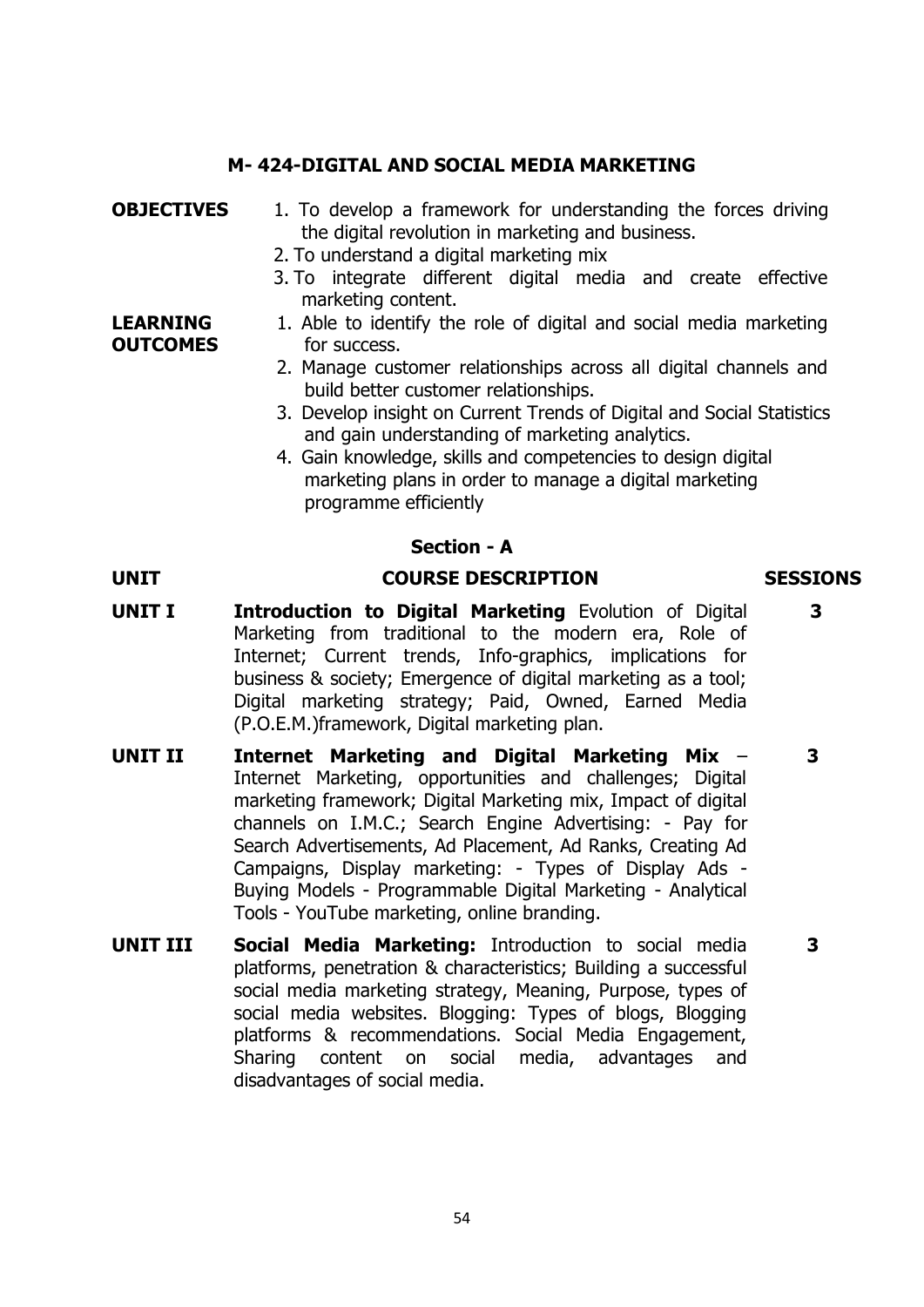**UNIT IV Social Media Tools**: Facebook Marketing-Introduction, Anatomy of an Ad Campaign, Role of Adverts-Types & Targeting.

> **Linkedin Marketing**: Introduction and Importance of Linkedin Marketing, Framing Linkedin Strategy, Lead Generation through Linkedin, Content Strategy, Analytics and Targeting.

> **Twitter Marketing**: Introduction to Twitter Marketing, , framing content strategy, Twitter Advertising Campaigns.

> **Instagram and Snapchat**: Digital Marketing Strategies through Instagram and Snapchat.

> **Mobile Marketing**: Mobile Advertising, Forms of Mobile Marketing, Features, Mobile Campaign Development.

**UNIT V Introduction to SEO:** Web Analytics, Mobile Marketing, Trends in Digital Advertising– - Introduction and need for SEO, application of internet & search engines; search engine and its working pattern, On-page and off-page optimisation, SEO Tactics - Introduction to Search Engine Marketing(S.E.M.).

**Web Analytics**: Google Analytics & Google Adverts; data collection for web analytics, multi-channel attribution, Universal analytics, Tracking code.

- **UNIT VI E-Marketing Management:** Product Products on Internet, Creating Customer Value Online– Product Benefits, E-Marketing Enhanced Product Development, Price – Change in Pricing Strategies, Payment Options, Pricing Strategies, Distribution– Online Channel Intermediaries – Distribution Channel Length and Functions, Channel Management and Power, Distribution Channel Metrics.
- **UNIT VII E-Marketing Research:** Data Drive Strategy, Marketing Management, Technology-Enabled Approaches, Real-Space Approaches – Marketing Databases and Data Warehouses – Data Analysis and Distribution, Knowledge Management Metrics. **Data Analytics**: Introduction, Key terms and concepts. Working with data., setting objectives, goals and KPIs, tracking and collecting data. Analysing data.
- **UNIT VIII Customer Relationship Management**: Concept of CRM, goals of CRM, e-CRM, benefits of e-CRM, role of CRM technology, e-enterprise, next-generation CRM.

**3**

**3**

**3**

**3**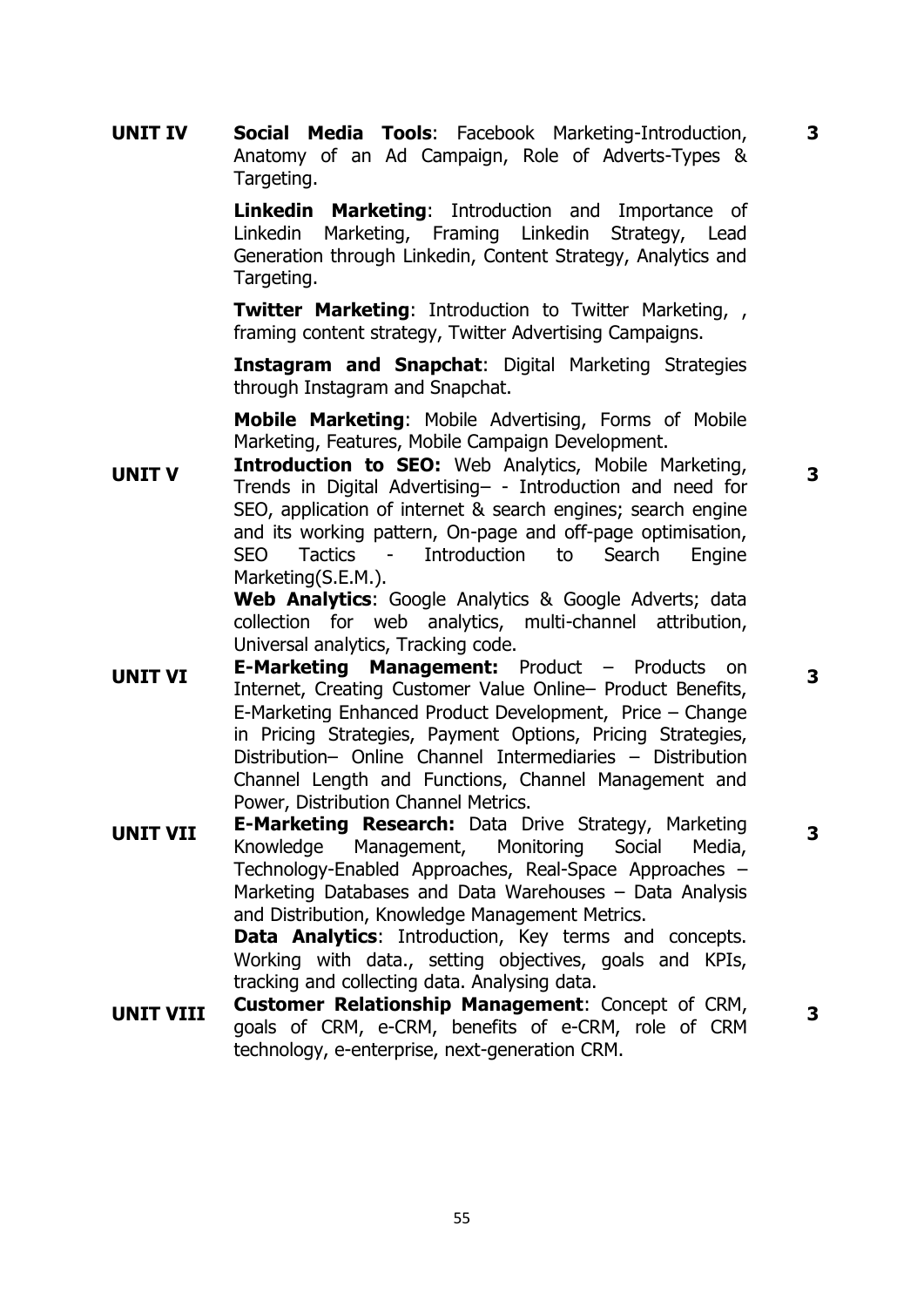#### **Section B**

## **At Least one Case Study from each Unit. Questions will be case/inferences/application based.**

#### **PRACTICAL COMPONENT**

- The students need to create a hypothetical business and devise its launch campaign. Students should consider website design, blog strategy, search engine optimisation, landing page creation, call to action placement, social media interaction and email marketing.
- Divide students into two groups. One will advocate inbound marketing as an effective marketing strategy and the other traditional marketing strategies. For the debate, students should use specific business examples to demonstrate that their advocacy strategy effectively generates leads and customers.
- Collect a group of recently published blog posts from various blogs and industries and make a list of their titles. Students to discuss whether they think the article title would successfully attract visitors through search engines and social media. Students to carefully read full articles. Create new headlines for each blog post optimising for keywords, social media sharing, and comprehensive summary.
- Students to write a blog post to get as many page views as possible in 24 hours. After the 24 hours are up, students should prepare data to show their success or progress and why they were the most successful. Then, in a class discussion, students should examine the five top-performing posts and discuss how the headline, topic, content and promotion strategies may have driven that success.
- Students to create a Facebook Fan Page or a Group on Facebook for a hypothetical company. Compare how the capabilities of each Facebook tool differ and discuss which might be better depending on the campaign.
- Each student should select a business website of an industry of their choice. Next, students in each group will review their Website and identify elements that are missing or can be improved to increase the Website's marketing effectiveness. After compiling a list, students should run their Website on Website Grader and compare elements they identified with those they identified. Using the feedback from Website Grader, students should propose for the company to improve its on-page SEO, off-page SEO and overall website quality.

### **BOOKS RECOMMENDED**

- 1. Hanlon, A. (2021).Digital Marketing : Strategic Planning and Integration, Sage Publications Pvt. Ltd.
- 2. Tracy L. Tuten, T. L., Solomon M.R. & Rishi B. (2020). Social Media Marketing, 3e, Sage Publications Pvt. Ltd.
- 3. Heinze, A., Fletcher,G., Rashid,T. & Cruz, A. (2020). Digital And Social Media Marketing A Results-Driven Approach, Taylor and Francis publication.
- 4. Kagan, J. & Singh, S.S. (2020). Digital Marketing: Strategy & Tactics, Wiley Pvt. Ltd.
- 5. Visser, M., Sikkenga, B & Mike (2018). Digital Marketing Fundamentals, Routledge Publications.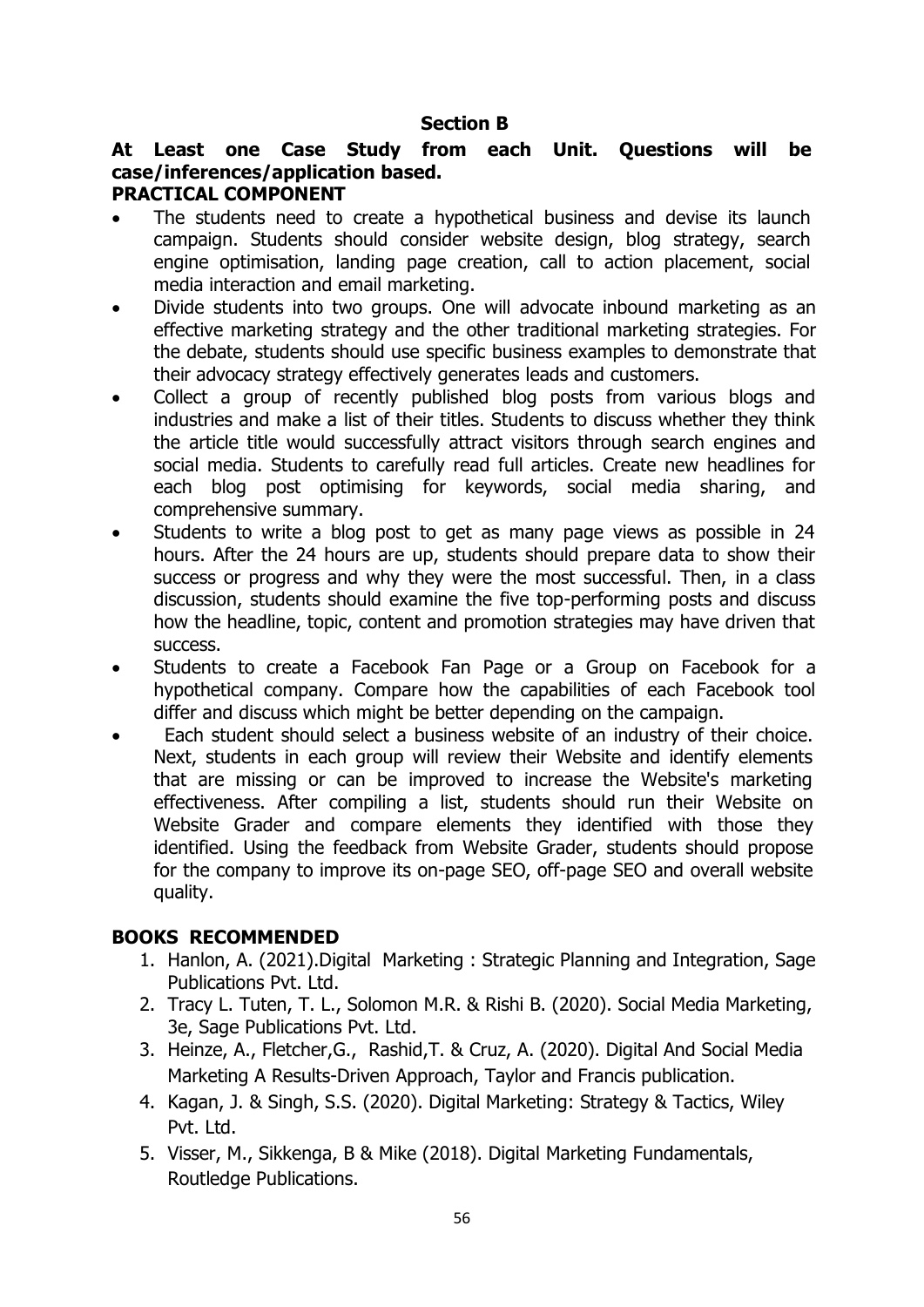6. Gupta, S. (2017). Digital Marketing, Mc Graw Hill publication.

- 1. Journal of Digital & Social Media Marketing, Henry Stewart Publications.
- 2. International Journal of Internet Marketing and Advertising, Inderscience publications.
- 3. Journal of Digital and Social Media Marketing by Scimago Journal and country rank.
- 4. [Journal of Innovations in Digital Marketing,](https://luminousinsights.net/journals/jidm/index) Luminious insights.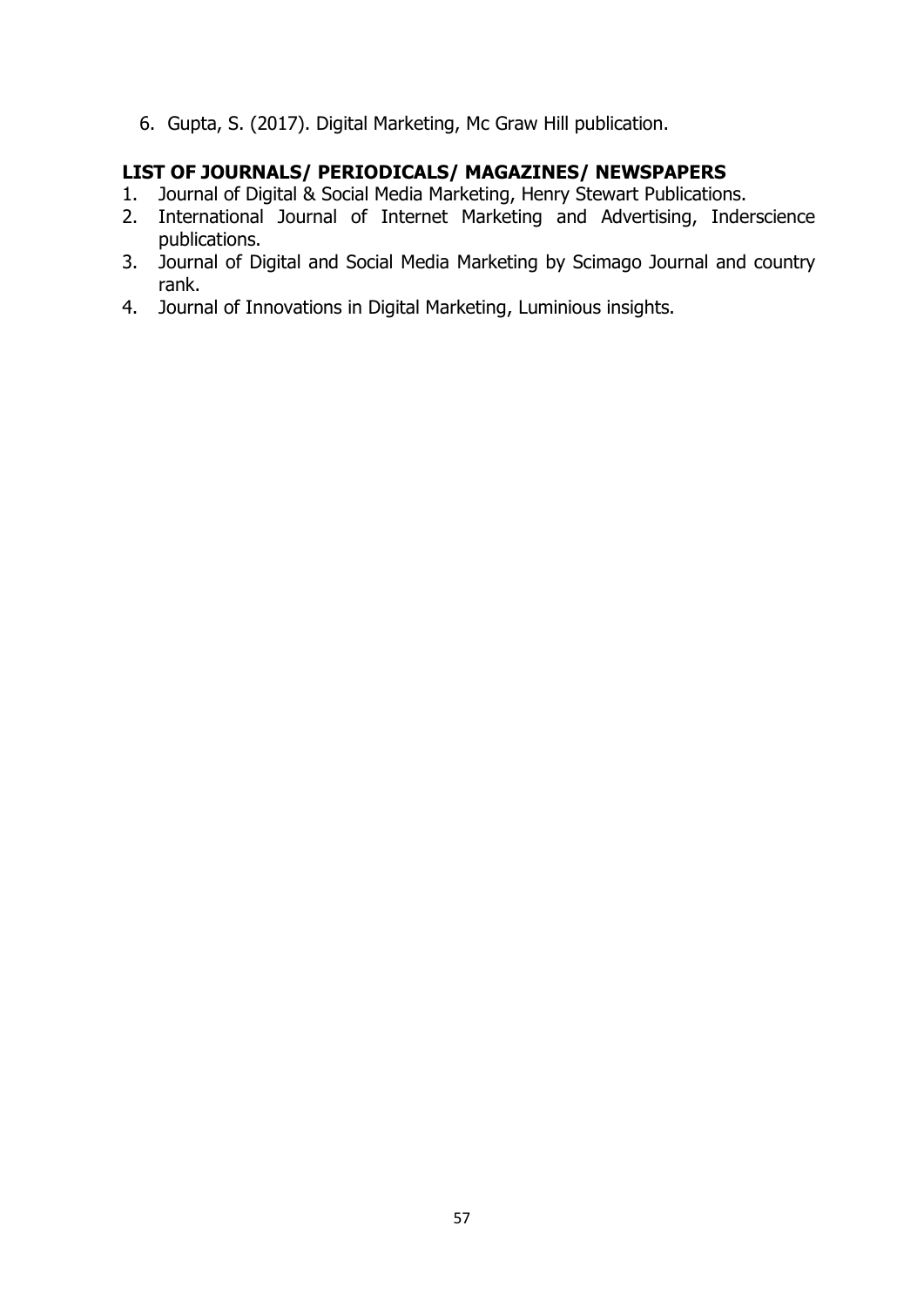#### **M-425-CUSTOMER RELATIONSHIP MANAGEMENT**

#### **OBJECTIVES** 1. To emphasise on the importance of acquiring customers and retaining them for a lifetime.

- 2. To provide a conceptual understanding of CRM, its processes, and structure.
- 3. To enable participants to develop analytical approaches, methodologies, tools, and techniques for applying CRM.

#### 1. Understand the benefits delivered by CRM and comprehend strategies for its effective implementation.

- 2. To critically evaluate recent trends and issues in CRM.
- 3. Implement various technological tools for data mining and have conceptual understanding of e-CRM.
- 4. Design customer relationship management strategies by understanding customers' preferences for the long-term sustainability of the Organisations.

#### **Section-A**

### **UNIT COURSE DESCRIPTION**

- **UNIT I Customer Relationship Management Fundamentals**: Definition and Significance of Customer Relationship Marketing, Purpose of relationship marketing, Historical Perspectives, CRM cycle, CRM Strategy, Customer Life Time Value, Relationship Life Cycle. 4
- **UNIT II Building Customer Relationship Management:**  Requisites for Effective Customer Acquisition, Customer Knowledge Management for Effective CRM, Customer Retention Process, Strategies to Prevent Defection and Recover Lapsed Customers. 3
- **UNIT III CRM Implementation:** CRM framework for Implementation, Implementing CRM Process, Integration of CRM with ERP System, Barriers to effective CRM . 2
- **UNIT IV Functional Components of CRM**: Database Management: Database Construction, Data Warehousing, architecture, Data Mining. Characteristics, Data Mining tools and techniques, Meaning, Significance, Advantages, Call Center, Multimedia Contact Center, Important CRM software's. 2
- **UNIT V Customer Relationship Management:** Technology Dimensions: - E-CRM in Business, CRM: A changing Perspective, Features of e-CRM, Advantages of e-CRM, Technologies of e-CRM, Voice Portals, Web Phones, Virtual Customer Representative, Customer Relationship Portals. 3

#### **LEARNING OUTCOMES**

**SESSION**

**S**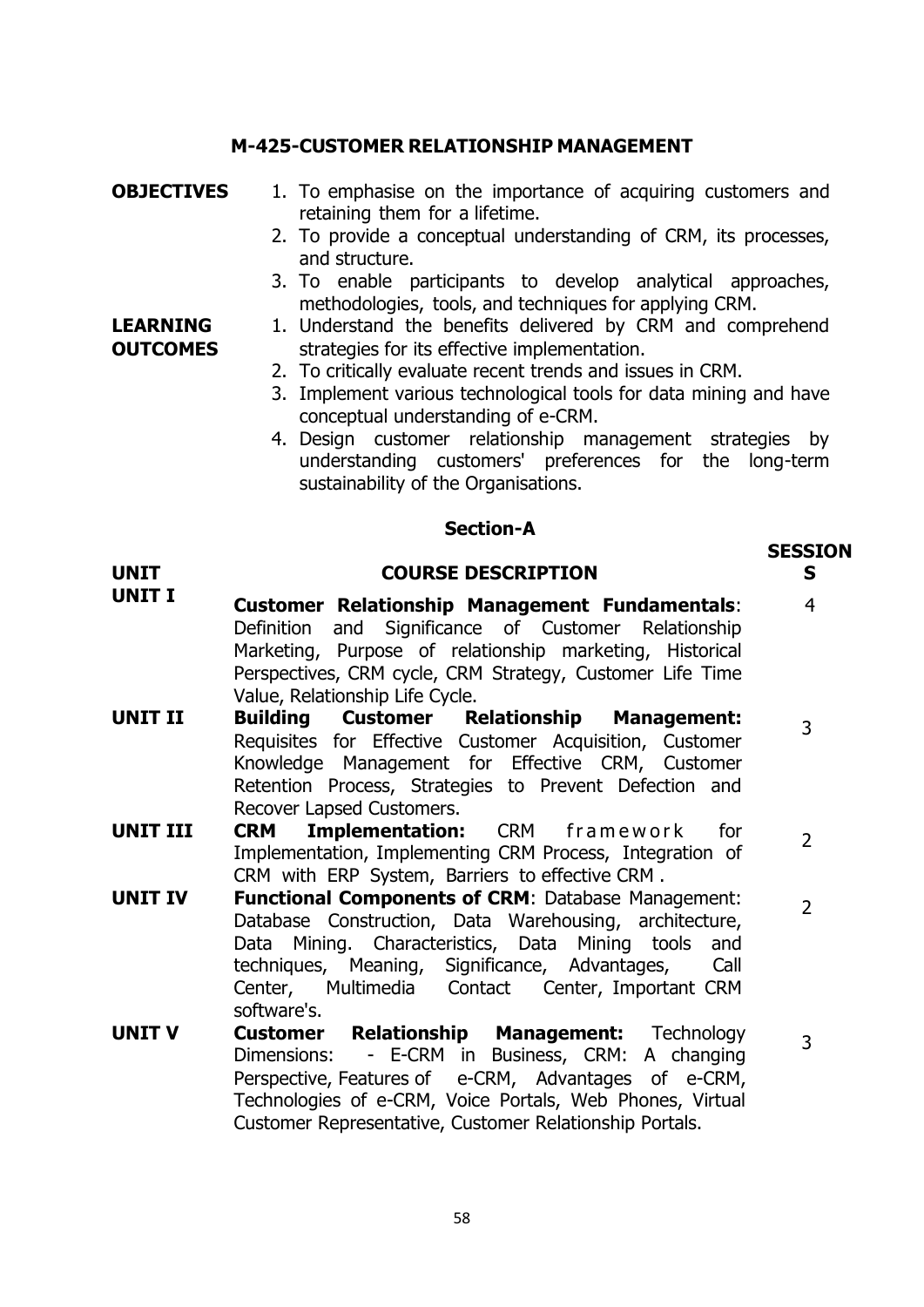4

4

- **UNIT VI Sales Force Automation (S.F.A.):** Definition and need of Sales Force Automation, barriers to successful Sales Force Automation functionality, technological aspect of Sales Force Automation, data synchronisation, flexibility and performance, reporting tools.
- **UNIT VII Impact of CRM on Marketing Channels:** Meaning, how does the traditional distribution channel structure support customer relationship, emerging channel trends that impact CRM.
- **UNIT VIII Trends and Issues in CRM:** CRM in e-business (B2B & B2C), Measuring the Effectiveness of CRM, Factors Influencing the future of CRM.  $\overline{2}$

#### **Section B**

**At Least one Case Study from each Unit. Questions will be case/inferences/application based.**

#### **PRACTICAL COMPONENT**

- Identification of the type of customer information held by the chosen organisation and recommendations made for how 'information gaps' could be filled for acquisition and retention of customers
- Evaluation of how customer information held by the chosen organisation is applied in the selection and use of two promotional tools to build long¯-term relationships.
- Write a ten-page essay on "CRM failure" in the chosen Organization.
- Prepare a Comparative study report of different CRM software's and their applications.
- Visit one public and one private sector bank and study the effectiveness of CRM services provided by the Banks to its customers. Compile the observations in a powerpoint presentation.

#### **BOOKS RECOMMENDED**

- 1. Buttle, F. (2019). Customer Relationship Management, Routledge.
- 2. Fatouretchi, M. (2019). The Art of CRM: Proven strategies for modern customer relationship management, Packt Publishing.
- 3. Baran, R. J. & Robert J. Galka, R.J.(2016). Customer Relationship Management: The Foundation of Contemporary Marketing Strategy, Routledge publication.
- 4. Chorianopoulos, A. (2016). Effective CRM using Predictive Analytics, Wiley Pvt. Ltd.
- 5. Peppers, D.& Rogers, M. (2016). Managing Customer Experience and Relationships: A Strategic Framework, Wiley Pvt Ltd.
- 6. Peelen, E. & Beltman, R. (2013). Customer Relationship Management, Pearson Education.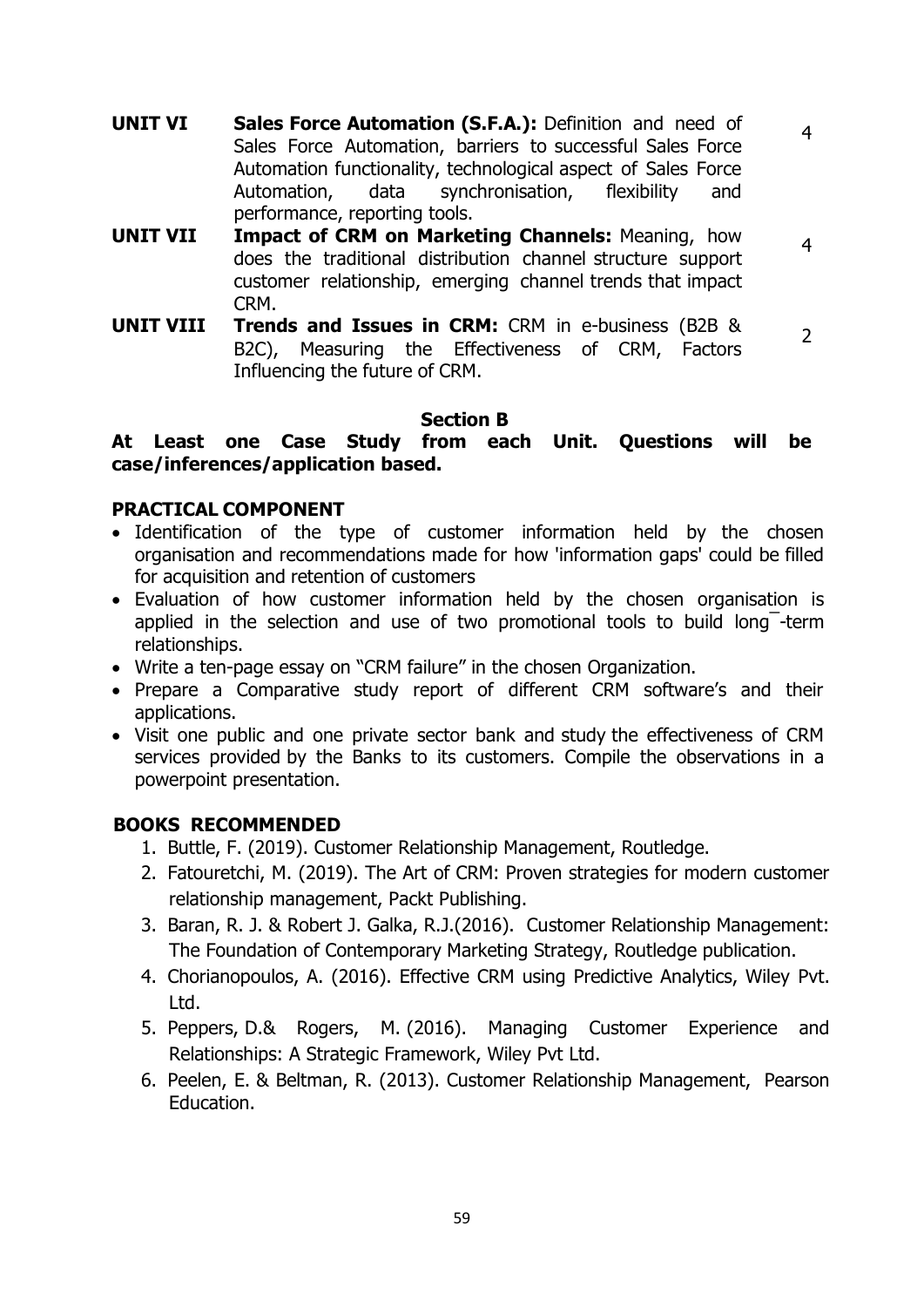#### **LIST OF JOURNALS/PERIODICALS/MAGAZINES/NEWSPAPERS**

- 1. International Journal of Research in Marketing, Elsevier
- 2. International Journal of Customer Relationship Marketing and Management, Scimago Journals
- 3. International Journal of Electronic Customer Relationship Management, Inderscience Publisher
- 4. International Journal on Customer Relations, Publishing India Group

# **Human Resource Management (Group C)**

|                                | S.No.   Subject Code | <b>Subject Title</b>                     |  |  |
|--------------------------------|----------------------|------------------------------------------|--|--|
| <b>Semester IV - Electives</b> |                      |                                          |  |  |
|                                | M-430                | Employee Relations & Labour Laws         |  |  |
| $\overline{2}$                 | M-431                | Performance Management System            |  |  |
| -3                             | M-432                | Cross Cultural Human Resource Management |  |  |
|                                | M-433                | Human Resource Analytics                 |  |  |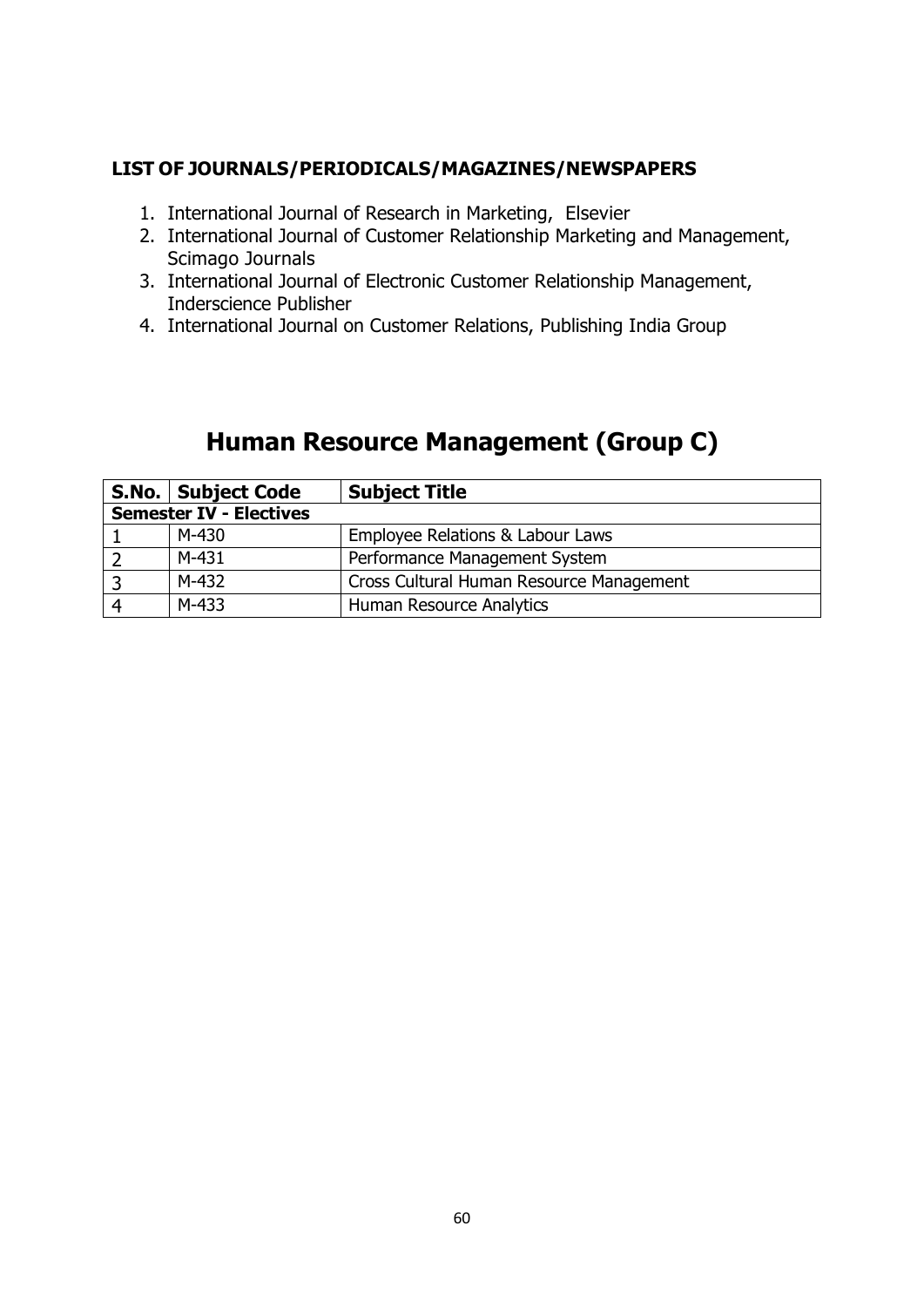#### **M-430: EMPLOYEE RELATIONS & LABOUR LAWS**

#### **OBJECTIVES** 1. To Provide conceptual framework of Industrial Relations.

- 2. To make students aware about the major provisions of Indian Labour legislations.
- 3. To make students aware with the basic requirements and mandate of labour legislations.

#### 1. Knowledge of Industrial Relations framework.

- 2. Competency to understand the importance of Employee Relations within the perspective of Industrial Relations.
	- 3. Competency to interpret and implement the Labour Laws within organization.
	- 4. Competency to use Collective Bargaining and Grievance redressal Mechanism.

**3**

#### **Section A**

#### **UNIT COURSE DESCRIPTION SESSIONS**

- **UNIT I Introduction and Importance of Employee Relations Management:** Employee Relations Management Tool, Aspects of Industrial Relations, Emerging challenges of IR in India, Linking Industrial Relations with economic growth of a country.
- **UNIT II Trade Unionism:** Development of Trade Unionism, Functions, Type and Structure, Problems & Suggestive Remedial Measures of Trade Unions, Major Provisions of the Trade unions act, 1926. **3**
- **UNIT III Collective Bargaining:** Significance, Types & Procedure of Collective Bargaining, Employee Participation and Empowerment- Objectives, Advantages of Employee Participation, Employee Participation in India, Methods of Participation. **3**
- **UNIT IV Discipline:** Misconduct, Disciplinary Action, Types of Punishments, Code of Discipline, Domestic Enquiry. **Grievance:** Concept, Types, Grievance Settlement Procedure. **4**
- **UNIT V Industrial Disputes Preventive & Settlement Machinery in India:** The Industrial Disputes Act, 1947 Settlement and Prevention of Disputes. **3**
- **UNIT VI Law of Wages:** Code on Wages, 2019, Wages Code Concerns, Impact of the Code and Way Forward. **2**

#### **LEARNING OUTCOMES**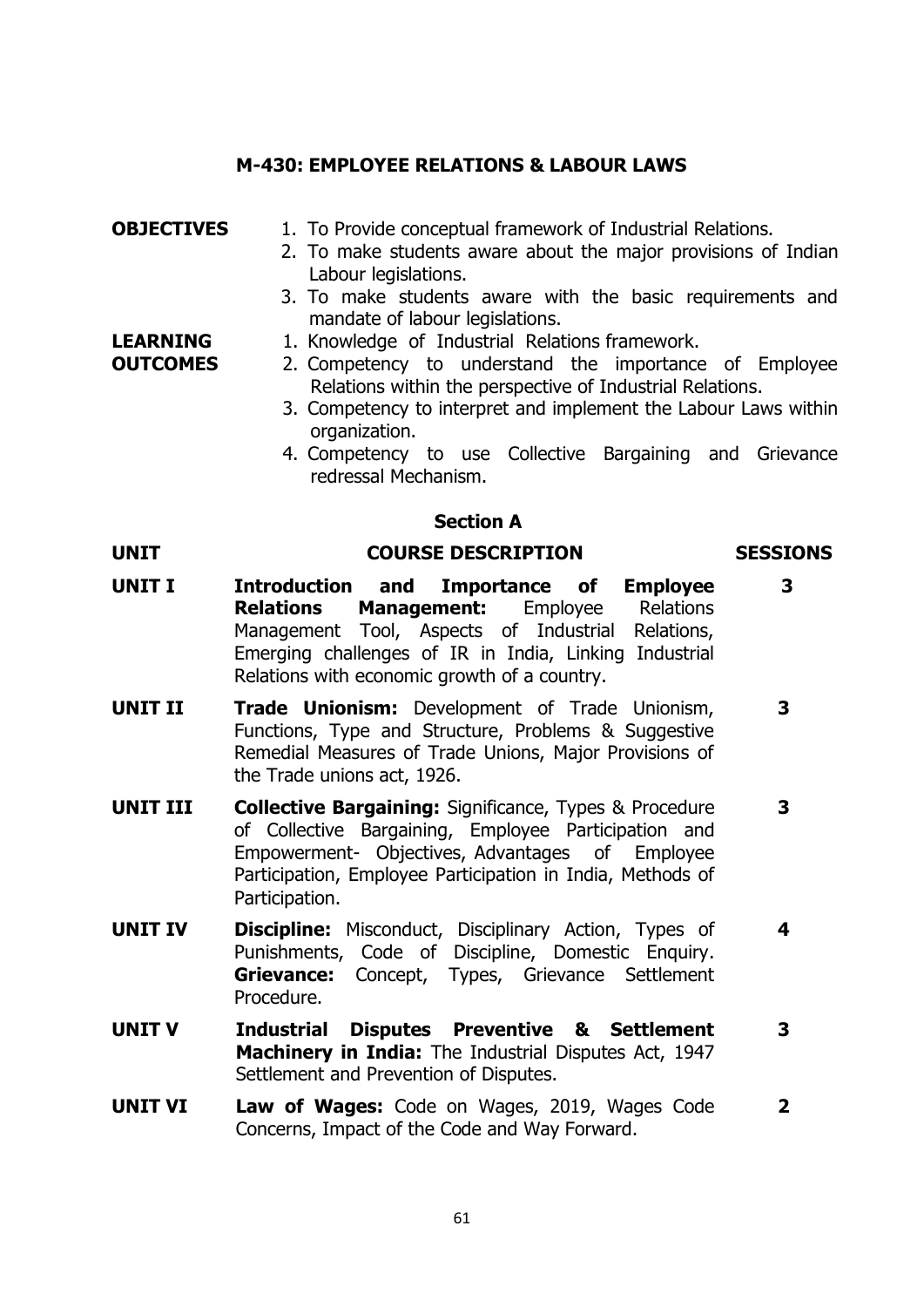**3**

**3**

- **UNIT VII The Factories Act 1948:** Major Provisions of the Factories Act, 1948, The Inspecting Staff, Health, Safety, Welfare, Working Hours of Adults, Employment of Young Persons, Annual Leave With Wages, Special Provisions, Penalties And Procedure.
- **UNIT VIII The Industrial Employment (Standing Orders) Act 1946:** Major provision of The Industrial Employment (Standing Orders) Act 1946.

#### **Section B**

### **At Least one Case Study from each UNIT. Questions will be case/ inferences/ application based.**

#### **PRACTICAL COMPONENT**

- Students should present the interpretation of Laws through Case study on Industrial disputes.
- Stimulate their thinking on rationale behind the laws and their enforcement problems through Case Analysis.
- Develop an understanding of the interaction pattern among labour, management and the State through structured case and role plays.
- Awareness of certain important and critical issues in Industrial Relations and tackling them through case studies and role plays.
- Role plays/ case studies on the existing industrial disputes.

### **BOOKS RECOMMENDED**

- 1. Sahoo, D. P. (2020). Employee Relations Management: Text and Cases. Sage/Texts.
- 2. Industrial Relations, Trade Unions and Labour Legislation. (2017). India: Pearson India.
- 3. Srivastava, S. C. (2012). Industrial Relations and Labour Laws, 6<sup>th</sup> Edition. India: Vikas.
- 4. Sharma, R. C. (2016). Industrial Relations and Labour Legislation. India: PHI Learning.
- 5. Taxmann (2009) Labour Laws", Taxmann Allied Services Pvt. Ltd.
- 6. Kumar, H. L. (2010). Compliances Under Labour Laws. India: Universal Law Publishing.

- 1. Industrial Relations Journal, John Wiley & Sons
- 2. European Journal of Industrial Relations, Sage Publications
- 3. Industrial and Labor Relations Review, Sage Publications
- 4. Management and Labour Studies, Sage Publications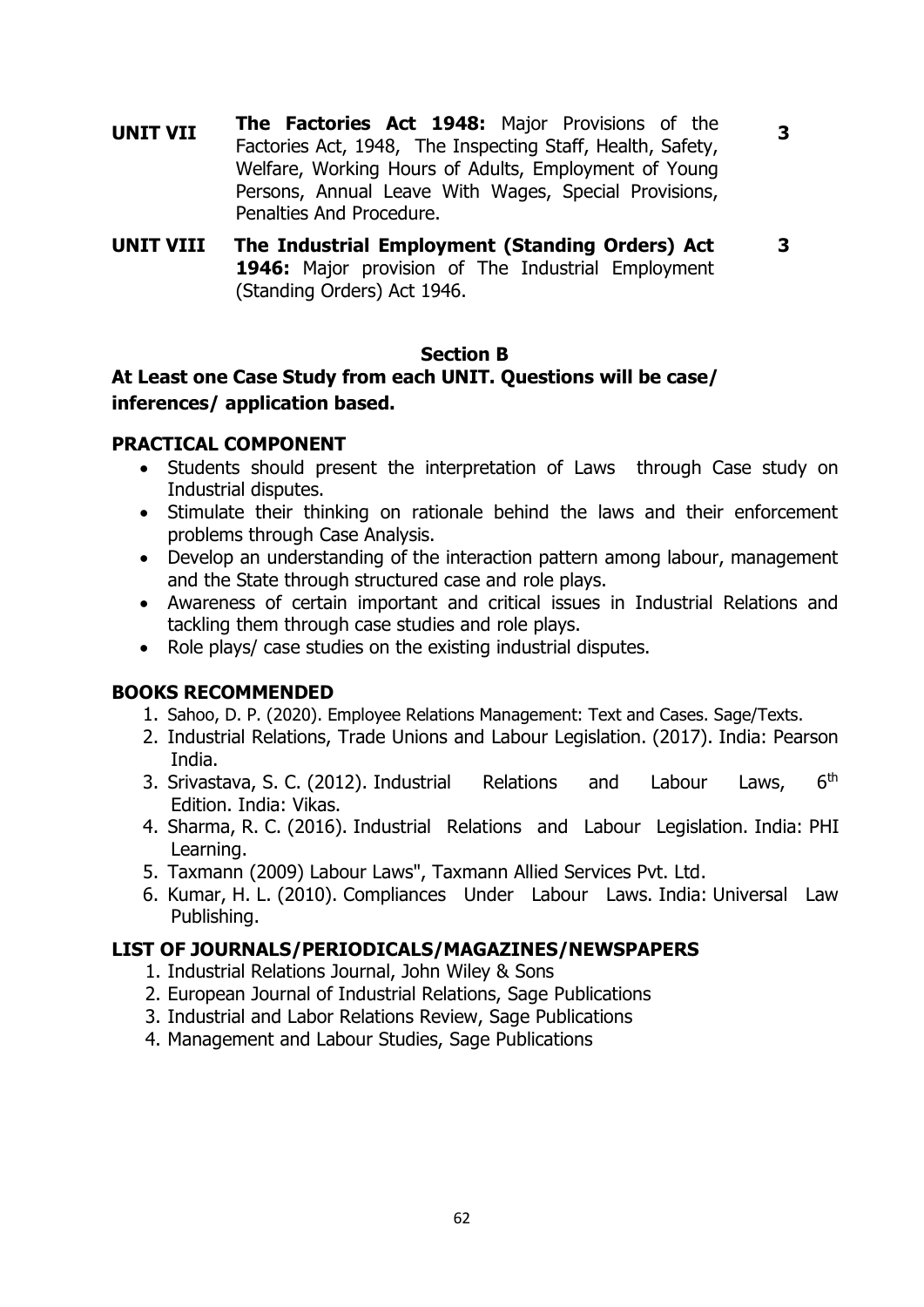#### **M-431: PERFORMANCE MANAGEMENT SYSTEMS**

**OBJECTIVES** 1. To make students understand the basic concepts of Performance Management. 2. To expose students to different approaches of Performance

**LEARNING OUTCOMES**

- Appraisal with their industry application.
- 3. To explore different types of performance management and evaluation criteria, techniques and programmes.
- 1. Understand and apply performance management processes.
	- 2. Learn to manage underperformance using a defined performance improvement process.
	- 3. Ability to provide effective and regular feedback on performance.
	- 4. Develop ability to set clear expectations that improve performance and productivity.

#### **Section A**

#### **UNIT Course Description SESSIONS**

# **4**

**3**

**2**

- **UNIT I Introduction of Performance Management System:**  Definition of Performance Management System, Performance Planning, Performance Coaching and Performance Appraisal, Role of Appraisals in Performance Management, Role of Performance Management System, Characteristics of an ideal PM system.
- **UNIT II Reviewing & Managing Performance:** Performance Appraisal: Definition and objectives of Performance Appraisal, Process of Performance Appraisal- Self Assessment and its importance, Methods of Performance Appraisal- Traditional and Modern; Performance Management Process. **3**
- **UNIT III Performance Management and Strategic Planning:**  Definition and Purpose of Strategic Planning, Process of Linking Performance Management to the Strategic Plan. **2**
- **UNIT IV Performance Coaching: Performance Appraisal as a** training need assessment, Counseling for better performance, Feedback Mechanisms in Organizations- training the superiors to give constructive feedback.
- **UNIT V Potential Appraisal:** Meaning & objectives of Potential Appraisal, Potential Appraisal & Performance Appraisal.
- **UNIT VI Models for Assessing Performance:** Balance score card-Different Perspectives and Benefits, HR Scorecard- The HR Scorecard Approach, Process of Developing the HR Scorecard, Benefits of the HR Scorecard, Building a High Performance Culture. **3**
- **UNIT VII Employee Development and Retention Strategies:**  Personal Development Plans, Performance Management & Reward Systems- Performance linked remuneration system, Performance linked career planning & career development. Employee Retention- Meaning, Factors Responsible for High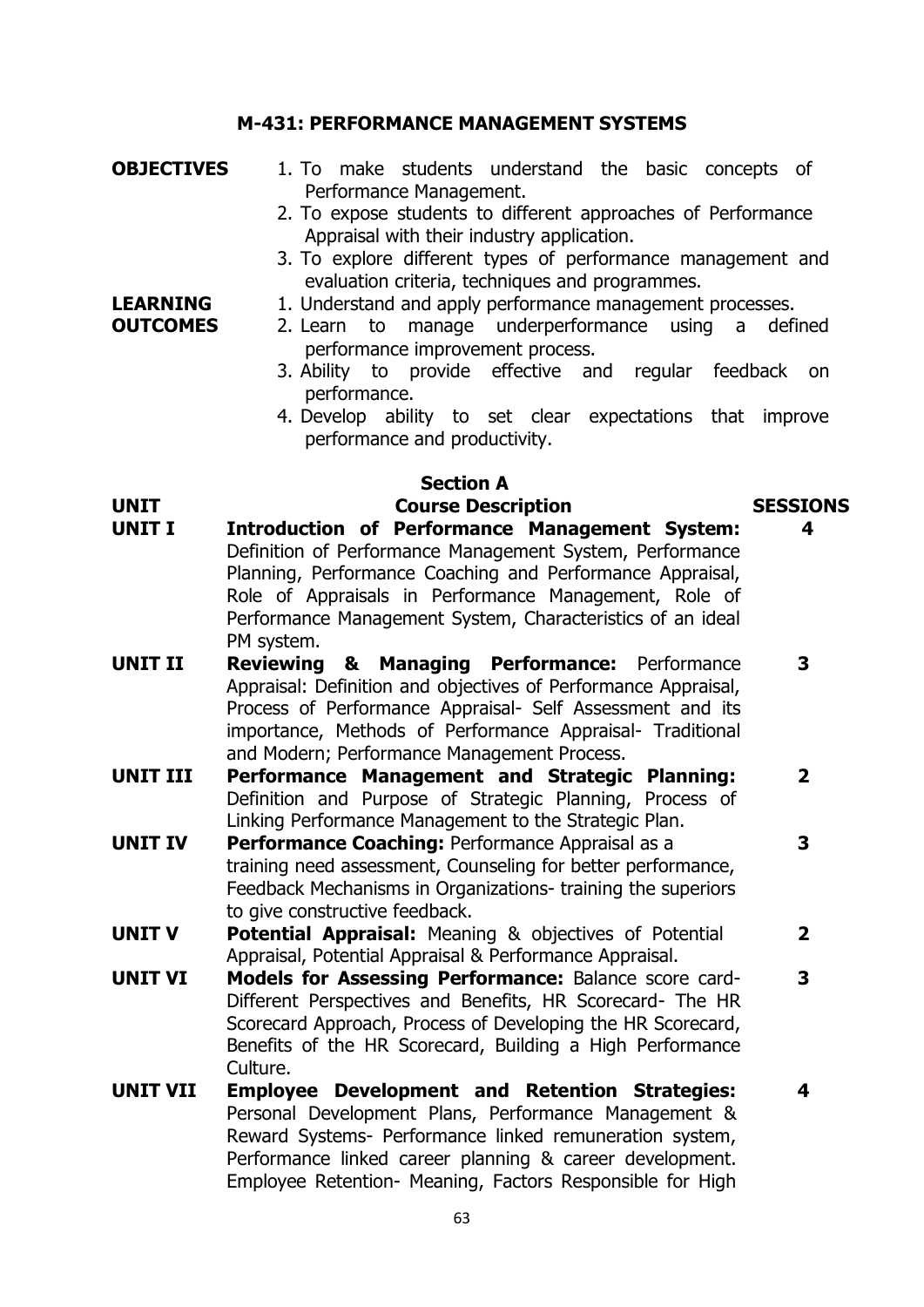Employee Turnover, Employee Retention Strategies.

**UNIT VIII Ethics in Performance Management:** Ethical Perspective in Performance Appraisal System, Objectives of Performance Management Ethics, Code of Ethics and Code of Conduct, Implementing Code of Ethics in the Workplace, Ethical Dilemma in Performance Management. **3**

#### **Section B**

#### **At least one Case study from each UNIT. Questions will be case/inferences/application based.**

#### **PRACTICAL COMPONENT**

- Conduct a study on how talents are acquired and retained in various industries and various strategies followed by the respective companies.
- Students are excepted to collect the information related to attrition rates in various sectors and identify the possible reasons for the same through a survey.
- Conduct role plays on Performance Coaching.
- Conduct role plays and presentations on giving constructive feedback.
- Student should prepare a performance appraisal form.

#### **BOOKS RECOMMENDED**

- 1. Armstrong Michael, (2020). Performance Management: Key Strategies and Practical Guidelines, Kogan Page.
- 2. Rao, T. V. (2016). Performance management: toward organizational excellence. SAGE Publications India.
- 3. Armstrong Michael, (2014). Handbook of Performance Management, Kogan Page, fifth edition.
- 4. Dessler Gary, (2011). Human Resource Management, New Delhi, Pearson Education Asia.
- 5. Aguinis Herman, (2009). Performance Management, Pearson Education.
- 6. Durai, Pravin, (2010). Human Resource Management, Pearson, New Delhi.

- 1. Harvard Business Review, Harvard Business Publishing
- 2. Journal of Human Resource Development, Sage Publications
- 3. Journal of Applied Behavioural Science, Sage Publications
- 4. Human Resource Development Review, Sage Publications
- 5. International Journal of Human Capital and Information Technology, IGI Publishing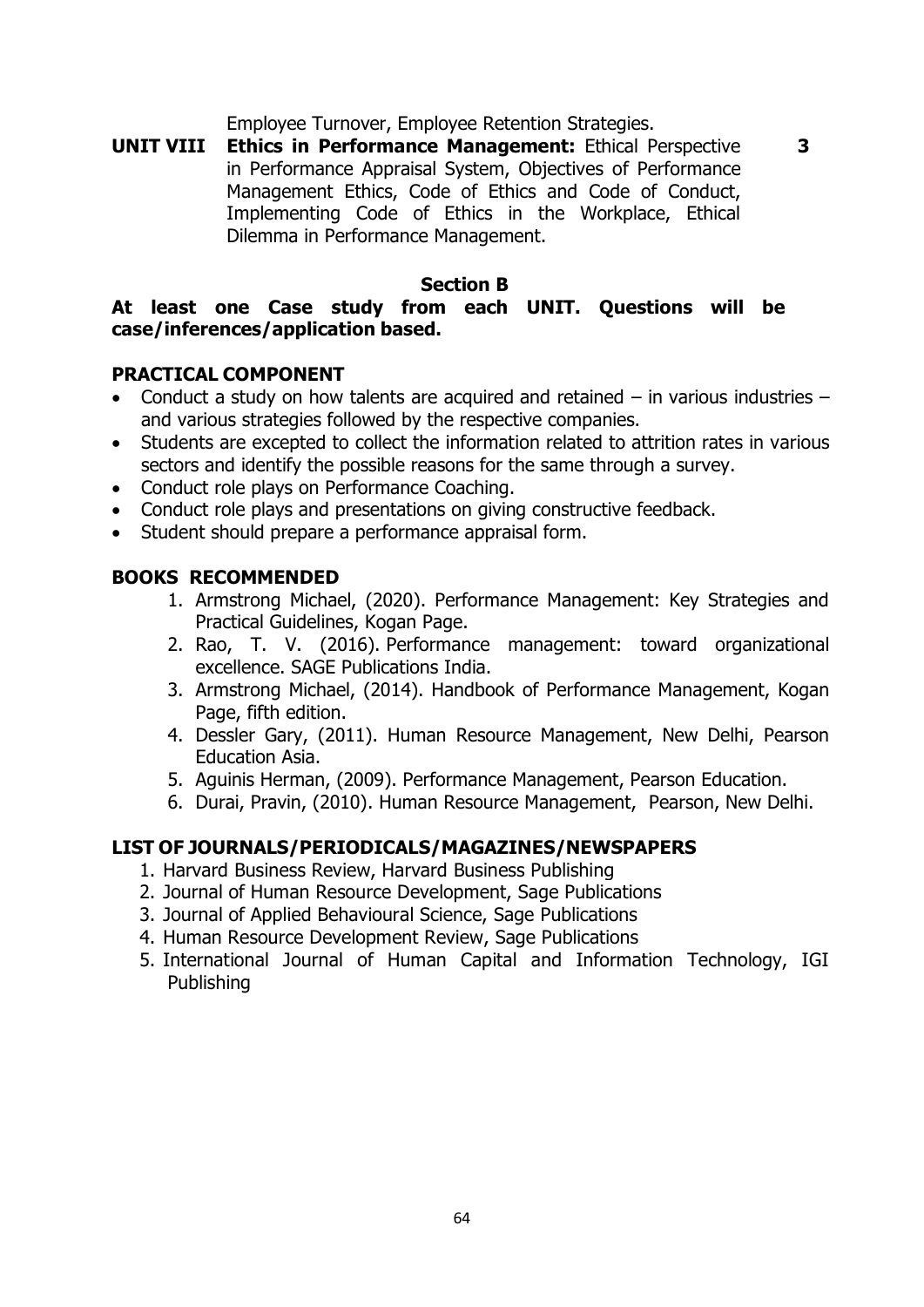#### **M-432: CROSS CULTURAL HUMAN RESOURCE MANAGEMENT**

#### **OBJECTIVES** 1. To familiarize students with the latest global trends in HRM, HR Systems & policies.

- 2. To develop understanding for global managerial staffing & International decision-making.
- 3. To understand the challenges and development in international human resources management, the stages of internationalization of companies and methods of entry into international business.
- **LEARNING OUTCOMES** 1. Understand the institutional context of international business; different employment standards and laws that relate to international human resource management; obstacles to multinational bargaining; approaches to multinational enterprises and labour relations.
	- 2. Role of IHRM to develop leaders in a multinational organization; how companies plan development activities for their leaders based on their strategic objectives and company culture.
	- 3. Learn how companies manage their expatriates; who is an expatriate and why companies use expatriates; what are the challenges in international assignments and how to manage the whole expatriation process.
	- 4. Training and development of global employees.

#### **Section A UNIT COURSE DESCRIPTION SESSIONS**

**3**

**3**

- **UNIT I Introduction to IHRM:** Definition, Difference between IHRM and Domestic HRM, Models of IHRM-Matching model, Models of SHRM in Multinational Companies, Internationalization of HRM. The Challenges of International Human Resource Management.
- **UNIT II Cultural Factors:** Dimensions of culture, the impact of culture on business practices, leadership across cultures, challenging role of Global Manager/Leader, need for cross-cultural management.
- **UNIT III Issues in Cross-Cultural HR Management:** The challenge of managing multicultural/ cross-cultural workgroups and international teams, virtual and multicultural teams, cross-cultural communications and negotiation- Decision-making within diverse cultures ethical dilemmas and social responsibility facing firms in different cultures, Building cultural intelligence and cultural competence.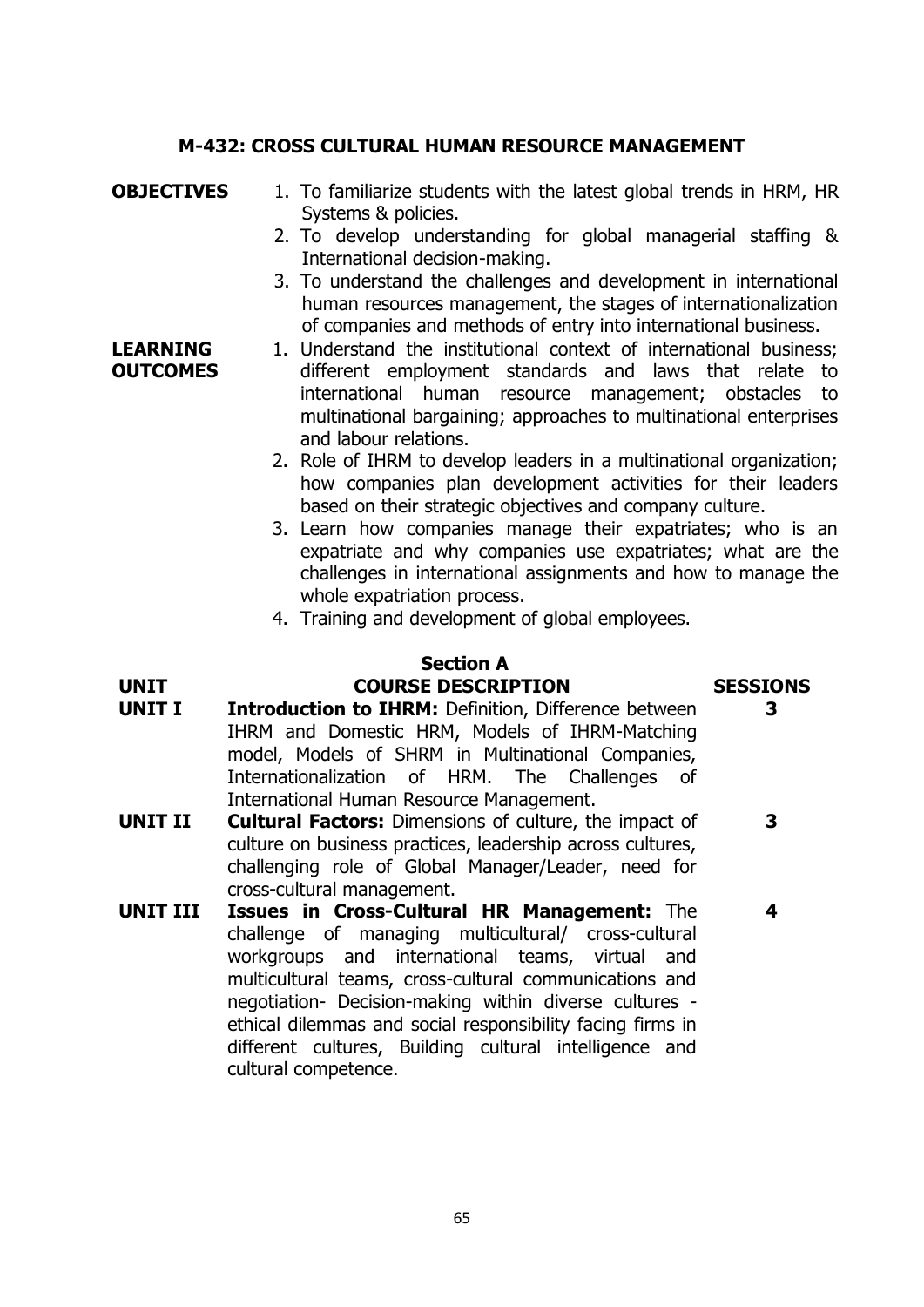**UNIT IV Recruitment, Selection and Staffing in International context:** International Managers, Parent Country Nationals, Third Country Nationals, Host Country Nationals, Selection Criteria and Techniques, use of selection tests, interviews for international selection, different approaches to multinational staffing decisions, recruitment methods using head-hunters, cross-national advertising, e-recruitment.

**4**

**3**

**3**

- **UNIT V Training and Development in International Context:** Backdrop of international training, role of expatriate training, HCN training, Career Development, repatriate training, components of effective predeparture training programmes, developing international staff and multinational teams, knowledge transfer in multinational companies.
- **UNIT VI International Compensation:** Forms of compensation and factors that influence compensation policy, key components of international compensation, Approaches to international compensation, compensation practices across the countries, emerging issues.
- **UNIT VII International Labor Relations:** Key issues of International Labor relations, response of labor unions to MNC<sub>S</sub>. **2**
- **UNIT VIII HRM Practices in Different Countries:** Japan, USA, UK, India and China. **2**

#### **Section B**

**At Least one Case Study from each UNIT. Questions will be case/inferences/application based.**

#### **PRACTICAL COMPONENT**

- Students are expected to discuss the challenges faced by Indian multinational companies in deploying employees from one country to another.
- Design and present a recruitment strategy for any two MNCs.
- Conduct a debate on the challenges involved in measuring performance of employees in multinational context.
- Identify whether too much dependence on home market leads to neglect of international opportunities.
- Identify whether role of international HR expanding from staffing to higher order planning.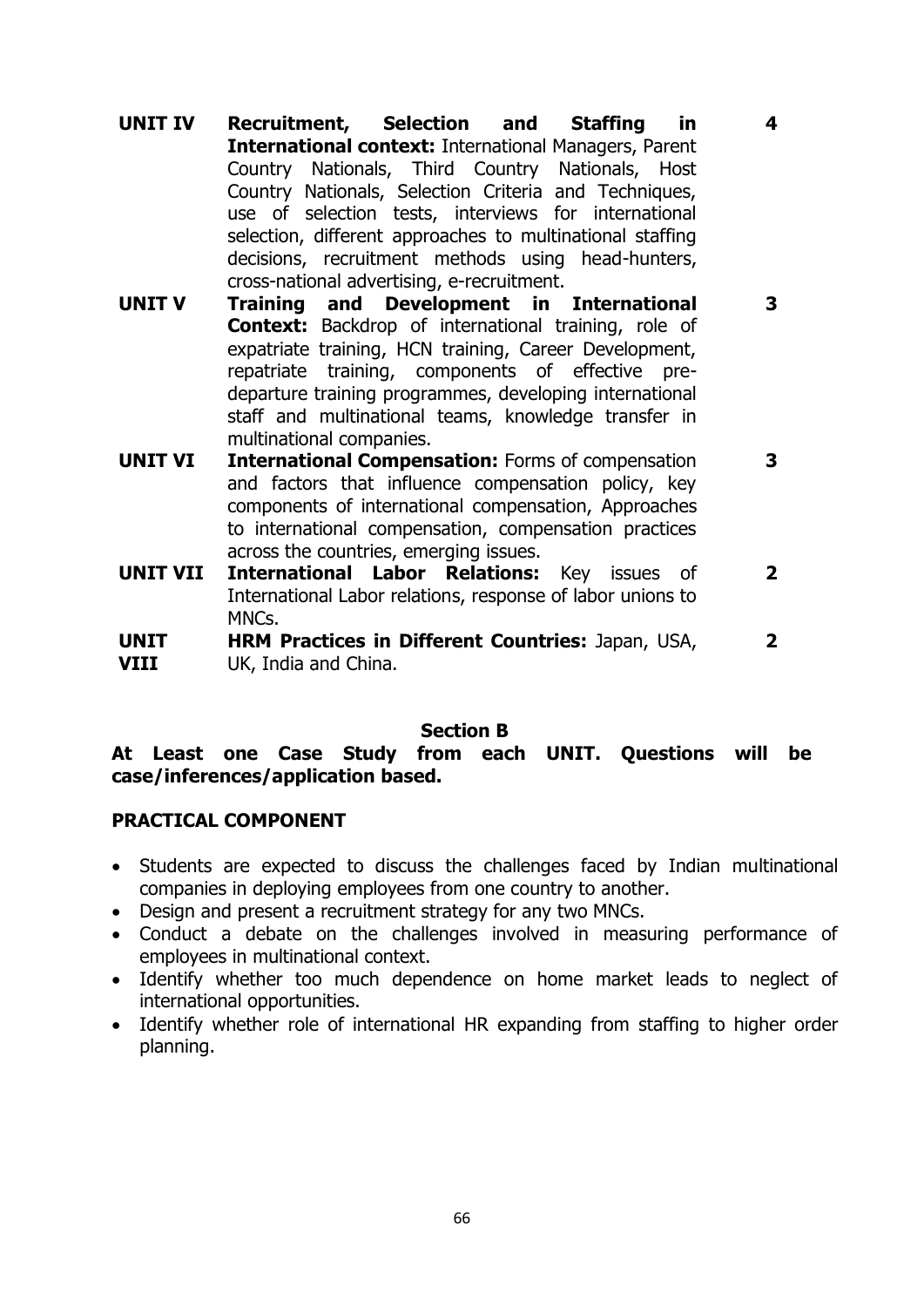### **BOOKS RECOMMENDED**

- 1. Aswathappa, K., & Dash, S. (2020). International Human Resource Managementl, McGraw-Hill Education.
- 2. Edwards, T. (2017). International Human Resource Management. Pearson Education Limited.
- 3. Dowling, P. (2004). International Human Resource Management: Managing People in a Multinational Context: Thomson, Cengage Learning.
- 4. Tayeb, M. (2005). International Human Resource Management: A Multinational Company Perspective. Oxford University Press.
- 5. Rao, P. L. (2008). International Human Resource Management: Text and cases. Excel Books India.
- 6. Srinivas, R. Kandula (2018). International Human Resource Management. Sage.

- 1. International Journal of Cross Cultural Management, Sage Publications
- 2. Management Review- IIM Banglore, Elsevier Ltd
- 3. Technium Social Sciences Journal, Technium Science
- 4. ELK's International Journal of Human Resource Management & OB, ELK Asia Pacific Journals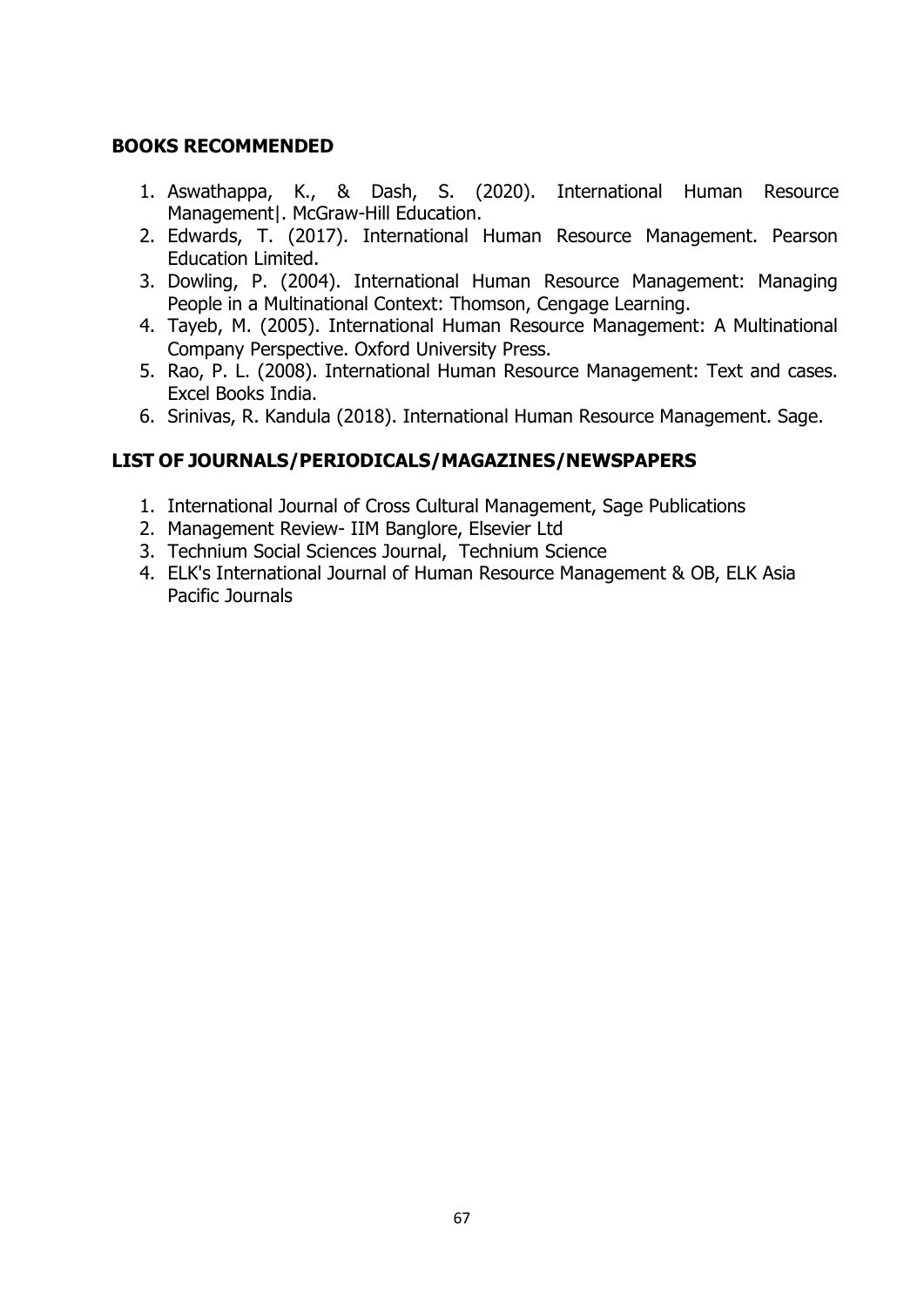#### **M-433: HUMAN RESOURCE ANALYTICS**

#### **Objectives** 1. To introduce students to the theory, concepts, and business application of human resource research, data, metrics, systems, analysis and reporting.

- 2. To develop an understanding of the role and importance of HR analytics, and the ability to track, store, retrieve, analyze and interpret HR data to support decision making.
- 3. To enable students to use applicable benchmarks/ metrics to conduct research and statistical analysis related to Human Resource Management
- 1. Student will learn to apply quantitative and qualitative analysis to understand trends and indicators in human resource data; understand and apply various statistical analysis methods.
	- 2. Learn to employ appropriate software to record, maintain, retrieve and analyze human resource information (e.g., staffing, skills, performance ratings and compensation information).
	- 3. Develop understanding to connect HR results to business results.
	- 4. Ability to identify HR benchmarks and metrics relevant to agency mission and goals.

#### **Section A**

#### **UNIT COURSE DESCRIPTION SESSIONS**

**Learning Outcomes**

**4**

**4**

- **UNIT I Introduction to HR Analytics:** Concept and Definitions of Analytics, Importance and Significance of Human Resource Analytics, Benefits of HR Analytics, Evolution of HR Analytics, Application of HR and Predictive Analytics, LAMP framework of HR Analytics.
- **UNIT II HR Business Process and HR Analytics:** HR Research Tools and Techniques, Data Analysis for Human Resources, Parametric and Non-parametric Tests. **2**
- **UNIT III HR Information Systems and Data Sources:**  Introduction to HRIS, HRIS for HR Decision-making, HR Data and Data Quality, HR Data Collection, Transforming HR Data into HR Information, Process of Data collection for HR Analytics, HR Reporting, Data Visualization, Performing Root Cause Analysis.
- **UNIT IV Predictive Analytics:** Introduction, Different Phases of HR Analytics or HR Predictive Modelling, Data and Information for HR Predictive Analysis, Software Solutions, Predictive Analytics Tools and Techniques. **3**
- **UNIT V HR Metrics :** Recruitment Metrics, Metrics for Training and Development Function, HR Analytics as a Better Tool for HR Decisions, Compelling Reasons for HR Analytics, HR Dashboards.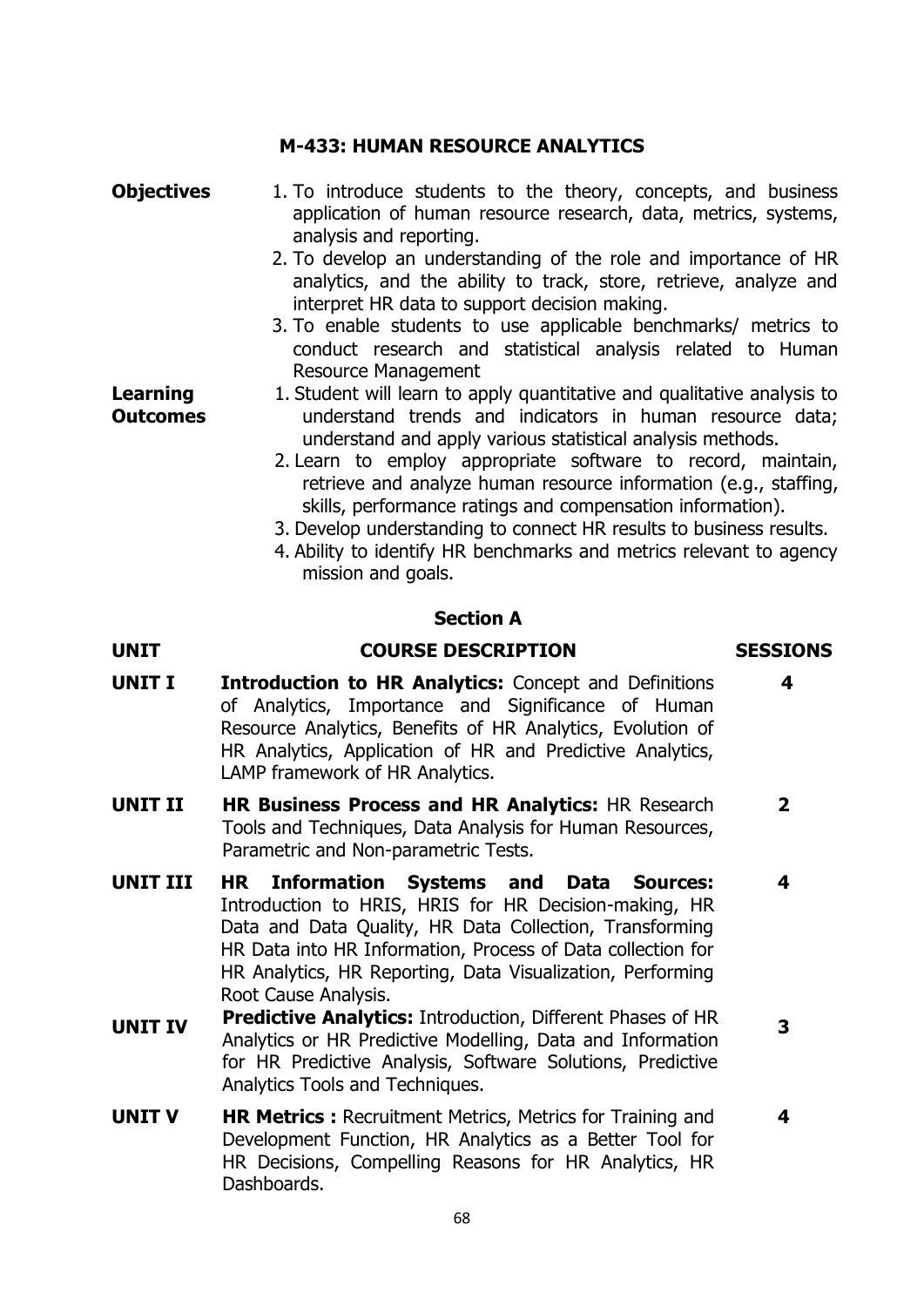**UNIT VI HR Scorecard:** Linking HR Data to Operational Performance, Creating HR Scorecard, Developing HR Measurement System, Guidelines for Implementing HR Scorecard.

**2**

**3**

- **UNIT VII Value Proposition and HR Decisions:** Introduction to Value Proposition and HR Decisions, Sustainability in HR Decisions, HR Analytics and HR Value Propositions, HR Optimization through HR Analytics; HR Forecasting, HR Plan and HR Analytics.
- **UNIT VIII HR Analytics for Future:** Understanding Future Human Resources, Generic Future HR Skill Sets and Knowledge, Ethical Issues in HR Analytics, HR Analytics and Empowerment of HR Function. 2

#### **Section B**

#### **At Least one Case Study from each UNIT. Questions will be case/ inferences/ application based.**

#### **PRACTICAL COMPONENT**

- Identify any hypothetical HR research issue and collect data for the proposed research to analyze and draw inferences to help in HR decision-making in the hypothetical organization.
- Identify the important HR metrics used in manufacturing companies.
- Design HR Dashboard on Performance Management issues for the sales force of any organization of your choice.
- Study and prepare HR report on any three Performance Metrics of HR function of any Organization.
- Prepare a presentation on how human resources can be empowered with HR Analytics with reference to any organization.

#### **BOOKS RECOMMENDED**

- 1. HR Analytics: Understanding Theories and Applications: Deepak Kumar Bhattacharya, Sage 2017.
- 2. Moore, McCabe, Duckworth, and Alwan. The Practice of Business Statistics: Using Data for Decisions, Second Edition, New York: W.H.Freeman, 2008.
- 3. Predictive analytics for Human Resources, Jac Fitz- enz, John R. Mattox, II, Wiley, 2014.
- 4. Human Capital Analytics: Gene Pease Boyce Byerly, Jac Fitz-enz, Wiley,2013.
- 5. The New HR Analytics: Predicting the Economic Value of Your Company's Human By Jac FITZ-ENZ, 2010.
- 6. The HR Scorecard: Linking People, Strategy, and Performance, by Brian E. Becker, Mark A. Huselid, Mark A Huselid, David Ulrich, 2001.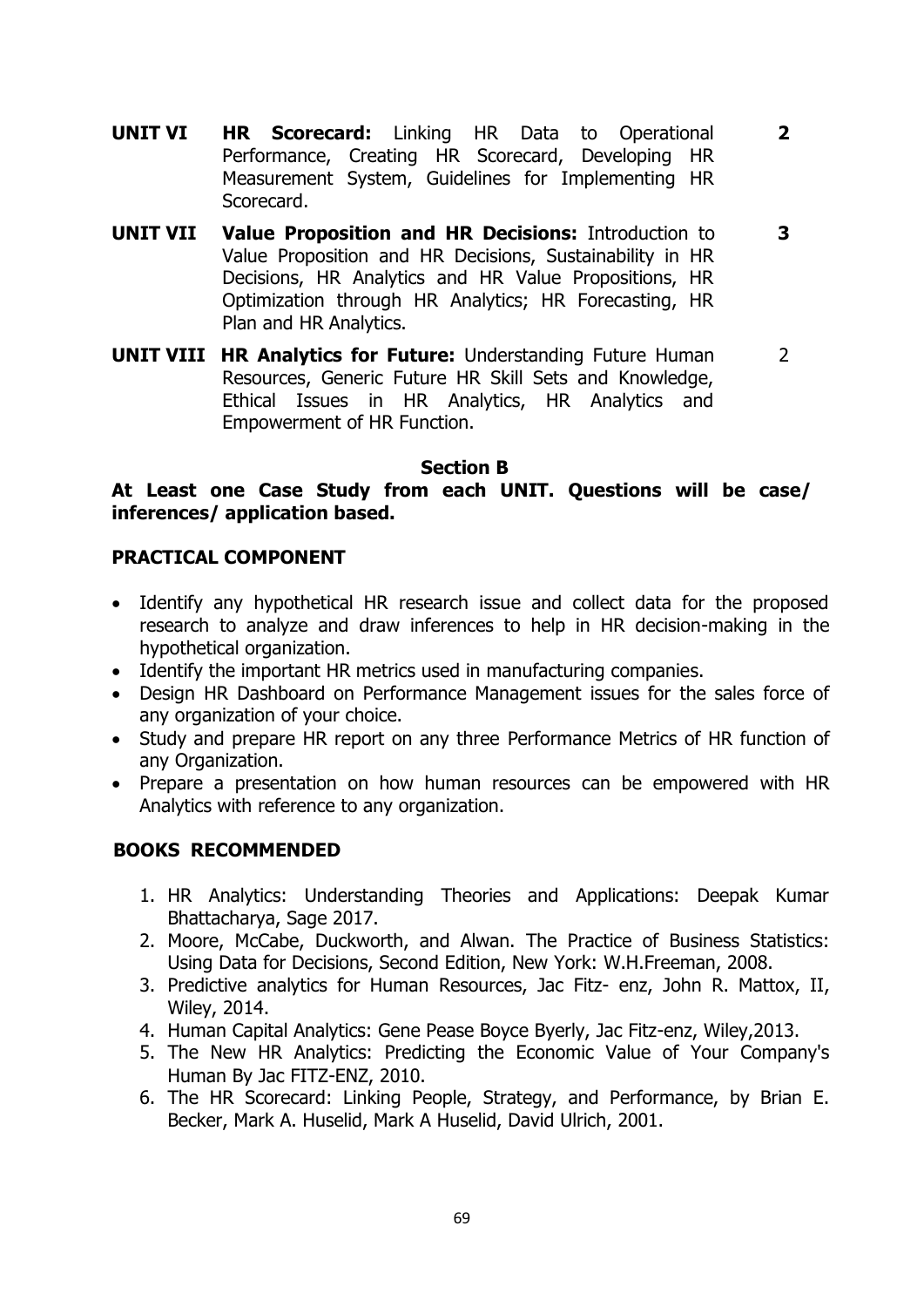#### **LIST OF JOURNALS/PERIODICALS/MAGAZINES/NEWSPAPERS**

- 1. Organizational Dynamics Journal, Elsevier Ltd.
- 2. The International Journal of Human Resource Management, Taylor & Francis (Routledge)
- 3. Journal of Organizational Effectiveness, Nature Publishing Group
- 4. Human Resource Management International Digest, Emerald Group Publishing Ltd

# **Operations & Supply Chain Management (Group D)**

|                    | S. No.   Subject Code | <b>Subject Title</b>                  |  |  |
|--------------------|-----------------------|---------------------------------------|--|--|
| <b>IV Semester</b> |                       |                                       |  |  |
|                    | $M-440$               | Supply Chain and Logistics Management |  |  |
|                    | $M-441$               | <b>Project Management</b>             |  |  |
|                    | M-442                 | <b>Service Operations Management</b>  |  |  |
|                    | $M-443$               | <b>Technology Management</b>          |  |  |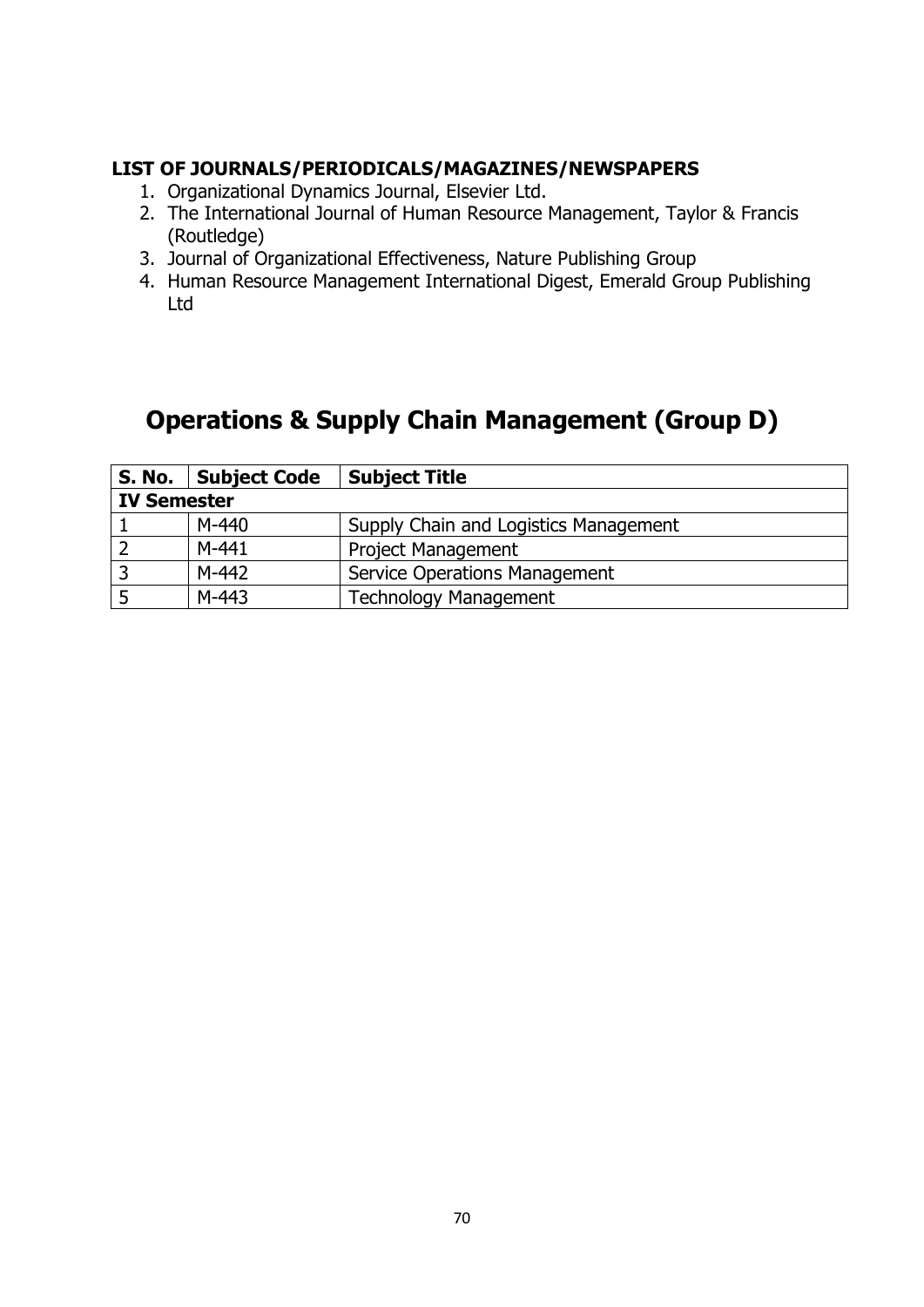#### **M-440 SUPPLY CHAIN & LOGISTICS MANAGEMENT**

- **OBJECTIVES** 1. To learn about the role of supply chain management in value, customers and pricing. Also to understand how to integrate a manufacturing unit with customer.
	- 2. Logistics as movement of smooth flow of material movement with optimizing the warehousing, transportation and network of materials transfer.
	- 3. To describe the increasing significance of logistics and its impact on both costs and service in business and commerce.

**LEARNING OUTCOMES** 1. Develop an understanding of the importance of logistics in the formulation of the business strategy and the conduct of supply chain operations.

- 2. Develop an in-depth understanding of logistics operating areas and their interrelationship.
- 3. Define and establish the strategic importance of logistics to achieve business success by creating value through supply chains.
- 4. Analyzing, comparing and interpreting the combination of customer accommodation, market distribution, procurement, and manufacturing represents the supply chain areas that are linked and supported by logistics and lean management.

# **Section A**

#### **UNIT COURSE DESCRIPTION SESSIONS**

#### **UNIT I Introduction:** Nature of supply chains, Historical perspective, objectives, importance, decision phases and process views of supply chain.

**Supply chain performance:** competitive and supply chain strategies, achieving strategic fit and its challenges.

**Supply chain drivers and metrics: Impellers of supply chain,** financial measures of performance, derivers of supply chain performance, framework for structuring drivers.

**UNIT II Logistics Management:** Scope and definition, historical perspective, Value added nature of logistics, logistics and supply chain management, customer service and logistics, key issues and challenges for logistics.

**Designing the supply chain network: Designing distribution networks:** Role of distribution in supply chain, factors influencing distribution network design, design options for a distribution network, online sales and distribution network. **Network design in supply chain:** role of network design, factors influencing network design decisions, framework for network design decisions. Impact of globalization on supply chain networks.

**3**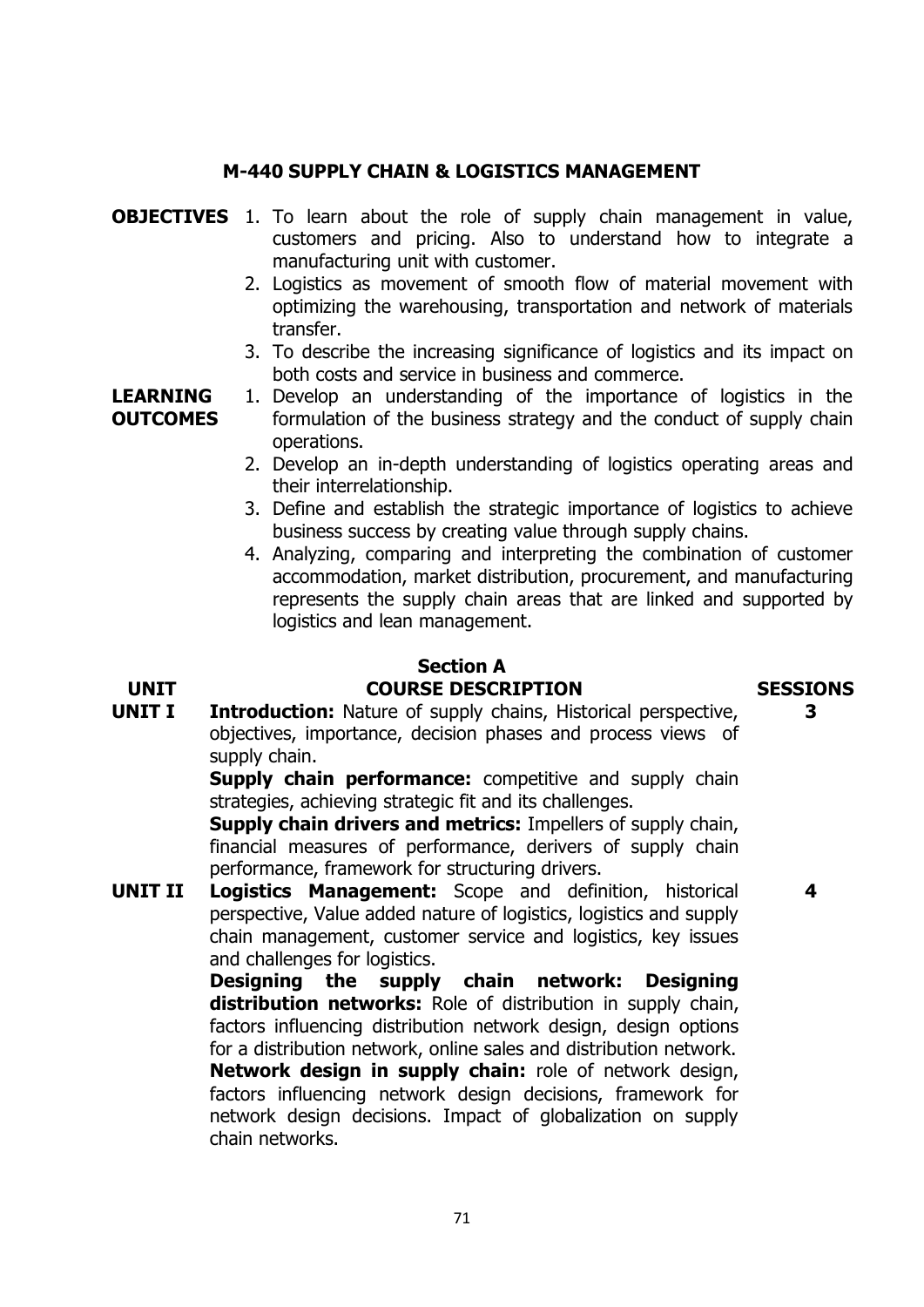**UNIT III** Demand forecasting in a supply chain, Aggregate planning in a supply chain, Sales and operations planning in supply chain, Coordination in a supply chain: Bullwhip effect, effect on performance, obstacles to coordination in a supply chain, continuous replenishment and vendor managed inventories, collaborative planning forecasting and replenishment.

**3**

**3**

**3**

**3**

**3**

- **UNIT IV Planning and Managing inventories in a supply chain:** Managing economies of scale in supply chain, managing uncertainty in supply chain, determination of optimal level of product availability
- **UNIT V Designing and planning transportation network:** Role of transportation in a supply chain, modes of transportation and their performance, transportation infrastructure and policies, design options for a transportation network, tradeoffs, tailored transportation.
- **UNIT VI Sourcing decisions in a supply chain:** Role of sourcing, Inhouse or Outsource, third party suppliers, total cost of ownership, sharing risk and rewards in supply chain. **Pricing and revenue management in supply chain:** Role of pricing and revenue management in a supply chain, pricing and revenue management for multiple customers segments,
- perishable products, seasonal demand, bulk and spot contract. **UNIT VII Sustainability and supply chain:** Role of sustainability, key pillars of sustainability, sustainability, and supply chain drivers, closed loop supply chains.

The role of Information Technology in a supply chain

**UNIT VIII Decision-support systems for supply chain management:** The challenges of modeling, structure of decision support systems, input data analytical tools, presentation tools, supply chain decision support systems. **2**

#### **Section B**

#### **At least one case study/ problem from each unit. Questions will be case/ inferences/ application based**

#### **PRACTICAL COMPONENT**

- Prepare a chart for Supply chain network of petroleum, milk product, etc
- Study and design a supply chain network for film distribution system to distributors and release of film
- Study and analysis of logistics integration system of Walmart company
- Study and prepare a report for decision support system and with retail
- Analysis for DSS of reliance fresh or any other retail company for FMCG product
- Study and comparison for pull v/s push system for coke, pepsi products or any other company
- Study of FMCG inventory management at any retail warehouse/ retail mall.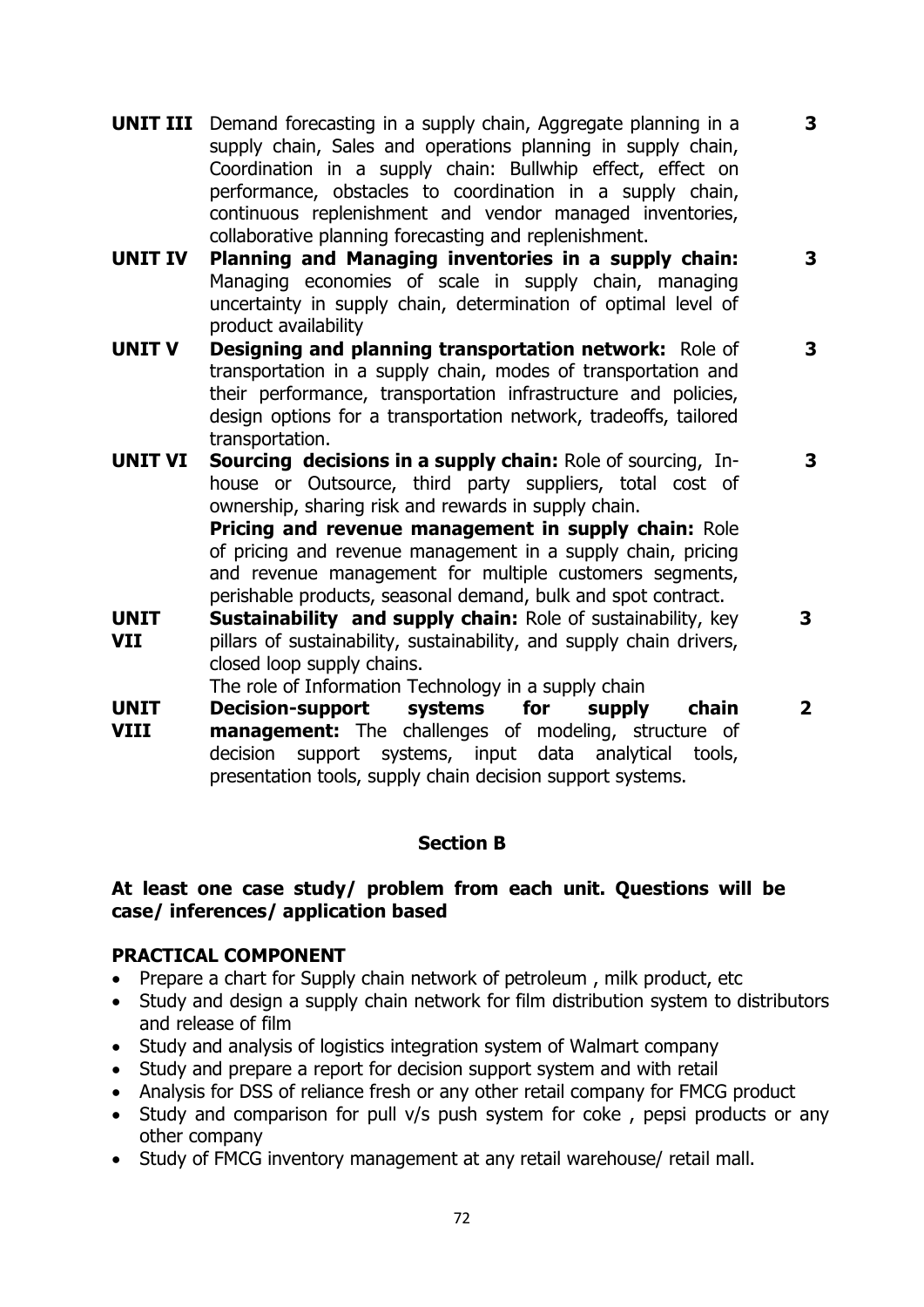### **BOOKS RECOMMENDED**

- 1. Mohanty, Supply chain Management, Pub Wiley, 2016
- 2. Roberta S Russell and Bernard W Taylor, Operations and supply chain management Pub Wiley, 8th Edition, 2017.
- 3. Donald J Bowersoy& David J Closs , Logistical Management- Tata Mc GrawHill, 2015
- 4. R P Mohanty& S G Deshmukh, Supply Chain Management- Theories & Practice –- Pub: Biztantra House, 2017
- 5. Donald Waters, Logistics: An introduction to SCM, pub. Palgrave,McMillan, 1st edition, 2003.
- 6. Sunil Chopra, Supply Chain Management-–Pub: Peter Meindi, 2009
- 7. Badi N V, Supply chain Management- Pub : Vrindra Publications ( P) Ltd.,Delhi, 2011
- 8. Sunil Sharma, Supply Chain Management- Concept, Practice &Implementation Pub: Oxford Univ. Press, 2016
- 9. V.VSople- Logistics Management-Pub.- Pearson edition-2013

- 1. American Journal of Supply Chain Management,
- 2. Asian journal of Naval Research Logistics,
- 3. International Journal of Logistics Management,
- 4. International Journal of Physical Distribution and Logistics Management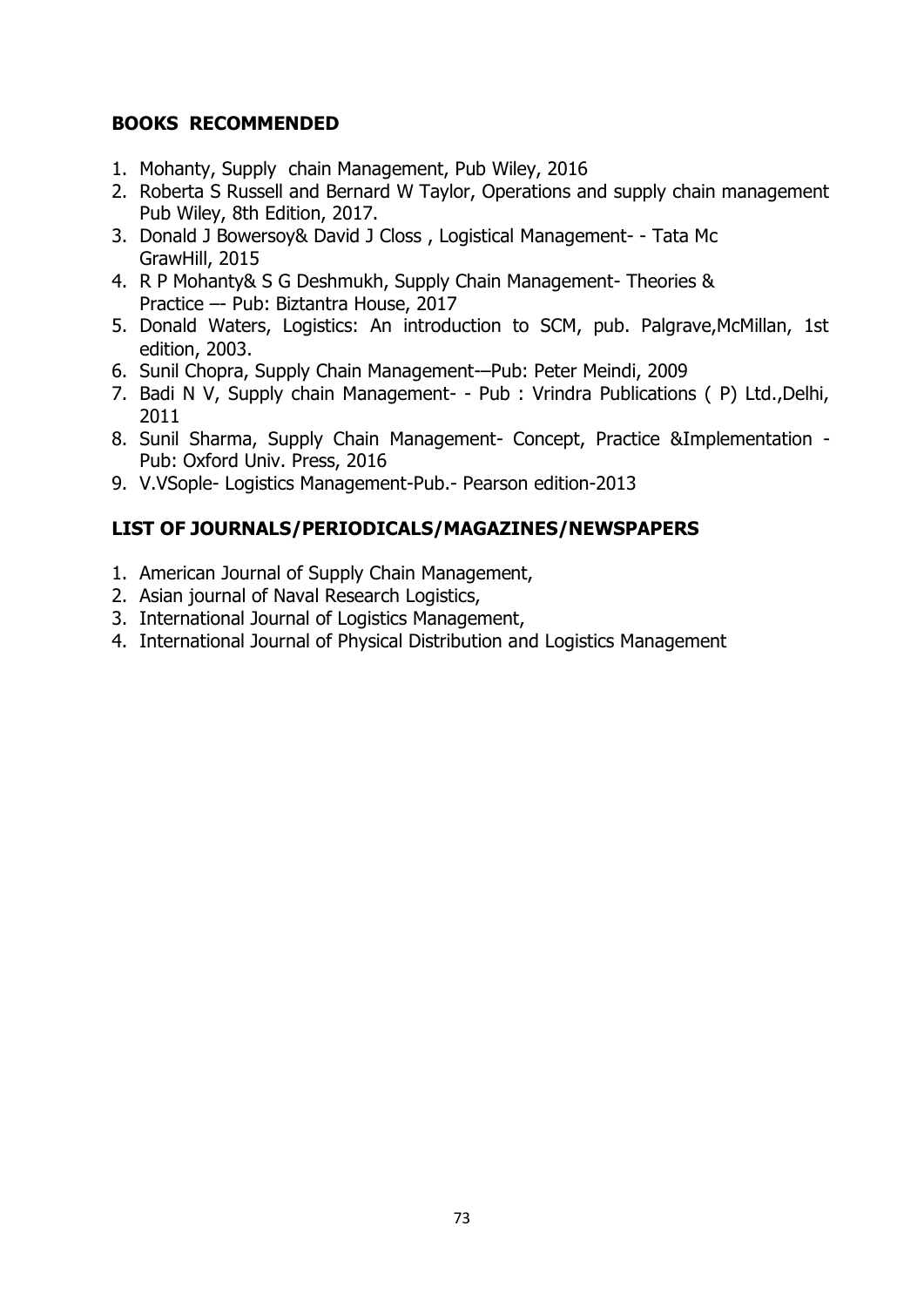#### **M-441 PROJECT MANAGEMENT**

**OBJECTIVES** 1. Discuss essential concepts project management.

- 2. Understand the project feasibility analysis and the key steps involved therein.
- 3. To understand fundamentals of project costing and Budgeting.
- 4. Discuss the nature and use of network techniques for project management.
- 5. Understand the importance of scheduling / allocating resources to a project & concept of time and resource constraints
- 6. Understand the process for crashing a project, and concept of optimum duration/cost projects
- **LEARNING**  1. Apply project management tools and methodologies.
- **OUTCOMES:** 2. Develop network for the project
	- 3. Compute critical path and float/slack
	- 4. Successfully plan and implement projects
	- 5. Perform project crashing and optimum resource allocation.

## **Section A**

#### **UNIT COURSE DESCRIPTION SESSIONS**

- **UNIT I Philosophy and Concepts:** Project Characteristics, typology of projects, need for PM, Projects goals, key features: The project manager, the project team, and project management system. Different forms of project management, Project environments
- **UNIT II Systems approach to project management:** Project life cycle, Systems development cycle and project management, **Conception phase:** Project initiation, Project feasibility, Request for proposal, feasibility study, project proposal, selection of proposal, project contracting. Definition phase, Execution phase, Execution phase: Production and implementation stage. Operation phase
- **UNIT III Project Planning Tools:** Work Breakdown structure and work packages, Responsibility matrix, Events and milestones, Gantt charts
- **UNIT IV Project scheduling:** Project representation as network: AON and AOA, role of dummies, topological ordering of jobs, Fulkerson's rule for node numbering, Adjacency matrix. Time estimates: Optimistic, pessimistic, and most likely time, Single and multiple time estimates.

**Program Evaluation and review Technique (PERT):** The Beta distribution, Expected time or average time, variance of activity, Computation of Earliest expected time and latest allowable occurrence time, Forward pass and backward pass, Slack time, and Critical path. Probability of achieving project completion date. Central limit theorem and application to a network.

**3**

**3**

**2**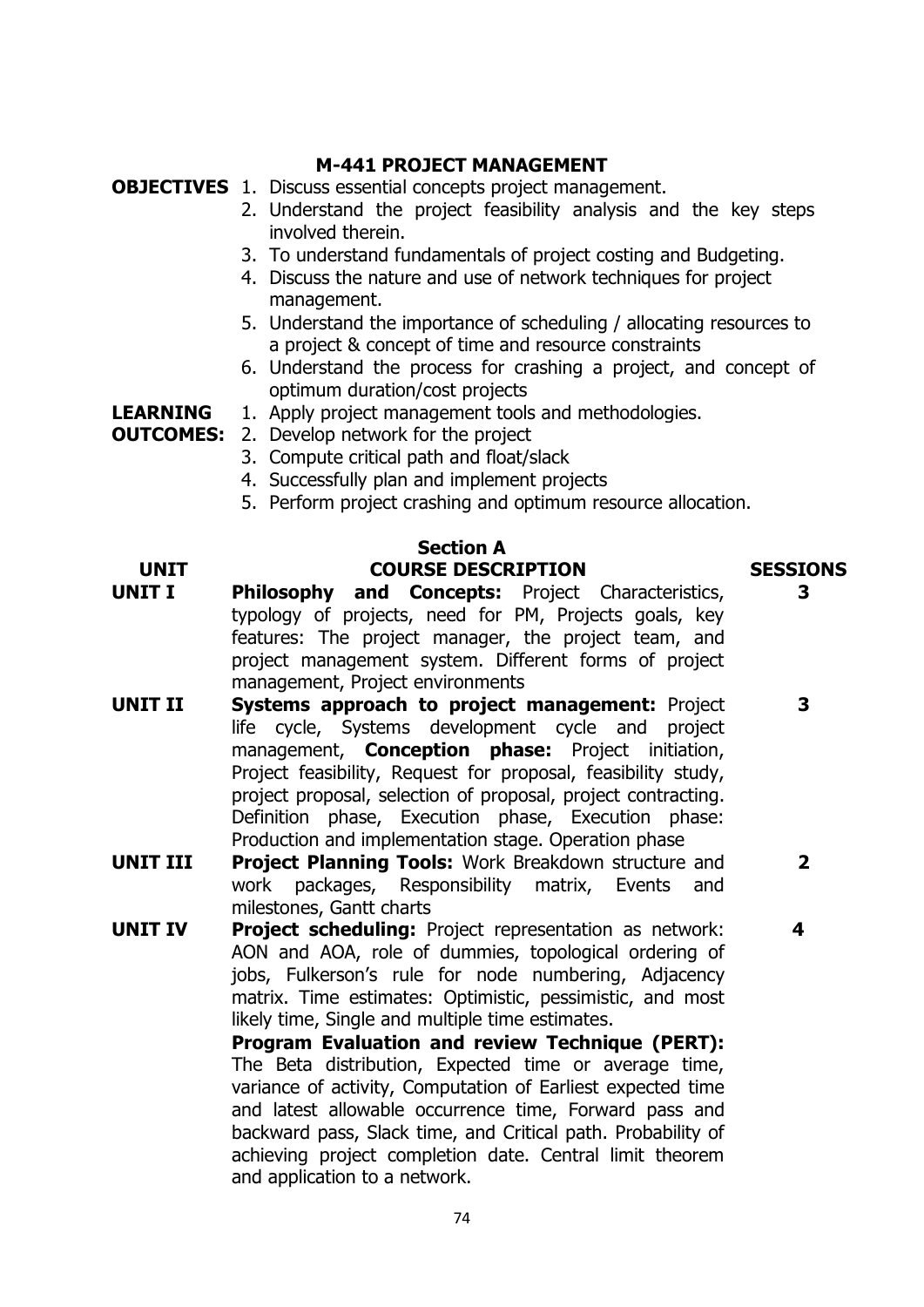**4**

**4**

- **UNIT V Critical Path Method (CPM):** Network construction, determination of critical path, floats and their significance, Crashing the network and optimum duration of project completion using time scaled network. Resource allocation: Resource smoothing and resource levelling.
- **UNIT VI Cost Estimating and Budgeting:** Cost estimating, cost escalation, cost estimating and systems development cycle, cost estimating process, elements of budgets and estimates.

Project cost accounting and management information systems, cost schedules and forecasts.

**Managing Risks in Projects:** Risk concepts, risk identification, sources of risk, identification of project risk, risk assessment, risk impact: consequence and priority, Risk response planning.

**UNIT VII Project Control:** Internal and external project control, cost accounting systems for project control, project control process, project control emphasis.

**Performance analysis:** Cost and schedule analysis with budged cost of work performed, work package analysis and performance indices. Estimation of cost remaining to complete the project. Variance limits.

**UNIT VIII Project Management Information Systems:** Functions of PMIS, Computer based PMIS systems: MS Project, Project Scheduler, Primavera etc., Web based project management. **Project Evaluation, Reporting and Termination:** Formative and summary evaluation, review meetings. Project reporting for top management, project managers and customers. Reasons for project termination, causes of project failure and success. Introduction to project force field analysis

#### **Section B**

**At least one case study/ problem from each unit. Questions will be case/ inferences/ application based**

#### **PRACTICAL COMPONENT**

#### **Case study related to project formulation & execution of chemical / petrochemical / automobile / building construction and / or event management**

- Example /case for project responsibility matrix
- Example / case for project appraisal
- Example / case for scope management
- Example / case for project Networking
- Example / case for project quality management
- Example / case for project risk management
- Example /case for project performance and closure
- Assigning specific situations to the students for developing a project plan and

**3**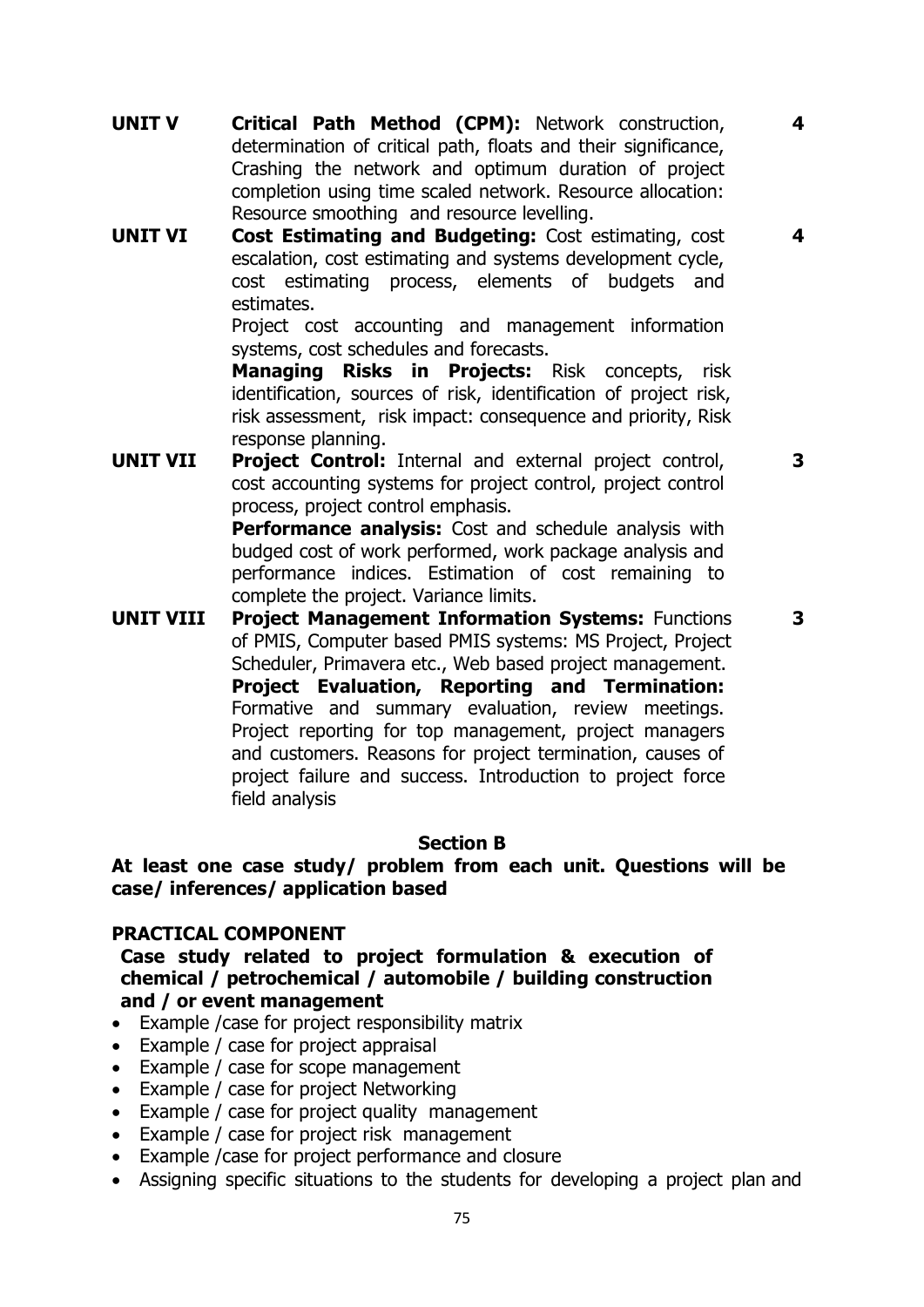presenting the same in the class.

- Feasibility analysis of a live project to be undertaken by the students.
	- o Students to visit any two financial institutions and study the project appraisal criteria adopted by them.

#### **BOOKS RECOMMENDED**

- 1. Projects: Planning, Analysis, Selection, Financing, Implementation, and Review, Prasanna Chandra, Projects, McGraw Hill Education; Eighth edition (1 July 2017)
- 2. Engineering Project Appraisal, Martin Rogers and Aidan Duffy, Wiley-Blackwell; 2 edition, 2012
- 3. Kerzner, H., Project Management Systems Approach to Planning, Scheduling and Controlling, 2001.
- 4. Meredith and Mantel, Project Management, 2001.
- 5. PMI, A Guide to Project Management Body of Knowledge, 2000.
- 6. Wiest, J.D. and Levy, F.K., A Management Guide to PERT / CPM, 2001.
- 7. John M. Nicholas, Project Management for Business, Engineering and Technology, Elsevier publications, 2008.

- 1. American Journal of Supply Chain Management,
- 2. Asian journal of Naval Research Logistics,
- 3. International Journal of Logistics Management,
- 4. International Journal of Physical Distribution and Logistics Management Project Management Journals and Articles published in India and internationally such as International Journal of Project Management Association, Project Management Journal, Journal of Organizational Change Management, Project Manager Today Periodical, Journal of Productivity Analysis and use of Software like M.S. Project, SAP, etc. is encouraged.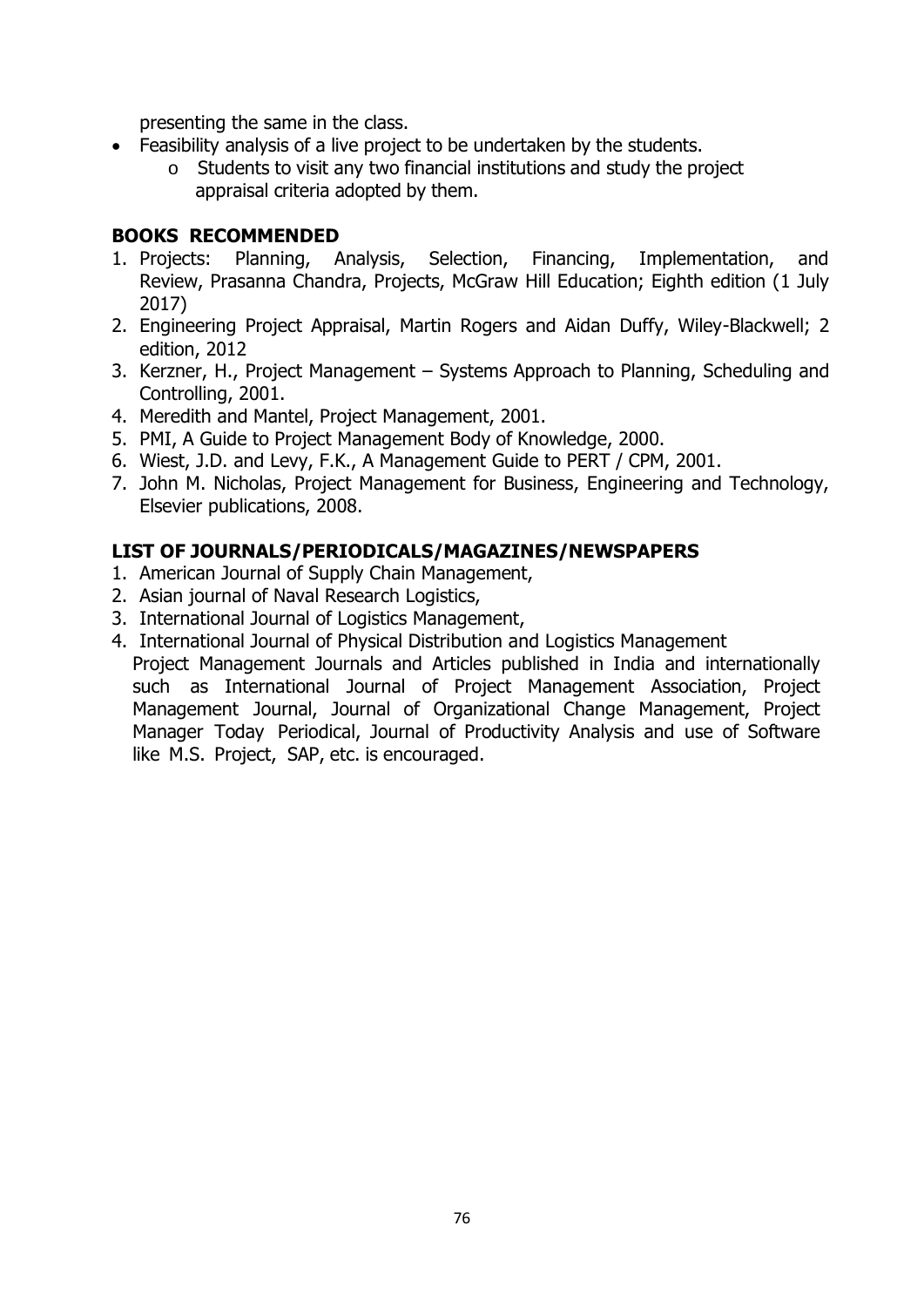#### **M-442 OPERATION MANAGEMENT IN SERVICE**

**LEARNING OUTCOMES**

- **OBJECTIVES** 1. Learn for Operation management in service industry
	- 2. Able to make analysis for customer requirement and product feature
	- 3. Learn and able to frame for layout of designing delivery system
	- 1. Knowledge and understanding of key concepts, tools and techniques pertaining to the management of transaction-based service processes.
		- 2. An appreciation of the role of strategic operations planning and skill in constructing and optimising a strategic operations plan for Service Industry.
		- 3. Develop an understanding of the terminology and responsibilities that relate to Service Operations Management.
		- 4. Interpret basic tools and skills used in solving problems traditionally associated with operating the service operations system.

#### **Section A**

#### **UNIT COURSE DESCRIPTION SESSIONS**

- **UNIT I Role of Services in an Economy:** Service definitions, dependency of manufacturing on services, Economic evolution, , nature of service sector. The nature of services: service classification, the service package, characteristics of service operations, classifying services for strategic insights, systems view of services. Service strategy: Strategic service vision, competitive service strategies, winning customers in marketplace, stages in service firm competitiveness, measuring service productivity**.**
- **UNIT II Designing the Service Enterprise: New service development:** service design elements, service blueprinting, strategic positioning through process structure, taxonomy for service process design, generic approaches to service system design, customer value equation. **3**

**Technology in services:** Role of technology in the service encounter, emergence of self service, automation in services, internet services, electronic and traditional services, service product and process dimensions. Technological innovation in services.

**UNIT III Service Quality:** dimensions of service quality, measuring service quality, quality service by design, walk through audit, achieving service quality, service recovery, stages in quality development.

> **The service encounter:** The service encounter triad, service organization, contact personnel, the customer, creating customer service orientation, service profit chain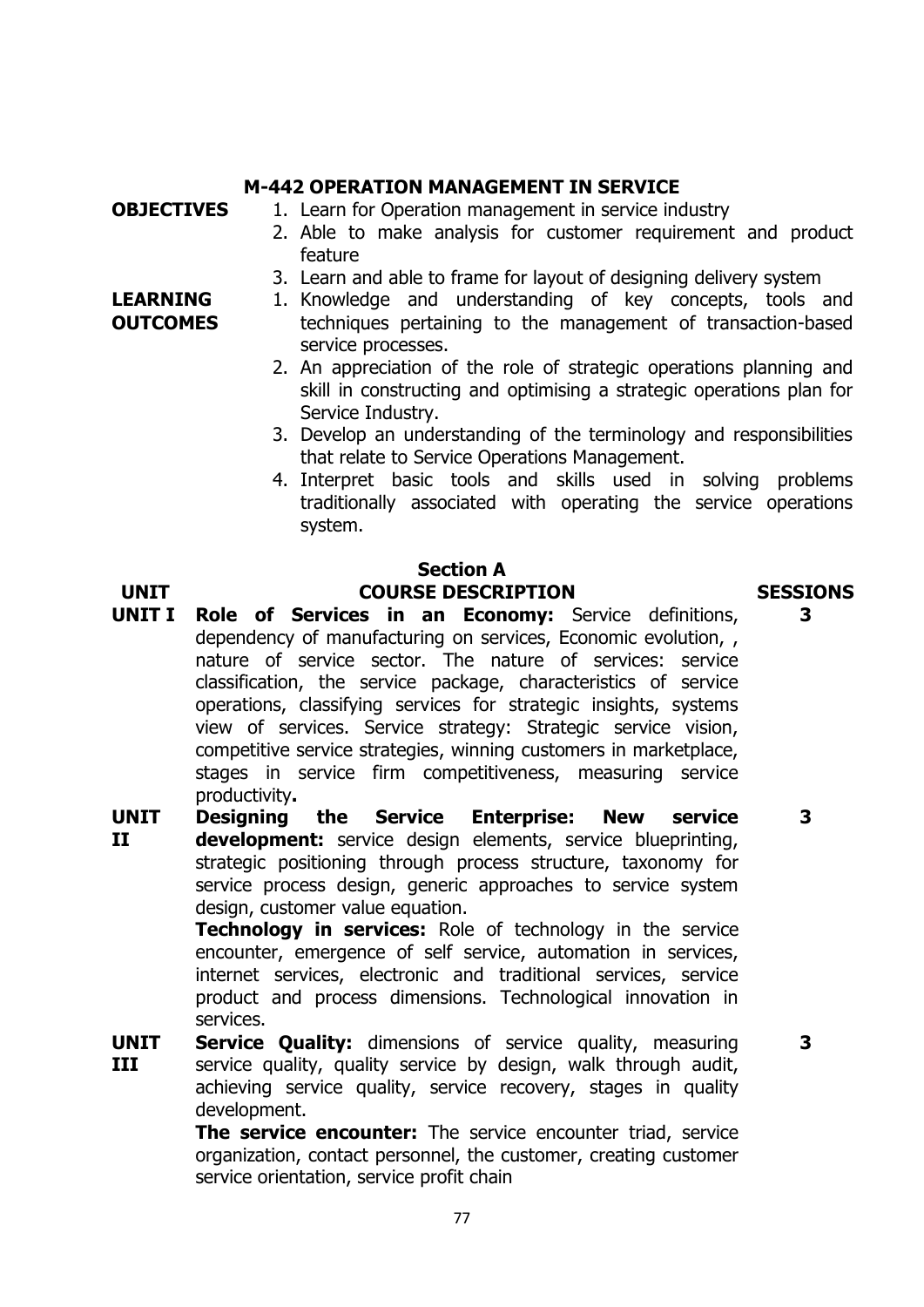**UNIT IV Service Facility Planning:** Servicescapes, facility design, process analysis, facility layout. Service facility location: classification of service facility location issues, facility location technique-single and multiple facilities, site considerations

**3**

**3**

**3**

- **UNIT V Managing Service Operations:** Forecasting demand for services: Subjective models: Delphi method, cross impact analysis, historical analogy. Causal Models and time series models. Managing capacity and demand: strategies for managing demand, strategies for managing capacity, yield management
- **UNIT VI Managing waiting lines:** Queuing systems, essential features of queuing system, capacity planning and queuing models: analytical queuing models, capacity planning criteria.
- **UNIT VII Service Supply Relationships:** Supply chain management, service supply relationships, managerial implications of bidirectional relationships, sources of value in service supply relationships, outsourcing services and its managerial considerations. **3**
- **UNIT VIII Growth and Globalization of Services-** Domestic growth and expansion strategies: Focused service, focused network, clustered service, diversified network. Franchising: nature, benefits to franchisee and issues. Globalization of services: Generic international strategies, nature of borderless world, planning transnational operations. Global service strategies. **3**

#### **Section B**

#### **At least one case study/ problem from each unit. Questions will be case/ inferences/ application based**

#### **PRACTICAL COMPONENT**

- Being a manager in five star Hotel industry ,prepare norms and quality systems for best service practice to delight customers
- Being a manager marketing in motor vehicle insurance company, how you would develop a economic justification for equipment insurance of fertilizer company for four compressors which are costing of worth Rs. 3000 Million.
- Being in a Hotel Industry, Design total logistics for supply of food plates to airway service industry 2000 numbers per day basis, distance travelled is 20 km.
- Being a manager inventory in a retail sector mall how you would analyses the FMCG items stocking philosophy so that stock out condition and expiration does not exists
- You are Head of Marketing for a new fertilizer plant under project stage, How you would establish the SCM up to retailers,so that one day company producing 2000 MT per day basis you would be able to claim management that complete per day production is distributed to retailers and also sold to the customers one day lead basis.
- Design your plan and branding, as well as seeding program for your own brand product which is expected after a year so that you can ensure management commitments at full confidence.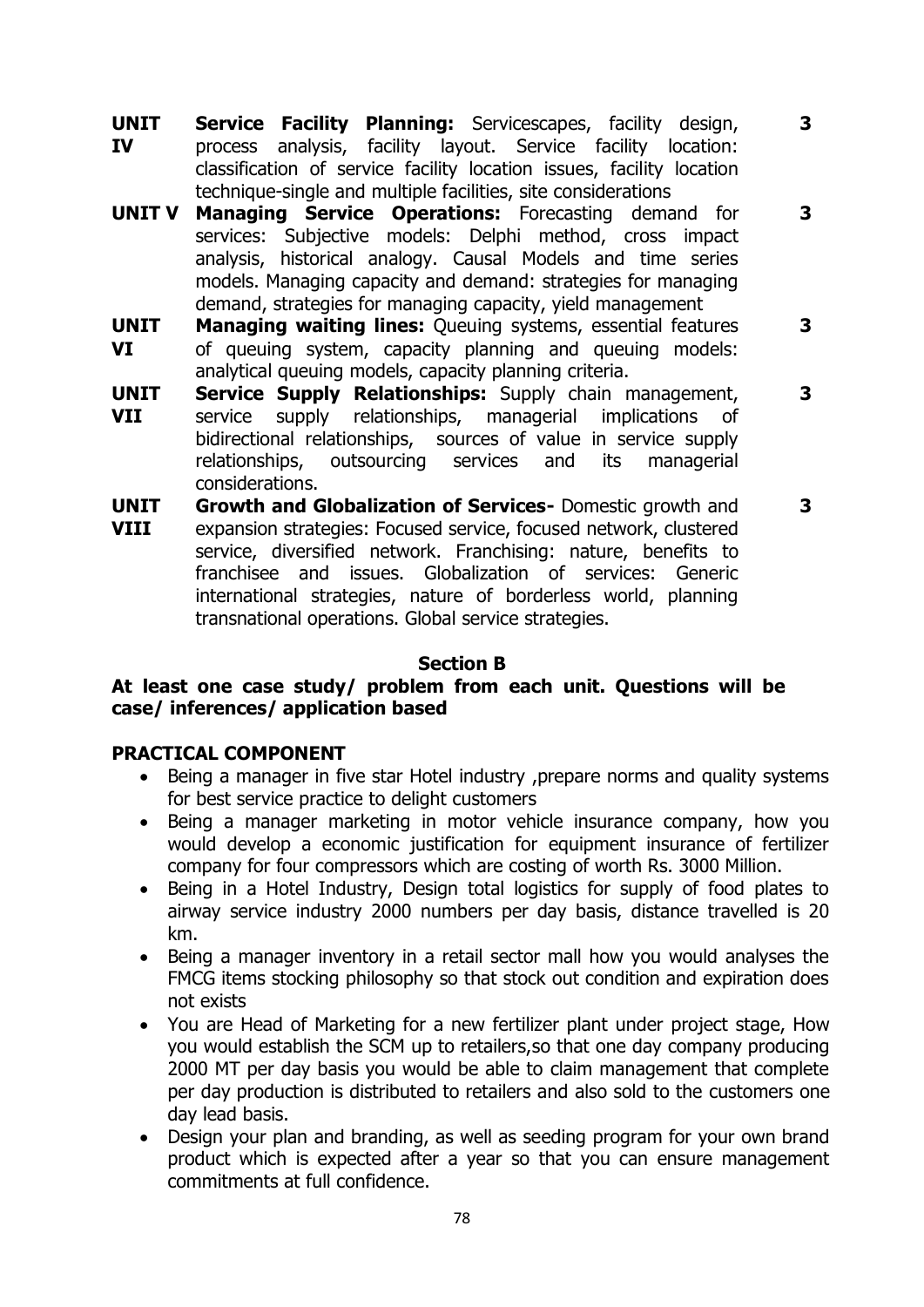#### **BOOKS RECOMMENDED**

- 1. Service Management: Operations Strategy, Information Technology, James A Fitzsimons, Mona J. Fitzsimons, Tata McGraw Hill
- 2. K Shridhara Bhat, Service Operations Management, Pub. Himalaya,2015.
- 3. Christopher Lovelock, Services Marketing, Pearson Education. 2017
- 4. Ashwathappa K, & Sridhar Bhat K , Production and Operations Management Himalaya Publications, 2015
- 5. Russel and Taylor , Operations Management: Along the supply chain -, 6/e, Wiley India. 2014
- 6. UpendraKachru, 1/e Production and Operations Management: Text and cases Excell Books. 2016

- 1. International Journal of Service Industry Management
- 2. Journal of Financial Services Research
- 3. American Journal of Retailing and Consumer Services
- 4. Manufacturing and Service Operations Management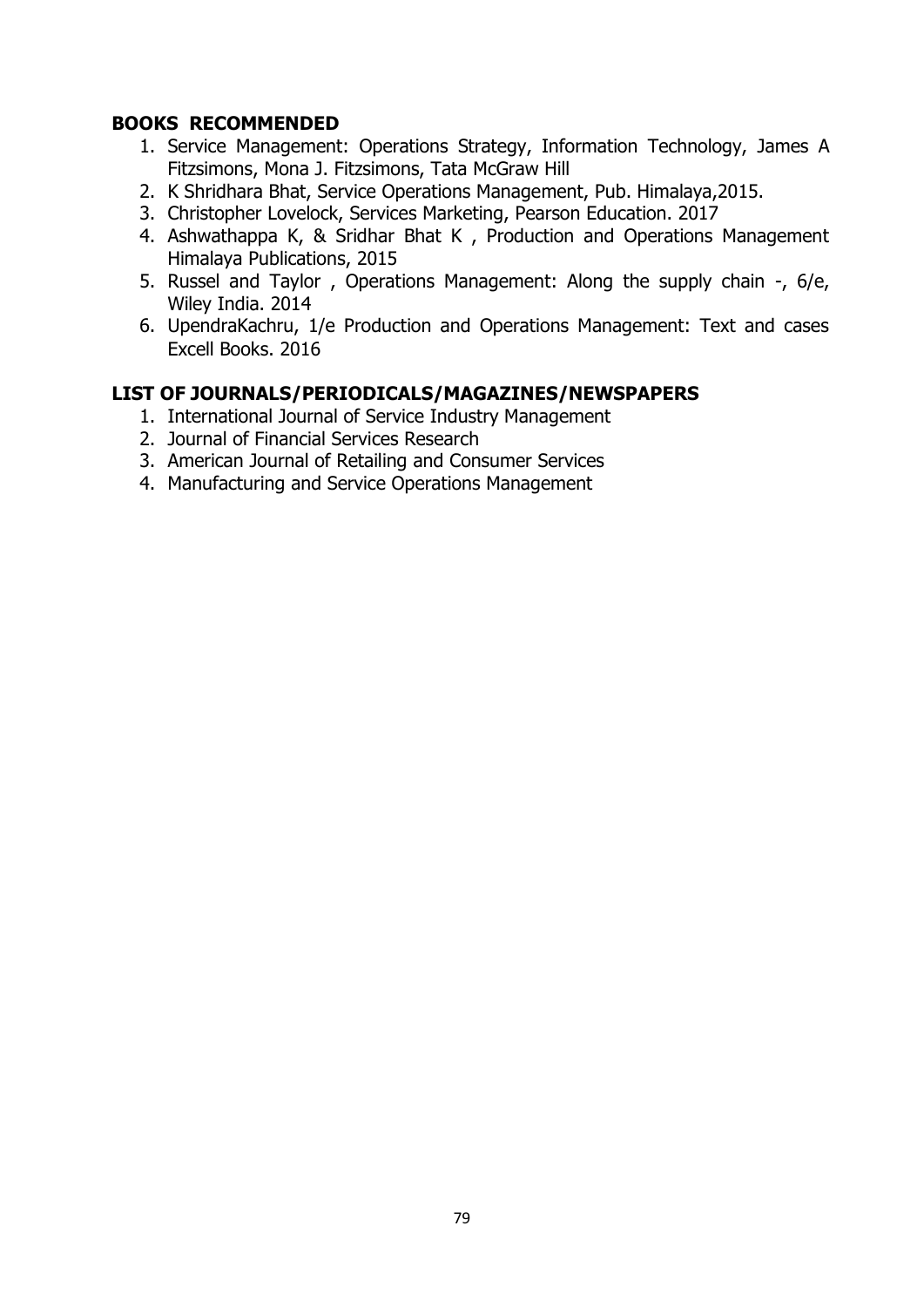## **M-443 TECHNOLOGY MANAGEMENT**

- **OBJECTIVES** 1. Understand basic concept and meaning of technology
	- 2. Discuss evolution and growth of technology
	- 3. Understand role and significance of technology management
	- 1. A working understanding of the concepts and techniques of strategy technology management.
	- 2. An ability to critically analyse the behaviour of organizations and organisational members in developing, implementing, and managing technology from a strategic perspective
	- 3. Expertise on Innovation and Productivity Improvement Techniques to enhance organisation performance.
	- 4. To develop the perspective for continuous improvement through change.

## **Section A UNIT COURSE DESCRIPTION SESSIONS**

- **UNIT I Introduction :** Understanding Technology and its Relationship with Wealth of Nations and Firms Specific Knowledge; Technology Life Cycles, Technology Acquisition and Absorption; Technology Exports / Joint venture Abroad.
- **UNIT II Change Management:** Understanding the Nature, Importance, Forces, Types of Change; Diagnosing Organizational Capability to Change strategy, Structure, Systems and People; Building Culture and Climate for Change: Role of Leadership; Managing Transformations.

#### **UNIT III Productivity Improvement Techniques:** Definition & Concept of Productivity : Partial productivity, Total Productivity model Salient features of TPM, Causes of poor productivity, Sumanth's five pronged approach to productivity improvement, Limitations

- **UNIT IV Innovations Management:** Invention vs. Innovation; Innovation Strategies and Models; Concurrent Engineering; Process Innovation, Product Innovation, Innovation Management
- **UNIT V Creative and Lateral Thinking Management:** Thinking, Creative Thinking, Problem Solving, Managing Lateral Thinking.
- **UNIT VI Make or Buy Decisions:** Concept of outsourcing, Factors influencing Make Or Buy Decisions, Trends in Make Or Buy Decisions in context of core competency. **3**
- **UNIT VII World Class Manufacturing Techniques:** Historical perspective Bench marks, Bottlenecks and Best Practices: Concepts of benchmarking, bottleneck and best practices, Best performers - Gaining competitive edge through world class manufacturing, Value added manufacturing,

#### **LEARNING OUTCOMES**

**2**

**3**

**3**

**3**

**3**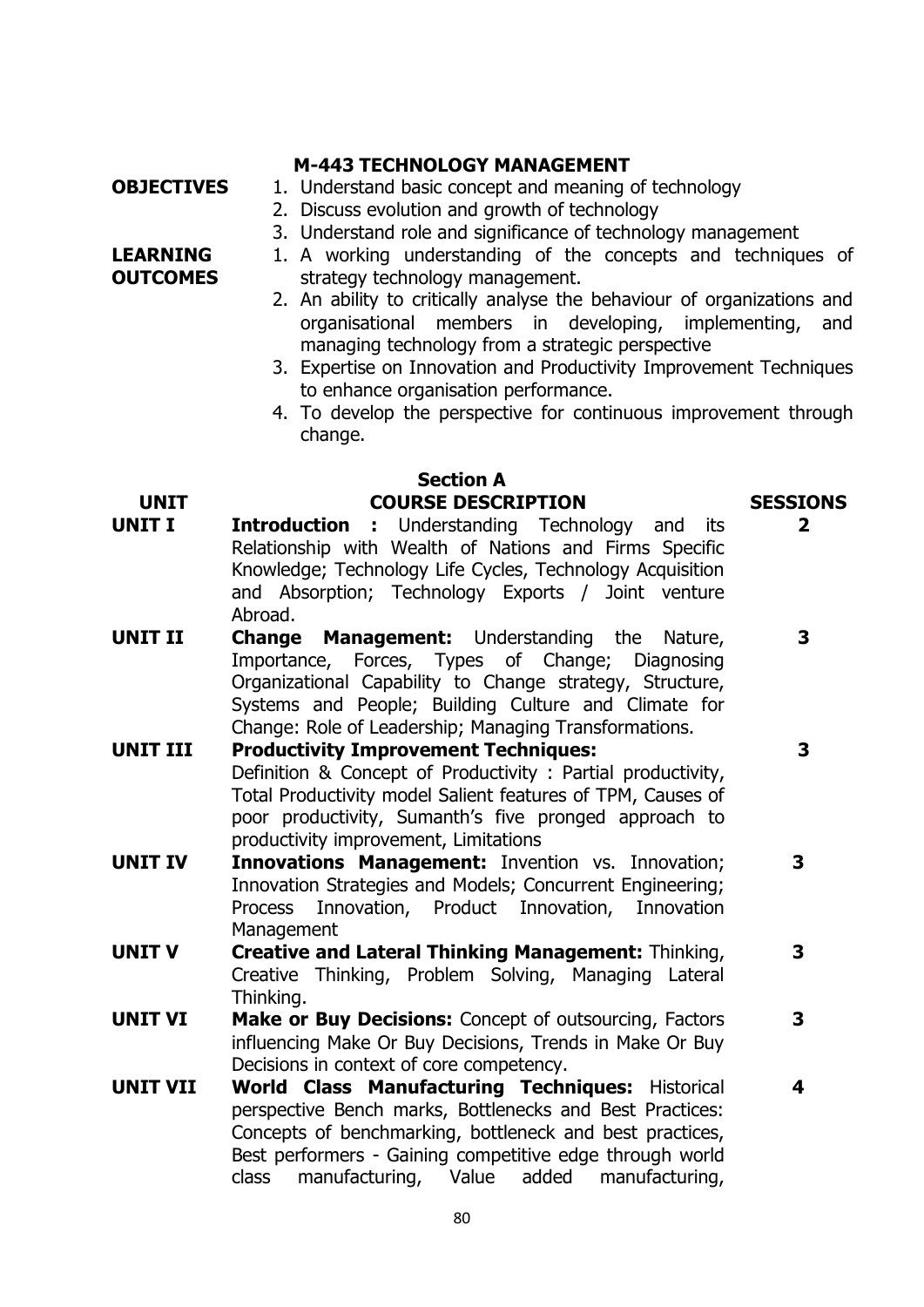eliminating waste, Toyota Production System, example. System & tools for world class manufacturing: Improving Product & Process

**3**

**UNIT VIII Business Process Reengineering:** Concept of BPR, process of BPR, prerequisites for effective BPR implementation, application of BPR in productivity improvement.

#### **Section B**

#### **At least one case study/ problem from each unit. Questions will be case/ inferences/ application based**

#### **PRACTICAL COMPONENT**

- Study and analysis of Technology upgradation for crude oil extraction Techniques/ fuel engine Study and prepare a report for BPR for Motor cycle vehicles for fuel efficiency design and parameters.
- Study and analysis of any two products of ITC or HUL for its recognition as world class leaders for lean manufacturer & 5S practice.
- Study and report preparation for how to increase the productivity of any FMCG manufacturing company.
- Concept study for any organization ,which has practice of change management and its benefits
- Study and analysis of Innovation management of Dr.fix –it products for house and roof interior finishing Or Innovation in tyre industry as radial tyre and its benefits.
- Study and analysis of make or buy decision for washing mc electronic parts for long run success of company.

#### **BOOKS RECOMMENDED**

- 1. Business driven Technology- Hagg& Philip- McGraw Hill, 2012
- 2. Murthy C S V , Technology Management –pub. Himalaya Publishing house, 2009
- 3. HosseinBidgoli (2010), The Handbook of Technology Management (3 Volume Set), Wiley.
- 4. Tushman, Michael L and Philip Anderson (2004). Managing Strategic Innovation and Change, 2nd Edition, Oxford University Press.
- 5. Adair, John (2007). Leadership for Innovation, Kogan Page India Private Limited.
- 6. Narayanan, V K. (2001). Managing Technology and Innovation for Competitive Advantage. Pearson Education.
- 7. Frederick Betz (2003), Managing Technological Innovation, Competitive Advantage from change, Second Edition, John Wiley & Sons, Inc., USA.

- 1. Technology Information Forecasting & Assessment Council" (TIFAC),
- 2. International Journal of Technology Management,
- 3. Journal of Manufacturing Technology Management,
- 4. Journal of Research Technology Management.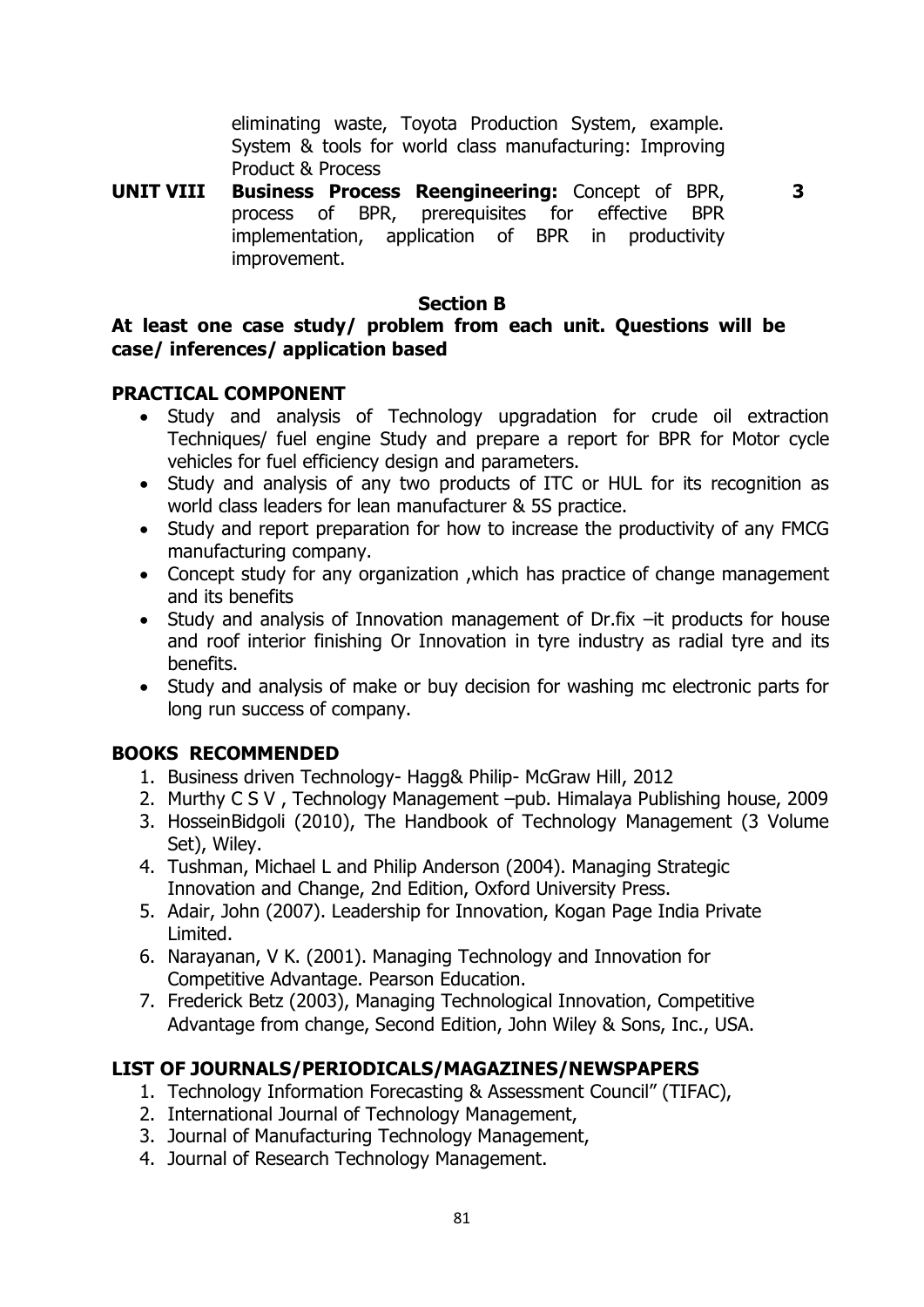# **Information Technology Management (Group E)**

| S.                 | <b>Subject Code</b> | <b>Subject Title</b>                           |  |  |  |
|--------------------|---------------------|------------------------------------------------|--|--|--|
| No.                |                     |                                                |  |  |  |
| <b>IV Semester</b> |                     |                                                |  |  |  |
|                    | M-450               | Software Project Management                    |  |  |  |
|                    | M-451               | Managing Digital Innovation and Transformation |  |  |  |
|                    | M-452               | Artificial Intelligence for Managers           |  |  |  |
|                    | M-453               | Emerging Technologies In Database Management   |  |  |  |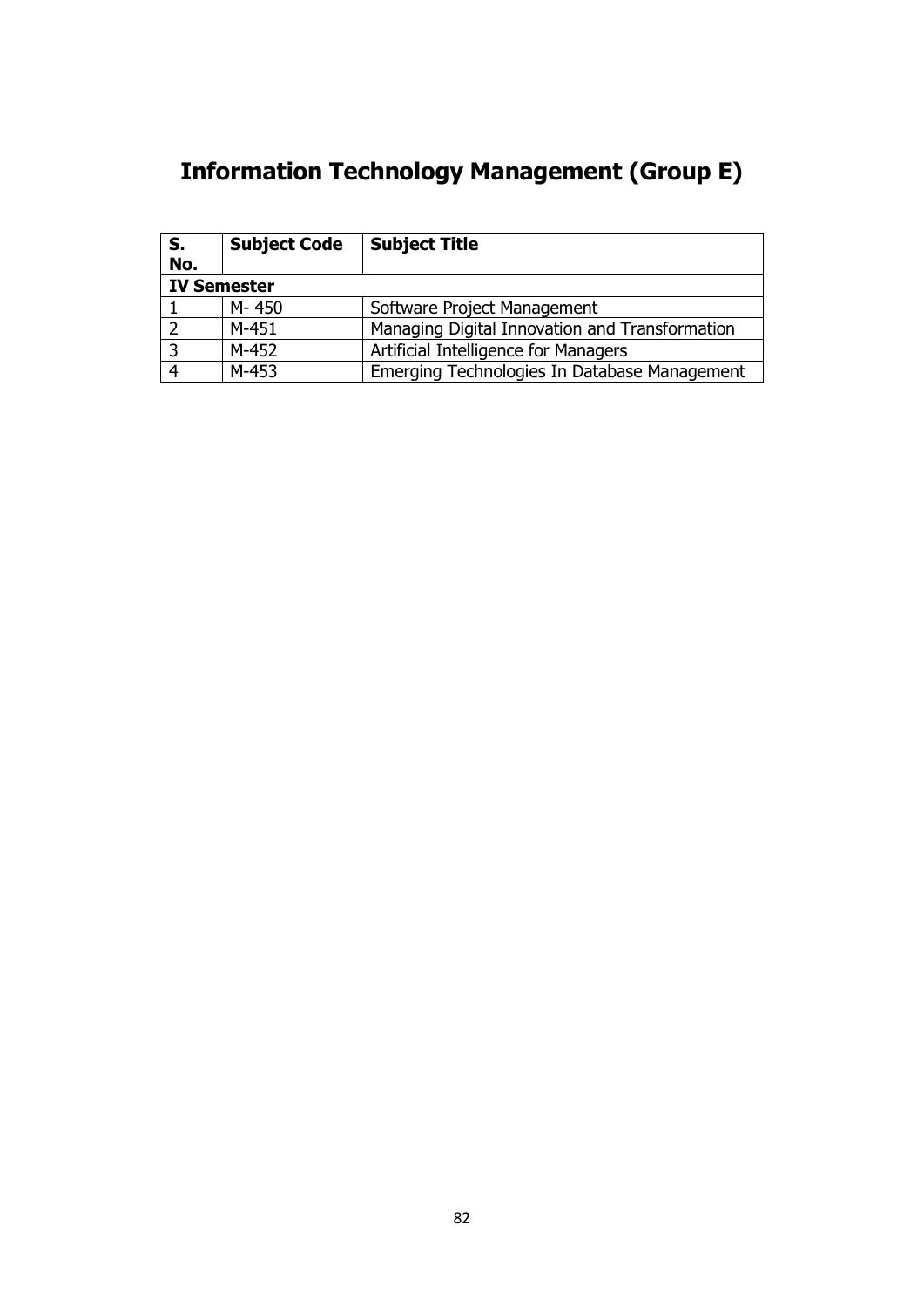## **M-450 SOFTWARE PROJECT MANAGEMENT**

| <b>OBJECTIVES</b> 1. Understand the fundamental principles of Software Project |  |  |  |
|--------------------------------------------------------------------------------|--|--|--|
| management                                                                     |  |  |  |

- 2. Resolve the process of managing software from conventional to modern.
- 3. Familiarity with different methods and techniques used for project management.

3

3

3

2

**LEARNING OUTCOMES** 1. Develop the model from the conventional software product to the modern.

- 2. Analyze and design software architecture.
- 3. Apply, analyze, design and develop a software project.
- 4. Design various estimation levels of cost and effort.

## **Section A UNIT COURSE DESCRIPTION SESSIONS**

- **UNIT I Software Development Organization and Roles**: The Management Spectrum; Organizational Structure; Types of Organizational Structures –Hierarchical Organizational Structure, Flat Organizational Structure, Matrix Organizational Structure, Networked Organizational Structure, T Form Organization; Job Roles in Software Development.
- **UNIT II Overview of Project Management:** Project Management Definitions; Factors Influencing Project Management – Project Manager, Project Management Activities, Stakeholders; Project Communication; Project Development Phases; Project Charter; Statement of Work (SoW); Project Management Associations.
- **UNIT III Project Planning:** Tasks in Project Planning; Work Breakdown Structures (WBS); Planning Methods; Development Life Cycle Models; A Generic Project Model. Estimation and Budgeting of Projects: Software Cost Estimation; COCOMO Model; Budgeting.
- **UNIT IV Project Scheduling and Monitoring:** Scheduling Techniques – Program Evaluation and Review Technique (PERT), Gantt Chart, Critical Path Method (CPM), Automated Tools. Project Monitoring and Controlling: Project Status Reporting; Project Metrics; Earned Value Analysis (EVA); Project Communication Plan & Techniques; Steps for Process Improvement. 4
- **UNIT V Team Development and Conflict Management:** Basic Concepts; Organization Types – Centralized-control team organization, Decentralized control team organization, Mixedcontrol team organization.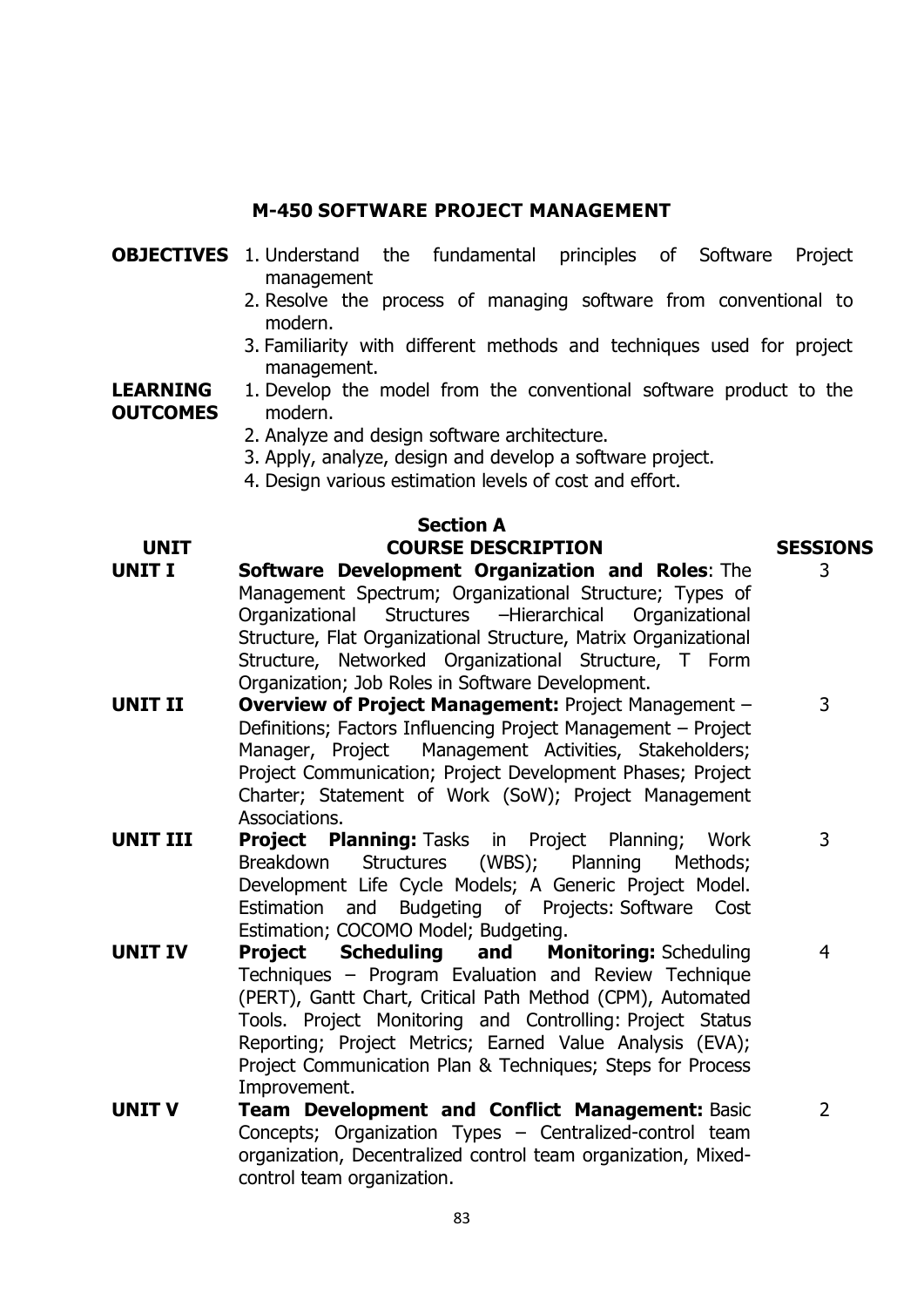**UNIT VI Risk Management & Configuration Management :** Concepts of Risks and Risk Management; Risk Management Activities; Effective Risk Management; Risk Categories; Aids for Risk Identification; Potential Risk Treatments; Risk Components and Drivers; Risk Prioritization. Configuration Management: Software Configuration Management (SCM) –Baselines, Software Configuration Items (SCI); SCM Process; Identification of Objects in the Software Configuration; Version Control; Change Control; Configuration Audit; Status Reporting; Goals of SCM. **UNIT VII Software Quality Assurance:** Software Quality Assurance 3

3

3

- Activities; Software Qualities; Software Quality Standards ISO Standards for Software Organization, Capability Maturity Model (CMM), Comparison between ISO 9001 & SEI CMM, Other Standards.
- **UNIT VIII Computer Aided Software Engineering (CASE) Tools:** CASE Concepts; Classification of CASE Tools; Steps for CASE Tool Implementation; Integrated CASE Environments; Architecture of CASE Environment

#### **Section B**

## **At least one Case Study from each UNIT Questions will be case/ inferences/ application based**

#### **PRACTICAL COMPONENT**

- 1. Perform case studies on cost estimation models like COCOMO, COCOMO II.
- 2. Implement a Work Breakdown Structures (WBS) for a given specific software application.
- 3. Comparative analysis on Process Vs Product metrics.
- 4. Perform Case studies on Project Scheduling.
- 5. Implement an efficient management strategy for a business scenario.
- 6. Perform Case studies on Risk Management.

#### **BOOKS RECOMMENDED**

- 1. Bob Hughes, Mike Cotterell and Rajib Mall "Software Project Management", 6th Edition, McGraw Hill Edition, 2017.
- 2. Pankaj Jalote, "Software Project Management in practice", 5th Edition, Pearson Education, 2017.
- 3. Dr. P. Rizwan Ahmed, "Software Project Management", 1st Edition, Margham Publications, 2016
- 4. Walker Royce, "Software Project Management, A Unified Framework", 1st Edition, 2006.
- 5. Joel Henry, "Software Project Management", 1st Edition, Pearson Education, 2006.
- 6. Pradeep Pai, "Project Management", First Edition, Pearson, 2019

- 1. Journal Of Software Project Management And Quality Assurance, Serial Publications
- 2. International Journal of Project Management, Elsevier
- 3. Indian Journal of Software Engineering & Project Management, Lattice Science **Publication**
- 4. International Journal of Information Technology Project Management, IGI Global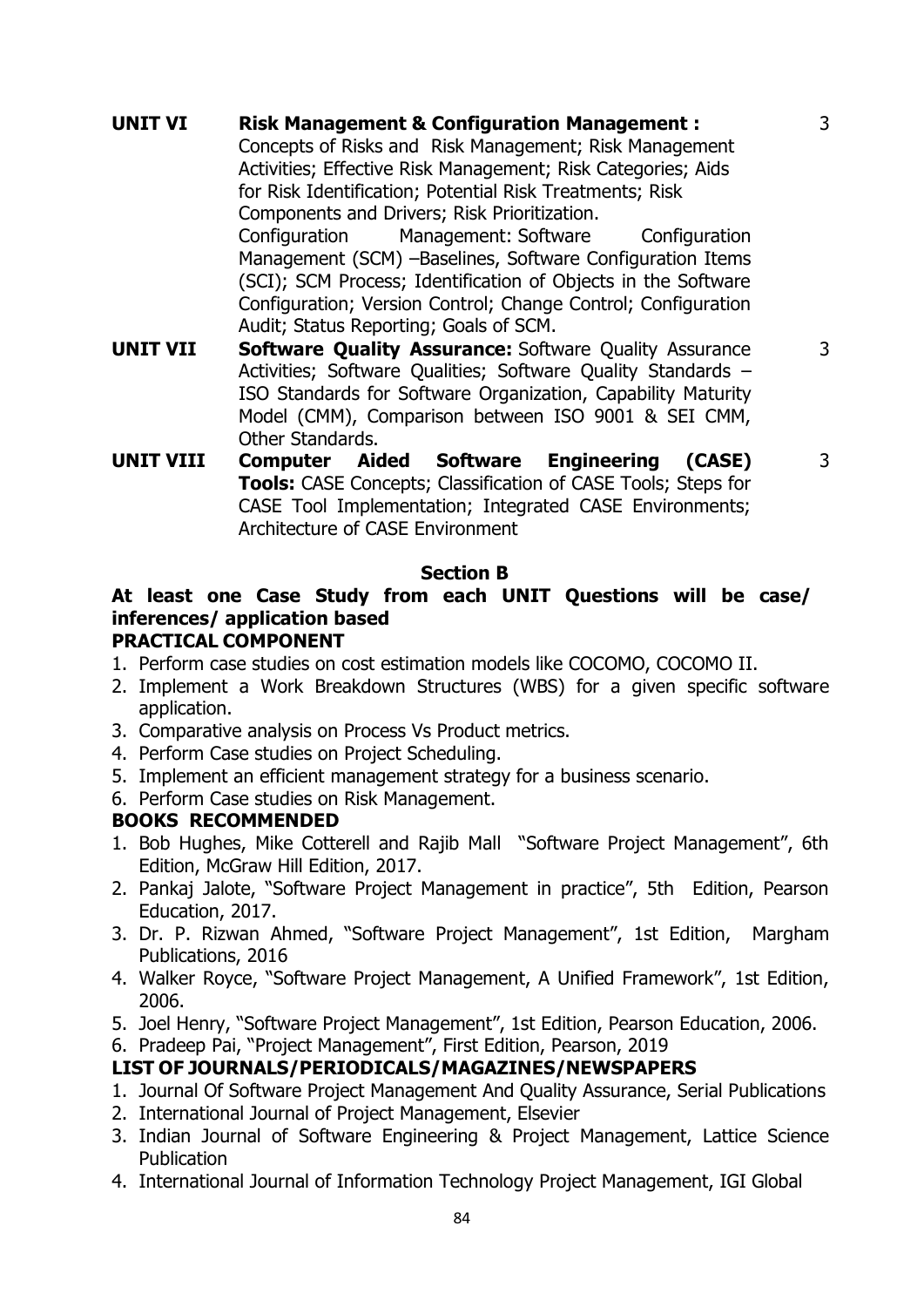#### **M-451 MANAGING DIGITAL INNOVATION AND TRANSFORMATION**

- **OBJECTIVES** 1. To help the learners understand how digital innovation and transformation change the business process and decision making.
	- 2. To provide understanding of analyzing technological innovations that bring change in strategic management.
	- 3. To enable comprehension of the impact of technology enablers in transforming the Business model in different sectors.
- **LEARNING OUTCOMES** 1. Understand of the change in business process and decision making due to digital innovation and transformation.
	- 2. Able to analyze impact of technological innovation on strategic management.
	- 3. Understand the effect of technology enablers in transforming business model.
	- 4. Enhanced understanding of role of technological innovation and transformation on different sectors.

#### **Section A UNIT COURSE DESCRIPTION SESSIONS**

3

3

4

- **UNIT I Understanding Digital Innovation:** Digital Innovation, Different perspective of Digitization, Strategic Challenges of Digital Innovation and Transformation, reaping Value from Digitization, Untapped Opportunities, Digital Platforms.
- **UNIT II Introduction to Transformation:** Understanding Digital Transformation, The Essentials of Digital Transformations, Business Process Transformations, Stages of Successful Transformation, Challenges of Real Transformation.
- **UNIT III Technological Enablers of Digital Transformations:** Digital Disruption, Impact of Artificial Intelligence, Machine Learning, IoT, Block Chain and Social Computing on Transforming Business and Society. 3
- **UNIT IV Strategic Management or Technology and Innovation:** Technological Innovation and Business Strategy, Managing Disruptive Innovations and Technological Transitions, The Technology S-Curve and Its Implications on IS strategies Innovation Strategies, and their Implementation.
- **UNIT V Online Technology Mediated Business Models:** Impact of IT on innovation and decision-making within firms, Technology marketing, the critical role of technology-based disruptive innovations to a business. 2
- **UNIT VI Challenges in the Digital Economy:** Organization and cultural issues – building and managing a virtual organization, Management challenges of networked business, Role of leadership and management. 3
- **UNIT VII Managing Transformation:** Cloud computing, change management, process reengineering, testing and training, governance and communications.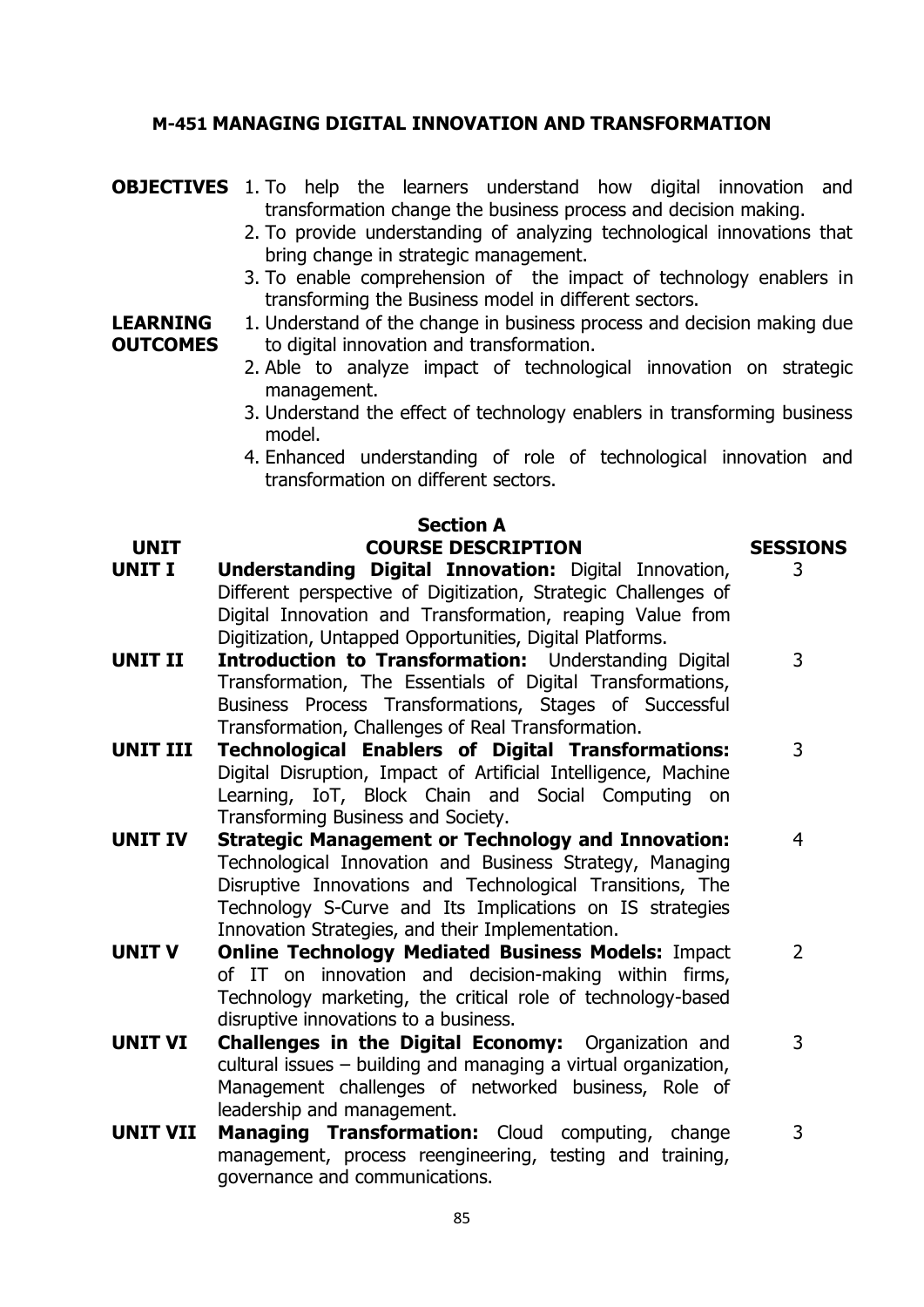**UNIT VIII Application Areas:** Application of Digital Transformation in Different Sectors such as Healthcare, Finance Companies, Marketing, Banking/Insurance.

#### **Section B**

3

#### **At least one Case Study from each UNIT Questions will be case/ inferences/ application based**

#### **PRACTICAL COMPONENT**

- 1. Each participant would develop a business plan for his chosen division or organisation based on the concepts learnt in the classroom.
- 2. Take one existing business model of your choice and discuss how digital innovation and digital transformation changed its business processes and their impact on business.
- 3. Take any existing Industry that has undergone digital transformation successfully and generate an analytical report for the same.
- 4. Discuss any one example of digital transformation failure along with factors responsible for its failure.
- 5. Consider one Healthcare & one retail industry unit and discuss what value digital transformation brought to each one of these.

#### **BOOKS RECOMMENDED**

- 1. Robert D. Galliers, Dorothy E. Leidner, Boyka Simeonova, Strategic Information Management: Theory and Practise, Routledge, 5th edition, 2020.
- 2. Joe Peppard, John Ward, The Strategic Management of Information Systems: Building a Digital Strategy, Wiley, 4th edition, 2016.
- 3. Lindsey Herbert, Digital Transformation: Build your Organization's Future for the Innovation Age, Bloomsbury Business; 1st edition, 2017.
- 4. Michael Lewrick, Patrick Link, Lary Leifer, The Design Thinking Playbook: Mindful Digital Trasformation of Teams, Product, Services, Businesses and Ecosystems, Wiley, 2018.
- 5. Andreas Hinterhuber, Tiziano Vescovi, Francesca Checchinato, Managing Digital Transformation: Understanding the Strategic Process, Routledge, 2021
- 6. Dick Whittington, Digital Innovation and Entrepreneurship, Cambridge University Press, 2018

- 1. International Journal of Advanced Corporate Learning (iJAC), International Association of Online Engineering
- 2. Journal of Digital Transformation, Institute for Digital Transformation
- 3. International Journal of Digital Innovation in the Built Environment (IJDIBE), IGI Global.
- 4. International Journal of Innovation Management, Imperial College Press.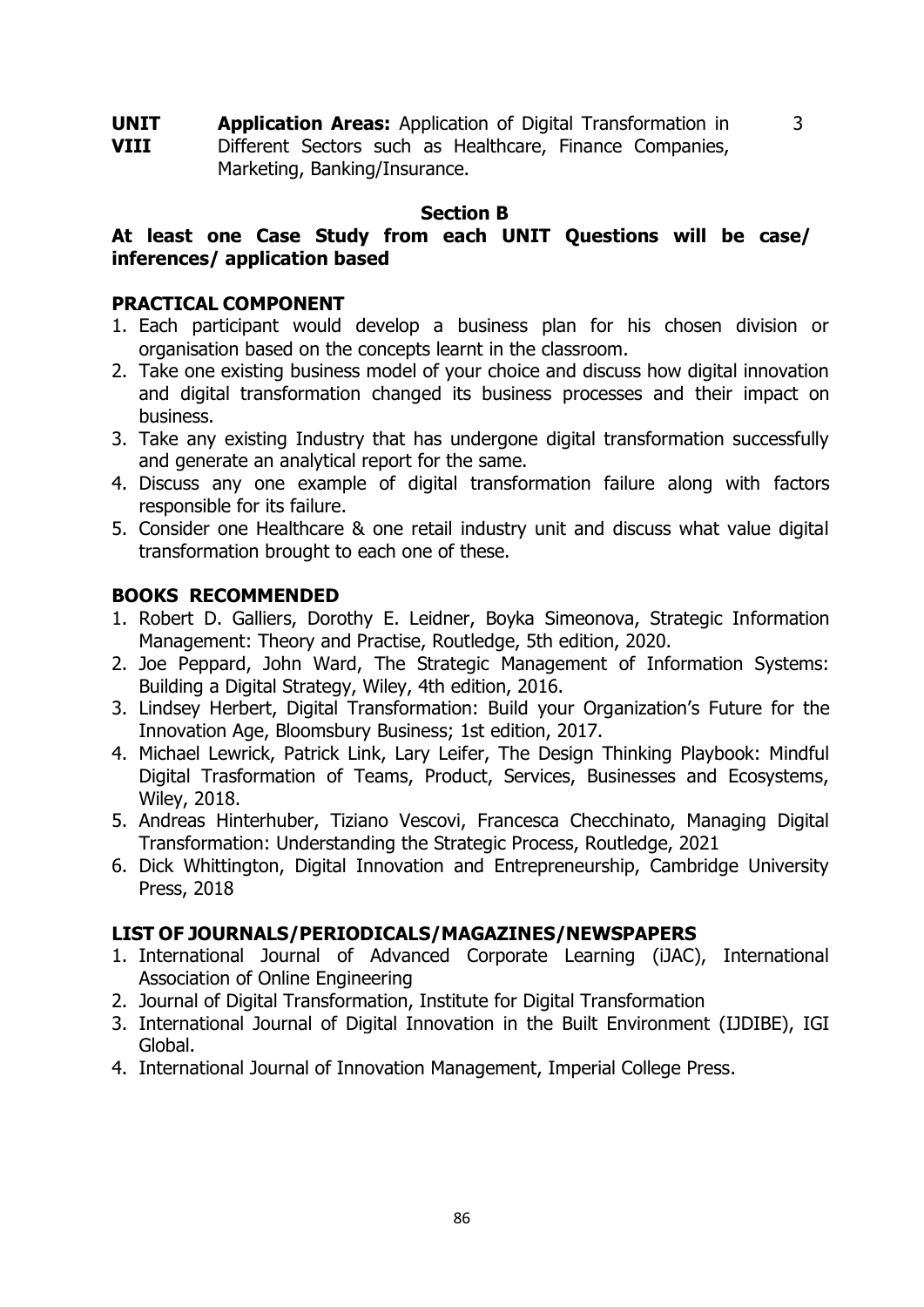#### **M- 452 ARTIFICIAL INTELLIGENCE FOR MANAGERS**

- **OBJECTIVES** 1. Understanding the concepts, theories and application of Artificial Intelligence in Business Management and day to day life.
	- 2. Studying the business situations and applying machine learning and artificial intelligence.
	- 3. Developing the plan for application of AI based solutions for business problems.

#### **LEARNING OUTCOMES** 1. Comprehend the Fundamentals, Evolution and Economics of Artificial intelligence.

- 2. Identify appropriate analytical techniques to solve business scenario problems.
- 3. Differentiate between various domains of Artificial Intelligence.
- 4. Identify business constraint and describe, analyze and apply techniques for constraint satisfaction.

#### **Section A UNIT COURSE DESCRIPTION SESSIONS**

- **UNIT I Introduction:** What is Artificial Intelligence, History of AI, Domains of AI, Business Applications of AI, Decision Support Systems and AI, Artificial Intelligence in Economics and Business Research, Rise of big data in business planning, Redefining management using AI.
- **UNIT II Foundations of AI:** Acting Humanly-Turing Test Approach, Thinking Humanly- Cognitive Modeling Approach, Thinking Rationally- laws of thought approach, Acting Rationally-Rational Agent Approach. AI techniques, Expert Systems. Intelligent agents, Search, AI Canvas, 7-step process for framing an AI initiative
- **UNIT III AI and Business Functions:** Big data and supply chain, AI in logistics, Data driven assortment and personalization, Peer to peer product sharing, AI and service operations, Service innovation in digital age, Consumer and object experience in the Internet of things and digital data streams.
- **UNIT IV AI Powered Business Intelligence:** Introduction to Business Intelligence, Advantages, Disadvantages and Trends, Role of AI in Business Intelligence, Components of AI in BI Tools, Adoption of AI in Business, Advantages of AI driven Business Intelligence Solutions, Impact of AI in BI, AI Based BI Applications, Future of AI in BI
- **UNIT V AI & Machine Learning:** Fundamentals of Machine Learning, The AI & ML landscape – tools, techniques and platforms. Machine Learning and Deep Learning with understanding of key players in the AI ecosystem. Difference in AI and ML, Application of ML in business.

87

3

4

3

3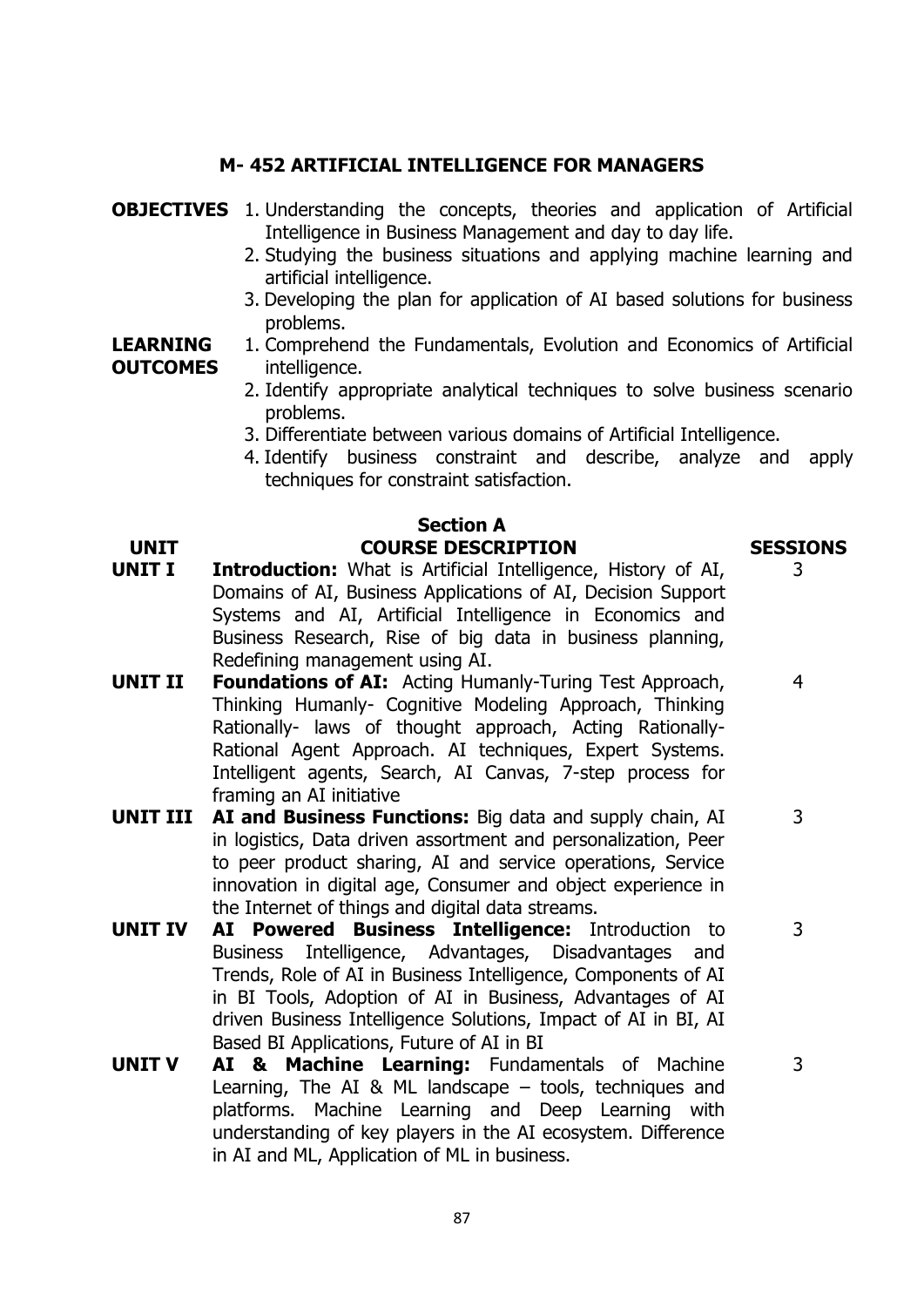- **UNIT VI AI Applications in Management:** Making the business case for the use of AI & ML Deep Learning for AI, Neural networks & deep neural networks, Applications of deep learning in various scenarios, Necessary conditions for Deep Learning Applications, challenges and limitations of deep learning.
- **UNIT VII Data Science:** Data Science, Introduction to Python, Python for Data Science, Data Visualization in Python, Data Analysis Using SQL, Data Analysis in Excel , Analytics Problem Solving – CRISP-DM framework 3

3

**UNIT VIII Ethics & Future of Work:** AI & Ethics, Trolley Problem, Capabilities and Limitations of AI and ML. 2

#### **Section B**

**At least one Case Study from each UNIT Questions will be case/ inferences/ application based**

#### **PRACTICAL COMPONENT**

- 1. Understanding the working of smart personal assistants.
- 2. Smart email categorization.
- 3. Understanding implementation/working of AI & ML cloud platforms.
- 4. Sales and business forecasting.
- 5. Fraud detection and prevention for online transactions.

#### **BOOKS RECOMMENDED**

- 1. Russell, S., Norvig, P. "Artificial Intelligence: A Modern Approach", Third Edition, Prentice Hall, 2010.
- 2. Khemani, D, " A First Course in Artificial Intelligence" Paperback Edition, McGraw-Hill, 2013.
- 3. Agarwal, A., Gans, J. & Goldfarb, A, " Prediction Machines", Harvard Business Review Press, 2018
- 4. Taulli, T, "Artificial Intelligence Basics", Apress, 2019.
- 5. Rakesh Dandu, "Artificial Intelligence for Managers: For Individuals Aspiring to Get into the AI", Notion Press, 2020.
- 6. Kevin Knight and Elaine Rich, "Artificial Intelligence", Third Edition, McGraw-Hill, 2017.

- 1. Applications of Artificial Intelligence in Machine Learning, IJCA.
- 2. Artificial Intelligence in Theory and Practice IV, Springer Publications.
- 3. Introduction to Artificial Intelligence, Springer.
- 4. Journal of Visualization, Springer.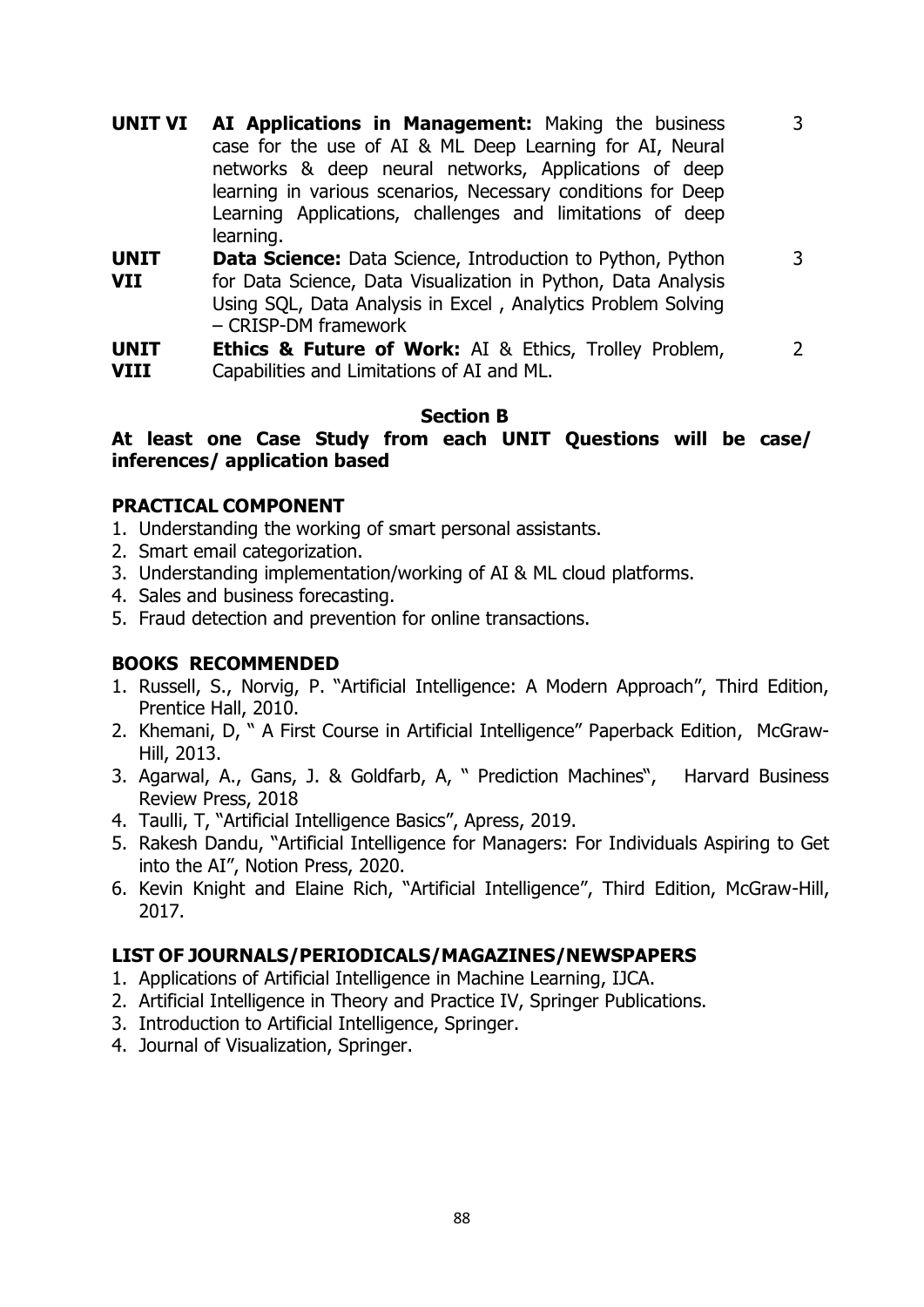| <b>OBJECTIVES</b><br><b>LEARNING</b><br><b>OUTCOMES</b> | 1. To learn and understand the concepts of Data Base Management.<br>2. To apply the database management principles.<br>3. To apply advanced database models.<br>1. Understand Database Management concepts.<br>2. Understand Relational databases.<br>3. Analyze database and understand normalization.<br>4. Able to apply data models.                                                                                                                  |                 |
|---------------------------------------------------------|-----------------------------------------------------------------------------------------------------------------------------------------------------------------------------------------------------------------------------------------------------------------------------------------------------------------------------------------------------------------------------------------------------------------------------------------------------------|-----------------|
| <b>UNIT</b>                                             | <b>Section A</b><br><b>COURSE DESCRIPTION</b>                                                                                                                                                                                                                                                                                                                                                                                                             | <b>SESSIONS</b> |
| <b>UNIT I</b>                                           | <b>Introduction to Database Management</b><br>Database systems, File Systems, Database v/s File Systems,                                                                                                                                                                                                                                                                                                                                                  | $\overline{2}$  |
| <b>UNIT II</b>                                          | Database Architecture, Introduction to database models.<br><b>The Relational Database Model</b><br>A Logical view of data, keys, integrity rules, relational<br>database operators, relationships within the relational                                                                                                                                                                                                                                   | 3               |
| <b>UNIT III</b>                                         | database.<br><b>Entity Relationship Modeling</b><br>Basic Modeling Concepts, degrees of data abstraction, entity<br>relationship model, Degree and Cardinality of relationships,<br>converting an E-R Model into a database structure.                                                                                                                                                                                                                    | 3               |
| <b>UNIT IV</b>                                          | <b>Normalization</b><br>Database tables and normalization, normalization and data<br>base design. Normal forms.                                                                                                                                                                                                                                                                                                                                           | 3               |
| <b>UNIT V</b>                                           | <b>Structured query language</b><br>SELECT Statement, distinct clause, handling of null values,<br>ORDER BY clause, WHERE clause, relational operators,<br>operators (AND, OR, NOT), SQL Operators,<br>logical<br>(BETWEEN, AND, IN, LIKE), numeric functions, string<br>functions, date functions, conversion functions, GROUP BY<br>clause, group functions, HAVING clause, joining tables, SET<br>Operators (UNION, INTERSECTION, MINUS), Sub queries. | 4               |
| <b>UNIT VI</b>                                          | Distributed database management system<br>Distributed processing and distributed databases, DDBMS<br>Components, levels of data and process distribution.                                                                                                                                                                                                                                                                                                 | 3               |
| <b>UNIT VII</b>                                         | <b>NOSQL Data Management</b><br>Introduction to NoSQL, aggregate data models, key-value and<br>document data models, relationships, graph databases,<br>schemaless<br>databases,<br>materialized views, distribution<br>models,<br>sharding, master-slave replication, peer-peer<br>replication Consistency: relaxing consistency, version stamps.                                                                                                        | 3               |
| <b>UNIT VIII</b>                                        | <b>Advanced Data Models</b><br>Temporal Databases, Spatial Databases, Multimedia<br>Databases, Deductive Databases, Mobile Databases.                                                                                                                                                                                                                                                                                                                     | 3               |

**M- 453 EMERGING TECHNOLOGIES IN DATABASE MANAGEMENT**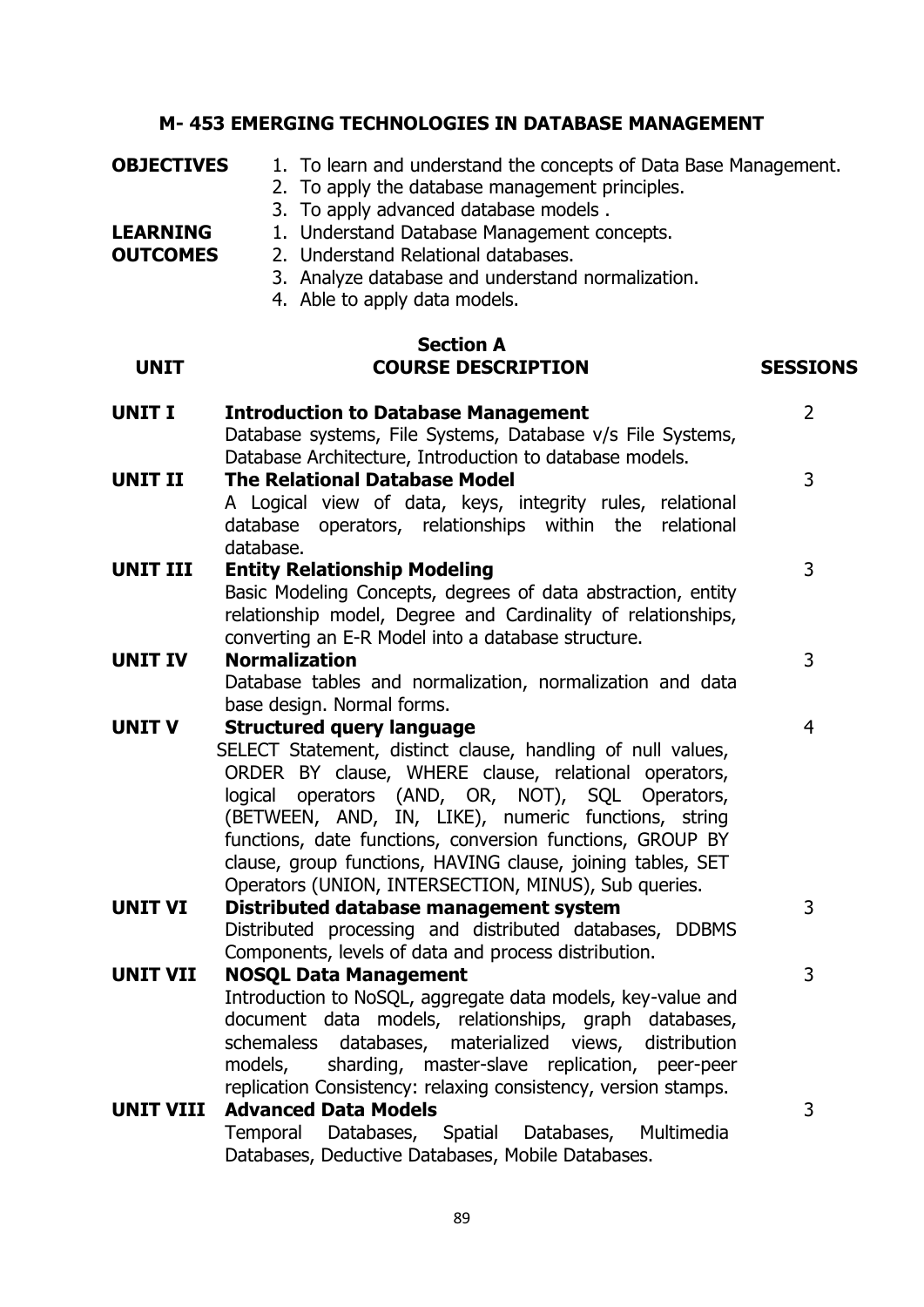#### **Section B**

#### **At least one Case Study from each UNIT Questions will be case/ inferences/ application based PRACTICAL COMPONENT**

#### **PRACTICAL COMPONENT**

- 1. Create an ER model of a business organization.
- 2. Design a database schema for a university system.
- 3. Suppose that a bank has account table and want to find the list of account holders who have amount less than minimum balance in order of their city. Create a sample table with fields as ( account-no, name, address, city, balance). Write proper query to solve the stated problem.
- 4. Suppose a hotel want to automate its process. Create an ER model and a database design for the same.
- 5. Suppose that you have data of examination having fields as (enrollment-no, roll-no, student-name, course, obtained-marks, maximum-marks, session). Write proper SQL query to declare the result and assign grades. Grades ( A: 90 and above %, B: between 90 and 80, C: between 80 to 70, D: between 70 to 60 , E: Between 60 to 50, and F: Below 50)
- 6. Design a case study for a new enterprise online business, find it's entities, design ER model and suggest the database model.

### **BOOKS RECOMMENDED**

- 1. Elmasri, Navathe, "Fundamentals of Database Systems", Addison Wesley, 7th Edition, 2016.
- 2. Thomas Connolly and Carolyn Begg, "Database Systems: A Practical Approach to Design, Implementation, and Management, Addison Wesley, 6th Edition, 2014.
- 3. NoSQL Distilled: A Brief Guide to the Emerging World of Polyglot Persistence, P. J. Sadalage and M. Fowler, Pearson Education, Inc. 2012.
- 4. Professional NOSQL, Shashank Tiwari, Wrox, September 2011.
- 5. Korth, Silberschatz, Sudarshan, "Database Concepts", McGraw Hill, 6th Edition, 2010.
- 6. Ramakrishnan, Gehrke, "Database Management System", McGraw Hill, 3rd Edition, Jan 2007

- 1. International Journal of Database Management Systems, AIRCC
- 2. Database Systems Journal, Bucharest Academy of Economic Studies Publishing House
- 3. Data Mining and Knowledge Discovery, Springer-
- 4. Journal of Database Management, Timely Knowledge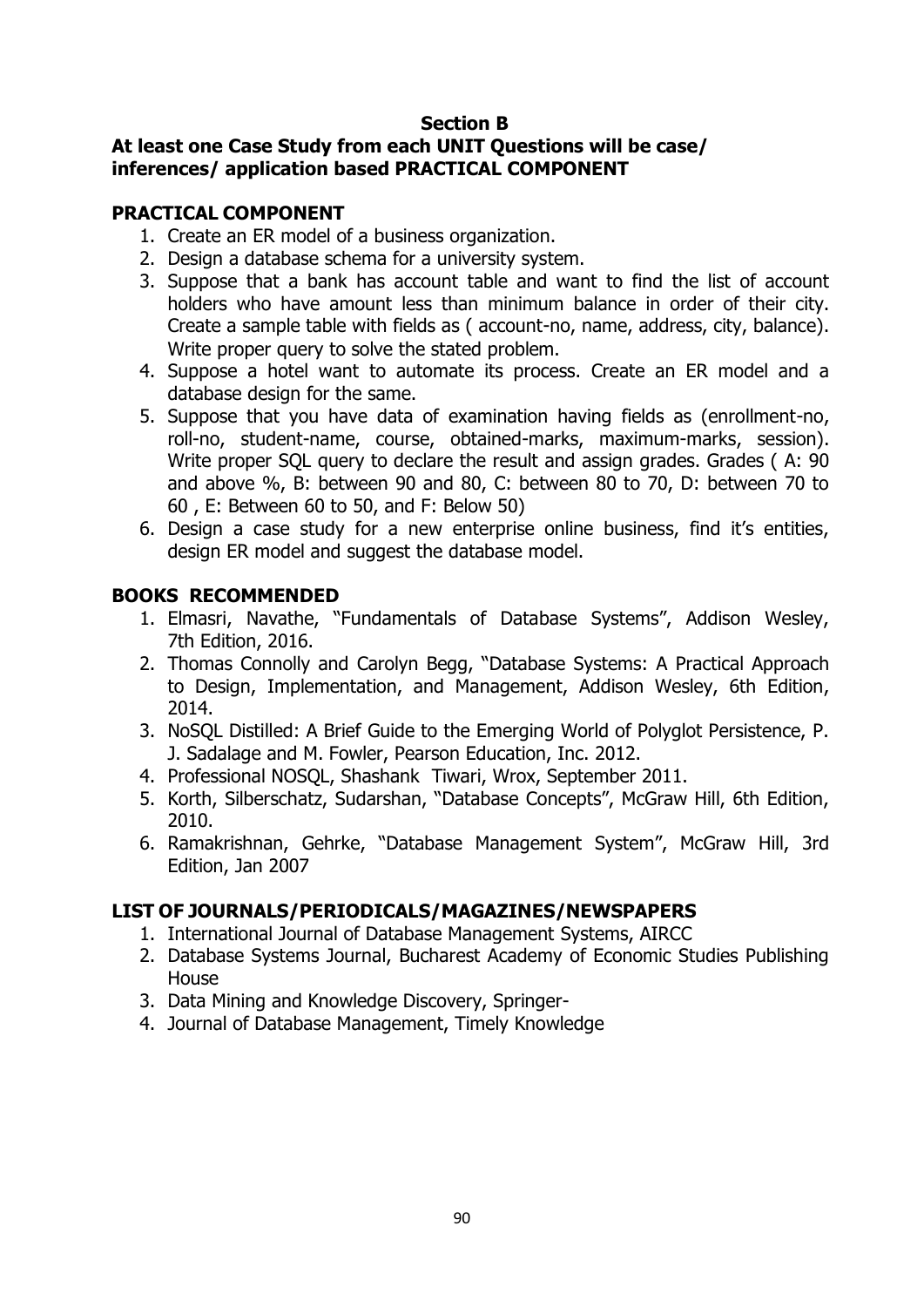## **Business Analytics (Group F)**

| S. No.             | Subject Code | <b>Subject Title</b>               |  |  |  |
|--------------------|--------------|------------------------------------|--|--|--|
| <b>IV Semester</b> |              |                                    |  |  |  |
|                    | M-460        | Data Mining for Business Decisions |  |  |  |
|                    | M-461        | Data Visualization for Managers    |  |  |  |
|                    | M-462        | <b>Business Forecasting</b>        |  |  |  |
|                    | M-463        | <b>Functional Analytics</b>        |  |  |  |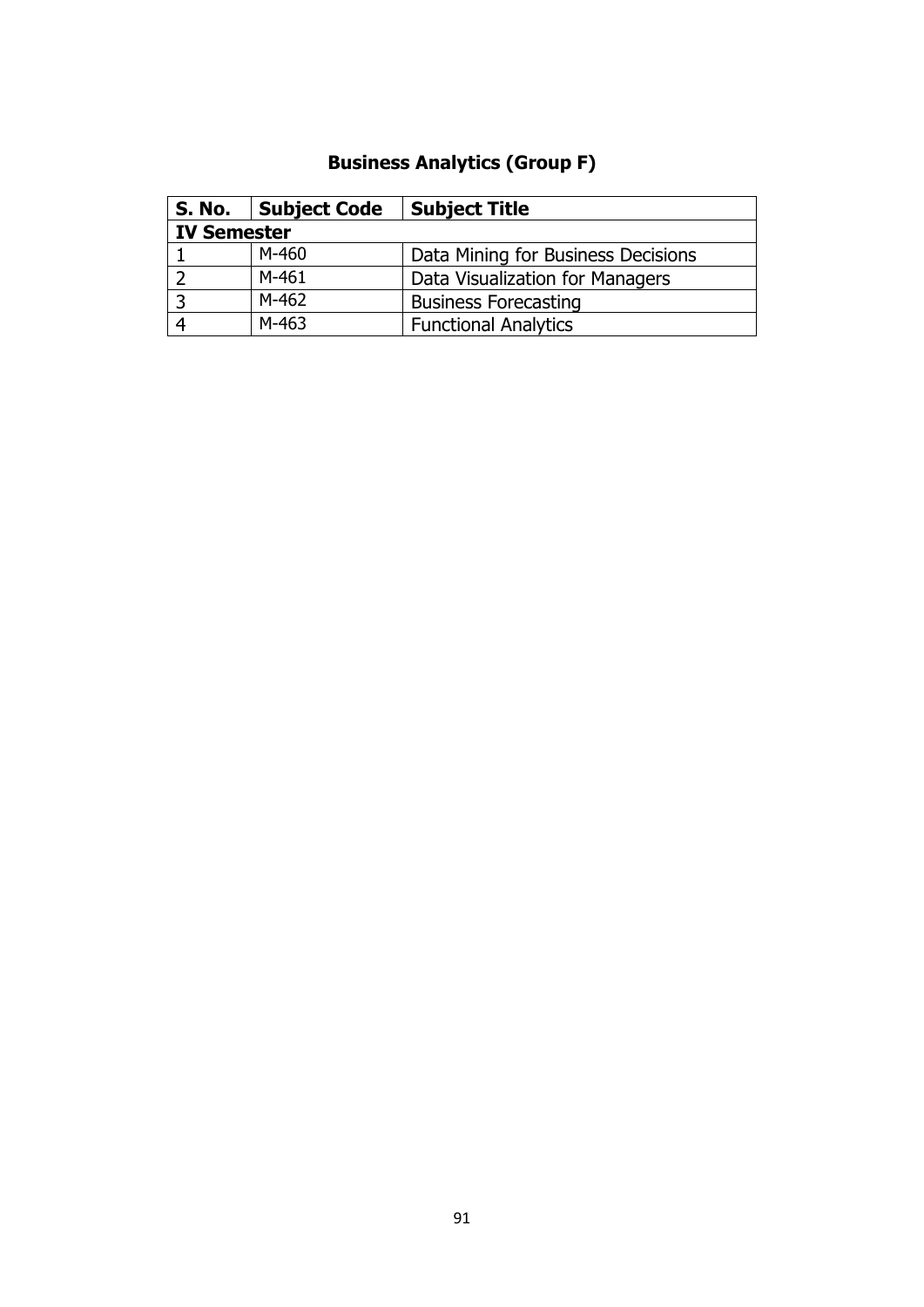#### **M-460 DATA MINING FOR BUSINESS DECISIONS**

- **OBJECTIVES** 1. To identify the scope and essentiality of Data Warehousing and Mining.
	- 2. To analyze data, choose relevant models and algorithms for respective applications.
	- 3. To study various classification and clustering algorithms
- **LEARNING**  1. Understand Data Warehouse fundamentals, Data Mining Principles
- **OUTCOMES** 2. Design data warehouse with dimensional modeling
	- 3. Identify appropriate data mining algorithms to solve real world problems
	- 4. Compare and evaluate different data mining techniques like classification, prediction, clustering and association rule mining

# **Section A**

## **UNIT COURSE DESCRIPTION SESSIONS**

- **UNIT I Data warehousing:** What is OLAP, Dimensional Modelling (facts, dimensions), cube, Schema, defining schema's star schema, snow-flakes schema and fact constellation, ETL process.
- **UNIT II Data Mining and Knowledge Discovery:** The KDD process and methodology, Data preparation for knowledge discovery  $\mathcal{P}$
- **UNIT III Data mining and Machine Learning techniques**: Overview of tools for Data Analysis, Data Analysis vs. Data Analytics, Types of Data Analytics
- **UNIT IV Supervised Techniques:** Introduction to Classification and Prediction Classifying with Probability Theory; Naïve Bayes, Building Decision Trees 3
- **UNIT V Unsupervised Techniques I:** Mining Frequent Patterns, Associations and Correlations: Basic Concepts, Efficient and Scalable Frequent Item set Mining Methods, Mining various kinds of Association Rules, Apriori Algorithm, FP Growth Algorithm 4
- **UNIT VI Unsupervised Techniques II:** Types of Data in Cluster Analysis, A Categorization of Major Clustering Methods, Partitioning Methods, Hierarchical Methods, Density-Based Methods, Introduction to Model-Based Clustering, Introduction to Outlier Analysis, K Medoid Clustering.
- **UNIT VII Predictive Analytics:** Regression models, Linear and Non linear Regression, Evaluating predictive models 3
- **UNIT VIII Introduction to Soft Computing**: Soft computing vs. Hard computing, Introduction to Soft computing Techniques Neural Network and Genetic algorithms and Their utility in Data mining 3

3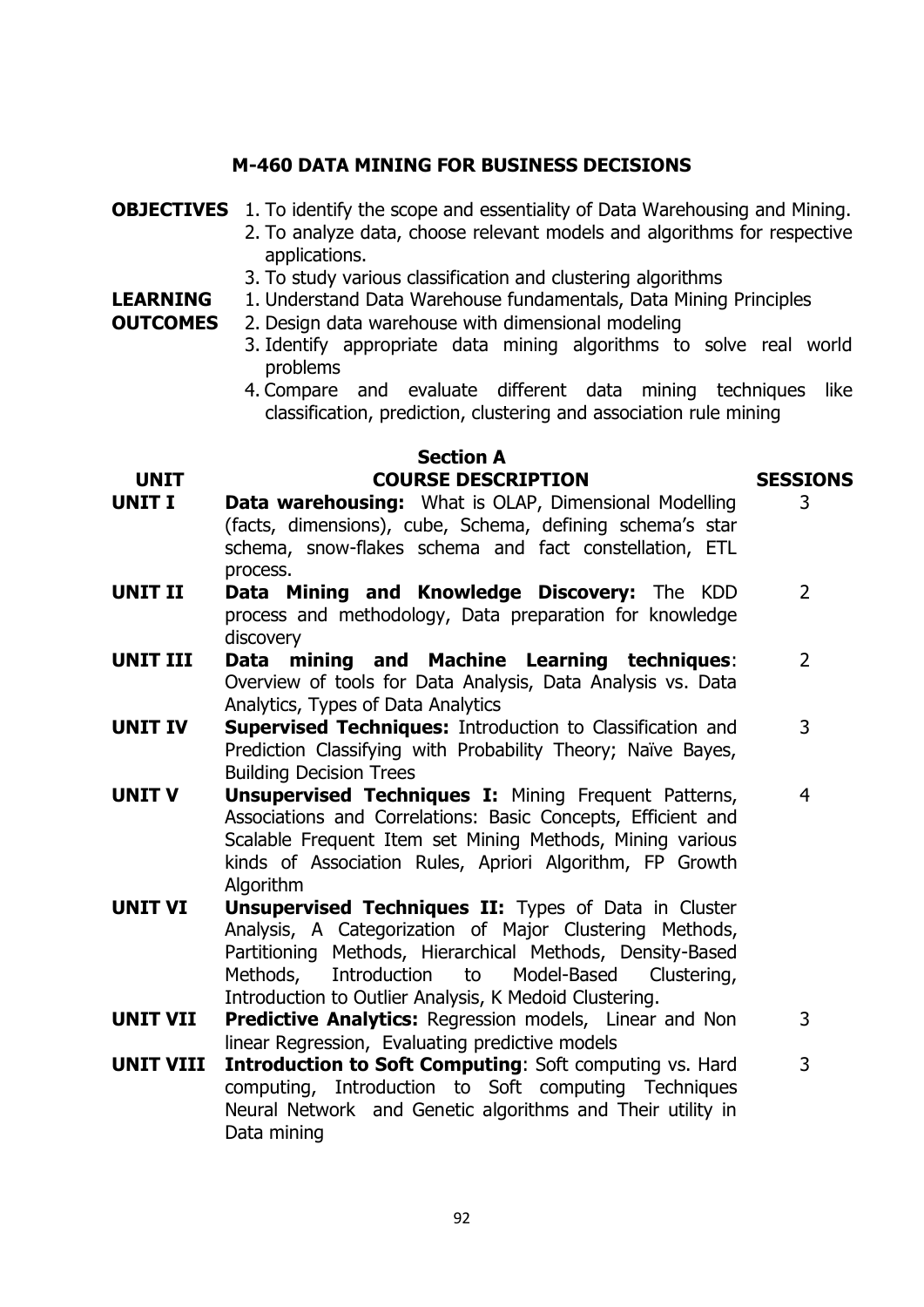#### **Section B**

#### **At least one Case Study from each UNIT Questions will be case/ inferences/ application based**

#### **PRACTICAL COMPONENT**

- 1. Perform Case Studies Data Mining Techniques.
- 2. Explore machine learning tool "WEKA"
- 3. Perform data preprocessing tasks and Demonstrate performing association rule mining on data
- 4. Load dataset into Weka and perform Decision tree algorithms
- 5. Perform Regression using Excel
- 6. Explore other clustering techniques available in Weka.

### **BOOKS RECOMMENDED**

- 1. Pieter Adriaans & Dolf Zentinge, "Data Mining", Addison-Wesley, Pearson, 2000.
- 2. Mohanty, Soumendra, "Data Warehousing: Design, Development and Best Practices", Tata McGraw Hill, 2006
- 3. Jiawei Han & Micheline Kamber, "Data Mining: Concepts & Techniques", Morgan Kaufmann Publishers, 3rd edition, 2002
- 4. Daniel T. Larose, "Data Mining Methods & Models", Wiley-India, 2007.
- 5. Vikram Pudi & P. Radhakrishnan, "Data Mining", Oxford University Press, 2009
- 6. Alex Berson & Stephen J. Smith, "Data Warehousing, Data Mining & OLAP", Tata McGraw-Hill, 2004
- 7. Margaret H. Dunham & S. Sridhar, "Data Mining: Introductory and Advanced Topics", Pearson Education, 2008.
- 8. D Israel, "Data Analysis in Business Research", Sage Publications, 2012

- 1. International Journal of Data Warehousing and Mining (IJDWM), IGI Publication
- 2. International Journal of Data Warehousing (IJDW), Serial Publication
- 3. CS&DA Computational Statistics & Data Analysis, Elsevier, CMStatistics
- 4. DATAMINE Data Mining and Knowledge Discovery, Springer
- 5. TKDD ACM Transactions on Knowledge Discovery From Data, ACM (Association for Computing Machinery)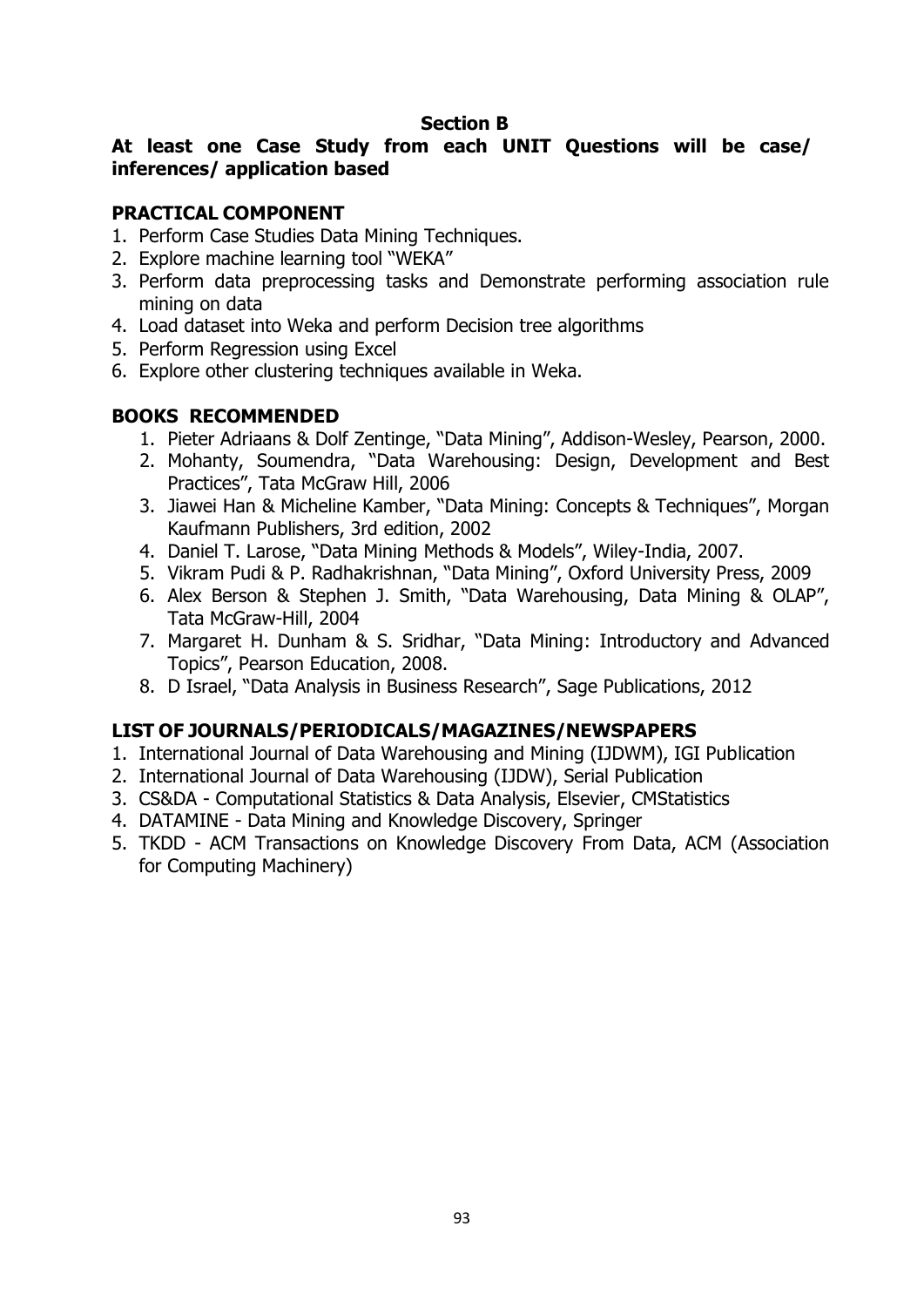#### **M-461 DATA VISUALIZATION FOR MANAGERS**

#### **OBJECTIVES** 1. To understand how to represent voluminous complex data set.

- 2. To understand the methodologies used to visualize large data sets
- 3. To understand the process involved in data visualization and security aspects involved in data visualization
- **LEARNING**  1. Analyze the concept of data visualization.
- **OUTCOMES** 2. Explain various visualization options.
	- 3. Design and use various methodologies present in data visualization.
		- 4. Evaluate the process involved and security issues present in data visualization.

### **Section A**

#### **UNIT COURSE DESCRIPTION SESSIONS**

- **UNIT I Introduction:** Context of data visualization, Definition, Methodology, Visualization design objectives. Key Factors, Purpose, visualization function and tone,
- **UNIT II Visualization Design Options**: Data representation, Data Presentation, Seven stages of data visualization, widgets, data visualization tools. 2
- **UNIT III Visualization Data Methods**: Mapping, Time series, Connections and correlations, Scatterplot maps, Trees, Hierarchies and Recursion, Networks and Graphs, Info graphics 3
- **UNIT IV Visualizing Data Process:** Acquiring data, Where to Find Data, Tools for Acquiring Data from the Internet, Locating Files for Use with Processing, Loading Text Data, Dealing with Files and Folders, Listing Files in a Folder, Asynchronous Image Downloads,
- **UNIT V Data Visualization using Google Data Studio:** Getting started with Google Data Studio, Data story telling with various charts, Making interactive reports with viewer filters and date range controls, Creating product catalogs, video libraries, and other hyperlinked content, Data visualization art. Connecting data sets to various Google Marketing Platform, including Google Ads, Analytics, Display & Video 360, Search Ads 360, Google Cloud Storage, Social media platforms such as Facebook, Reddit, and Twitter, Sharing and collaborate Data Studio file with another editor, working together in real time as a team. 4
- **UNIT VI Data Visualization with Tableau:** Getting started with Tableau Desktop, Creating the first charts, Filtering and sorting data, Common charts, assembling a dashboard layout, Drilldown between dashboards, Transform the data Creating more advanced chart types Using multiple source tables, Interactions, Advanced visualizations, Creating a data story in Tableau.

2

3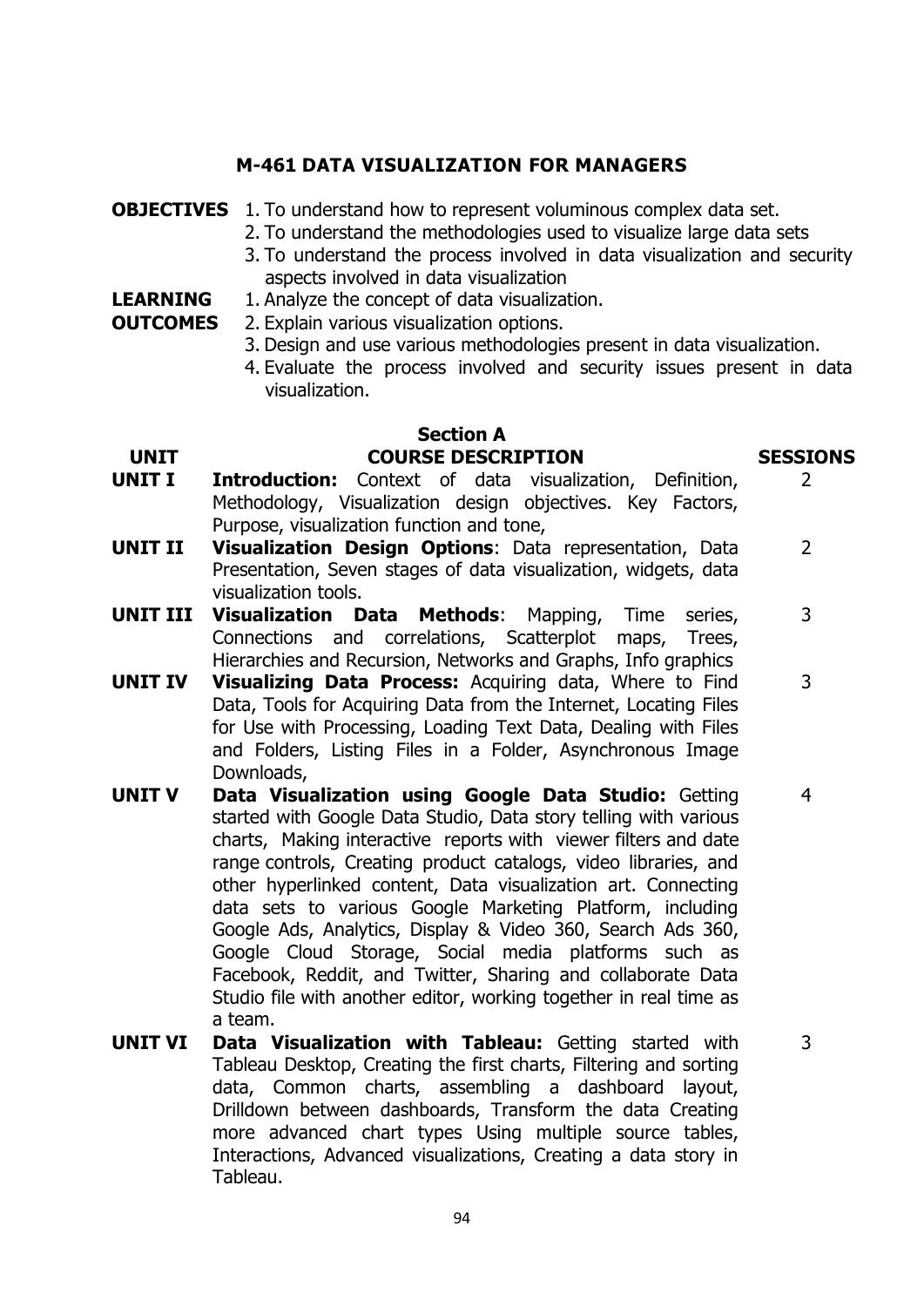**UNIT VII Data Visualization with Microsoft Power BI:**Introduction to power BI - need, importance, power BI cloud and power BI services, Power BI desktop - installation, usage creating power BI reports, auto filters, report visualizations and properties, chart and map report properties, hierarchies and drilldown reports, data analysis expressions (DAX), publish power BI report, working with my work space group.

4

3

**UNIT VIII Data Visualization with R:** Introduction and Installation of R studio, Packages for data Visualization, Grammar of graphics using ggplot and ggplot2, Basic Visualization using Histogram, Bar / Line Chart, Box plot, Scatter plot. Advanced Visualization using Heat Map, Mosaic Map, Map Visualization, 3D Graphs, Correlogram, Dendrogram, word cloud.

#### **Section B**

## **At least one Case Study from each UNIT Questions will be case/ inferences/ application based**

#### **PRACTICAL COMPONENT**

- 1. Perform data visualization using tools.
- 2. Comparative study of data visualization methods.
- 3. Perform case studies on design of sales dashboard, CIO dashboard, Telesales dashboard, marketing analysis dashboard, HR dashboard etc.
- 4. Use of advanced web techniques for data visualization.
- 5. Design a dashboard.
- 6. Create report for vulnerability assessment and exploitation of system.

### **BOOKS RECOMMENDED**

- 1. S. Margret Anouncia, Hardik A. Gohel, Subbiah Vairamuthu, "Data Visualization: Trends and Challenges Toward Multidisciplinary Perception", Springer Verlag, Singapore; 1st Edition, 2021
- 2. Claus O. Wilke , "Fundamentals of Data Visualization: A Primer on Making Informative and Compelling Figures", 1st Edition, O Reilly Media, Inc., 2019
- 3. Kieran Healy, "Data Viualization: A Practical Introduction", Princeton University Press, 2018
- 4. Scott Murray, "Interactive data visualization for the web", 2nd Edition, O Reilly Media, Inc., 2017.
- 5. Steve Wexler, Jeffrey Shaffer, Andy Cotgreave, "The Big Book of Dashboards: Visualizing your data using Real-World Business Scenarios", Willey, 2017
- 6. Greg Conti, "Security Data Visualization: Graphical Techniques for Network Analysis", No Starch Press Inc, 2007
- 7. Alexander Loth "Visual analytics with tableau", Willey, 2019
- 8. Kiran Pandya, "Statistical Analysis In Simple Steps Using R", sage Publications, 2019

- 1. Information Visualization, SAGE Journals
- 2. Journal of Visualization, Springer
- 3. Patterns, ScienceDirect, CellPress
- 4. Journal of Data Science, Statistics, and Visualisation, International Association for Statistical Computing.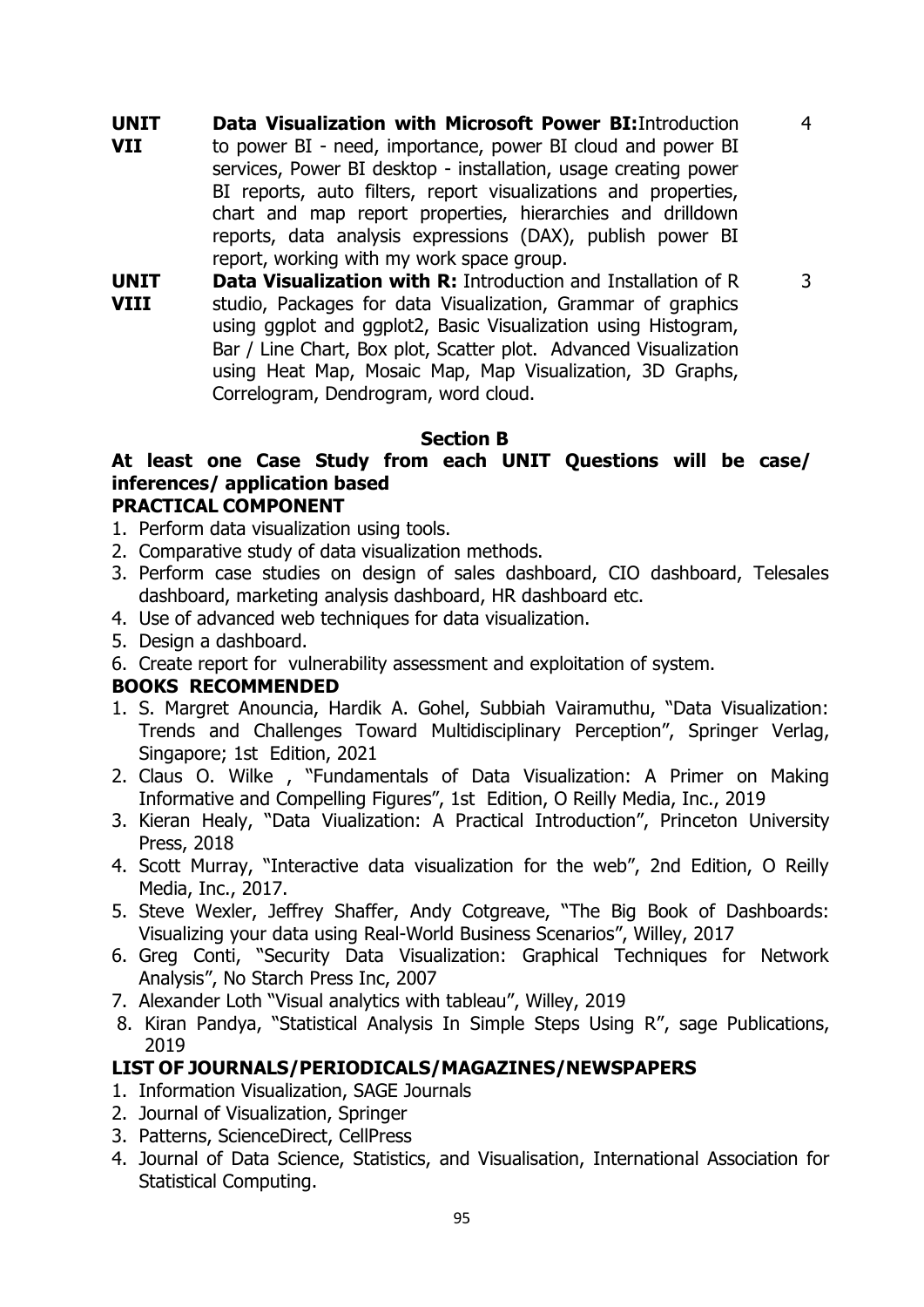#### **M-462 BUSINESS FORECASTING**

- **OBJECTIVES** 1. Understand the various concepts of the forecasting in the application of business
	- 2. Understand the various techniques of the forecasting
	- 3. Explain about the techniques employed in the operations planning
- **LEARNING OUTCOMES** 1. Analyze the techniques employed in the operations planning and the types of Forecasts
	- 2. Understand the different types of Data Patterns.
	- 3. Analyze the demand using the regression method and the Exponential Smoothing method
	- 4. Understand the different measures of forecast errors.

#### **Section A UNIT COURSE DESCRIPTION SESSIONS**

3

- **UNIT I Forecasting:** Introduction, Objectives, Features of good forecasting, Nature and uses of forecasts, Forecasting and Decision Making, Types of Forecasts, The Art and Science of Forecasting, Process of Forecasting, Application of forecasting in Business 3 3
- **UNIT II Data:** Introduction, Data Patterns: horizontal, trend, seasonal, and cyclical, Data for Forecasting: Data Warehouse and Cleaning, Data Transformations: Data Pattern and Appropriate Transformations, Patterns in Time Series Data
- **UNIT III Forecasting Techniques:** Forecasting Techniques: Qualitative and Quantitative, Technique Selection, Delphi Method, Interpolation and extrapolation
- **UNIT IV Regression Analysis:** Regression Analysis, Simple Regression: Linear Model, Assumptions of the Regression Model, Least Square Method, Multiple Regression, Curvilinear Regression, Binary regression, Logistic regression, Step wise Regression. 2
- **UNIT V Smoothing Techniques:** Smoothing Techniques: naive, averaging and smoothing, Averaging Models: Simple Average and Moving Average, Exponential Smoothing Models;
- **UNIT VI Time Series:** Time series analysis, Trend Analysis, Linear Trend and Nonlinear Trend 3
- **UNIT VII Error:** Introduction, Accuracy, Measure, Cumulative sum of Forecast Errors (CFE), Mean Absolute Deviation (MAD) 3
- **UNIT VIII Statistical inferences using Hypothesis testing:** Point and Interval estimation, Parametric Test, Non Parametric Test, Drawing logical inferences from these results 3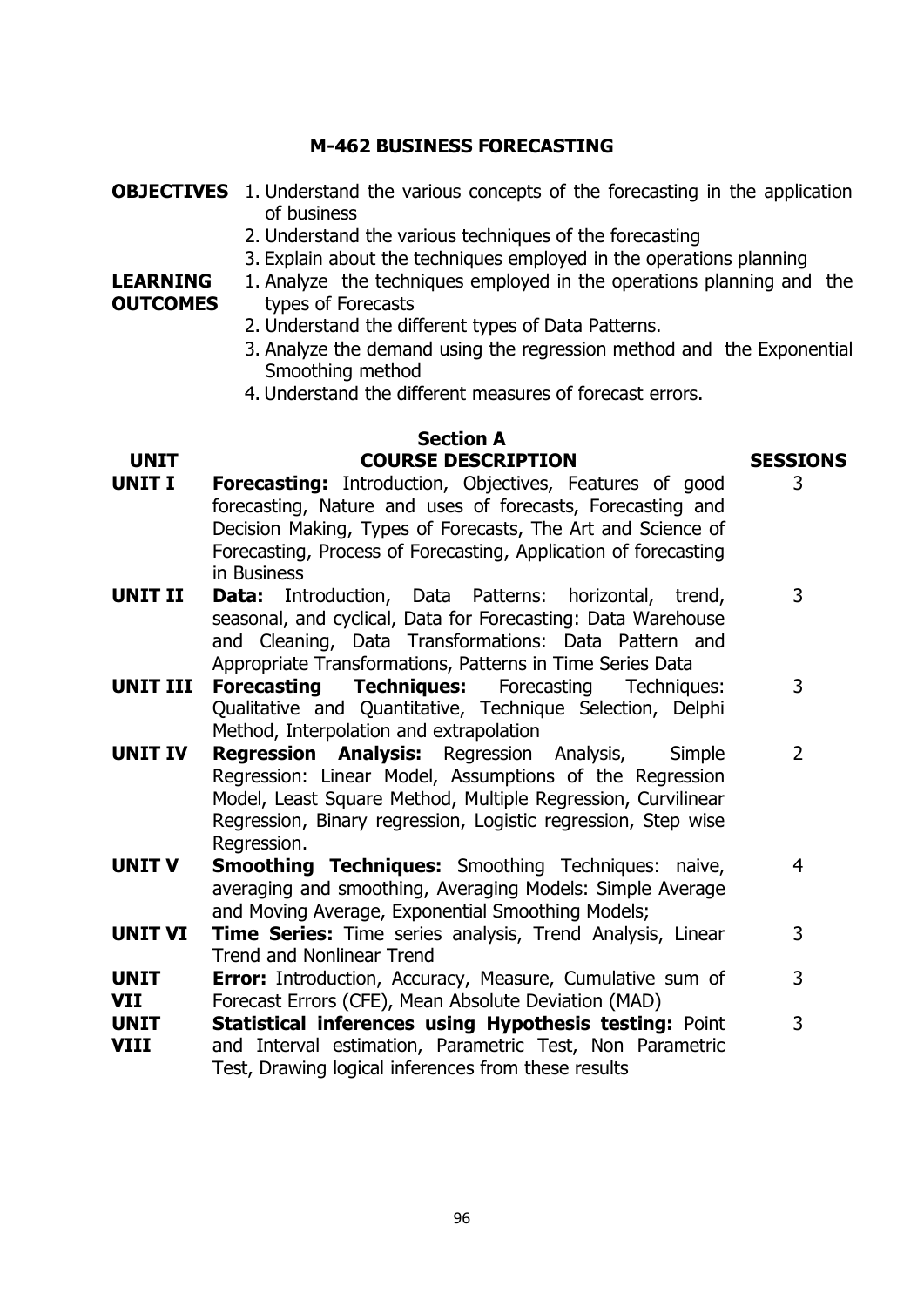#### **Section B**

#### **At least one Case Study from each UNIT Questions will be case/ inferences/ application based PRACTICAL COMPONENT**

- 1. Study t-test and implement.
- 2. Implement smoothing techniques.
- 3. Analyze Forecasting Techniques and regression.
- 4. Perform a study of Time Series Decomposition.
- 5. Perform case studies on Forecasting Models.
- 6. Implement Forecasting with multiple regressions.

#### **BOOKS RECOMMENDED**

- 1. Michael Gilliland, Len Tashman, Udo Sglavo, "Business Forecasting: Practical Problems and Solutions", John Wiley & Sons, 2016
- 2. Douglas C. Montgomery, Cheryl L. Jennings, Murat Kulahci, "Introduction to Time Series Analysis and Forecasting", John Wiley & Sons, 2015
- 3. Hanke, John E. Wichern, Dean W.,"Business Forecasting" Pearson, 2014
- 4. Michael Gilliland, Len Tashman, Udo Sglavo, "Business Forecasting: Practical Problems and Solutions", Wiley, 2010
- 5. Reza Hoshmand, "Business Forecasting A Practical Approach", Second Edition, Routledge, Taylor & Francis, New York, 2010
- 6. Jae K Shim, "Strategic Business Forecasting", Global Professional Publishing, 2009.
- 7. John T. Mentzer, [Mark A. Moon](https://us.sagepub.com/en-us/nam/author/mark-a-moon), "Sales Forecasting Management", Sage Publication, 2004

- 1. International Journal of Forecasting, International Institute of Forecasters
- 2. Journal of Business Forecasting, Institute of Business Forecasting & Planning
- 3. International Journal of Business Forecasting and Marketing Intelligence, Inderscience Publisher
- 4. Journal of Business Economics and Management, Vilnius Tech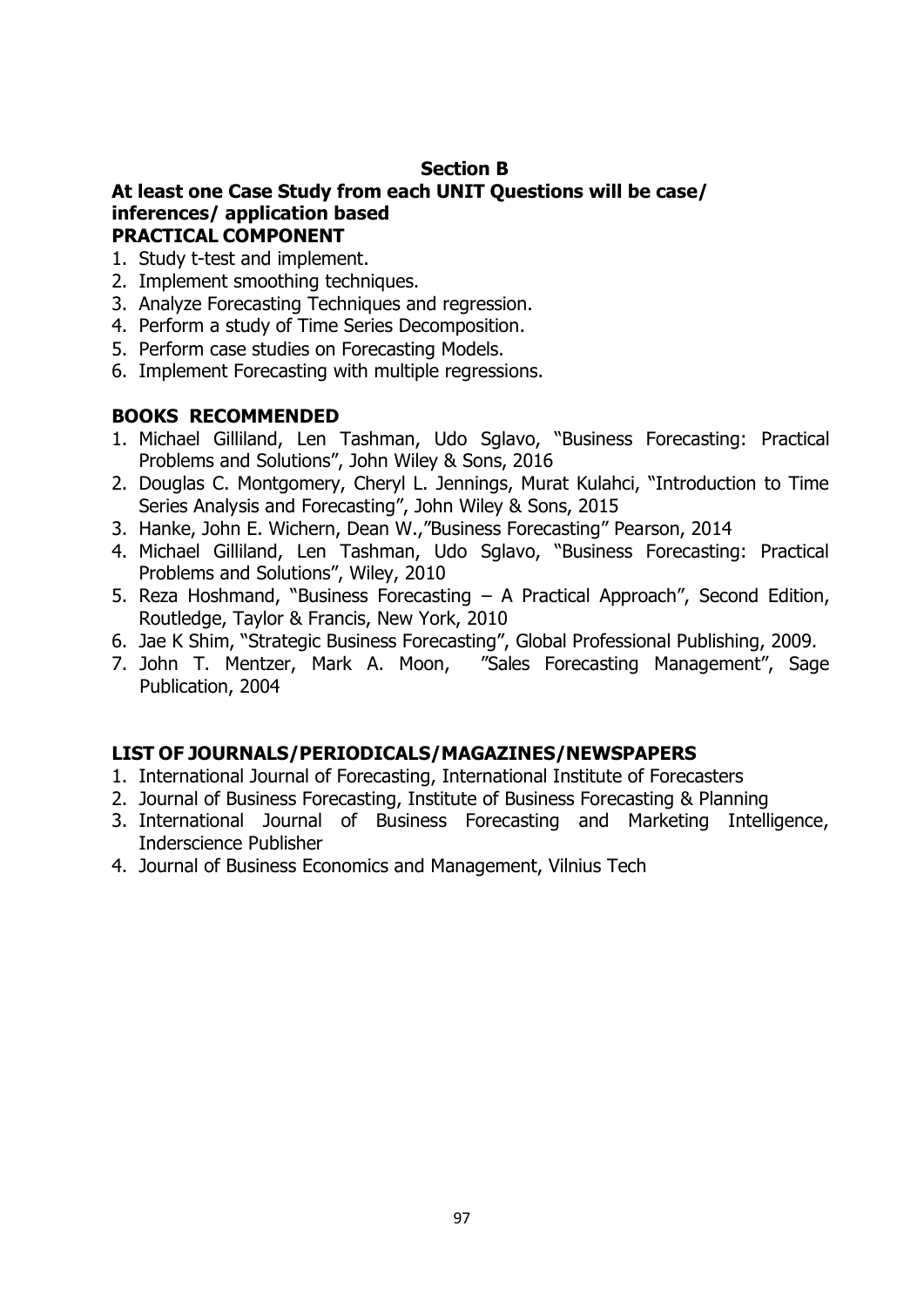### **M-463 FUNCTIONAL ANALYTICS**

#### **OBJECTIVES** 1. To understand the basic concepts of financial analytics, Marketing analytics and HR Analytics.

- 2. To learn statistical and analytical techniques that can be deployed to help better decision making.
- 3. To understand the role and importance of functional analytics.

#### **LEARNING OUTCOMES** 1. Gain an overview of advances in marketing analytics, financial analytics and HR analytics.

- 2. Understand and apply various statistical analysis methods in financial analytics.
- 3. Apply quantitative and qualitative analysis to understand trends and indicators in human resource data.
- 4. Use advanced analytical tools to analyze a variety of data collected by marketers.

3

3

3

4

## **Section A**

#### **UNIT COURSE DESCRIPTION SESSIONS**

- **UNIT I Introduction to Financial Analytics, Statistical concepts:** Financial Functions in Excel, Stock charts, Modelling and forecasting of financial statements, Basic statistical concept for Finance, Financial data Visualization tool, Predictive sales analytics, Client profitability analytics, Product profitability analytics, Value-driven analytics.
- **UNIT II Application of data analytics in capital markets**: Downloading and Reading stock market data, Applying technical analysis indicators. Statistics to analyze capital market data.
- **UNIT III Introduction to Marketing Analytics:** Hierarchical segmentation, Selecting the "right" number of segments, Segmentation variables, Recency, frequency, and monetary value, Computing recency, frequency and monetary value with R, Introduction to Customer analytics
- **UNIT IV Data transformation:** Preparing and transforming your data in R, Running a hierarchical segmentation in R, Managerial Segmentation: [Limitations of statistical](https://www.coursera.org/lecture/foundations-marketing-analytics/limitations-of-statistical-segmentation-jNGtn)  [segmentation,](https://www.coursera.org/lecture/foundations-marketing-analytics/limitations-of-statistical-segmentation-jNGtn) Developing a managerial segmentation, Describing segments, Segments and revenue generation.
- **UNIT V Introduction to HR Analytics:** Evolution of HR Analytics, HR information systems and data sources, HR Metric and HR Analytics, Evolution of HR Analytics; HR Metrics and HR Analytics; Intuition versus analytical thinking; HRMS/HRIS and data sources; Analytics frameworks like LAMP, HCM:21(r) Model. 2